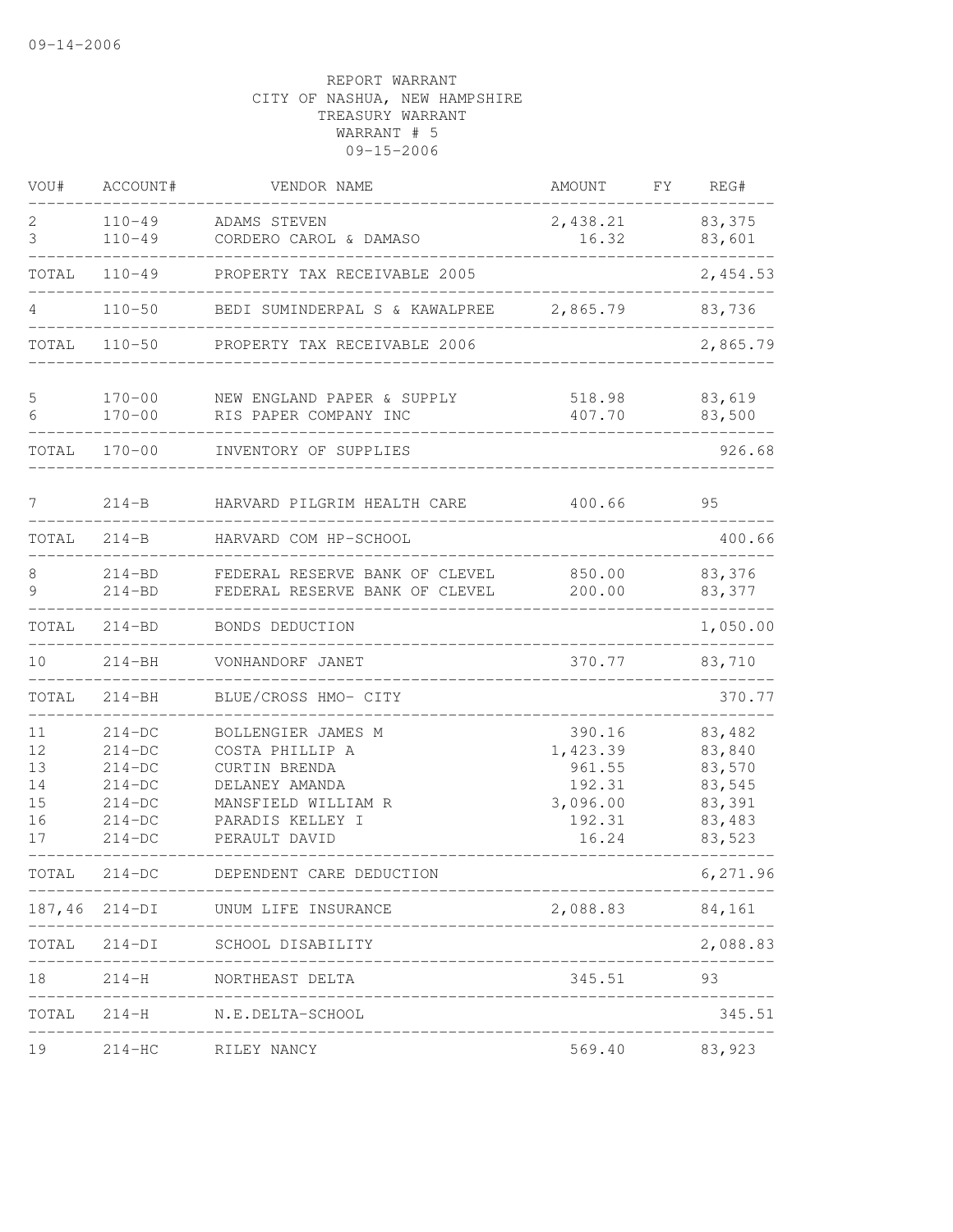| VOU#   | ACCOUNT#   | VENDOR NAME                   | AMOUNT     | FY | REG#      |
|--------|------------|-------------------------------|------------|----|-----------|
| TOTAL  | $214 - HC$ | HARVARD COM HP                |            |    | 569.40    |
| 20     | $214-HJ$   | ANTHEM BLUE CROSS BLUE SHIELD | 2,239.00   |    | 94        |
| 21     | $214-HJ$   | GALIPEAU SHEILA               | 812.24     |    | 83,576    |
| 22     | $214 - HJ$ | <b>JEAN GUY</b>               | 274.60     |    | 83,620    |
| TOTAL  | $214 - HJ$ | BC/BS J PLAN DED-CITY         |            |    | 3,325.84  |
| 23     | $214 - K$  | CHASE INSURANCE               | 126.29     |    | 97        |
| TOTAL  | $214 - K$  | KEMPER TERM LIFE INSURANCE    |            |    | 126.29    |
| 24     | $214-P$    | NORTHEAST DELTA               | 9,355.95   |    | 86        |
| 25     | $214-P$    | NORTHEAST DELTA               | 7,232.95   |    | 93        |
| TOTAL  | $214-P$    | NORTHEAST DELTA DEDUCTION     |            |    | 16,588.90 |
| 26     | $214 - PO$ | DUNHAM BARBARA                | 597.18     |    | 83,621    |
| TOTAL  | $214 - PO$ | BC/BS POINT OF SERV- CITY     |            |    | 597.18    |
| 27     | $214 - SL$ | SUN LIFE ASSURANCE COMPANY OF | 3,653.79   |    | 83        |
| TOTAL  | $214 - SL$ | BPW GROUP INS-SUN LIFE        |            |    | 3,653.79  |
| 28     | $214 - TD$ | NORTHEAST DELTA               | 14,353.90  |    | 93        |
| TOTAL  | $214 - TD$ | TEACHER DENTAL                |            |    | 14,353.90 |
| 187,46 | $214 - V$  | VISION SERVICE PLAN - NH      | 7.52       |    | 84,162    |
| TOTAL  | $214 - V$  | VISION CARE DEDUCTION         |            |    | 7.52      |
| 29     | $214 - W$  | BOSTON MUTUAL LIFE INSURANCE  | 22,814.86  |    | 96        |
| TOTAL  | $214 - W$  | WHOLE LIFE DEDUCTION          |            |    | 22,814.86 |
| 187,47 | $288 - 00$ | CONWAY OFFICE PRODUCTS LLC    | 15,192.00  |    | 83,530    |
| 187,47 | $288 - 00$ | RICOH BUSINESS SYSTEMS        | 29, 175.89 |    | 84,011    |
| TOTAL  | $288 - 00$ | SCHOOL SUSPENSE ACCOUNT       |            |    | 44,367.89 |
|        |            |                               |            |    |           |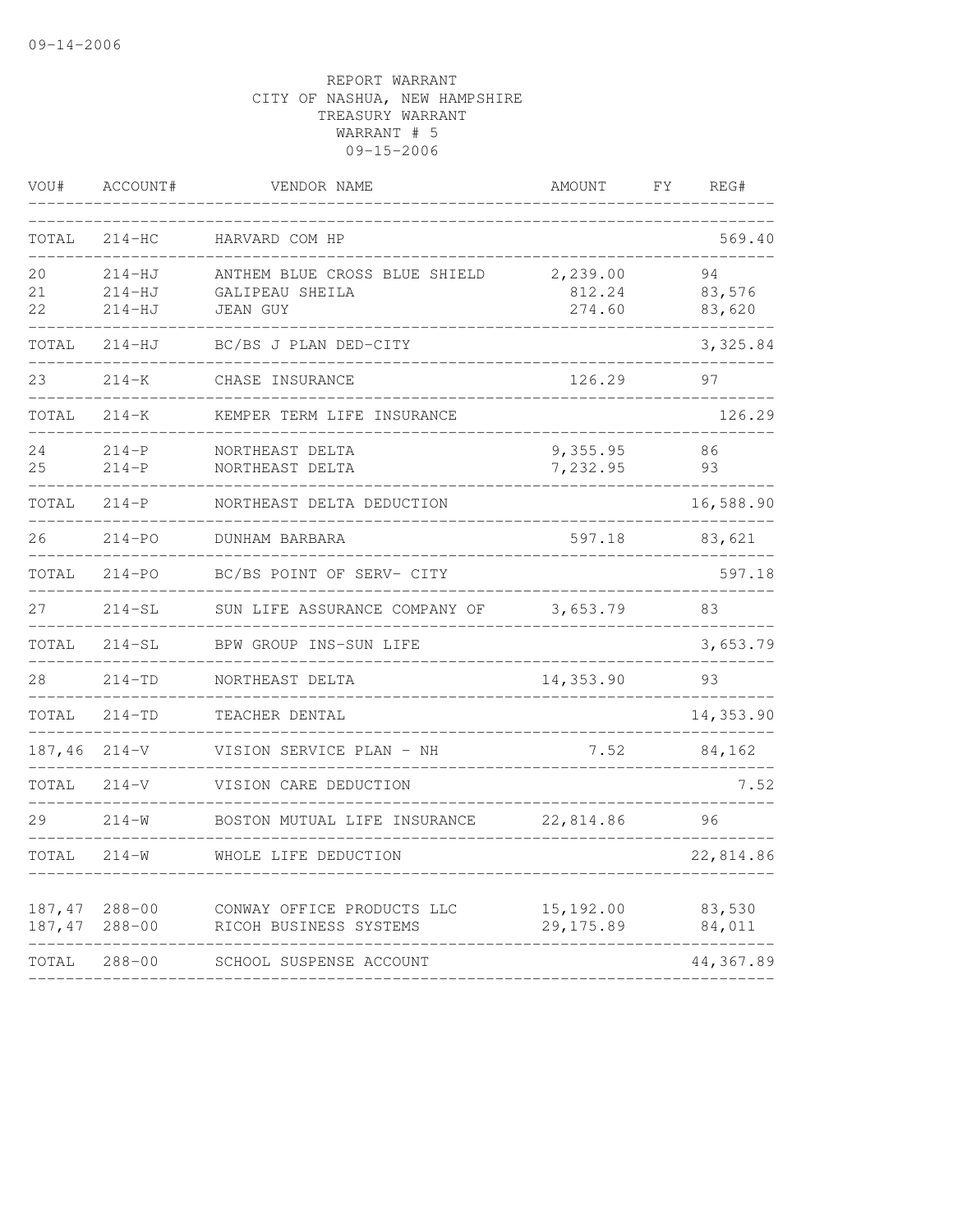| VOU#     | ACCOUNT#               | VENDOR NAME                                                    | AMOUNT                  | FY | REG#         |
|----------|------------------------|----------------------------------------------------------------|-------------------------|----|--------------|
| 30       |                        | 305-59100 ANDERSON CECIL                                       | 125.00                  |    | 83,582       |
| 31       | 305-59100              | JEYNES MIKE                                                    | 212.50                  |    | 83,511       |
| 32       | 305-59100              | JOHNSON PETER N                                                | 100.00                  |    | 83,581       |
| TOTAL    | 305                    | SRF - CIVIC & COMM ACTIVITIES                                  |                         |    | 437.50       |
|          |                        |                                                                |                         |    |              |
| 33       | $308 - 05$             | PUBLIC SERVICE OF NH                                           | 7.96                    |    | 84,304       |
| 34       | 308-83010              | ANTHEM BLUE CROSS BLUE SHIELD                                  | 10,090.11               |    | 87           |
| 35       | 308-83010              | ANTHEM BLUE CROSS BLUE SHIELD                                  | 65,636.00               |    | 94           |
| 36       | 308-83011              | ANTHEM BLUE CROSS BLUE SHIELD                                  | 1,230.03                |    | 87           |
| 36       | 308-83012              | ANTHEM BLUE CROSS BLUE SHIELD                                  | 95,583.42               |    | 87           |
| 37       | 308-83012              | ANTHEM BLUE CROSS BLUE SHIELD                                  | 62,035.76               |    | 94           |
| 38<br>39 | 308-83013              | ANTHEM BLUE CROSS BLUE SHIELD<br>ANTHEM BLUE CROSS BLUE SHIELD | 92,629.02<br>130,923.84 |    | 87<br>94     |
|          | 308-83013<br>308-83014 | RESOURCE MANAGEMENT CONSULTANT                                 | 4,284.00                |    | 83,605       |
| 40       | 308-83015              |                                                                | 9,044.00                |    |              |
| 40       | 308-83016              | RESOURCE MANAGEMENT CONSULTANT<br>HARVARD PILGRIM HEALTH CARE  | 63, 125.92              |    | 83,605<br>85 |
| 41<br>41 | 308-83017              | HARVARD PILGRIM HEALTH CARE                                    | 65,182.96               |    | 85           |
| 42       | 308-83017              | HARVARD PILGRIM HEALTH CARE                                    | 21,469.86               |    | 95           |
| 43       | 308-83018              | ANTHEM BLUE CROSS BLUE SHIELD                                  | 48,611.89               |    | 87           |
| 44       | 308-83018              | ANTHEM BLUE CROSS BLUE SHIELD                                  | 25, 411.99              |    | 94           |
| 45       | 308-83019              | ANTHEM BLUE CROSS BLUE SHIELD                                  | 46,653.63               |    | 87           |
| 46       | 308-83019              | ANTHEM BLUE CROSS BLUE SHIELD                                  | 53,837.67               |    | 94           |
| 47       | 308-83020              | NORTHEAST DELTA                                                | 4,706.67                |    | 86           |
| 48       | 308-83020              | NORTHEAST DELTA                                                | 1,974.22                |    | 93           |
| 49       | 308-83021              | NORTHEAST DELTA                                                | 5,325.65                |    | 86           |
| $50$     | 308-83021              | NORTHEAST DELTA                                                | 1,874.67                |    | 93           |
| 50       | 308-83022              | NORTHEAST DELTA                                                | 108,154.83              |    | 93           |
| 51       | 308-83040              | FRED C CHURCH INC                                              | 619.20                  |    | 92           |
| 52       | 308-83041              | CONNELLY REPORTING & VIDEO SER                                 | 413.10                  |    | 83,893       |
| 53       | 308-83050              | FRED C CHURCH INC                                              | 17,246.00               |    | 92           |
| 54       | 308-83053              | EISERMAN MATTHEW L                                             | 15.00                   |    | 83,627       |
| 55       | 308-83053              | THIBODEAU SCOTT                                                | 37.49                   |    | 83,694       |
| 56       | 308-83055              | TREASURER STATE OF NH<br>W/C                                   | 33,051.04               |    | 84,307       |
| 57       | 308-83056              | HSM ELECTRONIC PROTECTION SERV                                 | 1,079.00                |    | 83,596       |
| 58       | 308-83056              | NEXTEL COMMUNICATIONS                                          | 36.67                   |    | 84,259       |
| 59       | 308-83056              | ST JOSEPH BUSINESS & HEALTH                                    | 273.00                  |    | 83,538       |
| 60       | 308-83056              | TREASURER STATE OF NH<br>W/C                                   | 700.00                  |    | 84,307       |
| 61       | 308-83064              | DOWNTOWN LINCOLN MERCURY INC                                   | 6, 565.46               |    | 83,877       |
| 62       | 308-83064              | ENTERPRISE RENT A CAR INC                                      | 176.36                  |    | 83, 411      |
| 63       | 308-83064              | MINUTEMAN TRUCKS INC                                           | 3,061.00                |    | 83,903       |
| 64       | 308-83064              | ROSATO KRISTINE                                                | 1,280.63                |    | 83,745       |
| 65       | 308-83064              | SHOJA JAFAR MR & MRS                                           | 1,150.00                |    | 83,741       |
| 66       | 308-83064              | ST LAURENT COLLISION CENTER IN                                 | 1,158.41                |    | 84,263       |
| 67       | 308-83070              | CUSTOM ELECTRIC MACRO MEDIA SY                                 | 773.00                  |    | 83, 477      |
| 68       | 308-83076              | FRED C CHURCH INC                                              | 45,050.75               |    | 98           |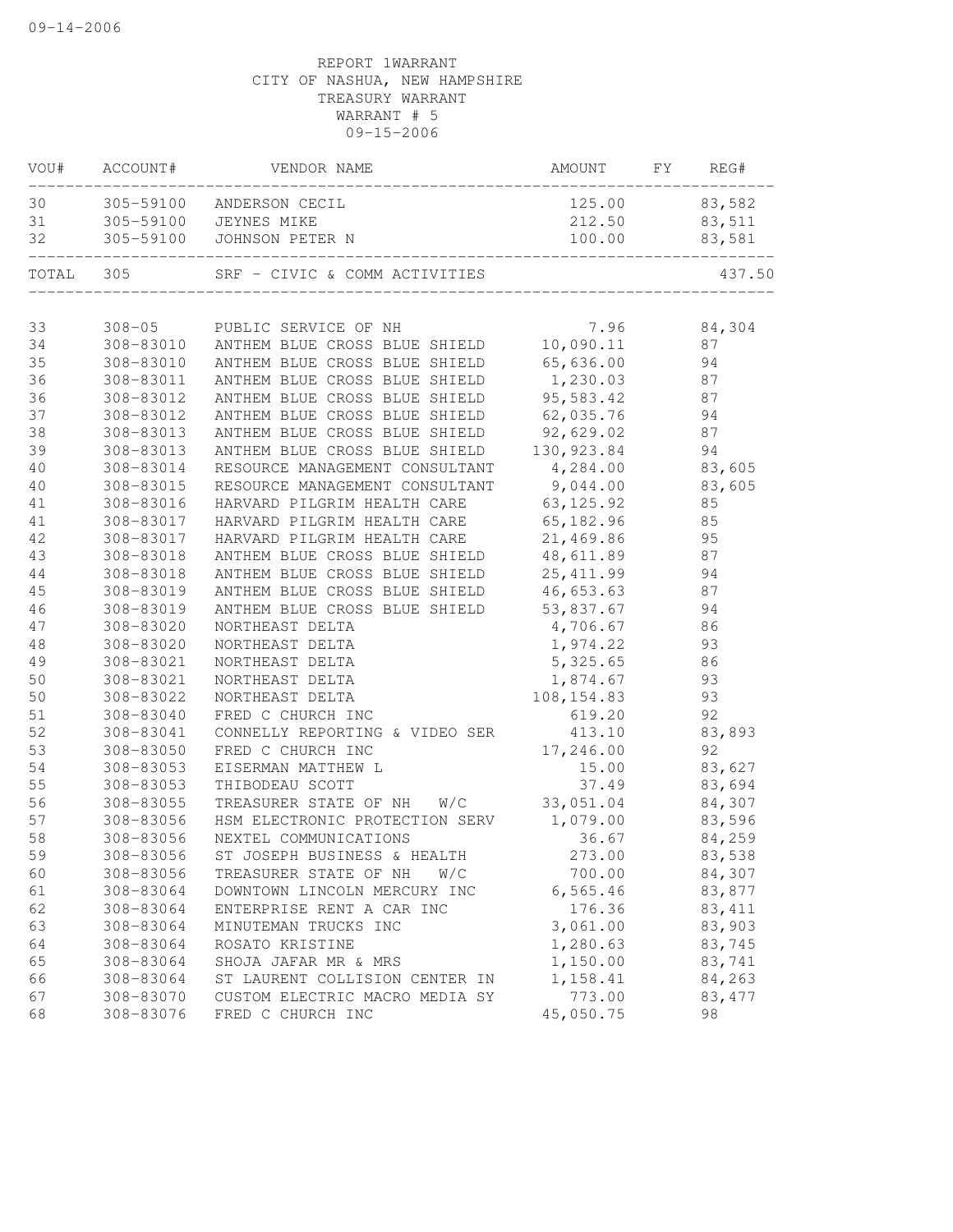|           | VOU# ACCOUNT#       | VENDOR NAME                            | AMOUNT     | FY<br>REG#   |
|-----------|---------------------|----------------------------------------|------------|--------------|
| TOTAL 308 |                     | SRF - INSURANCE                        |            | 1,030,480.21 |
|           | 187,472 3086-49075  | COTE RICHARD                           | 29.50      | 83,925       |
|           | 187, 473 3086-49075 | WOJTKUN CATHERINE                      | 50.20      | 83,993       |
|           | 187,474 3086-53100  | BECKER SALLY M                         | 1,200.00   | 84,073       |
|           | 187,475 3086-53100  | MOON TONYA R                           | 5,948.39   | 84,078       |
|           | 187,476 3086-53100  | WESTED                                 | 12,500.00  | 84,074       |
|           | 187, 477 3086-83004 | VISION SERVICE PLAN - NH               | 16.29      | 84,164       |
|           | 3086-83006          | ANTHEM BLUE CROSS BLUE SHIELD          | 2,376.77   | 94           |
|           | 3086-83009          | NORTHEAST DELTA                        | 79.99      | 93           |
|           |                     | 187,478 3086-83102 UNUM LIFE INSURANCE | 48.78      | 84,163       |
| TOTAL 308 |                     | JAVITS GRANT PROGRAM                   |            | 22,249.92    |
|           | 187,479 3097-41015  | STAPLES BUSINESS ADVANTAGE             | 415.46     | 83,850       |
|           | 187,480 3097-49075  | CENTRAL PAPER PRODUCTS CO              | 12, 237.81 | 84,143       |
|           | 187,481 3097-49085  | COCA COLA                              | 2,896.00   | 83,946       |
|           | 187,482 3097-49085  | COOKIETREE, INC.                       | 5,951.00   | 84,030       |
|           | 187,483 3097-49085  | COSTA FRUIT & PRODUCE CO INC           | 18,042.43  | 84,158       |
|           | 187,483 3097-49085  | COSTA FRUIT & PRODUCE CO INC           | 17,973.95  | 84,159       |
|           | 187,484 3097-49085  | EAST SIDE ENTREES INC                  | 332.62     | 84,012       |
|           | 187,485 3097-49085  | FANTINI BAKING CO., INC.               | 3,763.90   | 84,040       |
|           | 187,486 3097-49085  | GARELICK FARMS-LYNN                    | 1,607.93   | 83,837       |
|           | 187,487 3097-49085  | GILL'S PIZZA CO.                       | 4,365.90   | 84,015       |
|           | 187,488 3097-49085  | M SAUNDERS INC                         | 7,653.90   | 83,995       |
|           | 187,488 3097-49085  | M SAUNDERS INC                         | 787.92     | 83,996       |
|           | 187,489 3097-49085  | MCKEE FOODS CORP                       | 868.04     | 83,559       |
|           | 187,490 3097-49085  | NEW ENGLAND ICE CREAM                  | 2,700.94   | 84,031       |
|           | 187,491 3097-63085  | STAPLES BUSINESS ADVANTAGE             | 1,898.83   | 83,850       |
|           | 187, 492 3097-64335 | NORTHEAST FOOD SVC EQUIPMENT &         | 2,722.16   | 83,444       |
|           | 187,493 3097-74092  | AFFILIATED HVAC SERVICES LLC           | 76.00      | 83,967       |
|           | 187,494 3097-74092  | GRANITE STATE SEWER AND                | 160.00     | 83,920       |
|           | 187,495 3097-83004  | VISION SERVICE PLAN - NH               | 130.32     | 84,166       |
|           | 3097-83006          | ANTHEM BLUE CROSS BLUE SHIELD          | 18,932.34  | 94           |
|           | 3097-83006          | HARVARD PILGRIM HEALTH CARE            | 8,556.73   | 95           |
|           | 3097-83009          | NORTHEAST DELTA                        | 1,572.02   | 93           |
|           | 187,496 3097-83102  | UNUM LIFE INSURANCE                    | 120.74     | 84,165       |
|           | 187,497 3097-91005  | GUSTIN KAREN                           | 32.28      | 83,983       |
|           | 187,498 3097-91005  | KIMBELL JEANETTE                       | 96.68      | 83,951       |
|           | 187,499 3097-91005  | RALPH PAULE                            | 26.70      | 83,922       |
|           | 187,500 3097-94005  | BOULEY DIANE                           | 85.00      | 84,086       |
|           | 187,501 3097-94005  | KEHOE DEANA                            | 85.00      | 84,087       |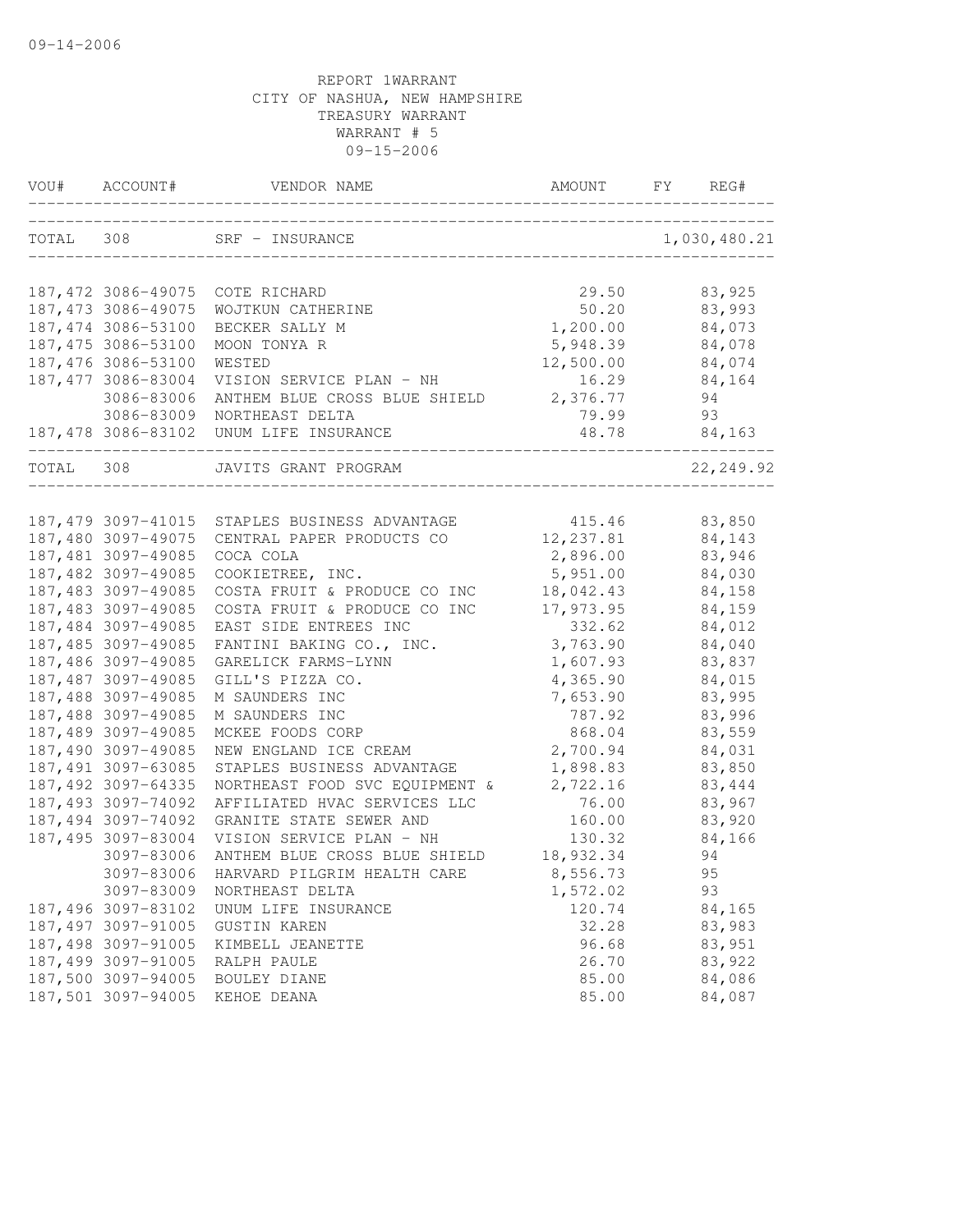|                                                    | _________________________                                                                                                                                                                                     | VOU# ACCOUNT# VENDOR NAME                                                                                                                                                                                                                                                                                                                    | AMOUNT FY REG#                                                                                                                                |                                                                                                                      |
|----------------------------------------------------|---------------------------------------------------------------------------------------------------------------------------------------------------------------------------------------------------------------|----------------------------------------------------------------------------------------------------------------------------------------------------------------------------------------------------------------------------------------------------------------------------------------------------------------------------------------------|-----------------------------------------------------------------------------------------------------------------------------------------------|----------------------------------------------------------------------------------------------------------------------|
|                                                    |                                                                                                                                                                                                               | TOTAL 309 SRF - FOOD SERVICES                                                                                                                                                                                                                                                                                                                |                                                                                                                                               | 114,092.60                                                                                                           |
|                                                    | 187,502 3117-66005 LVR INC                                                                                                                                                                                    |                                                                                                                                                                                                                                                                                                                                              | 105.40 83,943                                                                                                                                 |                                                                                                                      |
|                                                    |                                                                                                                                                                                                               | TOTAL 311 DRIVER'S EDUCATION                                                                                                                                                                                                                                                                                                                 |                                                                                                                                               | 105.40                                                                                                               |
|                                                    |                                                                                                                                                                                                               | 187,503 3118-49050 JOSTENS INC                                                                                                                                                                                                                                                                                                               |                                                                                                                                               | 2.26 83,942                                                                                                          |
|                                                    |                                                                                                                                                                                                               | TOTAL 311 SUMMER SCHOOL                                                                                                                                                                                                                                                                                                                      |                                                                                                                                               | 2.26                                                                                                                 |
| 74<br>75<br>76<br>77<br>78<br>79<br>80<br>81<br>82 | 312-705<br>312-705<br>312-705<br>312-705                                                                                                                                                                      | 312-43005 UNITED PARCEL SERVICE<br>312-46025 ALEC'S SHOE STORE INC<br>D & R TOWING INC<br>DECELLES AUTO CLINIC INC<br>GAGNON YVETTE<br>KAISER DONNA M<br>312-705 P & L LANDSCAPING LLC<br>312-705 PLUS COMPANY INC<br>312-705 QUICK RESPONSE TOWING LLC                                                                                      | 245.00<br>170.00<br>10.00<br>10.00<br>20.00<br>735.00 83,855                                                                                  | 17.43 84,316<br>69.95 83,555<br>84,122<br>83,872<br>83,819<br>83,820<br>83,822<br>10.00 83,823                       |
|                                                    |                                                                                                                                                                                                               | TOTAL 312 SRF - FINANCIAL SERVICES                                                                                                                                                                                                                                                                                                           |                                                                                                                                               | ____________________<br>1,287.38                                                                                     |
|                                                    |                                                                                                                                                                                                               | 83 320-01340 THERRIEN LUCIE                                                                                                                                                                                                                                                                                                                  | 700.00 84,167                                                                                                                                 |                                                                                                                      |
|                                                    |                                                                                                                                                                                                               | TOTAL 320 SRF - HUNT BUILDING                                                                                                                                                                                                                                                                                                                |                                                                                                                                               | 700.00                                                                                                               |
|                                                    | 187,506 3247-59130 AREL ANDRE<br>187,510 3247-59130<br>187,511 3247-59130<br>187,512 3247-59130<br>187,513 3247-59130<br>187,514 3247-59130<br>187,515 3247-59130<br>187,516 3247-59130<br>187,517 3247-59130 | 187,504 3247-55005 FIRST STUDENT INC<br>187,505 3247-59130 ABRAMS DAVID<br>187,507 3247-59130 BENSON WILLIAM<br>187,508 3247-59130 BILODEAU MAURICE<br>187,509 3247-59130 BUTLER TIMOTHY<br>CLINTON PHILIP<br>COLLINS DRUGAN COLLEEN<br>CROSBY MICHAEL<br>DOMINICI DAVID<br>EAGLEHARDT ELAINE<br>EBOL THOMAS F<br>FRASER MARK<br>GILLIS MIKE | 2,373.64 83,971<br>84.00 83,434<br>54.00<br>128.00<br>74.00<br>74.00<br>202.00<br>54.00<br>74.00<br>74.00<br>54.00<br>74.00<br>74.00<br>54.00 | 83,851<br>84,069<br>83,544<br>84,090<br>84,039<br>84,116<br>84,062<br>84,038<br>84,058<br>83,422<br>84,111<br>84,093 |
|                                                    | 187,518 3247-59130<br>187,519 3247-59130                                                                                                                                                                      | GOEBEL JR WILLIAM<br>HAMILTON MICHAEL                                                                                                                                                                                                                                                                                                        | 148.00<br>128.00                                                                                                                              | 84,043<br>84,059                                                                                                     |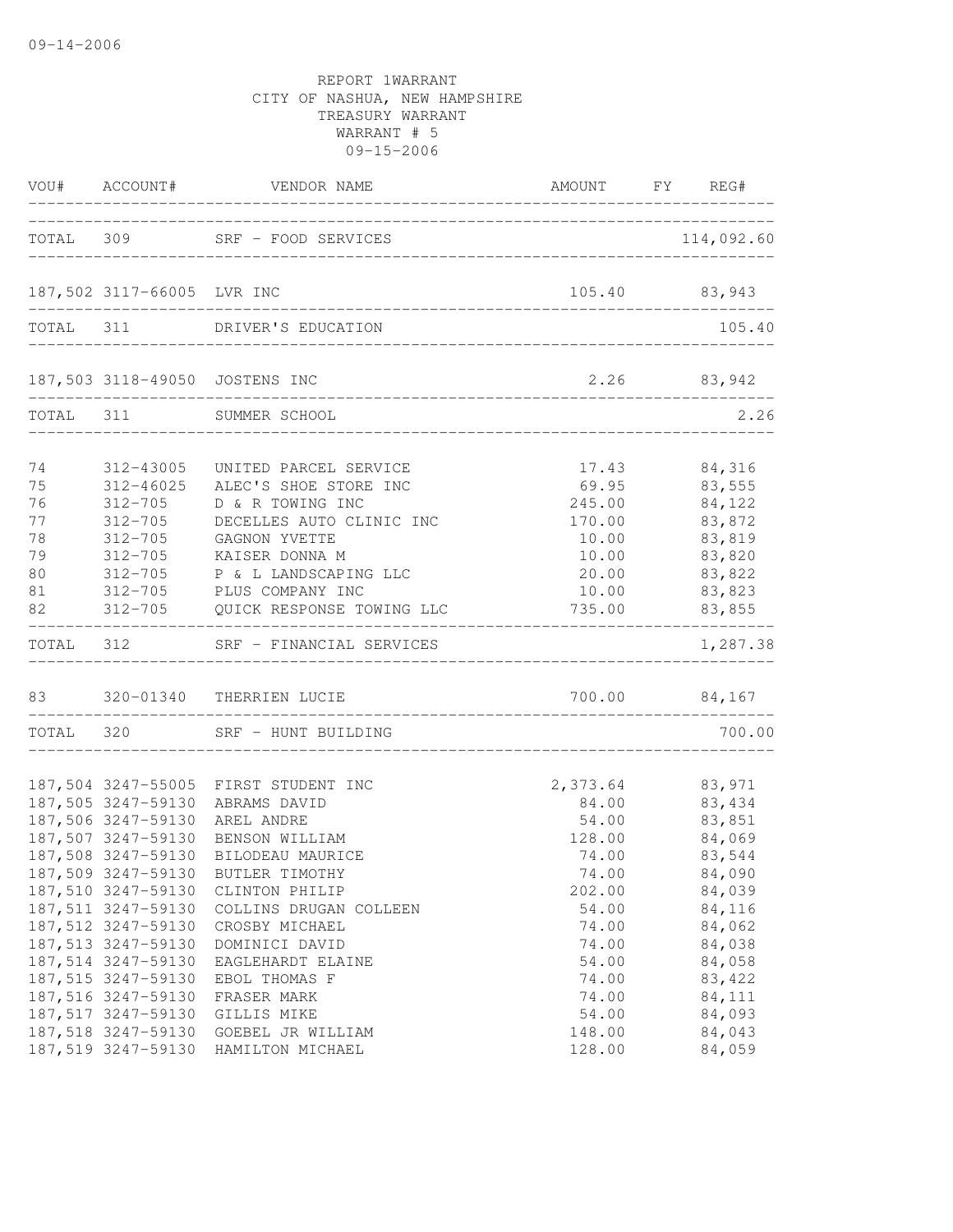| VOU#     | ACCOUNT#               | VENDOR NAME                                | AMOUNT             | FY | REG#             |
|----------|------------------------|--------------------------------------------|--------------------|----|------------------|
|          |                        | 187,520 3247-59130 HELLER BARRY            | 74.00              |    | 84,051           |
|          |                        | 187,521 3247-59130 HENDERSON MICHAEL       | 54.00              |    | 84,063           |
|          | 187,522 3247-59130     | HOULE BEVERLY                              | 54.00              |    | 84,091           |
|          | 187,523 3247-59130     | HUARD PAUL                                 | 128.00             |    | 84,046           |
|          | 187,524 3247-59130     | KEANE MARCIA                               | 128.00             |    | 84,056           |
|          | 187,525 3247-59130     | LEAO WAGNER                                | 54.00              |    | 84,113           |
|          | 187,526 3247-59130     | MICHAEL BARBARA                            | 74.00              |    | 84,048           |
|          | 187,527 3247-59130     | MORAN LINDSAY                              | 128.00             |    | 84,044           |
|          | 187,528 3247-59130     | NICHOLSON MORRIS                           | 128.00             |    | 83,504           |
|          | 187,529 3247-59130     | NUNNALLY WILLIAM                           | 128.00             |    | 84,045           |
|          | 187,530 3247-59130     | ODIERNA ROBERT                             | 74.00              |    | 84,042           |
|          | 187,531 3247-59130     | PALAZZOLO RICHARD                          | 54.00              |    | 84,114           |
|          | 187,532 3247-59130     | PARADISE MALCOLM                           | 54.00              |    | 84,029           |
|          | 187,533 3247-59130     | PATTEN SEAN                                | 74.00              |    | 84,054           |
|          | 187,534 3247-59130     | PIECUCH WALTER                             | 54.00              |    | 84,071           |
|          | 187,535 3247-59130     | RAMSEY RONALD                              | 54.00              |    | 84,052           |
|          | 187,536 3247-59130     | ROBICHAUD GERARD                           | 54.00              |    | 84,041           |
|          | 187,537 3247-59130     | RUPPEL GEORGE                              | 54.00              |    | 84,112           |
|          | 187,538 3247-59130     | SEDDON RAYMOND                             | 74.00              |    | 83,591           |
|          |                        | 187,539 3247-59130 SMITH JAMES             | 74.00              |    | 84,050           |
|          | 187,540 3247-59130     | SMITH MIKE                                 | 74.00              |    | 84,047           |
|          | 187,541 3247-59130     | STUART ALISTAR                             | 74.00              |    | 83,529           |
|          | 187,542 3247-59130     | TRYON ROBERT                               | 54.00              |    | 84,115           |
|          |                        | 187,543 3247-59130 VOGLER NEAL             | 74.00              |    | 83,888           |
|          |                        | 187,544 3247-59130 WILLIAMS BRIAN          | 54.00              |    | 84,055           |
|          |                        | 187,545 3247-59130 ZIELINSKI KAREN         | 54.00              |    | 84,060           |
|          |                        |                                            |                    |    |                  |
| TOTAL    | 324                    | ATHLETICS REVENUE FUND                     |                    |    | 5,677.64         |
|          |                        |                                            |                    |    |                  |
| 84<br>85 | 331-01500<br>331-01500 | LAW REALTY CO INC<br>RAPID REAL ESTATE LLC | 400.00<br>1,400.00 |    | 84,303<br>84,279 |
| 86       | $331 - 309$            | ACME WATERPROOFING                         | 159.92             |    | 84,302           |
|          |                        |                                            | 6.75               |    |                  |
| 87       | 331-59100              | ACCURINT                                   |                    |    | 83,613           |
| 88       | 331-59100              | COMCAST                                    | 107.00             |    | 84,265           |
| 89       | 331-63015              | KEMPTON RUG                                | 984.40             |    | 84,157           |
| 90       | $331 - 64030$          | GOLDEN ENGINEERING INC                     | 4,710.00           |    | 83,433           |
| 91       | $331 - 64030$          | UNITED UNIFORM CO                          | 2,740.00           |    | 83,729           |
| 92       | 331-78007              | B & S LOCKSMITHS INC                       | 144.00             |    | 83,874           |
| 93       | 331-78007              | HEFFERAN TIMOTHY                           | 50.96              |    | 84,168           |
| 94       | 331-78007              | MAC MULKIN CHEVROLET INC                   | 257.91             |    | 84,125           |
| TOTAL    | 331                    | SRF - POLICE DEPARTMENT                    |                    |    | 10,960.94        |
| 95       | 332-64094              | THE TRAILER PLACE OF NEW ENGLA             | 5,036.00           |    | 83,737           |
|          |                        |                                            |                    |    |                  |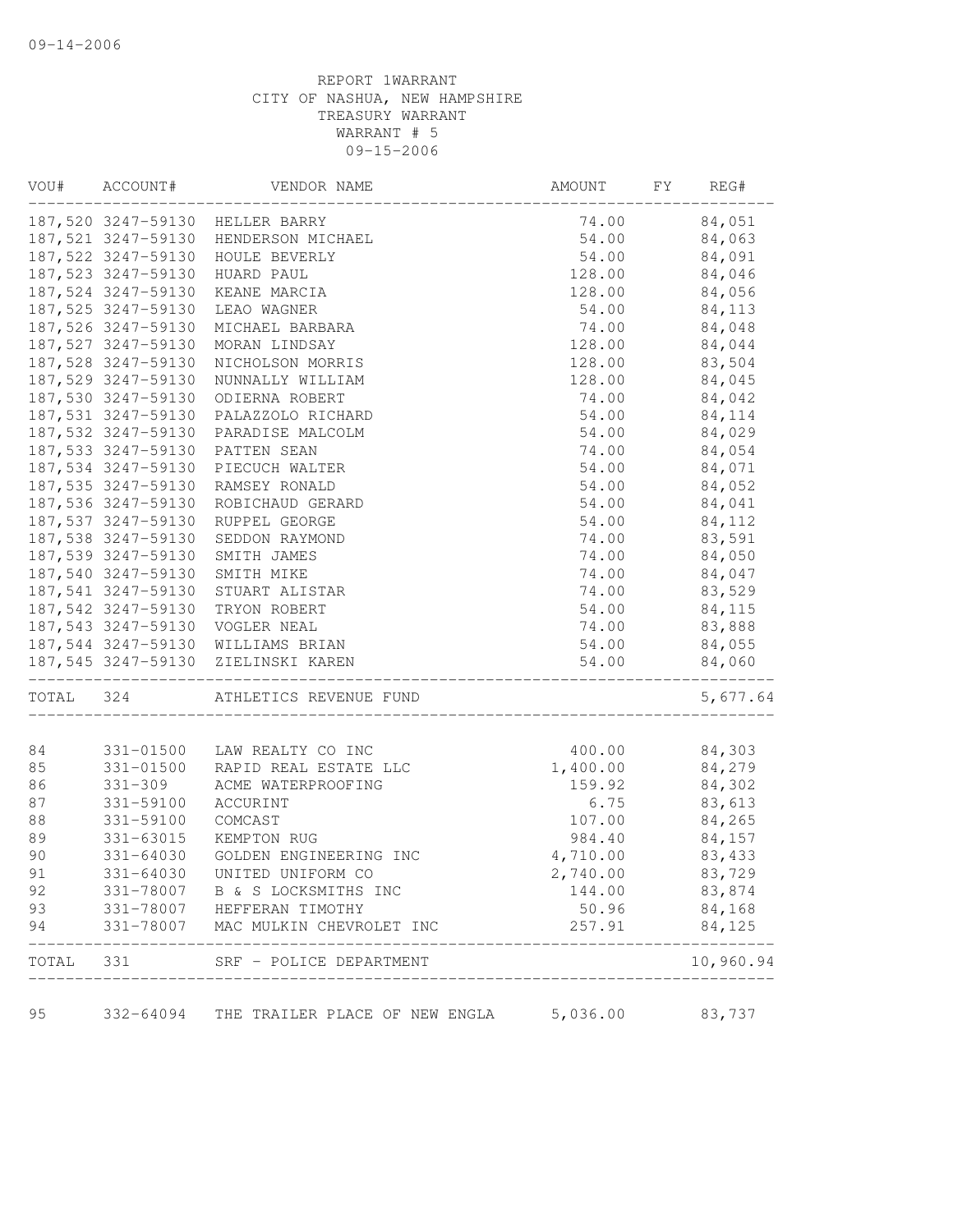|            |                        | VOU# ACCOUNT# VENDOR NAME                       | AMOUNT FY REG#<br>______________ |                    |
|------------|------------------------|-------------------------------------------------|----------------------------------|--------------------|
|            |                        | TOTAL 332 SRF - FIRE DEPARTMENT                 |                                  | 5,036.00           |
|            |                        |                                                 |                                  |                    |
|            |                        | 187,546 3326-49075 MCGRAW HILL COMPANIES        | 342.80 83,542                    |                    |
|            |                        | TOTAL 332 TITLE I SCH IMPRV LEDGE ST            |                                  | 342.80             |
|            |                        | 187,547 3357-49075 STAPLES BUSINESS ADVANTAGE   | 574.09 83,850                    |                    |
|            |                        | 187,548 3357-83004 VISION SERVICE PLAN - NH     | 16.29 84,170                     |                    |
|            | 3357-83006             | HARVARD PILGRIM HEALTH CARE 500.39              |                                  | 95                 |
|            | 3357-83009             | NORTHEAST DELTA                                 | 42.67                            | 93                 |
|            | 187,549 3357-83102     | UNUM LIFE INSURANCE<br>3357-91040 CITIZENS BANK | 654.00                           | 23.64 84,169<br>84 |
|            |                        | TOTAL 335 TITLE IB READ 1ST MT PLEASANT         |                                  | 1,811.08           |
|            |                        |                                                 |                                  |                    |
| 99         | 341-01342              | SAME-PAGE COM LLP                               | $400.00$ 84,276                  |                    |
| 100        | 341-01906              | BOYS & GIRLS CLUB OF GREATER N 2,100.00         |                                  | 83,446             |
| 101        | 341-01907              | GIRLS INC OF NH                                 | 2,000.00                         | 83,558             |
| 102        | 341-01908              | NASHUA POLICE ATHLETIC LEAGUE                   | 1,755.00                         | 83,827             |
| 103        | 341-01966              | COMMUNITY COUNCIL OF NASHUA NH 5,988.85         |                                  | 83,897             |
| 104        | 341-01966              | SOUTHERN NEW HAMPSHIRE                          | 11,977.84                        | 84,292             |
| 105        | 341-31015              | NEXTEL COMMUNICATIONS                           | 251.27                           | 84,259             |
| 106        | 341-53025              | DAVENPORT LOIS C                                | 240.00                           | 83,832             |
| 107        | 341-53025              | GRANOK ALEXANDER MD FACP                        | 600.00                           | 83,468             |
| 108        | 341-53165              | ESSENTIAL COMMUNICATIONS/MARIA                  | 1,811.25                         | 83,554             |
| 109        | 341-53165              | OWEN SOLANDA                                    | 1,377.55                         | 83,618             |
| 110<br>111 | 341-59100              | TOWN OF AMHERST<br>TOWN OF BROOKLINE            | 2,500.00                         | 84,171             |
| 112        | 341-59100<br>341-59100 | TOWN OF HOLLIS                                  | 2,500.00<br>2,500.00             | 84,172             |
|            |                        |                                                 | 2,500.00                         | 84,173             |
| 113        | 341-59100<br>341-59100 | TOWN OF HUDSON<br>TOWN OF LITCHFIELD            | 2,500.00                         | 84,174             |
| 114<br>115 | 341-59100              | TOWN OF LYNDEBOROUGH                            | 2,500.00                         | 84,175<br>84,176   |
| 116        | 341-59100              | TOWN OF MASON                                   | 2,500.00                         | 84,177             |
| 117        | 341-59100              | TOWN OF MERRIMACK                               | 2,500.00                         | 84,178             |
| 118        | 341-59100              | TOWN OF MILFORD                                 | 2,500.00                         | 84,179             |
| 119        | 341-59100              | TOWN OF MONT VERNON                             | 2,500.00                         | 84,180             |
| 120        | 341-59100              | TOWN OF PELHAM                                  | 2,500.00                         | 84,181             |
| 121        | 341-59100              | TOWN OF WILTON                                  | 2,500.00                         | 84,182             |
| 122        |                        | 341-64030 NATIONAL NOTIFICATION NETWORK         | 9,000.00                         | 83,826             |
| 123        | 341-91030              | ETKIND PAUL                                     | 438.00                           | 83,493             |
| TOTAL      | 341                    | SRF - COMMUNITY SERVICES                        |                                  | 67,939.76          |
|            |                        |                                                 |                                  |                    |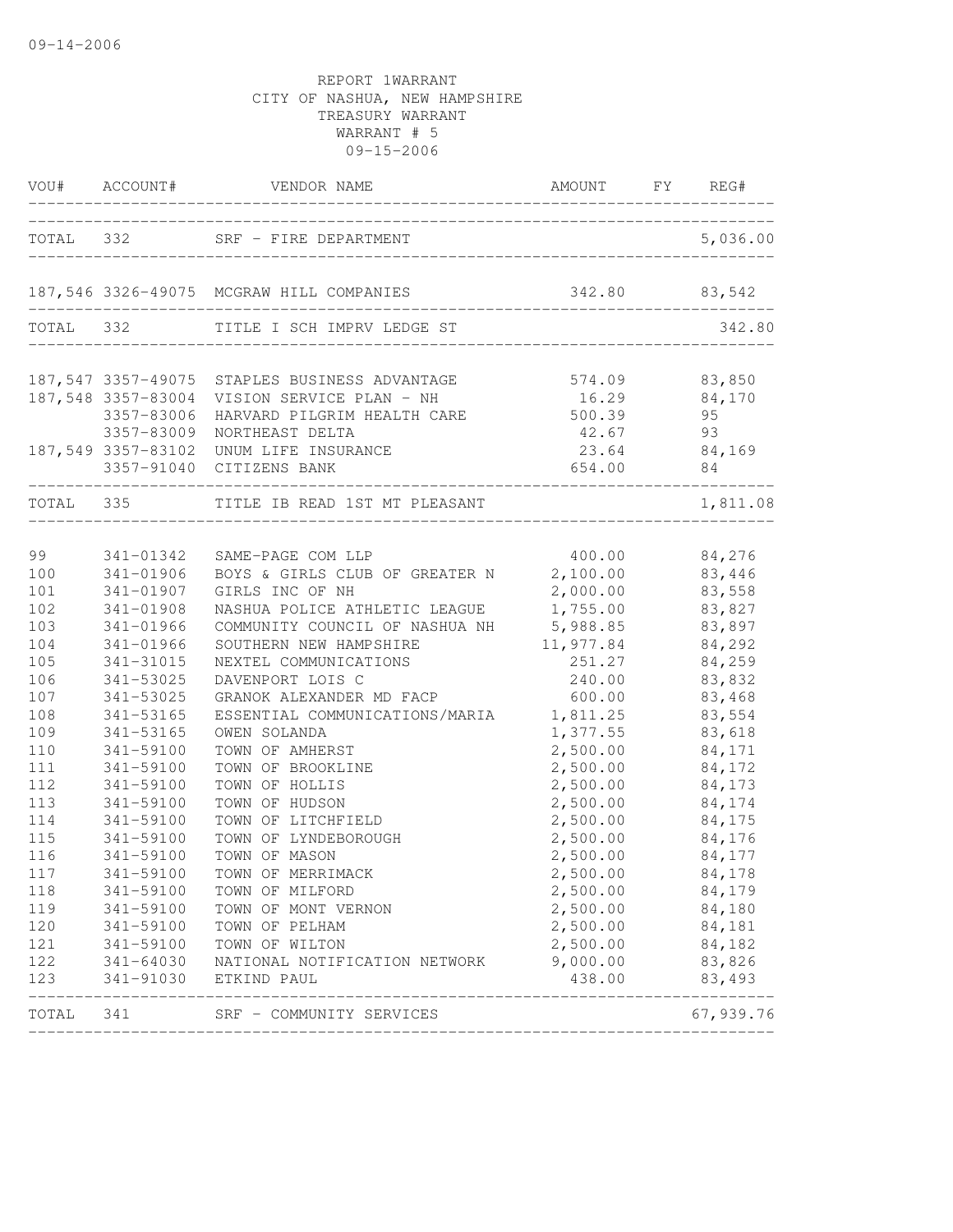| VOU#      | ACCOUNT#            | VENDOR NAME                                                                        | AMOUNT             | FY REG#          |
|-----------|---------------------|------------------------------------------------------------------------------------|--------------------|------------------|
| 124       | 342-31045           | NEXTEL COMMUNICATIONS                                                              | 120.01             | 84,259           |
| 125       | 342-47010           | NH MEDICAL/DENTAL SUPPLY LLC/D                                                     | 202.12             | 83,577           |
| 126       | 342-49050           | AMERICAN ACADEMY OF PEDIATRICS                                                     | 126.90             | 83,386           |
| 127       | 342-94025           | THE MEDICAL FOUNDATION                                                             | 10.00              | 84,282           |
| TOTAL 342 |                     | SRF - COMMUNITY HEALTH                                                             |                    | 459.03           |
|           |                     |                                                                                    |                    |                  |
|           |                     | 187,550 3436-49075 BERLIN SCHOOL FAMILY RESOURCE                                   | 100.00             | 84,106           |
|           | 187,551 3436-49075  | CEPAITIS JOHN                                                                      | 55.83              | 83,926           |
|           | 187,552 3436-49075  | CONCORD SCHOOL DISTRICT                                                            | 100.00             | 84,105           |
|           | 187,553 3436-49075  | CONWAY SCHOOL DISTRICT                                                             | 100.00             | 84,104           |
|           | 187,554 3436-49075  | FRANKLIN SCHOOL DISTRICT                                                           | 100.00             | 84,102           |
|           | 187,555 3436-49075  | LACONIA SCHOOL DISTRICT                                                            | 100.00             | 84,100           |
|           | 187,556 3436-49075  | MANCHESTER SCHOOL DISTRICT                                                         | 100.00             | 84,101           |
|           | 187,557 3436-49075  | NEWFOUND SCHOOL DISTRICT                                                           | 100.00             | 84,099           |
|           | 187, 558 3436-49075 | OSSIPEE CENTRAL SCHOOL                                                             | 100.00             | 84,098           |
|           | 187,559 3436-49075  | SEABROOK SCHOOL DISTRICT                                                           | 100.00             | 84,097           |
|           | 187,560 3436-49075  | SEYMOUR OSMAN COMMUNITY CENTER                                                     | 100.00             | 84,103           |
|           | 187,561 3436-49075  | STANLEY LYNN                                                                       | 125.82             | 84,110           |
|           | 187,562 3436-49075  | WINCHESTER SCHOOL DISTRICT                                                         | 100.00             | 84,096           |
|           | 187,563 3436-53109  | MILLER BETH                                                                        | 1,059.63           | 84,082           |
|           | 187,564 3436-53109  | MILLER MARTHA                                                                      | 298.95             | 84,061           |
|           | 187,565 3436-53109  | SCARPONE KRISTINE I                                                                | 250.00             | 84,079           |
|           | 187,566 3436-53109  | WELLESLEY COLLEGE                                                                  | 1,100.00           | 84,080           |
|           |                     | 187,567 3436-53109 WINCHESTER SCHOOL ACCESS PROGR                                  | 2,717.27           | 84,107           |
|           | TOTAL 343           | TITLE IV 21ST CENT-QUAL.STAFF                                                      |                    | 6,707.50         |
|           | 187,568 3440-31005  | NEXTEL COMMUNICATIONS                                                              | 119.67             | 84,254           |
|           | 187,569 3440-49075  | COGSWELL CATHERINE                                                                 | 118.05             | 83,975           |
|           | 187,570 3440-49075  | JACK'S PIZZA                                                                       | 25.75              | 83,878           |
|           | 187,571 3440-49075  | LEDA LANES                                                                         | 313.50             | 84,025           |
|           | 187,572 3440-49075  | ROLLER KINGDOM                                                                     |                    | 83,420           |
|           | 187,573 3440-49075  |                                                                                    | 1,077.00           |                  |
|           |                     | SAM'S CLUB                                                                         | 40.32              | 84,324           |
|           | 187,574 3440-49075  | WALMART COMMUNITY                                                                  | 76.29              | 83,905           |
|           |                     | 187,575 3440-49075 WILDLIFE ENCOUNTERS, LLC<br>187,576 3440-53103 WATSON STEPHANIE | 1,238.10<br>200.00 | 84,035<br>84,085 |
|           |                     | ----------------------                                                             |                    | 3,208.68         |
| TOTAL     | 344                 | AFTER SCHOOL PROGRAM                                                               |                    |                  |
|           |                     | 3446-49075 CITIZENS BANK                                                           | 250.00             | 84               |
| TOTAL 344 |                     | TITLE IV SDF 21ST CENTURY                                                          |                    | 250.00           |
|           |                     |                                                                                    |                    |                  |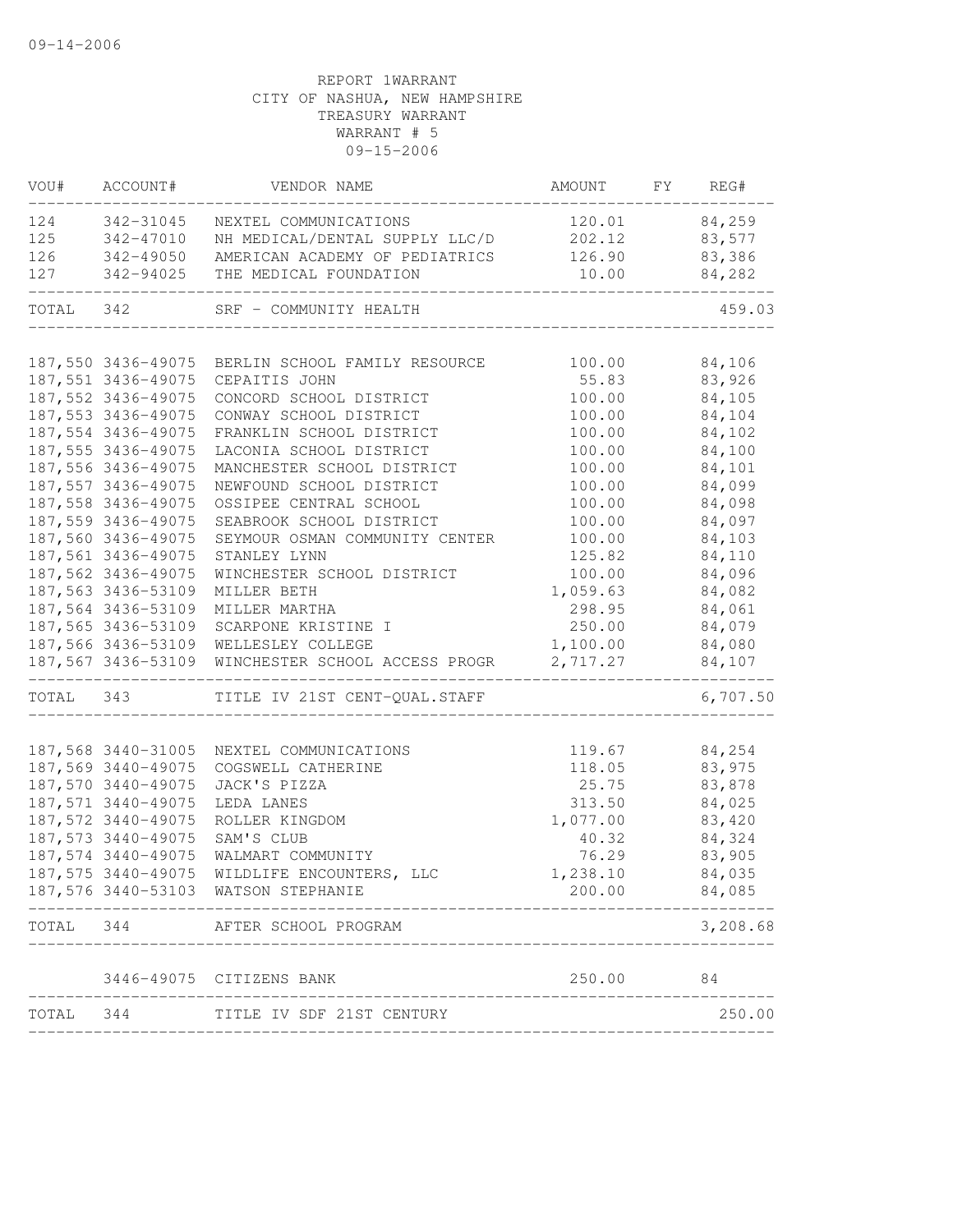|           | VOU# ACCOUNT#                            | VENDOR NAME                                                        | AMOUNT FY REG#   |                  |
|-----------|------------------------------------------|--------------------------------------------------------------------|------------------|------------------|
|           |                                          | 187,577 3447-31050 NEXTEL COMMUNICATIONS                           | 310.47 84,254    |                  |
|           |                                          | 3447-83006 ANTHEM BLUE CROSS BLUE SHIELD 1,358.73                  |                  | 94               |
|           |                                          | 3447-83009 NORTHEAST DELTA                                         | 42.67            | 93               |
|           |                                          | TOTAL 344 TITLE IV SDF 21ST CENTURY                                |                  | 1,711.87         |
|           |                                          |                                                                    |                  |                  |
|           | 187,578 3506-49035                       | BORDERS INC                                                        | 350.90           | 83,426           |
|           | 187,579 3506-49075                       | SNOW PAT                                                           | 234.67           | 84,077           |
|           | 3506-83006                               | ANTHEM BLUE CROSS BLUE SHIELD                                      | 4,389.77         | 94               |
|           | 3506-83006                               | HARVARD PILGRIM HEALTH CARE                                        | 1,501.18         | 95               |
|           | 3506-83009                               | NORTHEAST DELTA                                                    | 780.06           | 93               |
|           | 187,580 3506-91040<br>187,581 3506-91040 | BOURQUE CAROLYN                                                    | 115.00<br>464.00 | 83,936<br>84,108 |
|           | 187,582 3506-91040                       | MCFADDEN GLENDA<br>PINSONNEAULT BARBARA                            | 125.00           | 84,109           |
|           |                                          | 187,583 3506-91040 SEVIGNY SHARYN                                  | 464.00           | 84,068           |
|           |                                          | 187,583 3506-94010 SEVIGNY SHARYN                                  | 805.00           | 84,068           |
| TOTAL 350 |                                          | SUPPLEMENTARY PRGRM FOR CHILDR                                     |                  | 9,229.58         |
|           |                                          |                                                                    |                  |                  |
|           |                                          | 187,584 3515-64045 OFFICE ENVIRONMENTS OF NEW ENG 38,190.00 83,887 |                  |                  |
| TOTAL 351 |                                          | TITLE IID ENHANCE ED THRU TECH                                     |                  | 38,190.00        |
|           |                                          | 187,585 3516-83004 VISION SERVICE PLAN - NH                        | 16.29            | 84,184           |
|           | 3516-83006                               | ANTHEM BLUE CROSS BLUE SHIELD 1,006.50                             |                  | 94               |
|           | 3516-83009                               | NORTHEAST DELTA                                                    | 80.23            | 93               |
|           |                                          | 187,586 3516-83102 UNUM LIFE INSURANCE                             | 25.18            | 84,183           |
| TOTAL 351 |                                          | TITLE IID ENHANCE ED THRU TECH                                     |                  | 1,128.20         |
|           |                                          |                                                                    |                  |                  |
| 136       | 352-45250                                | HUDSON TROPHY COMPANY                                              | 89.00            | 83,589           |
| 137       | 352-46005                                | PERFECT EDGE PRO SHOP                                              | 720.00           | 84,022           |
| 138       | 352-53030                                | MCFARLAND-JOHNSON INC                                              | 23, 211.17       | 83,597           |
| 139       | 352-59020                                | THE SPARTANS INC                                                   | 1,207.50         | 83,459           |
| 140       | 352-59050                                | BOULANGER MARK                                                     | 150.00           | 83,548           |
| 141       | 352-59050                                | BROWN ALEXANDER                                                    | 150.00           | 83,894           |
| 142       | 352-59050                                | CLAUSS ROBERT                                                      | 225.00           | 83,549           |
| 143       | 352-59050                                | FALCONE MARISSA                                                    | 220.00           | 83,616           |
| 144       | 352-59050                                | HEDLUND MELANIE                                                    | 220.00           | 83,612           |
| 145       | 352-59050                                | KERRIGAN DANIEL A                                                  | 225.00           | 83,841           |
| 146       | 352-59050                                | LEROY RANDY                                                        | 150.00           | 83,569           |
| 147       | 352-59050                                | PALMER BRIANNA                                                     | 225.00           | 83,818           |
| 148       | 352-59050                                | ROGALSKI PAUL                                                      | 225.00           | 83,547           |
| 149       | 352-59050                                | ROXAS MARGARITA                                                    | 160.00           | 83,498           |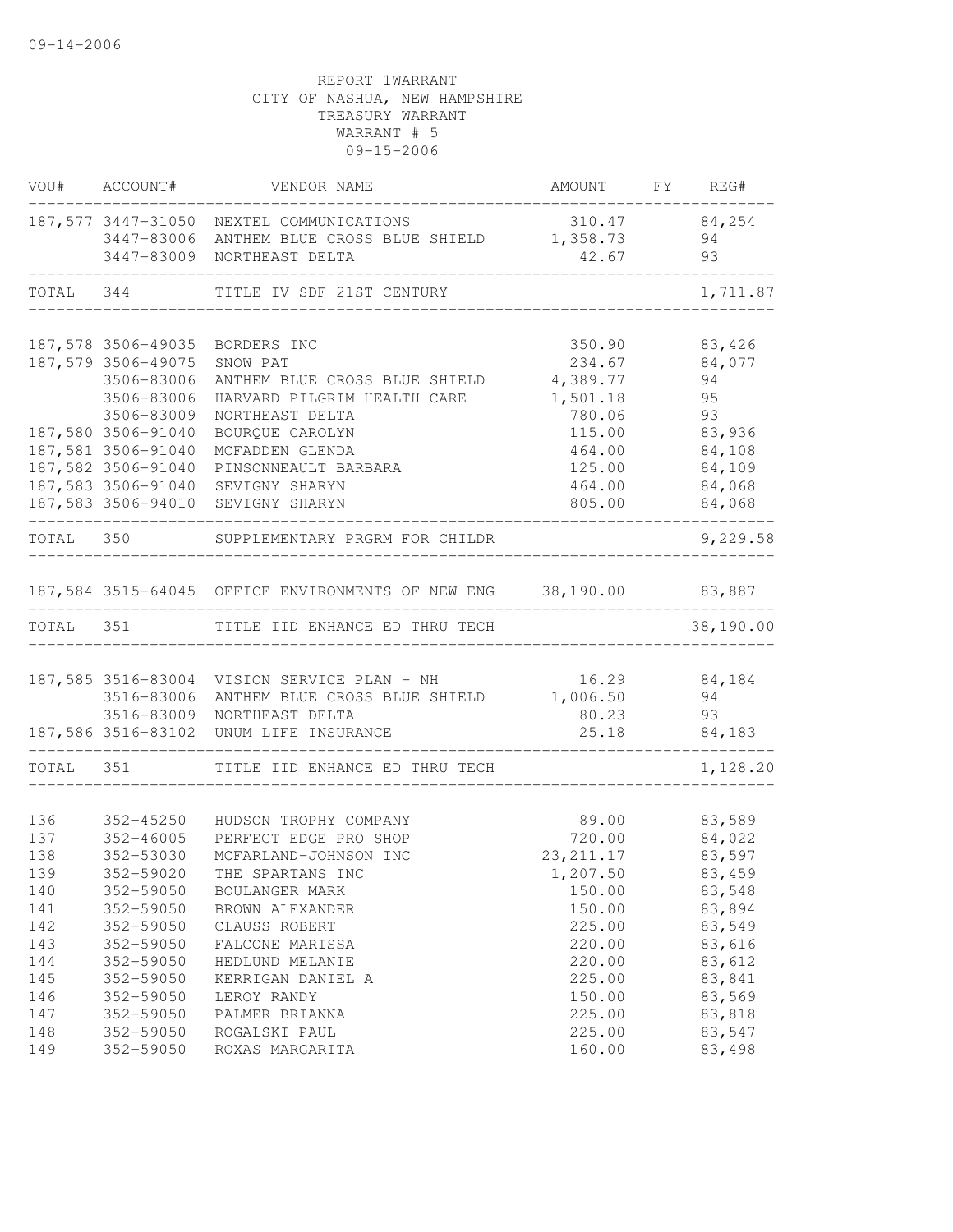| 83,615<br>150<br>352-59050<br>SMITH CHRISTI<br>160.00<br>352-59050<br>225.00<br>83,817<br>SWINDLER PATRICK<br>352-59050<br>225.00<br>83,816<br>WILLIAMS DONALD<br>153<br>83,418<br>$352 - 705$<br>SAVOIA MARGARET<br>85.00<br>352-705 YEUNG MELISSA<br>85.00<br>83,815<br>154<br>TOTAL 352<br>27,957.67<br>SRF - PARKS AND RECREATION<br>16.29<br>187,587 3557-83004 VISION SERVICE PLAN - NH<br>84,186<br>HARVARD PILGRIM HEALTH CARE 1,000.79<br>95<br>3557-83006<br>3557-83009<br>93<br>NORTHEAST DELTA<br>80.23<br>187,588 3557-83102 UNUM LIFE INSURANCE<br>38.70 84,185<br>752.64<br>3557-91040 CITIZENS BANK<br>84<br>TOTAL 355<br>1,888.65<br>TITLE IB READING 1ST FES<br>480.00 83,672<br>158 373-53075 LOAN PACKAGING LLC<br>373<br>480.00<br>TOTAL<br>SRF - ECONOMIC DEVELOPMENT<br>6,500.00<br>159<br>374-07144<br>83,987<br>MARSHALL SIGNS INC<br>160<br>28.92<br>84,259<br>374-07340<br>NEXTEL COMMUNICATIONS<br>84,139<br>161<br>374-07340<br>TELEGRAPH PUBLISHING COMPANY<br>69.40<br>NASHUA PASTORAL CARE CTR & R F<br>162<br>25,360.20<br>84,187<br>374-07480<br>163<br>83,571<br>374-07525<br>BELLETETES INC<br>82.71<br>164<br>374-07525<br>59.90<br>84,121<br>CORRIVEAU ROUTHIER INC<br>165<br>374-07525<br>581.90<br>84,132<br>NASHUA LUMBER COMPANY INC<br>166<br>374-09031<br>TRANSIT MANAGEMENT OF NASHUA<br>134.68<br>81<br>91<br>167<br>374-09031<br>TRANSIT MANAGEMENT OF NASHUA<br>334.14<br>168<br>374-09091<br>CHROMATE INDUSTRIAL CORP<br>143.66<br>83,522<br>169<br>176.25<br>84,259<br>374-09133<br>NEXTEL COMMUNICATIONS<br>17,991.56<br>170<br>374-09201<br>TRANSIT MANAGEMENT OF NASHUA<br>81<br>171<br>17,931.52<br>374-09201<br>91<br>TRANSIT MANAGEMENT OF NASHUA<br>172<br>374-09208<br>TRANSIT MANAGEMENT OF NASHUA<br>587.10<br>81<br>91<br>173<br>374-09208<br>TRANSIT MANAGEMENT OF NASHUA<br>587.10<br>374-09211<br>174<br>TRANSIT MANAGEMENT OF NASHUA<br>1,319.64<br>81<br>175<br>374-09211<br>991.86<br>TRANSIT MANAGEMENT OF NASHUA<br>88<br>176<br>374-09211<br>9,378.57<br>89<br>TRANSIT MANAGEMENT OF NASHUA<br>177<br>374-09211<br>1,306.71<br>91<br>TRANSIT MANAGEMENT OF NASHUA<br>36.90<br>178<br>374-09214<br>81<br>TRANSIT MANAGEMENT OF NASHUA<br>1,160.30<br>179<br>374-09214<br>TRANSIT MANAGEMENT OF NASHUA<br>89<br>36.87<br>180<br>374-09214<br>91<br>TRANSIT MANAGEMENT OF NASHUA<br>1,292.24<br>181<br>374-09230<br>84<br>CITIZENS BANK | VOU# | ACCOUNT# | VENDOR NAME | AMOUNT | FY REG# |
|------------------------------------------------------------------------------------------------------------------------------------------------------------------------------------------------------------------------------------------------------------------------------------------------------------------------------------------------------------------------------------------------------------------------------------------------------------------------------------------------------------------------------------------------------------------------------------------------------------------------------------------------------------------------------------------------------------------------------------------------------------------------------------------------------------------------------------------------------------------------------------------------------------------------------------------------------------------------------------------------------------------------------------------------------------------------------------------------------------------------------------------------------------------------------------------------------------------------------------------------------------------------------------------------------------------------------------------------------------------------------------------------------------------------------------------------------------------------------------------------------------------------------------------------------------------------------------------------------------------------------------------------------------------------------------------------------------------------------------------------------------------------------------------------------------------------------------------------------------------------------------------------------------------------------------------------------------------------------------------------------------------------------------------------------------------------------------------------------------------------------------------------------------------------------------------------------------------------------------------------------------------------------------------------------------------------------------------------------------------------------------------------------------|------|----------|-------------|--------|---------|
|                                                                                                                                                                                                                                                                                                                                                                                                                                                                                                                                                                                                                                                                                                                                                                                                                                                                                                                                                                                                                                                                                                                                                                                                                                                                                                                                                                                                                                                                                                                                                                                                                                                                                                                                                                                                                                                                                                                                                                                                                                                                                                                                                                                                                                                                                                                                                                                                            |      |          |             |        |         |
|                                                                                                                                                                                                                                                                                                                                                                                                                                                                                                                                                                                                                                                                                                                                                                                                                                                                                                                                                                                                                                                                                                                                                                                                                                                                                                                                                                                                                                                                                                                                                                                                                                                                                                                                                                                                                                                                                                                                                                                                                                                                                                                                                                                                                                                                                                                                                                                                            | 151  |          |             |        |         |
|                                                                                                                                                                                                                                                                                                                                                                                                                                                                                                                                                                                                                                                                                                                                                                                                                                                                                                                                                                                                                                                                                                                                                                                                                                                                                                                                                                                                                                                                                                                                                                                                                                                                                                                                                                                                                                                                                                                                                                                                                                                                                                                                                                                                                                                                                                                                                                                                            | 152  |          |             |        |         |
|                                                                                                                                                                                                                                                                                                                                                                                                                                                                                                                                                                                                                                                                                                                                                                                                                                                                                                                                                                                                                                                                                                                                                                                                                                                                                                                                                                                                                                                                                                                                                                                                                                                                                                                                                                                                                                                                                                                                                                                                                                                                                                                                                                                                                                                                                                                                                                                                            |      |          |             |        |         |
|                                                                                                                                                                                                                                                                                                                                                                                                                                                                                                                                                                                                                                                                                                                                                                                                                                                                                                                                                                                                                                                                                                                                                                                                                                                                                                                                                                                                                                                                                                                                                                                                                                                                                                                                                                                                                                                                                                                                                                                                                                                                                                                                                                                                                                                                                                                                                                                                            |      |          |             |        |         |
|                                                                                                                                                                                                                                                                                                                                                                                                                                                                                                                                                                                                                                                                                                                                                                                                                                                                                                                                                                                                                                                                                                                                                                                                                                                                                                                                                                                                                                                                                                                                                                                                                                                                                                                                                                                                                                                                                                                                                                                                                                                                                                                                                                                                                                                                                                                                                                                                            |      |          |             |        |         |
|                                                                                                                                                                                                                                                                                                                                                                                                                                                                                                                                                                                                                                                                                                                                                                                                                                                                                                                                                                                                                                                                                                                                                                                                                                                                                                                                                                                                                                                                                                                                                                                                                                                                                                                                                                                                                                                                                                                                                                                                                                                                                                                                                                                                                                                                                                                                                                                                            |      |          |             |        |         |
|                                                                                                                                                                                                                                                                                                                                                                                                                                                                                                                                                                                                                                                                                                                                                                                                                                                                                                                                                                                                                                                                                                                                                                                                                                                                                                                                                                                                                                                                                                                                                                                                                                                                                                                                                                                                                                                                                                                                                                                                                                                                                                                                                                                                                                                                                                                                                                                                            |      |          |             |        |         |
|                                                                                                                                                                                                                                                                                                                                                                                                                                                                                                                                                                                                                                                                                                                                                                                                                                                                                                                                                                                                                                                                                                                                                                                                                                                                                                                                                                                                                                                                                                                                                                                                                                                                                                                                                                                                                                                                                                                                                                                                                                                                                                                                                                                                                                                                                                                                                                                                            |      |          |             |        |         |
|                                                                                                                                                                                                                                                                                                                                                                                                                                                                                                                                                                                                                                                                                                                                                                                                                                                                                                                                                                                                                                                                                                                                                                                                                                                                                                                                                                                                                                                                                                                                                                                                                                                                                                                                                                                                                                                                                                                                                                                                                                                                                                                                                                                                                                                                                                                                                                                                            |      |          |             |        |         |
|                                                                                                                                                                                                                                                                                                                                                                                                                                                                                                                                                                                                                                                                                                                                                                                                                                                                                                                                                                                                                                                                                                                                                                                                                                                                                                                                                                                                                                                                                                                                                                                                                                                                                                                                                                                                                                                                                                                                                                                                                                                                                                                                                                                                                                                                                                                                                                                                            |      |          |             |        |         |
|                                                                                                                                                                                                                                                                                                                                                                                                                                                                                                                                                                                                                                                                                                                                                                                                                                                                                                                                                                                                                                                                                                                                                                                                                                                                                                                                                                                                                                                                                                                                                                                                                                                                                                                                                                                                                                                                                                                                                                                                                                                                                                                                                                                                                                                                                                                                                                                                            |      |          |             |        |         |
|                                                                                                                                                                                                                                                                                                                                                                                                                                                                                                                                                                                                                                                                                                                                                                                                                                                                                                                                                                                                                                                                                                                                                                                                                                                                                                                                                                                                                                                                                                                                                                                                                                                                                                                                                                                                                                                                                                                                                                                                                                                                                                                                                                                                                                                                                                                                                                                                            |      |          |             |        |         |
|                                                                                                                                                                                                                                                                                                                                                                                                                                                                                                                                                                                                                                                                                                                                                                                                                                                                                                                                                                                                                                                                                                                                                                                                                                                                                                                                                                                                                                                                                                                                                                                                                                                                                                                                                                                                                                                                                                                                                                                                                                                                                                                                                                                                                                                                                                                                                                                                            |      |          |             |        |         |
|                                                                                                                                                                                                                                                                                                                                                                                                                                                                                                                                                                                                                                                                                                                                                                                                                                                                                                                                                                                                                                                                                                                                                                                                                                                                                                                                                                                                                                                                                                                                                                                                                                                                                                                                                                                                                                                                                                                                                                                                                                                                                                                                                                                                                                                                                                                                                                                                            |      |          |             |        |         |
|                                                                                                                                                                                                                                                                                                                                                                                                                                                                                                                                                                                                                                                                                                                                                                                                                                                                                                                                                                                                                                                                                                                                                                                                                                                                                                                                                                                                                                                                                                                                                                                                                                                                                                                                                                                                                                                                                                                                                                                                                                                                                                                                                                                                                                                                                                                                                                                                            |      |          |             |        |         |
|                                                                                                                                                                                                                                                                                                                                                                                                                                                                                                                                                                                                                                                                                                                                                                                                                                                                                                                                                                                                                                                                                                                                                                                                                                                                                                                                                                                                                                                                                                                                                                                                                                                                                                                                                                                                                                                                                                                                                                                                                                                                                                                                                                                                                                                                                                                                                                                                            |      |          |             |        |         |
|                                                                                                                                                                                                                                                                                                                                                                                                                                                                                                                                                                                                                                                                                                                                                                                                                                                                                                                                                                                                                                                                                                                                                                                                                                                                                                                                                                                                                                                                                                                                                                                                                                                                                                                                                                                                                                                                                                                                                                                                                                                                                                                                                                                                                                                                                                                                                                                                            |      |          |             |        |         |
|                                                                                                                                                                                                                                                                                                                                                                                                                                                                                                                                                                                                                                                                                                                                                                                                                                                                                                                                                                                                                                                                                                                                                                                                                                                                                                                                                                                                                                                                                                                                                                                                                                                                                                                                                                                                                                                                                                                                                                                                                                                                                                                                                                                                                                                                                                                                                                                                            |      |          |             |        |         |
|                                                                                                                                                                                                                                                                                                                                                                                                                                                                                                                                                                                                                                                                                                                                                                                                                                                                                                                                                                                                                                                                                                                                                                                                                                                                                                                                                                                                                                                                                                                                                                                                                                                                                                                                                                                                                                                                                                                                                                                                                                                                                                                                                                                                                                                                                                                                                                                                            |      |          |             |        |         |
|                                                                                                                                                                                                                                                                                                                                                                                                                                                                                                                                                                                                                                                                                                                                                                                                                                                                                                                                                                                                                                                                                                                                                                                                                                                                                                                                                                                                                                                                                                                                                                                                                                                                                                                                                                                                                                                                                                                                                                                                                                                                                                                                                                                                                                                                                                                                                                                                            |      |          |             |        |         |
|                                                                                                                                                                                                                                                                                                                                                                                                                                                                                                                                                                                                                                                                                                                                                                                                                                                                                                                                                                                                                                                                                                                                                                                                                                                                                                                                                                                                                                                                                                                                                                                                                                                                                                                                                                                                                                                                                                                                                                                                                                                                                                                                                                                                                                                                                                                                                                                                            |      |          |             |        |         |
|                                                                                                                                                                                                                                                                                                                                                                                                                                                                                                                                                                                                                                                                                                                                                                                                                                                                                                                                                                                                                                                                                                                                                                                                                                                                                                                                                                                                                                                                                                                                                                                                                                                                                                                                                                                                                                                                                                                                                                                                                                                                                                                                                                                                                                                                                                                                                                                                            |      |          |             |        |         |
|                                                                                                                                                                                                                                                                                                                                                                                                                                                                                                                                                                                                                                                                                                                                                                                                                                                                                                                                                                                                                                                                                                                                                                                                                                                                                                                                                                                                                                                                                                                                                                                                                                                                                                                                                                                                                                                                                                                                                                                                                                                                                                                                                                                                                                                                                                                                                                                                            |      |          |             |        |         |
|                                                                                                                                                                                                                                                                                                                                                                                                                                                                                                                                                                                                                                                                                                                                                                                                                                                                                                                                                                                                                                                                                                                                                                                                                                                                                                                                                                                                                                                                                                                                                                                                                                                                                                                                                                                                                                                                                                                                                                                                                                                                                                                                                                                                                                                                                                                                                                                                            |      |          |             |        |         |
|                                                                                                                                                                                                                                                                                                                                                                                                                                                                                                                                                                                                                                                                                                                                                                                                                                                                                                                                                                                                                                                                                                                                                                                                                                                                                                                                                                                                                                                                                                                                                                                                                                                                                                                                                                                                                                                                                                                                                                                                                                                                                                                                                                                                                                                                                                                                                                                                            |      |          |             |        |         |
|                                                                                                                                                                                                                                                                                                                                                                                                                                                                                                                                                                                                                                                                                                                                                                                                                                                                                                                                                                                                                                                                                                                                                                                                                                                                                                                                                                                                                                                                                                                                                                                                                                                                                                                                                                                                                                                                                                                                                                                                                                                                                                                                                                                                                                                                                                                                                                                                            |      |          |             |        |         |
|                                                                                                                                                                                                                                                                                                                                                                                                                                                                                                                                                                                                                                                                                                                                                                                                                                                                                                                                                                                                                                                                                                                                                                                                                                                                                                                                                                                                                                                                                                                                                                                                                                                                                                                                                                                                                                                                                                                                                                                                                                                                                                                                                                                                                                                                                                                                                                                                            |      |          |             |        |         |
|                                                                                                                                                                                                                                                                                                                                                                                                                                                                                                                                                                                                                                                                                                                                                                                                                                                                                                                                                                                                                                                                                                                                                                                                                                                                                                                                                                                                                                                                                                                                                                                                                                                                                                                                                                                                                                                                                                                                                                                                                                                                                                                                                                                                                                                                                                                                                                                                            |      |          |             |        |         |
|                                                                                                                                                                                                                                                                                                                                                                                                                                                                                                                                                                                                                                                                                                                                                                                                                                                                                                                                                                                                                                                                                                                                                                                                                                                                                                                                                                                                                                                                                                                                                                                                                                                                                                                                                                                                                                                                                                                                                                                                                                                                                                                                                                                                                                                                                                                                                                                                            |      |          |             |        |         |
|                                                                                                                                                                                                                                                                                                                                                                                                                                                                                                                                                                                                                                                                                                                                                                                                                                                                                                                                                                                                                                                                                                                                                                                                                                                                                                                                                                                                                                                                                                                                                                                                                                                                                                                                                                                                                                                                                                                                                                                                                                                                                                                                                                                                                                                                                                                                                                                                            |      |          |             |        |         |
|                                                                                                                                                                                                                                                                                                                                                                                                                                                                                                                                                                                                                                                                                                                                                                                                                                                                                                                                                                                                                                                                                                                                                                                                                                                                                                                                                                                                                                                                                                                                                                                                                                                                                                                                                                                                                                                                                                                                                                                                                                                                                                                                                                                                                                                                                                                                                                                                            |      |          |             |        |         |
|                                                                                                                                                                                                                                                                                                                                                                                                                                                                                                                                                                                                                                                                                                                                                                                                                                                                                                                                                                                                                                                                                                                                                                                                                                                                                                                                                                                                                                                                                                                                                                                                                                                                                                                                                                                                                                                                                                                                                                                                                                                                                                                                                                                                                                                                                                                                                                                                            |      |          |             |        |         |
|                                                                                                                                                                                                                                                                                                                                                                                                                                                                                                                                                                                                                                                                                                                                                                                                                                                                                                                                                                                                                                                                                                                                                                                                                                                                                                                                                                                                                                                                                                                                                                                                                                                                                                                                                                                                                                                                                                                                                                                                                                                                                                                                                                                                                                                                                                                                                                                                            |      |          |             |        |         |
|                                                                                                                                                                                                                                                                                                                                                                                                                                                                                                                                                                                                                                                                                                                                                                                                                                                                                                                                                                                                                                                                                                                                                                                                                                                                                                                                                                                                                                                                                                                                                                                                                                                                                                                                                                                                                                                                                                                                                                                                                                                                                                                                                                                                                                                                                                                                                                                                            |      |          |             |        |         |
|                                                                                                                                                                                                                                                                                                                                                                                                                                                                                                                                                                                                                                                                                                                                                                                                                                                                                                                                                                                                                                                                                                                                                                                                                                                                                                                                                                                                                                                                                                                                                                                                                                                                                                                                                                                                                                                                                                                                                                                                                                                                                                                                                                                                                                                                                                                                                                                                            |      |          |             |        |         |
|                                                                                                                                                                                                                                                                                                                                                                                                                                                                                                                                                                                                                                                                                                                                                                                                                                                                                                                                                                                                                                                                                                                                                                                                                                                                                                                                                                                                                                                                                                                                                                                                                                                                                                                                                                                                                                                                                                                                                                                                                                                                                                                                                                                                                                                                                                                                                                                                            |      |          |             |        |         |
|                                                                                                                                                                                                                                                                                                                                                                                                                                                                                                                                                                                                                                                                                                                                                                                                                                                                                                                                                                                                                                                                                                                                                                                                                                                                                                                                                                                                                                                                                                                                                                                                                                                                                                                                                                                                                                                                                                                                                                                                                                                                                                                                                                                                                                                                                                                                                                                                            |      |          |             |        |         |
|                                                                                                                                                                                                                                                                                                                                                                                                                                                                                                                                                                                                                                                                                                                                                                                                                                                                                                                                                                                                                                                                                                                                                                                                                                                                                                                                                                                                                                                                                                                                                                                                                                                                                                                                                                                                                                                                                                                                                                                                                                                                                                                                                                                                                                                                                                                                                                                                            |      |          |             |        |         |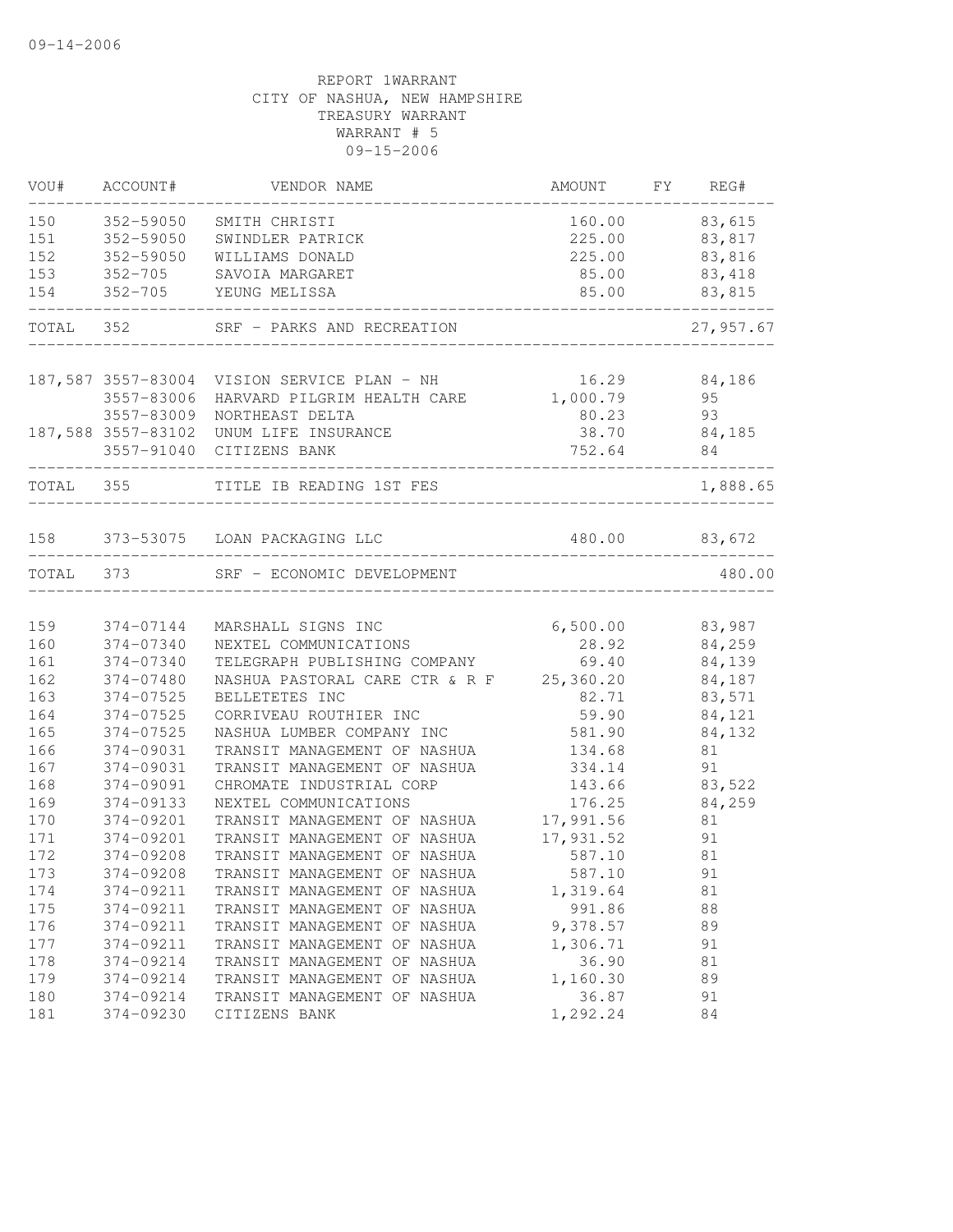|           | VOU# ACCOUNT#      | VENDOR NAME                                                                        | AMOUNT FY REG#   |                     |
|-----------|--------------------|------------------------------------------------------------------------------------|------------------|---------------------|
|           |                    | TOTAL 374 SRF - URBAN PROGRAMS                                                     |                  | 86,092.13           |
|           |                    |                                                                                    |                  |                     |
|           |                    | 182 375-45050 UNIQUE MANAGEMENT SERVICES INC 662.30 83,509                         |                  |                     |
| TOTAL 375 |                    | SRF - PUBLIC LIBRARIES                                                             |                  | 662.30              |
|           |                    |                                                                                    |                  |                     |
|           |                    | 3766-83006 ANTHEM BLUE CROSS BLUE SHIELD<br>187,589 3766-94030 BRITENRIKER DEBORAH | 298.59           | 94<br>700.00 84,064 |
|           |                    |                                                                                    |                  |                     |
| TOTAL 376 |                    | TITLE I ESEA                                                                       |                  | 998.59              |
|           |                    |                                                                                    |                  |                     |
|           |                    | 187,590 3767-47010 THOMPSON BROOKS<br>187,591 3767-49035 BARNES & NOBLE INC        | 69.03<br>180.00  | 83,979<br>83,384    |
|           | 187,592 3767-49050 | KAPLAN COMPANIES INC                                                               | 91.70            | 83,533              |
|           | 187,593 3767-49050 | NASCO                                                                              | 34.89            | 84,144              |
|           | 187,594 3767-49050 | ROCCA SUSAN                                                                        | 34.99            | 83,929              |
|           | 187,595 3767-49050 | S & S WORLDWIDE                                                                    | 72.21            | 83,900              |
|           | 187,596 3767-49050 | SCHOOL SPECIALTY                                                                   | 546.41           | 83,944              |
|           | 187,597 3767-49050 | SMILE MAKERS                                                                       | 98.35            | 83,934              |
|           | 187,598 3767-49050 | SPORTIME                                                                           | 266.17           | 83,950              |
|           | 187,599 3767-49050 | STAPLES BUSINESS ADVANTAGE                                                         | 40.38            | 83,850              |
|           | 187,600 3767-49075 | QUIGLEY JANE                                                                       | 199.50           | 83,947              |
|           | 187,601 3767-56020 | FIRST CHURCH                                                                       | 3,103.00         | 83,491              |
|           | 187,602 3767-72060 | R & L SUPPLY                                                                       | 150.00           | 83,909              |
|           | 187,603 3767-83004 | VISION SERVICE PLAN - NH                                                           | 16.29            | 84,189              |
|           | 3767-83006         | ANTHEM BLUE CROSS BLUE SHIELD                                                      | 3,616.40         | 94                  |
|           | 3767-83009         | NORTHEAST DELTA                                                                    | 3,320.69         | 93                  |
|           | 187,604 3767-83102 | UNUM LIFE INSURANCE                                                                | 17.21            | 84,188              |
|           |                    | 187,605 3767-95010 EDUCATION WEEK                                                  | 79.94            | 83,379              |
|           |                    | 187,606 3767-95010 SCHOLASTIC INC                                                  | 41.33            | 83,404              |
| TOTAL 376 |                    | _________________________<br>TITLE I ESEA<br>______________________                |                  | 11,978.49           |
|           |                    |                                                                                    |                  |                     |
|           |                    | 187,607 3776-49075 PEARSON EDUCATION                                               | 11,902.67        | 84,002              |
|           | 187,609 3776-49075 | 187,608 3776-49075 PRIMARY CONCEPTS<br>TEACHER'S DISCOVERY                         | 791.34<br>552.92 | 83,982<br>83,956    |
|           |                    |                                                                                    |                  |                     |
| TOTAL     | 377                | TITLE I ENHANCE ENG LANGUAGE                                                       |                  | 13,246.93           |
|           | 3887-83006         | ANTHEM BLUE CROSS BLUE SHIELD                                                      | 50.75            | 94                  |
|           | 3887-83009         | NORTHEAST DELTA                                                                    | 6.73             | 93                  |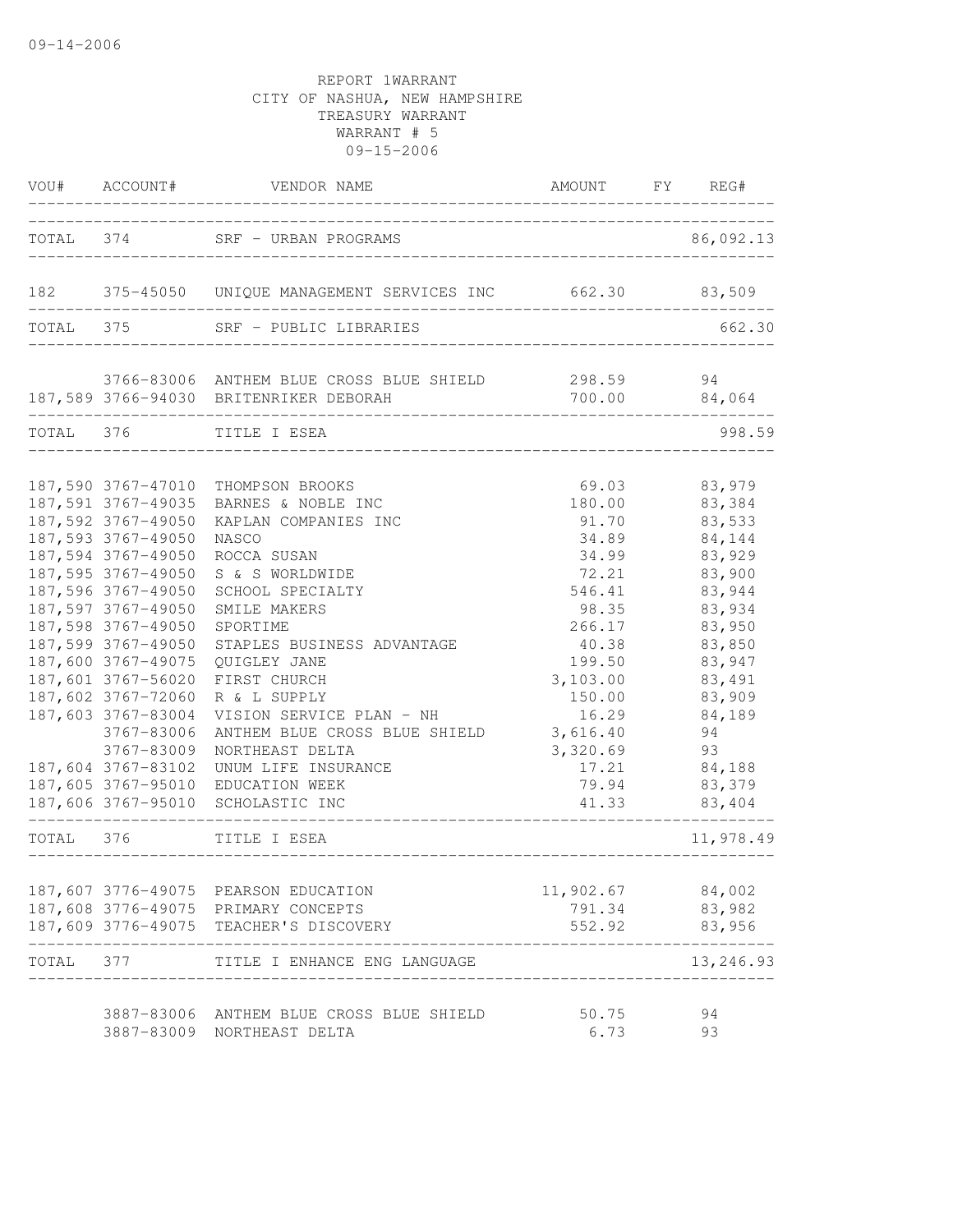| VOU#  | ACCOUNT#           | VENDOR NAME                                       | AMOUNT     | FY | REG#       |
|-------|--------------------|---------------------------------------------------|------------|----|------------|
| TOTAL | 388                | TITLE V INNOVATIVE PROGRAMS                       |            |    | 57.48      |
|       | 187,610 3906-49050 | HOME DEPOT CREDIT SERVICES                        | 809.31     |    | 83,980     |
|       | 187,611 3906-49050 | P J CURRIER LUMBER CO                             | 660.40     |    | 83,957     |
|       | 187,612 3906-91040 | DERRY MARSHALL                                    | 463.24     |    | 83,458     |
|       | 187,613 3906-91040 | PARADISE MALCOLM                                  | 1,027.95   |    | 84,072     |
|       | 187,614 3906-91040 | WALSH KENNETH                                     | 440.55     |    | 84,092     |
| TOTAL | 390                | VOC ED SECONDARY PERKINS                          |            |    | 3,401.45   |
|       |                    | 187,615 3927-49050 KLAWES KEITH                   | 81.75      |    | 83,968     |
| TOTAL | 392                | CULINARY ARTS                                     |            |    | 81.75      |
|       | 187,616 3937-49050 | MARKET BASKET                                     | 5.00       |    | 83,595     |
|       | 187,617 3937-83004 | VISION SERVICE PLAN - NH                          | 16.29      |    | 84,191     |
|       | 3937-83006         | ANTHEM BLUE CROSS BLUE SHIELD                     | 1,358.73   |    | 94         |
|       |                    | 3937-83009 NORTHEAST DELTA                        | 134.65     |    | 93         |
|       |                    | 187,618 3937-83102 UNUM LIFE INSURANCE            | 10.69      |    | 84,190     |
| TOTAL | 393                | DAY CARE                                          |            |    | 1,525.36   |
|       | 3956-83006         | ANTHEM BLUE CROSS BLUE SHIELD                     | 20, 334.62 |    | 94         |
|       | 3956-83006         | HARVARD PILGRIM HEALTH CARE                       | 4,703.69   |    | 95         |
|       | 3956-83009         | NORTHEAST DELTA                                   | 2, 415.71  |    | 93         |
| TOTAL | 395                | IDEA BASIC SPEC ED                                |            |    | 27, 454.02 |
|       |                    | 187,619 3957-53103 STATE OF NH - CRIMINAL RECORDS | 39.00      |    | 84,192     |
| TOTAL | 395                | IDEA BASIC SPEC ED                                |            |    | 39.00      |
|       | 3977-83006         | ANTHEM BLUE CROSS BLUE SHIELD                     | 862.09     |    | 94         |
|       |                    |                                                   |            |    |            |
| TOTAL | 397                | SPECIAL ED LOCAL                                  |            |    | 862.09     |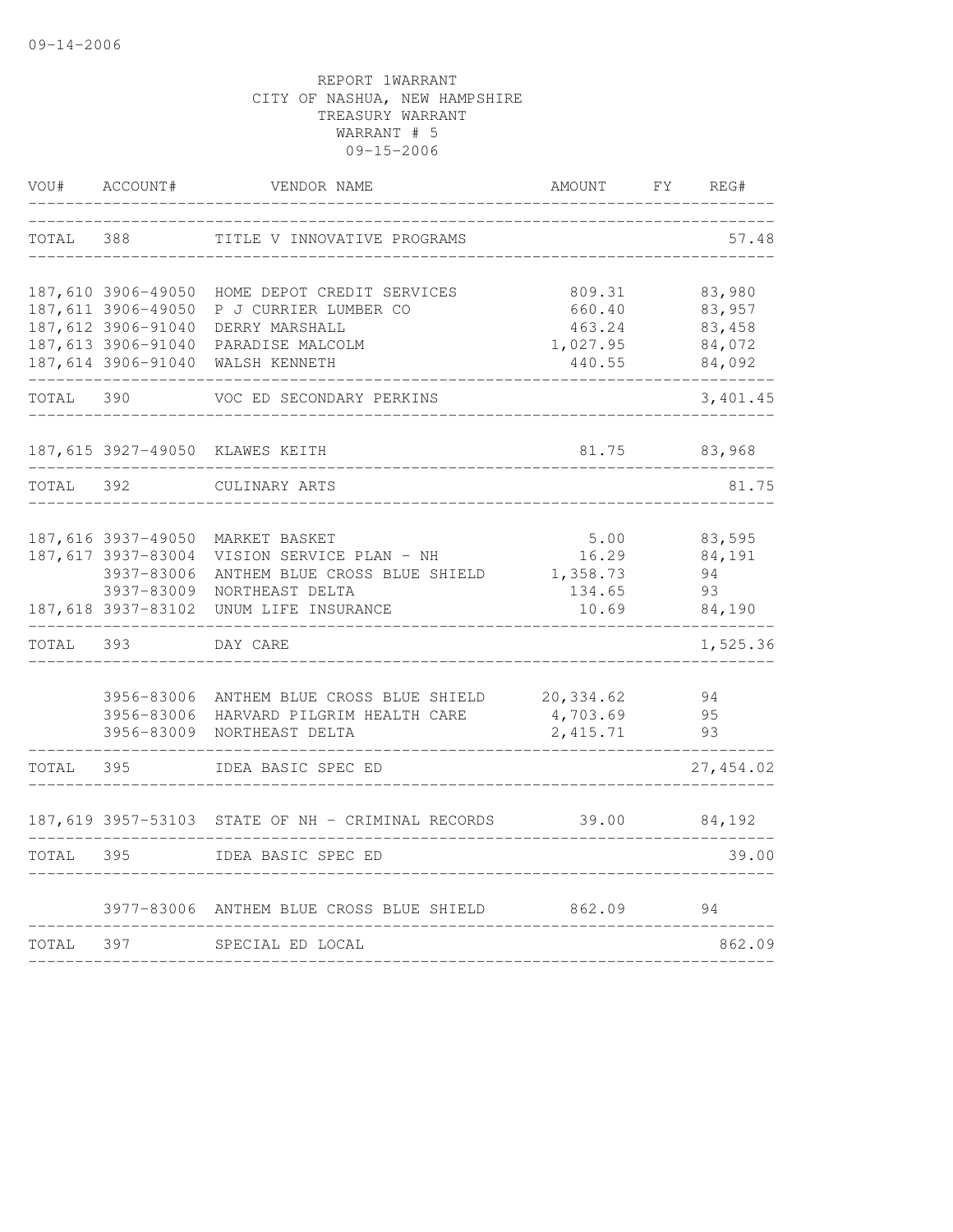| VOU# ACCOUNT# | VENDOR NAME                                                                            | AMOUNT FY REG#  |                               |
|---------------|----------------------------------------------------------------------------------------|-----------------|-------------------------------|
|               | 193 412-180 ORIENTAL PALACE INC<br>194   412-180   WINBERG BETTY J                     | $5.00$ 83,821   | 100.50 83,824<br>------------ |
|               | TOTAL 412-18 FINANCIAL SERVICES<br>AUTO PERMITS                                        |                 | 105.50                        |
|               | 195 413-203 TREASURER STATE OF NH<br>____________________                              | 3,496.00 84,281 |                               |
|               | TOTAL 413-20 CITY CLERK'S OFFICE<br>MARRIAGE LICENSES                                  |                 | 3,496.00                      |
|               | 195 413-303 TREASURER STATE OF NH 10,628.00 84,281<br>________________________________ |                 |                               |
|               | TOTAL 413-30 CITY CLERK'S OFFICE<br>CERTIFIED COPIES                                   |                 | 10,628.00                     |
|               | 196 431-314 RAVGIALA CAROL A                                                           |                 | 29.41 84,193                  |
|               | TOTAL 431-31 POLICE DEPARTMENT<br>SALE OF PHOTOCOPIES                                  |                 | 29.41                         |
|               | 197 452-717 MCGEE ELEANOR C                                                            |                 | 125.00 84,274                 |
|               | TOTAL 452-71 PARKS AND RECREATION<br>SALE OF SHADE TREES                               |                 | 125.00                        |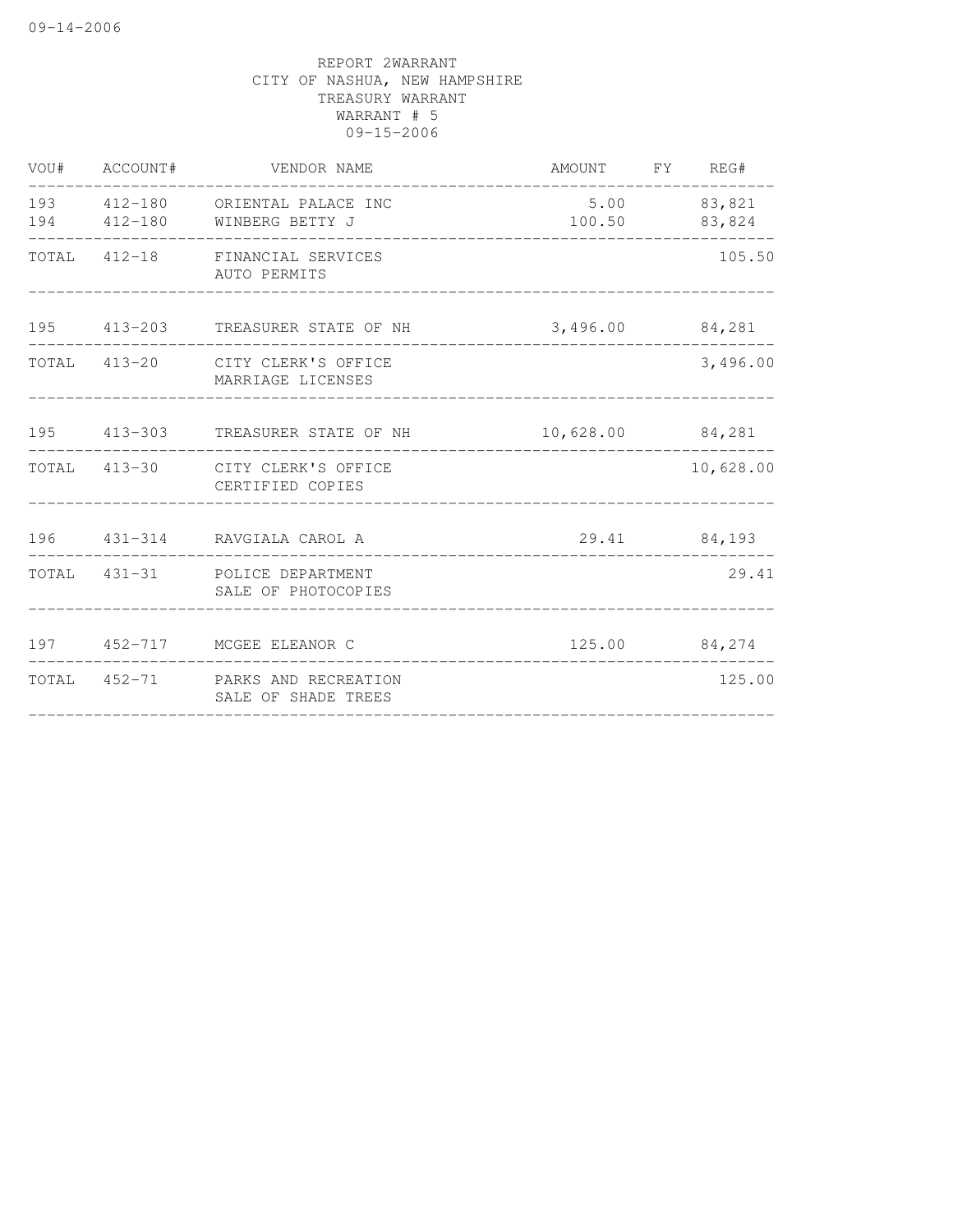| VOU#       | ACCOUNT#               | VENDOR NAME                                              | AMOUNT            | FΥ | REG#             |
|------------|------------------------|----------------------------------------------------------|-------------------|----|------------------|
| 198        | 502-51010              | HILLSBOROUGH COUNTY TREASURER                            | 14.00             |    | 84,137           |
| 199        | $502 - 49025$          | LAWYERS DIARY & MANUAL                                   | 111.50            |    | 84,262           |
| 200        | 502-53120              | MCNAMEE JAMES M PLLC                                     | 5,508.00          |    | 83,880           |
| 201        | 502-51030              | SULLIVAN & GREGG PA                                      | 10,168.61         |    | 83,551           |
| TOTAL      | 502                    | LEGAL DEPARTMENT                                         |                   |    | 15,802.11        |
| 202        | 505-81004              | AREA AGENCY OF GREATER NASHUA                            | 1,875.00          |    | 83, 471          |
| 203        | 505-81020              | COMMUNITY COUNCIL MENTAL HEALT                           | 4,500.00          |    | 83,408           |
| 204        | 505-81039              | HUMANE SOCIETY OF NEW ENGLAND                            | 7,016.67          |    | 83,526           |
| 205        | 505-81115              | MARGUERITE'S PLACE INC                                   | 2,422.25          |    | 83,843           |
| 206        | 505-81078              | ST JOSEPH COMMUNITY SERVICES I                           | 1,788.85          |    | 84,135           |
| TOTAL      | 505                    | CIVIC & COMM. ACTIVITIES                                 |                   |    | 17,602.77        |
|            |                        |                                                          |                   |    |                  |
| 207<br>208 | 506-31005<br>506-31005 | ALTURA COMMUNICATION SOLUTIONS<br>LOVERING SUE           | 8,665.93<br>37.95 |    | 83,432<br>84,194 |
| 209        | 506-31005              | PAETEC COMMUNICATIONS INC                                | 600.00            |    | 84,255           |
| 210        | 506-31005              | VERIZON                                                  | 102.00            |    | 84,278           |
| 211        | 506-31005              | WAVEGUIDE INC                                            | 3,360.00          |    | 83,513           |
| TOTAL      | 506                    | TELECOMMUNICATIONS                                       |                   |    | 12,765.88        |
| 212        | 511-31050              | NEXTEL COMMUNICATIONS                                    | 14.46             |    | 84,259           |
| TOTAL      | 511                    | ADMINISTRATIVE SERVICES                                  |                   |    | 14.46            |
|            |                        |                                                          |                   |    |                  |
| 213        | 512-94005              | CITIZENS BANK                                            | 549.70            |    | 84               |
| 214        | 512-66025              | GE CAPITAL INC                                           | 270.00            |    | 83,895           |
| 215        | 512-94005              | <b>GFOA</b>                                              | 240.00            |    | 84,277           |
| 216        | 512-52010              | MELANSON HEATH & COMPANY PC                              | 19,000.00         |    | 83,550           |
| 217<br>217 | 512-41005<br>512-41015 | STAPLES BUSINESS ADVANTAGE<br>STAPLES BUSINESS ADVANTAGE | 151.12            |    | 83,902           |
|            |                        |                                                          | 69.46             |    | 83,902           |
| 217        | 512-41055              | STAPLES BUSINESS ADVANTAGE                               | 69.99             |    | 83,902           |
|            |                        | TOTAL 512 FINANCIAL SERVICES                             |                   |    | 20,350.27        |
|            |                        | 218 513-43005 US POSTAL SERVICE<br>____________________  |                   |    | 160.00 84,293    |
|            |                        | TOTAL 513 CITY CLERK'S OFFICE                            |                   |    | 160.00           |
|            |                        | 219 515-41015 STAPLES BUSINESS ADVANTAGE                 | 44.06             |    | 83,902           |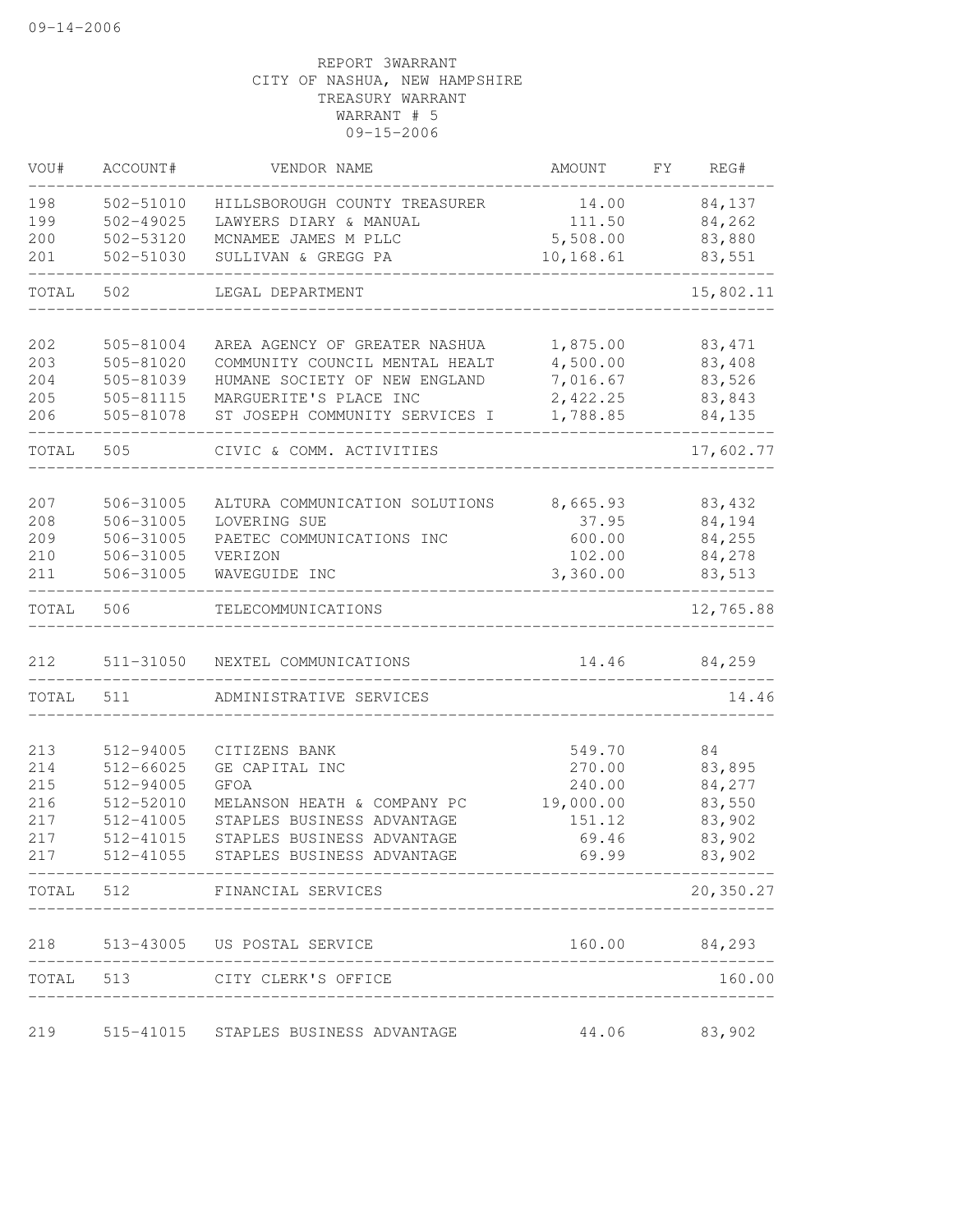| VOU#  | ACCOUNT#  | VENDOR NAME                    | AMOUNT   | FY. | REG#             |
|-------|-----------|--------------------------------|----------|-----|------------------|
| TOTAL | 515       | HUMAN RESOURCES                |          |     | 44.06            |
| 220   | 516-95005 | NAPM-NEW HAMPSHIRE             | 160.00   |     | 84,195           |
| 221   | 516-41015 | STAPLES BUSINESS ADVANTAGE     | 120.35   |     | 83,902           |
| 222   | 516-54016 | SUCCESS ADVERTISING INC        | 2,330.06 |     | 83,515           |
| 223   | 516-54011 | TELEGRAPH PUBLISHING COMPANY   | 728.70   |     | 84,139           |
| 223   | 516-54016 | TELEGRAPH PUBLISHING COMPANY   | 2,804.81 |     | 84,139           |
| 224   | 516-54016 | THE LOWELL PUBLISHING CO       | 3,306.10 |     | 84,268           |
| 225   | 516-54016 | UNION LEADER CORPORATION       | 2,170.21 |     | 84,258           |
| TOTAL | 516       | PURCHASING DEPARTMENT          |          |     | 11,620.23        |
|       |           |                                |          |     |                  |
| 226   | 517-75023 | B & S LOCKSMITHS INC           | 40.60    |     | 83,874           |
| 227   | 517-75023 | HEATING SPECIALTIES OF NH INC  | 63.96    |     | 84,124           |
| 228   | 517-75023 | HOME DEPOT CREDIT SERVICES     | 23.47    |     | 84,269           |
| 229   | 517-75130 | J LAWRENCE HALL INC            | 417.10   |     | 84,153           |
| 230   | 517-34015 | KEYSPAN ENERGY DELIVERY        | 75.90    |     | 84,271           |
| 231   | 517-75105 | M & M ELECTRICAL SUPPLY CO INC | 39.48    |     | 84,120           |
| 232   | 517-75903 | NASHUA WALLPAPER & PAINT CO    | 37.98    |     | 83,594           |
| 233   | 517-31050 | NEXTEL COMMUNICATIONS          | 49.71    |     | 84,259           |
| 234   | 517-32005 | PUBLIC SERVICE OF NH           | 28.44    |     | 84,304           |
| 235   | 517-79030 | SIMPLEXGRINNELL                | 284.80   |     | 83,402           |
| 236   | 517-75130 | VIKING CONTROLS INC            | 1,575.00 |     | 83,540           |
| 237   | 517-75023 | W E AUBUCHON COMPANY INC       | 3.24     |     | 83,421           |
| TOTAL | 517       | BUILDING MAINT - CITY ADMIN    |          |     | 2,639.68         |
| 238   | 519-43005 | DHL EXPRESS USA INC            | 41.43    |     | 83,512           |
| 239   | 519-91005 | LAKEMAN ROBERT                 | 43.17    |     | 83,856           |
| 240   | 519-94005 | <b>NEARC</b>                   | 225.00   |     | 84,319           |
| 241   | 519-91005 | TURGISS GARY                   | 102.35   |     | 83,505           |
| 242   | 519-91005 | TURGISS GREG                   | 235.41   |     | 83,405           |
| TOTAL | 519       | ASSESSORS                      |          |     | 647.36           |
| 243   |           | 520-53100 BOOTH HILARY         | 520.00   |     |                  |
| 244   |           | 520-32005 PUBLIC SERVICE OF NH | 190.63   |     | 83,863<br>84,304 |
| TOTAL | 520       | HUNT BUILDING                  |          |     | 710.63           |
| 245   | 522-31050 | NEXTEL COMMUNICATIONS          | 219.73   |     | 84,259           |
| 246   | 522-31040 | ROY MICHAEL                    | 40.00    |     | 84,196           |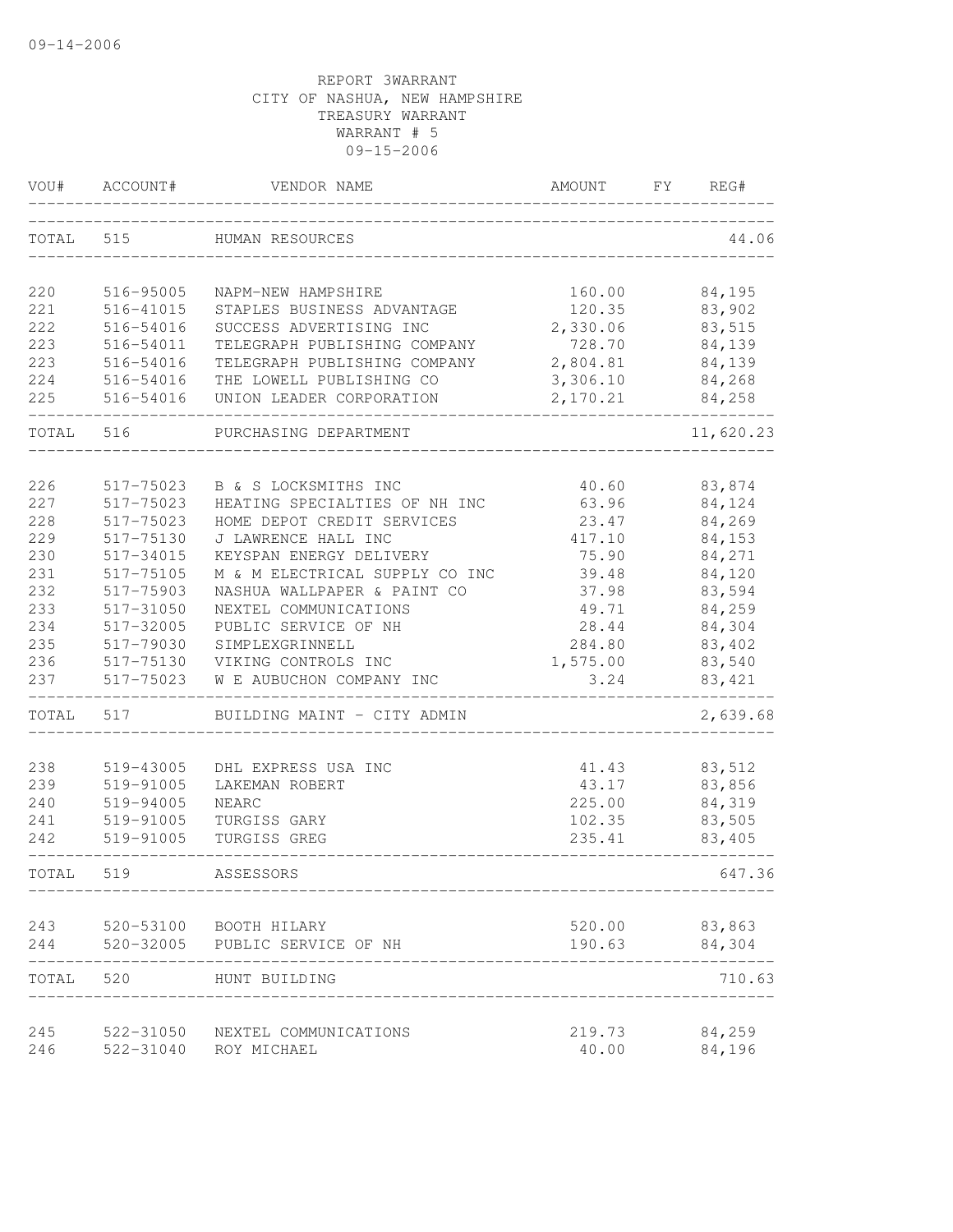| VOU#      | ACCOUNT#        | VENDOR NAME                              | AMOUNT   | FY | REG#          |
|-----------|-----------------|------------------------------------------|----------|----|---------------|
| 246       | 522-91015       | ROY MICHAEL                              | 38.60    |    | 84,196        |
| 247       | $522 - 64040$   | SOFTWARE HOUSE INTERNATIONAL I 50.00     |          |    | 84,028        |
| 247       | 522-74035       | SOFTWARE HOUSE INTERNATIONAL I 15,546.00 |          |    | 84,028        |
| 248       | 522-41015       | STAPLES BUSINESS ADVANTAGE               | 781.41   |    | 83,902        |
| 249       | 522-41015       | SURPLUS OFFICE EQUIPMENT INC             | 109.00   |    | 83,892        |
| 250       | 522-31040       | TYRRELL KEN                              | 45.95    |    | 83,854        |
| TOTAL     | 522             | INFORMATION TECHNOLOGY                   |          |    | 16,830.69     |
| 251       | 523-94005 NEARC |                                          |          |    | 225.00 84,319 |
| TOTAL 523 |                 | GIS                                      |          |    | 225.00        |
|           |                 |                                          |          |    |               |
| 252       |                 | 524-64045 GATEWAY COMPANIES INC          | 224.48   |    | 83,725        |
| 253       |                 | 524-64040 VERIZON WIRELESS               | 68.46    |    | 84,275        |
| TOTAL 524 |                 | COMPUTERS - CITYWIDE                     |          |    | 292.94        |
| 254       | 531-78007       | ADVANCED LIQUID RECYCLING INC            | 28.90    |    | 83,833        |
| 255       | $531 - 46040$   | ALEC'S SHOE STORE INC                    | 4,469.04 |    | 83,555        |
| 255       | $531 - 46045$   | ALEC'S SHOE STORE INC                    | 79.95    |    | 83,555        |
| 256       | 531-78075       | AMERICAN AUTO SEAT COVER INC             | 165.00   |    | 83,400        |
| 257       | 531-46040       | ARCHAMBAULT DANIEL                       | 66.42    |    | 84,210        |
| 258       | 531-75023       | B & S LOCKSMITHS INC                     | 10.05    |    | 83,874        |
| 258       | 531-78007       | B & S LOCKSMITHS INC                     | 308.34   |    | 83,874        |
| 259       | 531-46040       | BATTAGLIA BRIAN                          | 159.96   |    | 84,221        |
| 260       | 531-94005       | BAXTER KERRY                             | 35.60    |    | 84,200        |
| 261       | $531 - 46040$   | BEN'S UNIFORMS                           | 2,648.92 |    | 84,148        |
| 262       | 531-94005       | BERGERON THOMAS                          | 106.80   |    | 84,201        |
| 263       | $531 - 42000$   | CENTRAL PAPER PRODUCTS CO                | 331.12   |    | 84,143        |
| 264       | 531-31025       | CINFO PETER                              | 45.96    |    | 84,202        |
| 265       | 531-53065       | CITIZENS BANK                            | 142.10   |    | 84            |
| 266       | $531 - 46040$   | CONLEY DONALD                            | 145.89   |    | 84,212        |
| 267       | 531-53125       | DILLON WILLIAM                           | 200.00   |    | 84,198        |
| 268       | 531-78007       | DOBLES CHEVROLET-GEO-BUICK INC           | 180.29   |    | 84,136        |
| 269       | 531-91025       | DORE MICHAEL                             | 35.60    |    | 84,206        |
| 270       | 531-78007       | DOWNTOWN LINCOLN-MERCURY INC             | 1,638.19 |    | 83,476        |
| 270       | 531-78075       | DOWNTOWN LINCOLN-MERCURY INC             | 179.95   |    | 83,476        |
| 271       | 531-48015       | EXXONMOBIL FLEET/GECC                    | 911.80   |    | 83,441        |
| 272       | 531-94005       | FAIRFIELD INN                            | 442.40   |    | 84,291        |
| 273       | 531-94005       | FAY JOSEPH                               | 175.00   |    | 84,197        |
| 274       | $531 - 46040$   | GEORGE'S APPAREL                         | 717.00   |    | 83,465        |
| 275       | $531 - 46040$   | GIGGI ROBERT                             | 360.00   |    | 84,199        |
| 276       | 531-94005       | GIROUARD KEVIN                           | 175.00   |    | 84,207        |
| 277       | 531-78100       | GOODYEAR AUTO SERVICE CENTER             | 72.00    |    | 83,387        |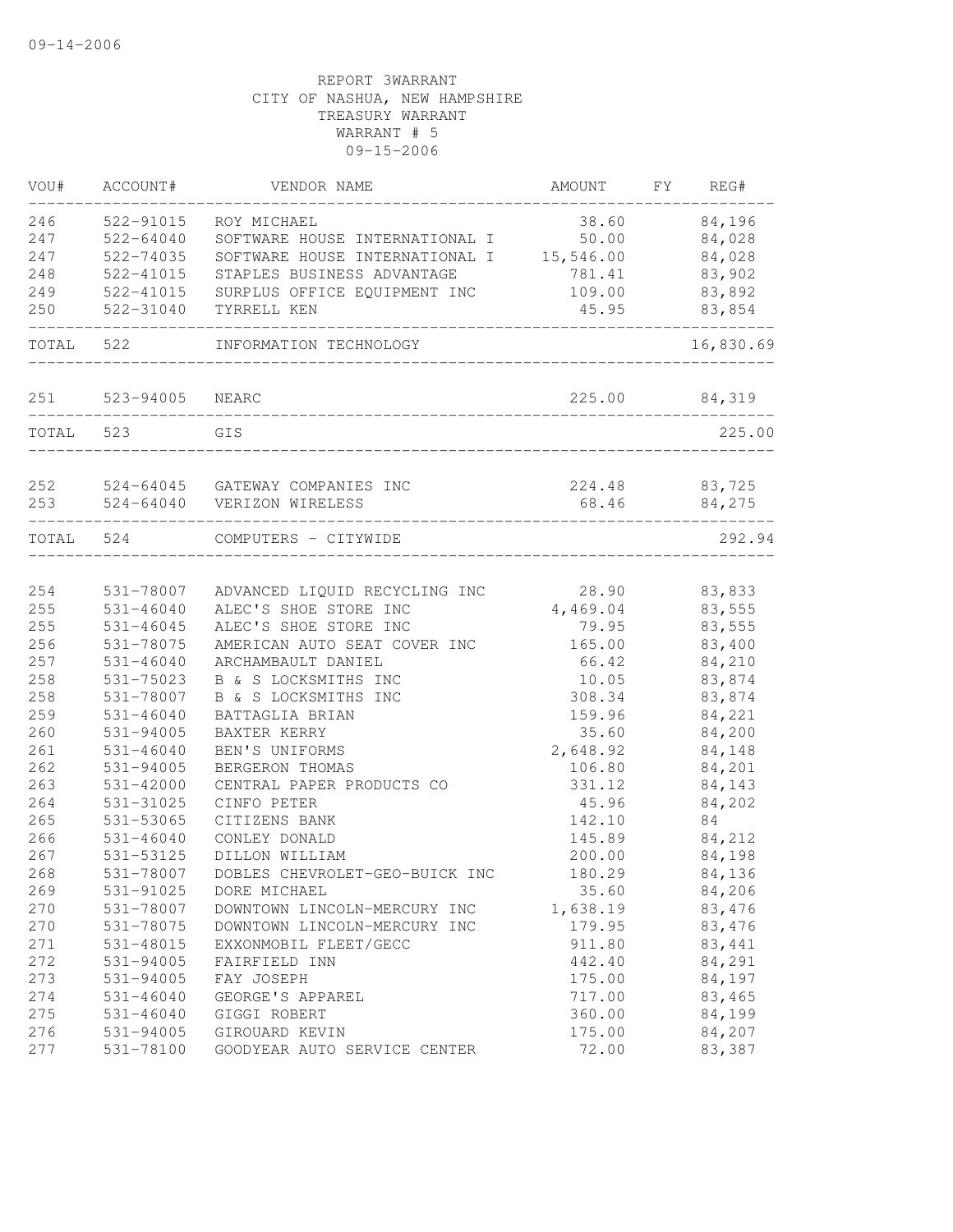| VOU# | ACCOUNT#      | VENDOR NAME                    | AMOUNT    | FY | REG#   |  |
|------|---------------|--------------------------------|-----------|----|--------|--|
| 278  |               | 531-91025 HAMMOND SCOTT        | 35.60     |    | 84,223 |  |
| 279  | 531-91025     | HARGREAVES JAMES               | 35.60     |    | 84,216 |  |
| 280  | 531-94005     | HEBRA SERGIO                   | 60.00     |    | 84,215 |  |
| 281  | 531-41015     | HEFFERAN TIMOTHY               | 8.00      |    | 84,203 |  |
| 281  | 531-43005     | HEFFERAN TIMOTHY               | 4.64      |    | 84,203 |  |
| 281  | 531-91025     | HEFFERAN TIMOTHY               | .75       |    | 84,203 |  |
| 281  | 531-98035     | HEFFERAN TIMOTHY               | 174.00    |    | 84,203 |  |
| 282  | 531-41015     | HEFFERAN TIMOTHY               | .75       |    | 84,204 |  |
| 282  | 531-98035     | HEFFERAN TIMOTHY               | 105.12    |    | 84,204 |  |
| 283  | $531 - 46040$ | HEROES UNIFORM & SUPPLY CO     | 59.97     |    | 83,510 |  |
| 284  | 531-53125     | HILL SHAWN                     | 200.00    |    | 84,205 |  |
| 285  | 531-75023     | HOME DEPOT CREDIT SERVICES     | 99.58     |    | 84,269 |  |
| 286  | $531 - 46040$ | HOWE SCOTT                     | 574.99    |    | 84,213 |  |
| 287  | 531-94005     | HUTCHINSON LAW ENFORCEMENT TRA | 550.00    |    | 84,295 |  |
| 288  | 531-59100     | J P CHEMICAL CO INC            | 35.00     |    | 83,565 |  |
| 289  | 531-98025     | JACK'S PIZZA                   | 58.00     |    | 83,878 |  |
| 290  | 531-94005     | L.E.A.D. CONSULTANTS/MICHAEL W | 750.00    |    | 84,296 |  |
| 291  | $531 - 46040$ | LEHTO JONATHAN                 | 380.27    |    | 84,211 |  |
| 292  | 531-59100     | LP GAREY INTERPRETING SERVICES | 179.15    |    | 83,557 |  |
| 293  | 531-78007     | MAC MULKIN CHEVROLET INC       | 460.97    |    | 84,125 |  |
| 294  | $531 - 46040$ | MACLEOD ROBERT                 | 278.64    |    | 84,225 |  |
| 295  | 531-94005     | MARSHALL BRYAN                 | 60.00     |    | 84,222 |  |
| 296  | 531-69025     | MAYNARD & LESIEUR INCORPORATED | 72.05     |    | 84,131 |  |
| 297  | 531-94005     | MCDANNELL RAYMOND              | 40.00     |    | 84,224 |  |
| 298  | 531-46040     | MOLINARI JOSEPH                | 143.57    |    | 84,220 |  |
| 299  | $531 - 46040$ | MOORE WILLIAM                  | 170.99    |    | 84,217 |  |
| 300  | 531-64192     | NASHUA OUTDOOR POWER EQUIP     | 46.57     |    | 83,590 |  |
| 301  | 531-45920     | NATIONAL GRAPHIC SUPPLY CORP   | 202.40    |    | 83,873 |  |
| 302  | 531-53005     | NEAL GEORGE B MDPC             | 450.00    |    | 83,378 |  |
| 303  | 531-78007     | NORTHERN FOREIGN CAR PARTS INC | 821.21    |    | 84,160 |  |
| 304  | 531-78007     | NYTECH SUPPLY CO               | 90.33     |    | 83,437 |  |
| 305  | 531-91025     | OSTLER DANIEL C                | 35.60     |    | 84,209 |  |
| 306  | 531-33005     | PENNICHUCK WATER               | 521.17    |    | 84,272 |  |
| 307  | 531-32005     | PUBLIC SERVICE OF NH           | 18,053.66 |    | 84,304 |  |
| 307  | 531-32035     | PUBLIC SERVICE OF NH           | 77.06     |    | 84,304 |  |
| 308  | 531-94005     | RED JACKET RESORT MOUNTAIN VIE | 75.00     |    | 84,301 |  |
| 309  | 531-45005     | RILEY'S SPORT SHOP INC         | 509.45    |    | 83,401 |  |
| 309  | $531 - 46040$ | RILEY'S SPORT SHOP INC         | 236.22    |    | 83,401 |  |
| 310  | 531-78007     | ROBBINS AUTO PARTS INC         | 132.56    |    | 83,811 |  |
| 311  | $531 - 46040$ | SEGAL PETER                    | 408.00    |    | 84,218 |  |
| 312  | 531-69025     | SNAP ON TOOLS                  | 43.85     |    | 83,447 |  |
| 313  | $531 - 44005$ | SOURCE 4 INC                   | 382.86    |    | 83,825 |  |
| 314  | 531-94005     | SPRANKLE RICHARD               | 40.00     |    | 84,214 |  |
| 315  | 531-53005     | ST JOSEPH BUSINESS & HEALTH    | 289.75    |    | 83,538 |  |
| 316  | 531-41005     | STAPLES BUSINESS ADVANTAGE     | 299.34    |    | 83,902 |  |
| 316  | 531-41015     | STAPLES BUSINESS ADVANTAGE     | 810.66    |    | 83,902 |  |
| 316  | 531-45125     | STAPLES BUSINESS ADVANTAGE     | 39.99     |    | 83,902 |  |
| 317  | $531 - 46030$ | STAR PACKER BADGES             | 20.00     |    | 83,478 |  |
|      |               |                                |           |    |        |  |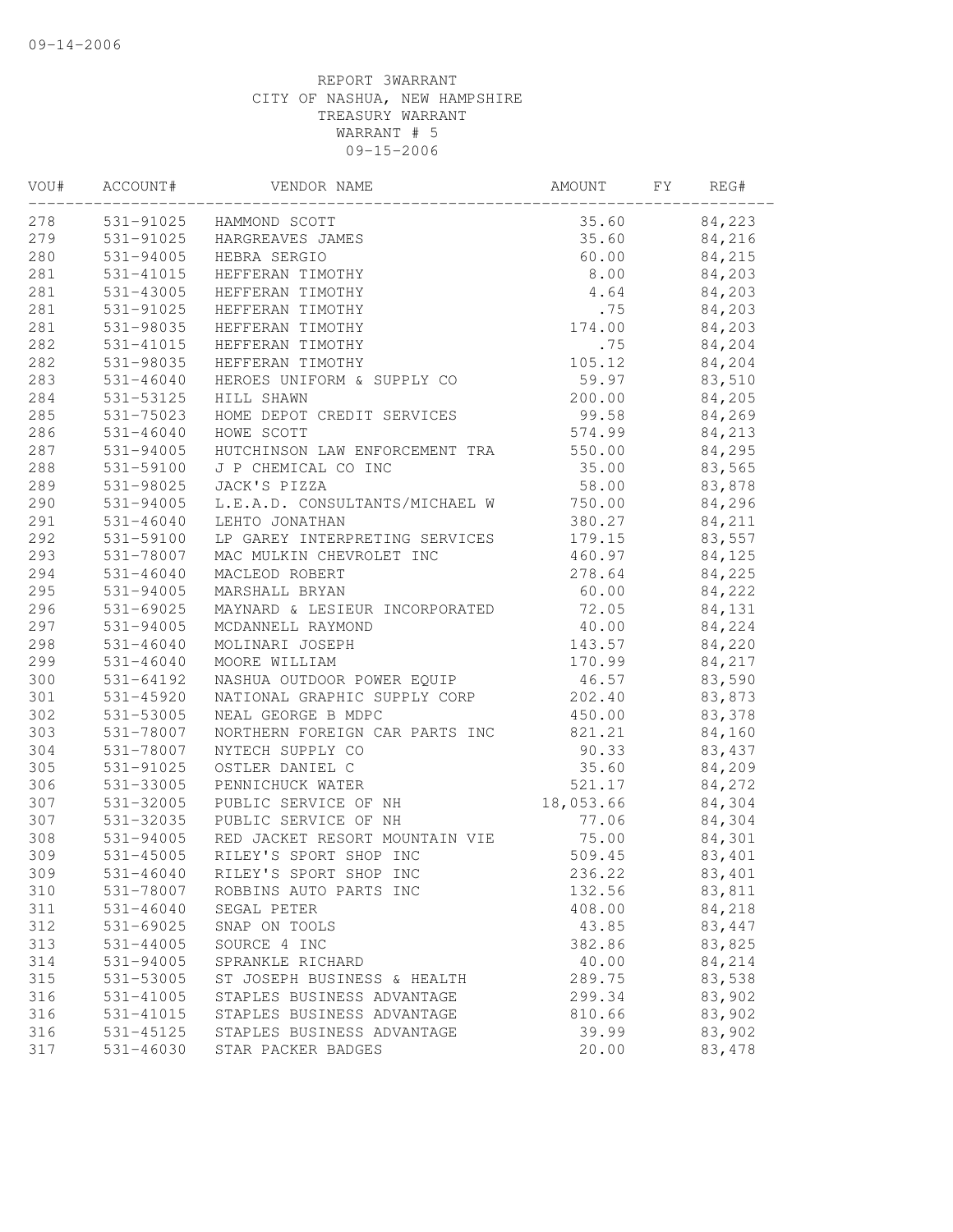| VOU#       | ACCOUNT#      | VENDOR NAME                                   | AMOUNT                                          | FΥ | REG#      |
|------------|---------------|-----------------------------------------------|-------------------------------------------------|----|-----------|
| 318        | 531-31035     | STATE OF NH                                   | 1,125.00                                        |    | 83,490    |
| 319        | 531-94005     | SULLIVAN FRANCIS                              | 213.60                                          |    | 84,219    |
| 320        | 531-78007     | TOWERS MOTOR PARTS CORP                       | 356.07                                          |    | 83,871    |
| 321        | 531-43005     | UNITED PARCEL SERVICE                         | 16.04                                           |    | 84,316    |
| 322        | 531-94005     | UNIVERSITY OF NEW HAVEN                       | 1,390.00                                        |    | 84,289    |
| 323        | 531-43005     | US POSTAL SERVICE                             | 1,000.00                                        |    | 99        |
| 324        | 531-94005     | VCJT                                          | 200.00                                          |    | 84,297    |
| 325        | 531-75130     | WATER CHEMICALS INC                           | 120.00                                          |    | 83,626    |
| 326        | 531-46040     | WELCH MIKE                                    | 109.95                                          |    | 84,208    |
| TOTAL      | 531           | POLICE DEPARTMENT                             |                                                 |    | 46,485.26 |
| 327        | 532-75023     | AIR CLEANING SPECIALISTS OF NE                | 1,718.00                                        |    | 84,299    |
| 328        | 532-41015     | ANCO ENGRAVED SIGNS & STAMPS I                | 137.15                                          |    | 83,846    |
| 329        | 532-78100     | AUTO ELECTRIC WAREHOUSE INC                   | 300.00                                          |    | 83,382    |
| 330        | 532-69025     | BELLETETES INC                                | 16.72                                           |    | 83,571    |
| 330        | 532-75023     | BELLETETES INC                                | 161.77                                          |    | 83,571    |
| 330        | 532-78100     | BELLETETES INC                                | 25.19                                           |    | 83,571    |
| 331        | 532-91005     | BOUCHER ANNE-MARIE                            | 14.69                                           |    | 83,830    |
| 332        | 532-42005     | CORPORATE EXPRESS INC                         | 104.05                                          |    | 83,608    |
| 332        | 532-42010     | CORPORATE EXPRESS INC                         | 158.45                                          |    | 83,608    |
| 332        | 532-42020     | CORPORATE EXPRESS INC                         | 106.17                                          |    | 83,608    |
| 333        | 532-78020     | DOWNTOWN LINCOLN-MERCURY INC                  | 31.22                                           |    | 83,476    |
| 334        | 532-75100     | FIMBEL PAUNET CORP                            | 610.00                                          |    | 83,879    |
| 335        | 532-75105     | GATE CITY ELECTRIC LLC                        | 843.83                                          |    | 83,607    |
| 336        | 532-78075     | HEGER GREGG C                                 | 400.00                                          |    | 83,849    |
| 337        | 532-46040     | HUNTRESS UNIFORMS                             | 141.30                                          |    | 83,497    |
| 338        | 532-64094     | INDUSTRIAL PROTECTION SERVICES                | 818.50                                          |    | 83,455    |
| 339        |               |                                               |                                                 |    |           |
| 340        | 532-34015     | KEYSPAN ENERGY DELIVERY                       | 783.91                                          |    | 84,271    |
|            | 532-78020     | LIBERTY INTN'L TRUCKS OF NH LL                | 101.14                                          |    | 84,128    |
| 341<br>342 | 532-64080     | LIFEGUARD SYSTEMS INC<br>MINUTEMAN TRUCKS INC | 44.00                                           |    | 83,829    |
|            | 532-78100     |                                               | 1,180.62<br>169.18                              |    | 83,903    |
| 343        | $532 - 47010$ | MOORE MEDICAL LLC                             |                                                 |    | 83,828    |
| 344        | 532-42010     | NEW ENGLAND PAPER & SUPPLY                    | 53.50                                           |    | 83,619    |
| 344        | 532-42020     | NEW ENGLAND PAPER & SUPPLY                    | 117.86                                          |    | 83,619    |
| 345        | 532-31040     | NEXTEL COMMUNICATIONS                         | 577.11                                          |    | 84,259    |
| 346        | 532-33005     | PENNICHUCK WATER                              | 124.49                                          |    | 84,272    |
| 347        | 532-75023     | PORT MANUFACTURING & SALES CO                 | 350.00                                          |    | 83,494    |
| 348        | 532-64192     | PRECISION FITNESS EQUIPMENT IN                | 4,892.50                                        |    | 83,847    |
| 349        | 532-32005     | PUBLIC SERVICE OF NH                          | 4,671.16                                        |    | 84,304    |
| 350        | 532-74038     | R WHITE EQUIPMENT CENTER INC                  | 11.00                                           |    | 84,134    |
| 351        | 532-78100     | REXEL CLS                                     | 10.22                                           |    | 84,081    |
| 352        | 532-49050     | ROBOTRONICS INC                               | 168.23                                          |    | 83,867    |
| 353        | 532-78100     | SANEL AUTO PARTS CO                           | $4\,\raisebox{1pt}{\text{\circle*{1.5}}}\,8\,4$ |    | 83,579    |
| 354        | 532-69035     | SNAP ON TOOLS                                 | 80.98                                           |    | 83,447    |
| 355        | 532-41005     | STAPLES BUSINESS ADVANTAGE                    | 87.80                                           |    | 83,902    |
| 355        | 532-41015     | STAPLES BUSINESS ADVANTAGE                    | 167.53                                          |    | 83,902    |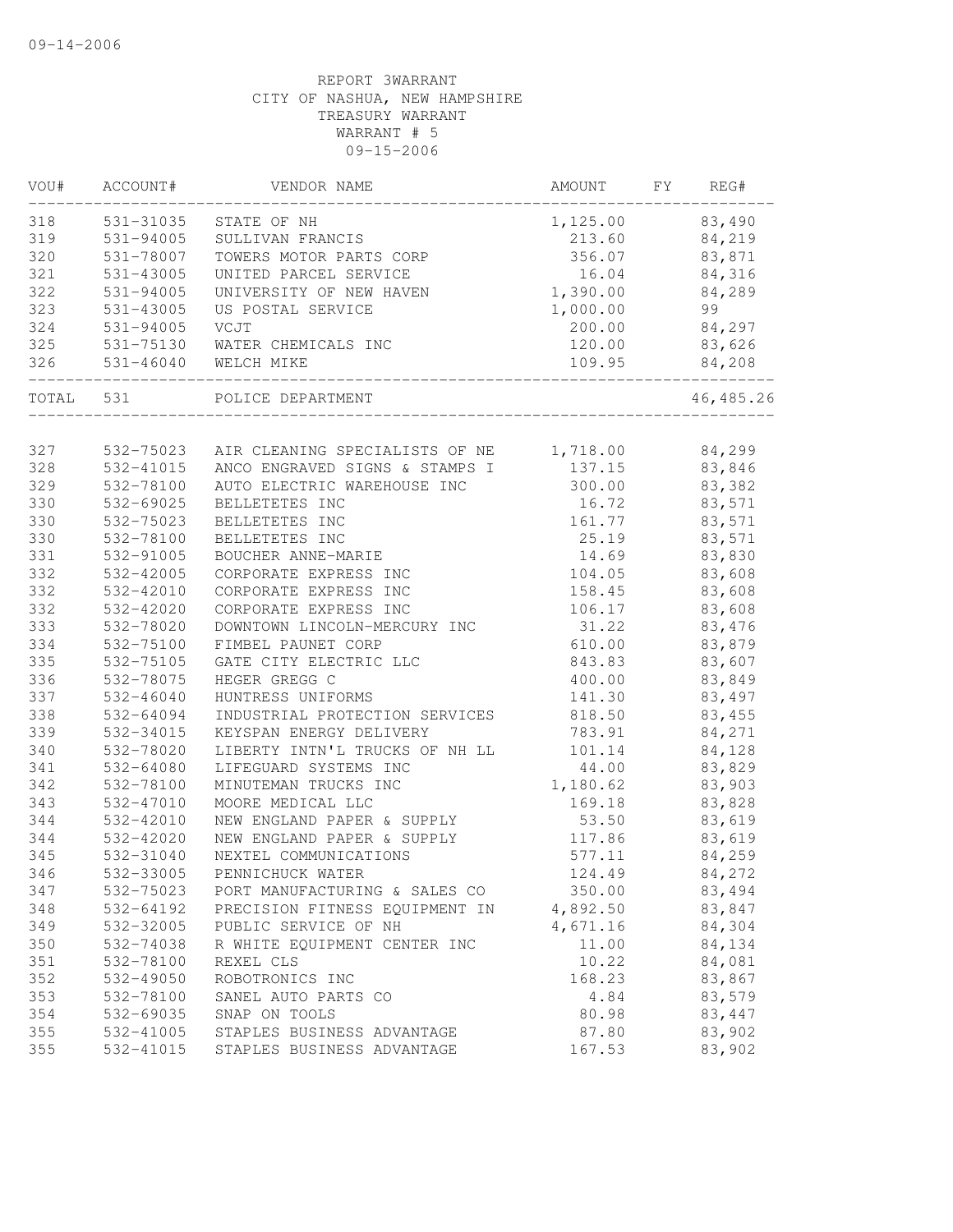| VOU#      | ACCOUNT#  | VENDOR NAME                          | AMOUNT     | FΥ | REG#       |
|-----------|-----------|--------------------------------------|------------|----|------------|
| 356       | 532-78095 | TST EQUIPMENT INC                    | 31.00      |    | 83,535     |
| 357       | 532-78095 | W D PERKINS                          | 483.65     |    | 83,457     |
| 358       | 532-31050 | WIRELESS ZONE                        | 54.00      |    | 84,287     |
| TOTAL     | 532       | FIRE DEPARTMENT                      |            |    | 19,751.76  |
| 359       | 533-33010 | PENNICHUCK WATER                     | 139,850.66 |    | 84,272     |
| TOTAL     | 533       | WATER SUPPLY (PUBLIC HYDRANTS)       |            |    | 139,850.66 |
| 360       | 534-32020 | PUBLIC SERVICE OF NH                 | 46, 571.58 |    | 84,304     |
| TOTAL     | 534       | STREET LIGHTING                      |            |    | 46,571.58  |
| 361       | 535-81023 | NEXTEL COMMUNICATIONS                | 72.96      |    | 84,259     |
| TOTAL     | 535       | EMERGENCY MANAGEMENT                 |            |    | 72.96      |
| 362       | 536-53065 | CITIZENS BANK                        | 331.60     |    | 84         |
| 363       | 536-94005 | MANSFIELD MICHAEL                    | 1,150.71   |    | 84,226     |
| 364       | 536-94005 | MANSFIELD WILLIAM                    | 2,102.43   |    | 84,227     |
| 365       | 536-74015 | MOTOROLA                             | 14,757.12  |    | 84,298     |
| 366       | 536-32035 | PUBLIC SERVICE OF NH                 | 766.96     |    | 84,304     |
| 367       | 536-94005 | SHERMAN BRIAN                        | 738.04     |    | 84,228     |
| 368       | 536-43005 | UNITED PARCEL SERVICE                | 18.30      |    | 84,316     |
| TOTAL     | 536       | CITYWIDE COMMUNICATIONS              |            |    | 19,865.16  |
| 369       | 541-53165 | LANGUAGE LINE SERVICES               | 92.53      |    | 83,481     |
| TOTAL     | 541       | COMMUNITY SERVICES DIVISION          |            |    | 92.53      |
| 370       | 542-91005 | BAGLEY BOBBIE                        | 72.14      |    | 83,593     |
| 371       | 542-31050 | NEXTEL COMMUNICATIONS                | 35.25      |    | 84,259     |
| 372       |           | 542-47010 STERICYCLE INC             | 120.74     |    | 83,389     |
| 373       | 542-49075 | WRS GROUP LTD                        | 270.00     |    | 83,531     |
| TOTAL 542 |           | COMMUNITY HEALTH                     |            |    | 498.13     |
| 374       |           | 543-49075 NEW ENGLAND DRY ICE CO LLC | 56.00      |    | 83,425     |
| 375       |           | 543-31050 NEXTEL COMMUNICATIONS      | 61.17      |    | 84,259     |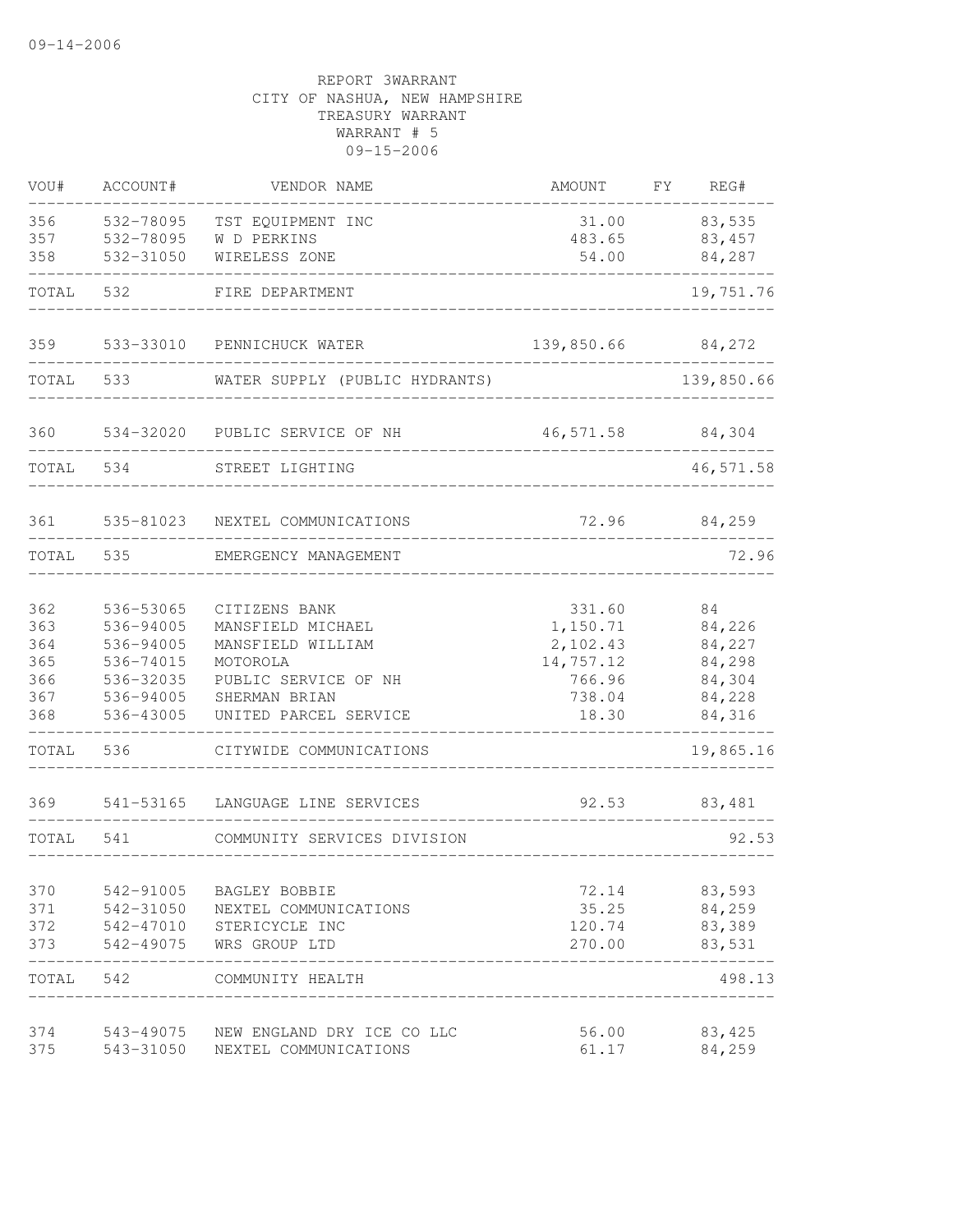| VOU#      | ACCOUNT#  | VENDOR NAME                          | AMOUNT   | FY | REG#    |
|-----------|-----------|--------------------------------------|----------|----|---------|
| 376       | 543-91005 | TREMBLAY MICHAEL                     | 60.69    |    | 83,852  |
| 377       | 543-49075 | WRS GROUP LTD                        | 525.00   |    | 83,531  |
| TOTAL     | 543       | ENVIRONMENTAL HEALTH DEPT.           |          |    | 702.86  |
| 378       |           | 544-41015 STAPLES BUSINESS ADVANTAGE | 182.02   |    | 83,902  |
| TOTAL 544 |           | WELFARE ADMINISTRATION               |          |    | 182.02  |
|           |           |                                      |          |    |         |
| 379       | 545-97020 | 23-25 TEMPLE ST REALTY LLC           | 1,295.30 |    | 83,842  |
| 380       | 545-97020 | ARNOLD DENNIS                        | 1,000.00 |    | 83,499  |
| 381       | 545-97020 | BC-AD PROPERTIES                     | 1,021.08 |    | 83,574  |
| 382       | 545-97020 | BISHOP PROPERTY MANAGEMENT INC       | 1,450.00 |    | 83,845  |
| 383       | 545-97020 | BLACKWOOD PROPERTIES                 | 656.80   |    | 83,721  |
| 384       | 545-97020 | BLANCHARD BLDG INVESTS/KENNETH       | 225.00   |    | 83,479  |
| 385       | 545-97020 | BROOK VILLAGE NORTH ASSOCIATES       | 253.01   |    | 83,834  |
| 386       | 545-97020 | <b>BUJA DONALD</b>                   | 821.80   |    | 83,552  |
| 387       | 545-97020 | CANTERBURY APARTMENTS                | 896.70   |    | 83, 414 |
| 388       | 545-97020 | CAREY RALPH FRANCIS                  | 797.06   |    | 83,449  |
| 389       | 545-97020 | CENTRAL REALTY                       | 1,713.21 |    | 83,609  |
| 390       | 545-97020 | CITY VIEW MANAGEMENT CO INC          | 476.52   |    | 83,901  |
| 391       | 545-97020 | CLARK E G                            | 570.75   |    | 83,524  |
| 392       | 545-97020 | CORBETT STEPHEN W                    | 525.00   |    | 83,602  |
| 393       | 545-97020 | COUNTRY BARN MOTEL                   | 463.10   |    | 83,573  |
| 394       | 545-97020 | CURTIS CHARLES R                     | 419.00   |    | 83,395  |
| 395       | 545-97020 | DESMARAIS LEONARD                    | 284.92   |    | 83,410  |
| 396       | 545-97020 | DICHARD DOUGLAS J                    | 850.00   |    | 83,428  |
| 397       | 545-97020 | DON'S RENTAL/DONALD SMITH            | 254.98   |    | 83,853  |
| 398       | 545-97020 | DOWNTOWNER NELSON/DAVID A GREG       | 134.50   |    | 83,431  |
| 399       | 545-97020 | DROUIN ROBERT G                      | 611.11   |    | 83,844  |
| 400       | 545-97020 | ECKLER CHRIS                         | 682.08   |    | 83,568  |
| 401       | 545-97020 | FEDERATED REALTY TWO LLC             | 284.92   |    | 83,603  |
| 402       | 545-97020 | FLAGLER PROPERTIES INC               | 583.00   |    | 83,886  |
| 403       | 545-97020 | FREEDOM APARTMENTS LLC               | 603.13   |    | 83,563  |
| 404       | 545-97020 | GAUTHIER REALTY/CONNIE GAUTHIE       | 1,817.66 |    | 83,899  |
| 405       | 545-97020 | GRANITE INN                          | 415.80   |    | 83,622  |
| 406       | 545-97015 | GREYHOUND LINES INC MIS              | 203.00   |    | 83,882  |
| 407       | 545-97020 | HAMMERHEAD RENTAL PROPERTIES         | 1,000.00 |    | 84,229  |
| 408       | 545-97020 | HARRIS STEPHEN J                     | 650.00   |    | 83,606  |
| 409       | 545-97020 | KEROUAC ROBERT E                     | 525.00   |    | 83,717  |
| 410       | 545-97015 | KEYSPAN ENERGY DELIVERY              | 1,800.75 |    | 84,314  |
| 411       | 545-97020 | LAMERAND ENTERPRISES/KYLE LAME       | 689.92   |    | 83,865  |
| 412       | 545-97020 | LAVOIE HERVE E                       | 191.13   |    | 83,848  |
| 413       | 545-97020 | LILLIANS MOTEL                       | 1,911.00 |    | 83,399  |
| 414       | 545-97020 | MELLIN JOSCELIN                      | 328.40   |    | 83,665  |
| 415       | 545-97020 | MOTEL 6                              | 1,130.79 |    | 83,869  |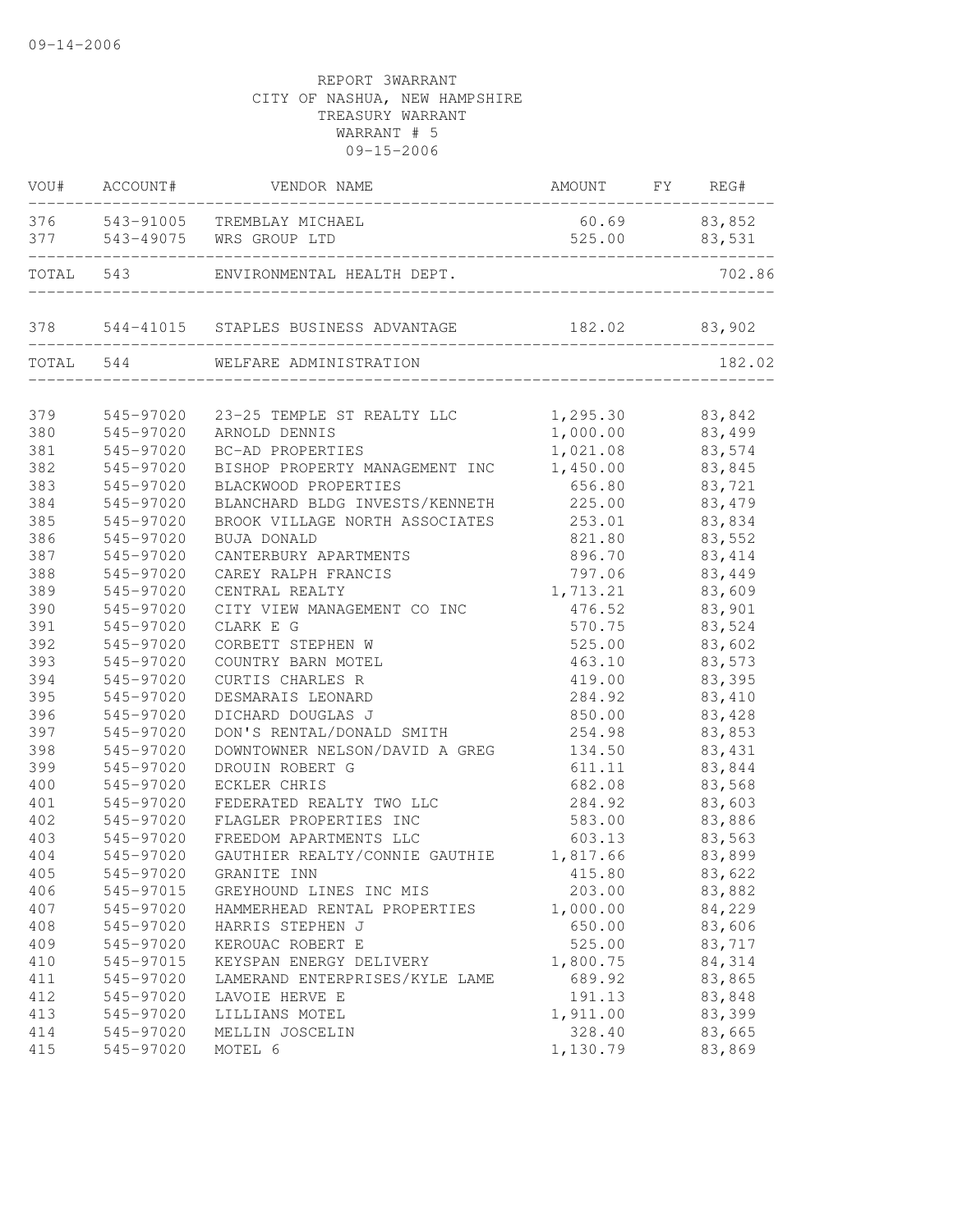| VOU#      | ACCOUNT#      | VENDOR NAME                             | AMOUNT   | FΥ | REG#      |
|-----------|---------------|-----------------------------------------|----------|----|-----------|
| 416       | 545-97020     | NASHUA HOUSING AUTHORITY                | 1,078.50 |    | 83,875    |
| 417       | 545-97020     | PEPI VICTOR A                           | 500.00   |    | 83,632    |
| 418       | 545-97020     | PINE HILL GARDENS ASSOCIATION           | 309.49   |    | 83,514    |
| 419       | 545-97015     | PUBLIC SERVICE CO OF NH                 | 3,140.84 |    | 84,310    |
| 420       | 545-97020     | REGISTER LINDA B                        | 885.96   |    | 83,866    |
| 421       | 545-97020     | ROUSSEAU PAUL                           | 687.67   |    | 83,733    |
| 422       | 545-97020     | SANTANA JOSE A                          | 508.15   |    | 83,623    |
| 423       | 545-97020     | TREMBLAY RENE J                         | 501.43   |    | 83,403    |
| 424       | 545-97020     | VICENTE VICTOR                          | 250.00   |    | 83,439    |
| 425       | 545-97020     | ZAGORITES MIKE                          | 100.00   |    | 83,492    |
| TOTAL     | 545           | WELFARE COSTS                           |          |    | 35,498.46 |
| 426       | 551-59100     | CORBETT CLEANING CO                     | 400.00   |    | 83,598    |
| 427       | $551 - 78140$ | D & R TOWING INC                        | 177.50   |    | 84,122    |
| 428       | 551-31050     | NEXTEL COMMUNICATIONS                   | 283.95   |    | 84,259    |
| 429       | 551-95005     | NH PUBLIC WORKS MUTUAL AID PRO          | 100.00   |    | 84,260    |
| 430       | 551-95010     | RAGAN COMMUNICATIONS INC                | 139.00   |    | 84,264    |
| TOTAL 551 |               | PUBLIC WORKS DIV & ENGINEERING          |          |    | 1,100.45  |
|           |               |                                         |          |    |           |
| 431       | 552-53106     | ASAP FIRE & SAFETY CORPORATION 1,750.00 |          |    | 83,518    |
| 432       | 552-75022     | B & S LOCKSMITHS INC                    | 7.35     |    | 83,874    |
| 432       | 552-75040     | B & S LOCKSMITHS INC                    | 27.85    |    | 83,874    |
| 433       | 552-42010     | BANNER SYSTEMS OF MASSACHUSETT          | 461.24   |    | 84,119    |
| 433       | 552-75040     | BANNER SYSTEMS OF MASSACHUSETT          | 519.40   |    | 84,119    |
| 434       | 552-75135     | BEACON ATHLETICS                        | 65.00    |    | 83,831    |
| 435       | 552-75021     | BELLETETES INC                          | 176.51   |    | 83,571    |
| 435       | 552-75022     | BELLETETES INC                          | 125.52   |    | 83,571    |
| 436       | 552-78007     | CARPARTS OF NASHUA                      | 83.88    |    | 83, 415   |
| 437       | 552-78007     | CASEY EQUIPMENT & RENTAL CORP           | 684.24   |    | 83,876    |
| 438       | 552-48015     | DENNIS K BURKE INC                      | 1,648.15 |    | 84,317    |
| 439       | 552-78007     | DIAMOND TRIUMPH AUTO GLASS INC          | 145.00   |    | 83,381    |
| 440       | 552-78100     | GATE CITY COLLISION CENTER              | 519.93   |    | 83,889    |
| 441       | 552-75021     | GATE CITY FENCE CO INC                  | 90.00    |    | 83,536    |
| 442       | 552-66000     | HANDY HOUSE INC                         | 1,416.00 |    | 84,288    |
| 443       | 552-75021     | HOME DEPOT CREDIT SERVICES              | 195.49   |    | 84,269    |
| 443       | 552-75022     | HOME DEPOT CREDIT SERVICES              | 18.83    |    | 84,269    |
| 443       | 552-75135     | HOME DEPOT CREDIT SERVICES              | 197.90   |    | 84,269    |
| 444       | 552-78007     | JAMES R ROSENCRANTZ & SONS INC          | 116.00   |    | 84,154    |
| 445       | 552-75021     | JOHNSON'S ELECTRIC SUPPLY               | 1,420.05 |    | 83,488    |
| 445       | 552-75040     | JOHNSON'S ELECTRIC SUPPLY               | 131.42   |    | 83,488    |
| 446       | 552-78007     | MAC MULKIN CHEVROLET INC                | 17.77    |    | 84,125    |
| 447       | 552-78065     | MAYNARD & LESIEUR INCORPORATED          | 16.15    |    | 84,131    |
| 448       | 552-75021     | NASHUA WALLPAPER & PAINT CO             | 61.98    |    | 83,594    |
| 448       | 552-75022     | NASHUA WALLPAPER & PAINT CO             | 633.26   |    | 83,594    |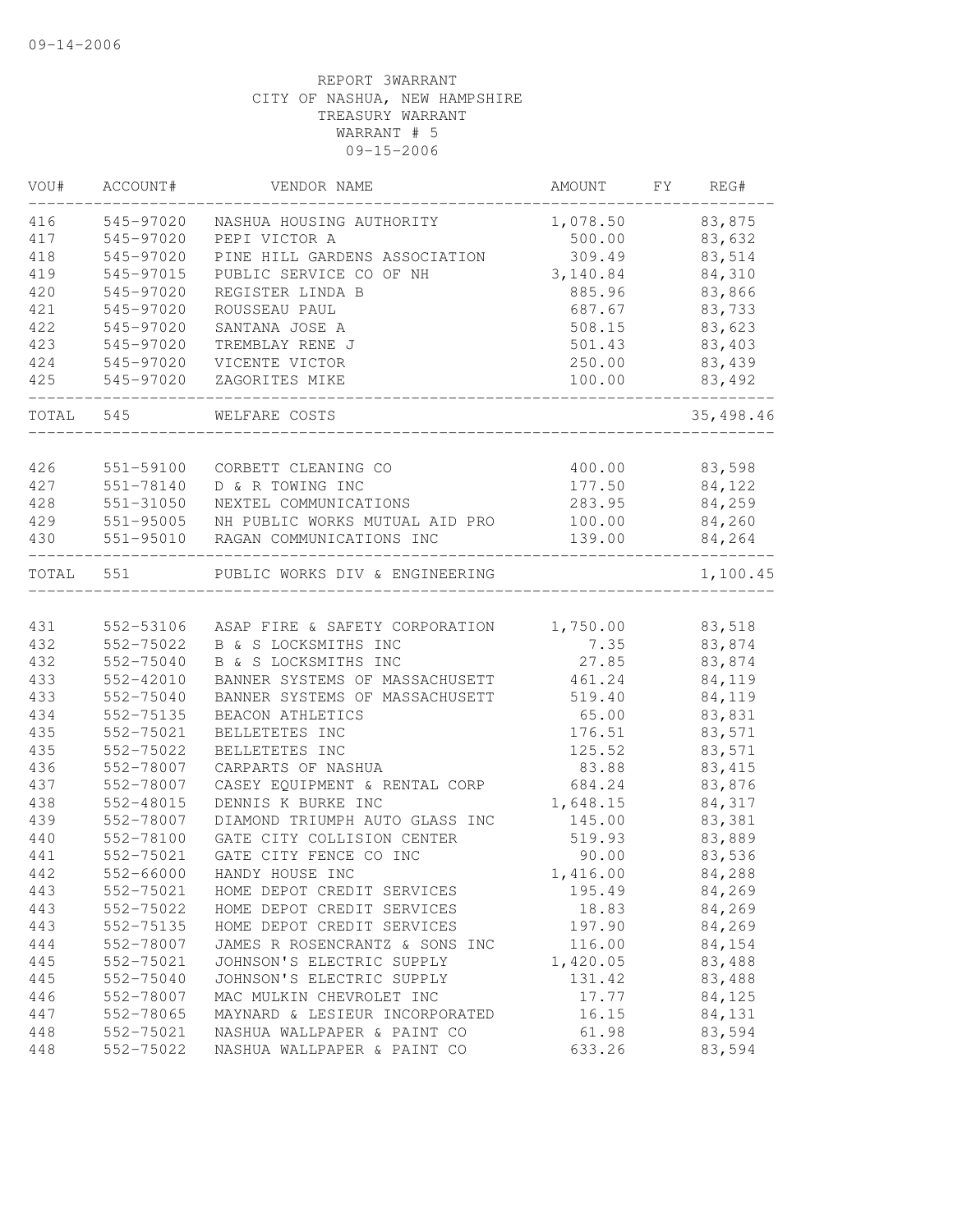| VOU#      | ACCOUNT#  | VENDOR NAME                     | AMOUNT               | FY | REG#          |
|-----------|-----------|---------------------------------|----------------------|----|---------------|
| 449       | 552-31050 | NEXTEL COMMUNICATIONS           | 225.77 84,259        |    |               |
| 450       | 552-45290 | NHIAA                           |                      |    | 770.00 84,230 |
| 451       | 552-75021 | OUTDOOR WORLD OF NE             | 2,049.00 83,972      |    |               |
| 452       | 552-33005 | PENNICHUCK WATER                | 2, 221.18            |    | 84,272        |
| 452       | 552-33040 | PENNICHUCK WATER                | 188.74               |    | 84,272        |
| 453       | 552-32005 | PUBLIC SERVICE OF NH            | 1,978.05<br>1,297.07 |    | 84,304        |
| 453       | 552-32005 | PUBLIC SERVICE OF NH            |                      |    | 84,305        |
| 453       | 552-32030 | PUBLIC SERVICE OF NH            | 4,465.81             |    | 84,304        |
| 453       | 552-32030 | PUBLIC SERVICE OF NH            | 2,060.02             |    | 84,305        |
| 454       | 552-74085 | R WHITE EQUIPMENT CENTER INC    | 189.80               |    | 84,134        |
| 454       | 552-75021 | R WHITE EQUIPMENT CENTER INC    | 29.50                |    | 84,134        |
| 455       | 552-75021 | RF MORSE TURF & ORNAMENTAL      | 586.38               |    | 83,470        |
| 456       | 552-45110 | SEASONAL SPECIALTY STORES       | 7.92                 |    | 83,890        |
| 457       | 552-41015 | SIMPLEXGRINNELL                 | 58.23                |    | 83,402        |
| 458       | 552-75135 | SPORT SUPPLY GROUP INC          | 284.19               |    | 83,858        |
| 459       | 552-41015 | STAPLES BUSINESS ADVANTAGE      | 432.41               |    | 83,902        |
| 460       | 552-75021 | STATELINE                       | 63.70                |    | 83,610        |
| 461       | 552-59015 | STRATNER COMPANY LLC            | 100.00               |    | 84,294        |
| 462       | 552-59050 | SULLIVAN MATT                   |                      |    | 280.00 83,860 |
| 463       |           | 552-64192 TRIMMER TRAP INC      | 284.12               |    | 83,453        |
| 464       |           | 552-75135 TURF SPECIALIST LLC   | 449.00               |    | 83,706        |
| TOTAL 552 |           | PARKS AND RECREATION            |                      |    | 28,549.81     |
|           |           |                                 |                      |    |               |
| 465       |           | 553-69025 A H HARRIS & SONS INC | 29.00                |    | 83,423        |
| 466       | 553-95005 | AMERICAN PUBLIC WORKS ASSN      | 157.50               |    | 84,311        |
| 467       | 553-78100 | AUTO ELECTRIC WAREHOUSE INC     | 225.00               |    | 83,382        |
| 468       | 553-45060 | BELLETETES INC                  | 30.26                |    | 83,571        |
| 468       | 553-45175 | BELLETETES INC                  | 7.34                 |    | 83,571        |
| 468       | 553-49075 | BELLETETES INC                  | 98.90                |    | 83,571        |
| 468       | 553-69025 | BELLETETES INC                  | 391.94               |    | 83,571        |
| 469       | 553-45015 | BROX INDUSTRIES INC             | 3,983.59             |    | 83,448        |
| 469       | 553-45190 | BROX INDUSTRIES INC             | 225.29               |    | 83,448        |
| 470       | 553-78100 | CASEY EQUIPMENT & RENTAL CORP   | 405.70               |    | 83,876        |
| 471       | 553-49075 | CCP INDUSTRIES INC              | 454.13               |    | 83,588        |
| 472       | 553-75130 | G H PHILBRICK SONS INC          | 522.00               |    | 83,614        |
| 473       | 553-46045 | GAGNON CARL                     | 82.00                |    | 84,231        |
| 474       | 553-72035 | GE CAPITAL INC                  | 85.00                |    | 83,895        |
| 475       | 553-34015 | KEYSPAN ENERGY DELIVERY         | 105.04               |    | 84,271        |
| 476       | 553-46045 | LEHIGH SAFETY SHOE LLC          | 244.88               |    | 83,546        |
| 477       | 553-78100 | LIBERTY INTN'L TRUCKS OF NH LL  | 1,403.04             |    | 84,128        |
| 478       | 553-78065 | MAYNARD & LESIEUR INCORPORATED  | 54.95                |    | 84,131        |
| 479       | 553-49075 | NAPA AUTO PARTS                 | 139.80               |    | 83,864        |
| 479       | 553-78100 | NAPA AUTO PARTS                 | 382.99               |    | 83,864        |
| 480       | 553-46045 | NATIONSRENT                     | 313.20               |    | 83,904        |
| 481       | 553-66020 | NEW ENGLAND EOUIPMENT RENTALS   | 350.00               |    | 83,599        |
| 482       | 553-31050 | NEXTEL COMMUNICATIONS           | 178.85               |    | 84,259        |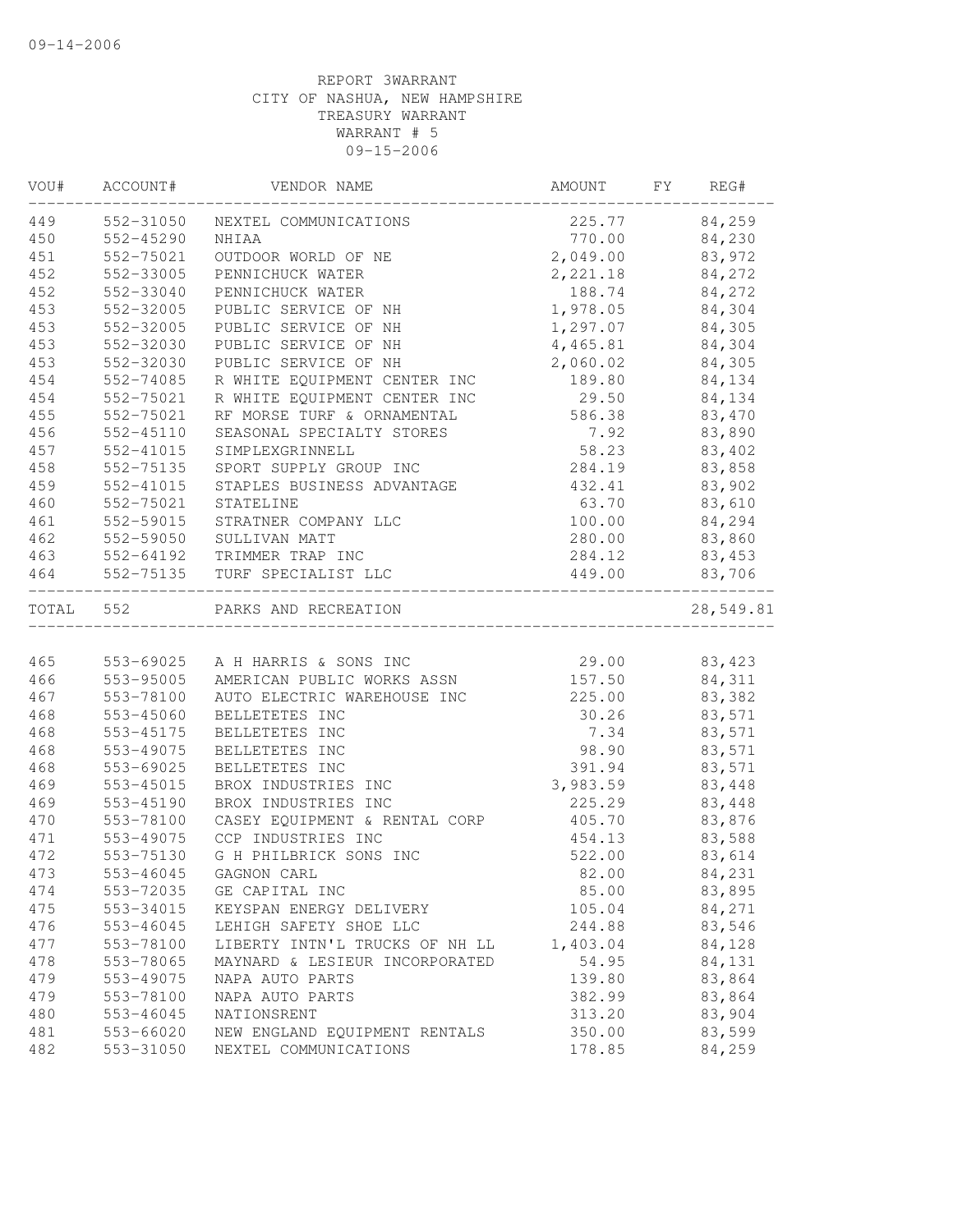| VOU#  | ACCOUNT#      | VENDOR NAME                        | AMOUNT         | FY | REG#      |
|-------|---------------|------------------------------------|----------------|----|-----------|
| 483   | 553-33005     | PENNICHUCK WATER                   | 193.39         |    | 84,272    |
| 484   | 553-45060     | PHOENIX PRECAST PRODUCTS           | 299.00         |    | 83,435    |
| 485   | 553-45060     | REDIMIX COMPANIES INC              | 588.00         |    | 83,604    |
| 486   | 553-49075     | SANEL AUTO PARTS CO                | 18.15          |    | 83,579    |
| 486   | 553-78100     | SANEL AUTO PARTS CO                | 613.26         |    | 83,579    |
| 487   | 553-48005     | SHATTUCK MALONE OIL CO             | 7,507.51       |    | 84,252    |
| 488   | 553-69025     | SNAP ON TOOLS                      | 84.50          |    | 83,447    |
| 489   | 553-41015     | STAPLES BUSINESS ADVANTAGE         | 51.94          |    | 83,902    |
| 490   | 553-94005     | UNH TECHNOLOGY TRANSFER CTR        | 150.00         |    | 84,261    |
| 491   | 553-46045     | UNIFIRST CORPORATION               | 841.59         |    | 83,884    |
| 492   | 553-75023     | UNITED SUPPLY COMPANY INC          | 50.90          |    | 84,140    |
| 493   | 553-75100     | UNLIMITED DOOR SERVICE/STEVEN      | 150.00         |    | 84,150    |
| 494   | 553-78100     | WOOD'S CRW CORP OF NH              | 328.45         |    | 83,870    |
| TOTAL | 553           | STREET DEPARTMENT                  |                |    | 20,747.09 |
| 495   | 555-49075     |                                    |                |    | 83,571    |
| 496   | 555-75023     | BELLETETES INC<br>F W WEBB COMPANY | 14.68<br>16.10 |    | 83,480    |
| 497   | 555-94005     | FRED PRYOR SEMINARS                | 149.00         |    | 84,286    |
| 498   | 555-46045     | LEHIGH SAFETY SHOE LLC             | 282.00         |    | 83,546    |
| 499   | 555-45288     | M & M ELECTRICAL SUPPLY CO INC     | 430.93         |    | 84,120    |
| 500   | 555-59320     | NAPA AUTO PARTS                    | 158.82         |    | 83,864    |
| 501   | 555-31050     | NEXTEL COMMUNICATIONS              | 248.40         |    | 84,259    |
| 502   | 555-32025     | PUBLIC SERVICE OF NH               | 1,327.81       |    | 84,305    |
| 502   | 555-32025     | PUBLIC SERVICE OF NH               | 690.89         |    | 84,306    |
| 503   | 555-45107     | W E AUBUCHON COMPANY INC           | 7.19           |    | 83, 421   |
| TOTAL | 555           | TRAFFIC DEPARTMENT                 |                |    | 3,325.82  |
|       |               |                                    |                |    |           |
| 504   | 557-64035     | MUNICIPAL SUPPLY SALES CO          | 1,009.61       |    | 83,857    |
| 505   | 557-31050     | NEXTEL COMMUNICATIONS              | 34.50          |    | 84,259    |
| 506   | 557-75023     | POWERS GENERATOR SERVICE LLC       | 130.00         |    | 84,018    |
| 507   | 557-32005     | PUBLIC SERVICE OF NH               | 234.94         |    | 84,306    |
| TOTAL | 557           | PARKING LOTS                       |                |    | 1,409.05  |
|       |               |                                    |                |    |           |
| 508   | 561-75023     | HOME DEPOT CREDIT SERVICES         | 171.54         |    | 84,269    |
| 509   | 561-74085     | NASHUA OUTDOOR POWER EQUIP         | 10.25          |    | 83,590    |
| 510   | 561-75903     | NASHUA WALLPAPER & PAINT CO        | 74.96          |    | 83,594    |
| 511   | 561-94005     | NHCA                               | 25.00          |    | 84,284    |
| 512   | $561 - 32005$ | PUBLIC SERVICE OF NH               | 67.94          |    | 84,306    |
| 513   | 561-78007     | ROBBINS AUTO PARTS INC             | 26.78          |    | 83,811    |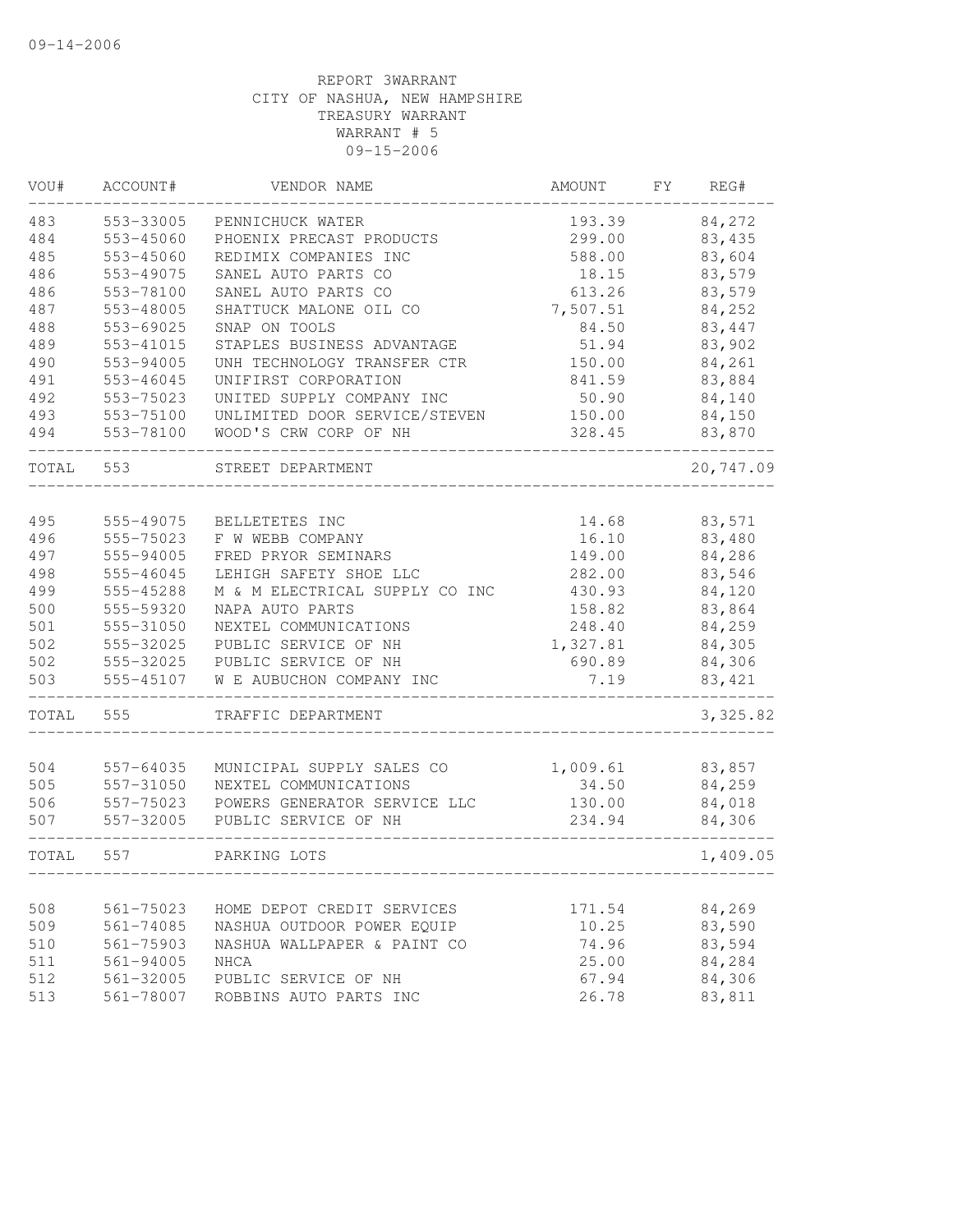| WOU#  | ACCOUNT#  | VENDOR NAME                    | AMOUNT   | FY. | REG#    |
|-------|-----------|--------------------------------|----------|-----|---------|
| TOTAL | 561       | EDGEWOOD CEMETERY              |          |     | 376.47  |
| 514   | 563-45185 | HARDY DORIC INC                | 120.00   |     | 83,592  |
| 515   | 563-75023 | HOME DEPOT CREDIT SERVICES     | 73.13    |     | 84,269  |
| 516   | 563-74085 | NASHUA OUTDOOR POWER EQUIP     | 453.11   |     | 83,590  |
| TOTAL | 563       | WOODLAWN CEMETERY              |          |     | 646.24  |
| 517   | 571-41015 | STAPLES BUSINESS ADVANTAGE     | 257.49   |     | 83,902  |
| TOTAL | 571       | COMMUNITY DEVELOPMENT          |          |     | 257.49  |
| 518   | 572-91005 | FALK CARTER                    | 82.33    |     | 83,861  |
| 519   | 572-51010 | HILLSBOROUGH COUNTY TREASURER  | 182.82   |     | 84,137  |
| 520   | 572-91005 | HOUSTON ROGER                  | 114.81   |     | 83,839  |
| 521   | 572-31050 | NEXTEL COMMUNICATIONS          | 12.46    |     | 84,259  |
| TOTAL | 572       | PLANNING DEPARTMENT            |          |     | 392.42  |
| 521   | 573-31050 | NEXTEL COMMUNICATIONS          | 35.25    |     | 84,259  |
| 522   | 573-95010 | NH BUSINESS REVIEW             | 80.00    |     | 84,267  |
| TOTAL | 573       | ECONOMIC DEVELOPMENT           |          |     | 115.25  |
| 523   | 575-45050 | ACTRACE                        | 660.00   |     | 83,501  |
| 524   | 575-41015 | ALPHAGRAPHICS                  | 5.40     |     | 83,583  |
| 525   | 575-41015 | ANCO ENGRAVED SIGNS & STAMPS I | 86.65    |     | 83,846  |
| 526   | 575-45050 | BAKER & TAYLOR ENT 510334      | 334.41   |     | 83,469  |
| 527   | 575-45050 | BAKER & TAYLOR BOOKS - 510486  | 1,326.78 |     | 83, 472 |
| 527   | 575-45050 | BAKER & TAYLOR BOOKS - 510486  | 2,027.99 |     | 83, 473 |
| 527   | 575-45050 | BAKER & TAYLOR BOOKS - 510486  | 344.53   |     | 83, 474 |
| 528   | 575-59100 | FARGNOLI PATRICIA              | 300.00   |     | 84,233  |
| 529   | 575-59100 | GALLAWAY ELIZABETH S           | 250.00   |     | 84,234  |
| 530   | 575-45220 | GAYLORD BROS INC               | 445.00   |     | 84,142  |
| 531   | 575-45050 | INFOBASE PUBLISHING            | 55.00    |     | 84,290  |
| 532   | 575-59100 | <b>JOSEPHSON PETER</b>         | 200.00   |     | 84,232  |
| 533   | 575-34015 | KEYSPAN ENERGY DELIVERY        | 146.41   |     | 84,271  |
| 534   | 575-57010 | MV COMMUNICATIONS INC          | 66.00    |     | 83,406  |
| 535   | 575-45050 | NADA APPRAISAL GUIDES          | 660.00   |     | 84,253  |
| 536   | 575-74085 | NEVERETTS SEW & VAC INC        | 25.00    |     | 83,438  |
| 537   | 575-31040 | NEXTEL COMMUNICATIONS          | 66.30    |     | 84,259  |
| 538   | 575-95005 | NHLTA                          | 120.00   |     | 84,313  |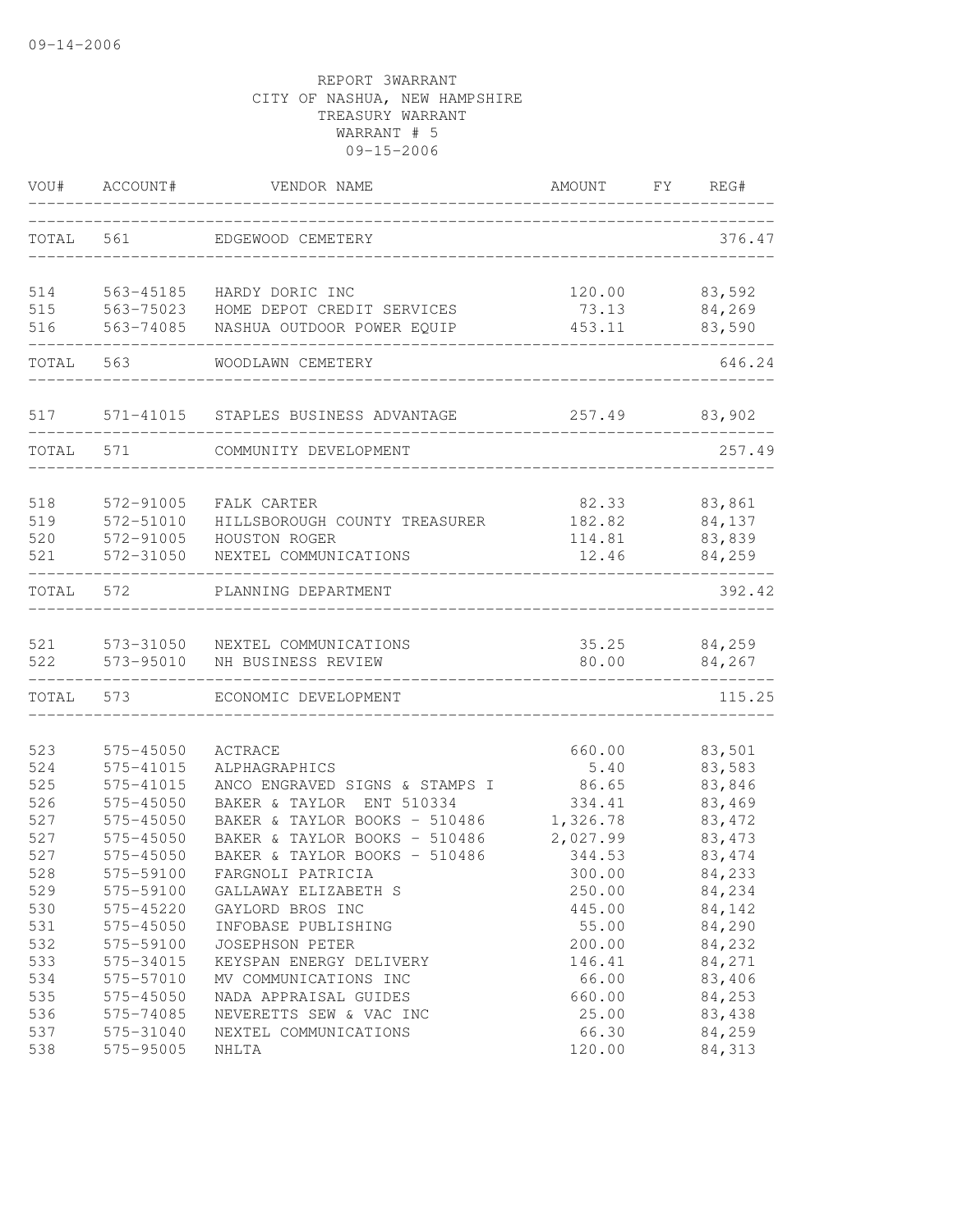| VOU#      | ACCOUNT#          | VENDOR NAME                     | AMOUNT   | FY | REG#      |
|-----------|-------------------|---------------------------------|----------|----|-----------|
| 539       | 575-45050         | NOVELAS POPULAR                 | 40.00    |    | 83,575    |
| 540       | 575-32005         | PUBLIC SERVICE OF NH            | 9,246.90 |    | 84,306    |
| 541       | 575-45050         | RANDOM HOUSE INC                | 91.80    |    | 83,906    |
| 542       | 575-45050         | RECORDED BOOKS LLC              | 290.55   |    | 83,885    |
| 543       | 575-45050         | SIMON & SCHUSTER                | 28.28    |    | 83,463    |
| 544       | 575-45050         | THOMSON GALE                    | 463.57   |    | 83,508    |
| TOTAL     | 575               | PUBLIC LIBRARIES                |          |    | 17,280.57 |
| 545       | 576-95005         | INTERNATIONAL ASSOCIATION OF    | 90.00    |    | 84,321    |
| 546       | 576-95010         | JOURNAL OF LIGHT CONSTRUCTION   | 59.95    |    | 84,251    |
| 547       | 576-94005         | UNIVERSITY CONFERENCE SERVICES  | 705.00   |    | 84,280    |
| TOTAL     | 576               | BUILDING DEPARTMENT             |          |    | 854.95    |
|           |                   |                                 |          |    |           |
| 548       |                   | 577-31050 NEXTEL COMMUNICATIONS | 13.46    |    | 84,259    |
| TOTAL 577 |                   | CODE ENFORCEMENT                |          |    | 13.46     |
|           | 187,620 581-94010 | AARTHUN KAY                     | 316.00   |    | 84,007    |
|           | 187,621 581-49035 | ACADEMIC BOOK SERVICES INC      | 3,333.00 |    | 83,445    |
|           | 187,622 581-49050 | ACCUCUT SYSTEMS                 | 593.60   |    | 84,037    |
|           | 187,623 581-42110 | ALARMAX DISTRIBUTORS INC        | 866.60   |    | 83,914    |
|           | 187,624 581-44005 | ALPHAGRAPHICS                   | 6,977.86 |    | 83,583    |
|           | 187,625 581-72065 | ALTERNATIVE COMMUNICATIONS SER  | 208.00   |    | 83,859    |
|           | 187,626 581-49050 | ARBOR SCIENTIFIC                | 134.67   |    | 83,440    |
|           | 187,627 581-45910 | ARCHAEOLOGY                     | 21.95    |    | 84,049    |
|           | 187,628 581-49050 | B & H PHOTO VIDEO PRO AUDIO     | 244.10   |    | 83,393    |
|           | 187,629 581-49075 | B & S LOCKSMITHS INC            | 316.95   |    | 83,874    |
|           | 187,630 581-49035 | BARNES & NOBLE INC              | 128.00   |    | 83,384    |
|           | 187,630 581-49050 | BARNES & NOBLE INC              | 887.60   |    | 83,384    |
|           | 187,631 581-49075 | BELLETETES INC                  | 254.22   |    | 83,571    |
|           | 187,631 581-49075 | BELLETETES INC                  | 1,641.25 |    | 83,572    |
|           | 187,632 581-49075 | BLAINE WINDOW HARDWARE INC      | 103.78   |    | 83,553    |
|           | 187,633 581-49050 | BLICK ART MATERIALS             | 2,135.11 |    | 84,070    |
|           | 187,634 581-95010 | BOSTON GLOBE                    | 150.00   |    | 84,312    |
|           | 187,635 581-49910 | BROX INDUSTRIES INC             | 337.85   |    | 83,448    |
|           | 187,636 581-55010 | BUDGET CAR & TRUCK RENTAL       | 113.93   |    | 83,976    |
|           | 187,637 581-94010 | BUJOSA JUAN A                   | 1,010.40 |    | 83,999    |
|           | 187,638 581-55015 | CANFIELD BRAD                   | 591.85   |    | 83,986    |
|           | 187,639 581-41015 | CARTRIDGE WORLD                 | 19.98    |    | 84,057    |
|           | 187,639 581-49050 | CARTRIDGE WORLD                 | 1,641.00 |    | 84,057    |
|           | 187,640 581-42010 | CENTRAL PAPER PRODUCTS CO       | 160.44   |    | 84,143    |
|           | 187,641 581-49910 | CHAPPELL TRACTOR SALES INC      | 470.30   |    | 83,450    |
|           | 187,642 581-78007 | CHUCK'S AUTO REPAIR             | 242.43   |    | 83,984    |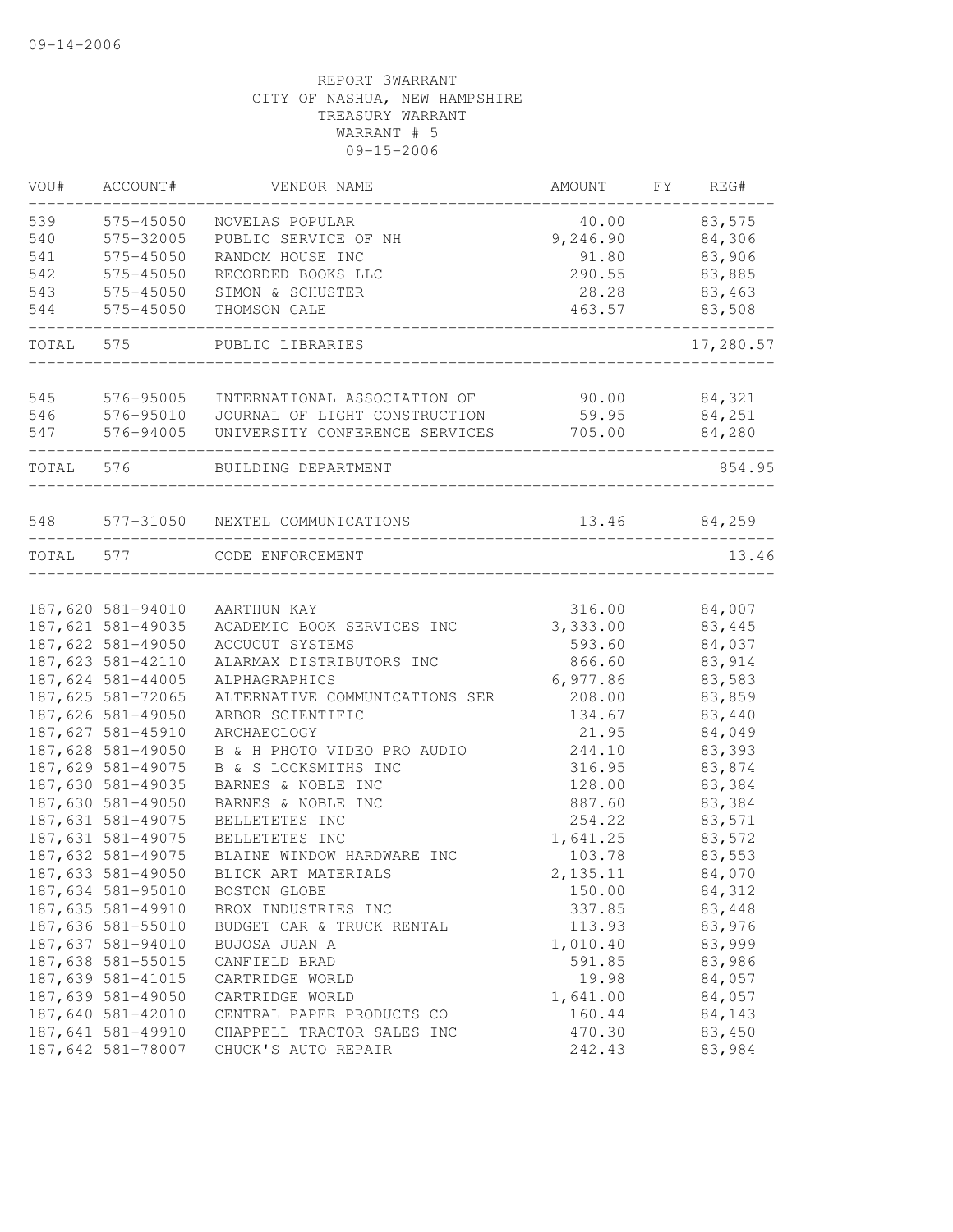| VOU# | ACCOUNT#          | VENDOR NAME                    | AMOUNT   | FY | REG#   |  |
|------|-------------------|--------------------------------|----------|----|--------|--|
| 549  | 581-43005         | CITIZENS BANK                  | 1,788.00 |    | 84     |  |
| 549  | 581-49050         | CITIZENS BANK                  | 188.44   |    | 84     |  |
|      | 187,643 581-49050 | CLAYSCAPES POTTERY INC         | 3,084.80 |    | 84,027 |  |
|      | 187,644 581-49050 | CONNECTICUT VALLEY BIOLOGICAL  | 51.66    |    | 84,127 |  |
|      | 187,645 581-49035 | CONTINENTAL BOOK COMPANY INC.  | 445.20   |    | 84,005 |  |
|      | 187,646 581-49050 | CONTINENTAL MATHEMATICS LEAGUE | 150.00   |    | 83,918 |  |
|      | 187,647 581-42130 | CONTROL TECHNOLOGIES INC       | 60.77    |    | 83,908 |  |
|      | 187,648 581-49910 | CORRIVEAU ROUTHIER INC         | 59.85    |    | 84,121 |  |
|      | 187,649 581-94010 | CORTEZ KIMBERLY                | 2,020.80 |    | 84,076 |  |
|      | 187,650 581-49050 | CPO SCIENCE                    | 426.43   |    | 84,001 |  |
|      | 187,651 581-45910 | CQ PRESS                       | 382.00   |    | 84,308 |  |
|      | 187,652 581-53100 | DAVE'S PORTABLE TOILETS        | 61.25    |    | 83,836 |  |
|      | 187,653 581-74092 | DAVID H BAILEY                 | 90.00    |    | 83,460 |  |
|      | 187,654 581-74092 | DEPOT AMERICA                  | 1,408.62 |    | 84,053 |  |
|      | 187,655 581-51015 | DEVINE MILLIMET & BRANCH       | 1,444.13 |    | 83,585 |  |
|      | 187,656 581-94010 | DROLET KATHLEEN                | 1,000.00 |    | 83,937 |  |
|      | 187,657 581-12078 | EASTER SEALS NEW HAMPSHIRE     | 500.00   |    | 83,891 |  |
|      | 187,658 581-45910 | <b>EBSCO</b>                   | 2,639.25 |    | 84,141 |  |
|      | 187,659 581-49050 | ELAN PUBLISHING CO INC         | 38.62    |    | 83,484 |  |
|      | 187,660 581-49050 | EMPIRE MUSIC CO LTD            | 70.59    |    | 83,927 |  |
|      | 187,661 581-49050 | ETA CUISENAIRE                 | 51.59    |    | 83,963 |  |
|      | 187,662 581-49050 | EVAN-MOOR                      | 114.94   |    | 83,519 |  |
|      | 187,663 581-42120 | F W WEBB COMPANY               | 375.56   |    | 83,480 |  |
|      | 187,664 581-49050 | FARRENKOPF RICHARD             | 49.99    |    | 84,009 |  |
|      | 187,665 581-42130 | FAY ELECTRIC MOTORS            | 241.09   |    | 83,528 |  |
|      | 187,666 581-49030 | FOLLETT LIBRARY RESOURCES      | 5,981.74 |    | 83,430 |  |
|      | 187,667 581-49050 | FREESTYLE PHOTOGRAPHIC SUPPLIE | 2,161.67 |    | 83,496 |  |
|      | 187,668 581-91005 | GAUTHIER ANN                   | 19.58    |    | 84,034 |  |
|      | 187,669 581-49050 | GELINEAU KAREN                 | 19.96    |    | 83,921 |  |
|      | 187,670 581-49050 | GILBERT SARAH                  | 47.42    |    | 84,094 |  |
|      | 187,671 581-49050 | <b>GLS</b>                     | 67.46    |    | 83,881 |  |
|      | 187,672 581-49035 | GOODHEART-WILLCOX PUBLISHERS   | 1,198.04 |    | 83,913 |  |
|      | 187,673 581-49050 | GOPHER                         | 308.14   |    | 83,916 |  |
|      | 187,674 581-49050 | GOVCONNECTION INC              | 89.16    |    | 83,396 |  |
|      | 187,674 581-74092 | GOVCONNECTION INC              |          |    | 83,396 |  |
|      | 187,675 581-49050 | GREENWOOD CHRISTINE            | 54.64    |    | 84,036 |  |
|      | 187,676 581-49050 | HAAS KARA                      | 39.64    |    | 84,016 |  |
|      | 187,677 581-49050 | HALLEE ALAN                    | 58.56    |    | 83,933 |  |
|      | 187,678 581-49035 | HARCOURT INC                   | 1,982.25 |    | 84,023 |  |
|      | 187,679 581-74092 | HARRIS EQUIPMENT REPAIR SERVIC | 166.69   |    | 84,130 |  |
|      | 187,680 581-49050 | HENRY S WOLKINS COMPANY        | 57.80    |    | 84,155 |  |
|      | 187,681 581-64045 | HEWLETT PACKARD COMPANY        | 9,415.86 |    | 83,503 |  |
|      | 187,681 581-74092 | HEWLETT PACKARD COMPANY        | 666.00   |    | 83,503 |  |
|      | 187,682 581-91040 | HODSDON SANDRA                 | 481.41   |    | 83,997 |  |
|      | 187,683 581-49050 | HOLLAND MARY                   | 95.89    |    | 83,962 |  |
|      | 187,684 581-49075 | HOME DEPOT CREDIT SERVICES     | 35.07    |    | 83,953 |  |
|      | 187,685 581-42130 | HONEYWELL                      | 308.50   |    | 84,003 |  |
|      | 187,686 581-78007 | HOWARD P FAIRFIELD INC         | 5,470.00 |    | 84,066 |  |
|      |                   |                                |          |    |        |  |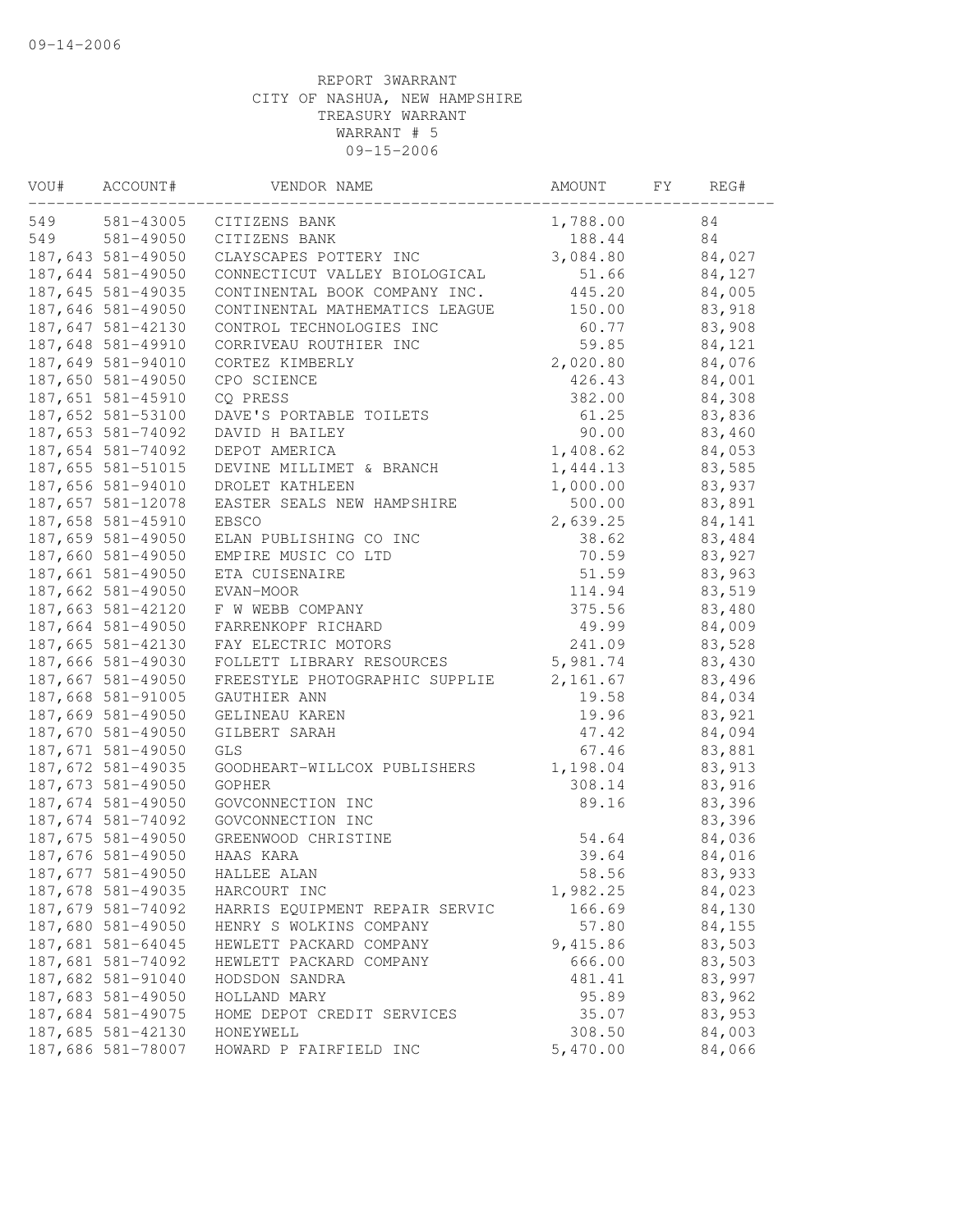| VOU# | ACCOUNT#          | VENDOR NAME                    | AMOUNT    | FY | REG#   |  |
|------|-------------------|--------------------------------|-----------|----|--------|--|
|      | 187,687 581-77005 | HUDSON PAVING & EXCAVATION INC | 10,500.00 |    | 84,138 |  |
|      | 187,688 581-42130 | INDEPENDENT ELECTRICAL SUPPLY  | 36.45     |    | 83,990 |  |
|      | 187,689 581-64040 | INSIGHT PUBLIC SECTOR          | 567.45    |    | 83,454 |  |
|      | 187,690 581-41040 | INTEGRATED OFFICE SOLUTIONS    | 1,520.00  |    | 83,924 |  |
|      | 187,691 581-42110 | INTERSTATE BATTERIES           | 312.70    |    | 83,586 |  |
|      | 187,692 581-49050 | J W PEPPER & SON INC           | 739.59    |    | 83,506 |  |
|      | 187,693 581-91005 | JOHNSON MARGARET               | 305.48    |    | 83,978 |  |
|      | 187,694 581-94010 | JOHNSON WESLEY                 | 856.70    |    | 84,014 |  |
|      | 187,695 581-45910 | JOURNAL FRANCAIS               | 700.00    |    | 84,322 |  |
|      | 187,696 581-49050 | KAPLAN COMPANIES INC           | 400.43    |    | 83,533 |  |
|      | 187,697 581-49050 | KARG MICHELE                   | 60.92     |    | 83,941 |  |
|      | 187,698 581-49075 | KEATING BAYRD STEPHANIE        | 85.55     |    | 84,032 |  |
|      | 187,699 581-34015 | KEYSPAN ENERGY DELIVERY        | 1,404.16  |    | 83,964 |  |
|      | 187,700 581-49050 | KIDS DISCOVER                  | 154.00    |    | 83,527 |  |
|      | 187,701 581-49050 | KOSCHMANN LESLIE               | 40.92     |    | 83,977 |  |
|      | 187,702 581-49075 | LAB SAFETY SUPPLY INC          | 318.46    |    | 83,456 |  |
|      | 187,703 581-75023 | LANDSCAPE STRUCTURES INC       | 350.20    |    | 83,625 |  |
|      | 187,704 581-49910 | LARCHMONT ENGINEERING & IRRIGA | 183.05    |    | 83,537 |  |
|      | 187,705 581-49050 | LEARNING CYCLES LLC            | 224.40    |    | 83,992 |  |
|      | 187,706 581-49050 | LIBRARY STORE INC              | 71.32     |    | 83,539 |  |
|      | 187,707 581-49050 | LIBRARY VIDEO COMPANY          | 592.86    |    | 83,917 |  |
|      | 187,708 581-49075 | LINEN & SHADE BIN INC          | 1,110.00  |    | 83,910 |  |
|      | 187,709 581-55010 | LOVERING ROBERT                | 20.00     |    | 84,026 |  |
|      | 187,710 581-42110 | M & M ELECTRICAL SUPPLY CO INC | 123.55    |    | 84,120 |  |
|      | 187,711 581-49050 | MAINE OXY                      | 48.00     |    | 83,385 |  |
|      | 187,712 581-75090 | MARVELL PLATE GLASS INC        | 787.96    |    | 83,419 |  |
|      | 187,713 581-91005 | MATTE CYNTHIA                  | 28.70     |    | 83,928 |  |
|      | 187,714 581-78007 | MAYNARD & LESIEUR INCORPORATED | 223.05    |    | 84,131 |  |
|      | 187,715 581-94030 | MCCONVILLE SARAH               | 719.05    |    | 84,067 |  |
|      | 187,716 581-49035 | MCGRAW HILL COMPANIES          | 8,261.01  |    | 83,542 |  |
|      | 187,716 581-49050 | MCGRAW HILL COMPANIES          | 6, 298.50 |    | 83,542 |  |
|      | 187,717 581-31005 | MCI                            | 4,405.19  |    | 83,383 |  |
|      | 187,718 581-49075 | MERRIMACK BUILDING SUPPLY INC  | 2,723.54  |    | 83,912 |  |
|      | 187,719 581-49910 | MILFORD TOOL RENTAL, LLC       | 150.00    |    | 84,095 |  |
|      | 187,720 581-44005 | MINUTEMAN PRESS OF NASHUA      | 258.49    |    | 83,567 |  |
|      | 187,721 581-53100 | MULTI-STATE BILLING            | 556.66    |    | 84,033 |  |
|      | 187,722 581-49050 | MUSIC IN MOTION                | 191.24    |    | 83,940 |  |
|      | 187,722 581-49055 | MUSIC IN MOTION                | 54.85     |    | 83,940 |  |
|      | 187,723 581-49050 | NAEYC RESOURCE SALES           | 90.00     |    | 84,017 |  |
|      | 187,724 581-49910 | NARDONE SAND & GRAVEL CO INC   | 928.00    |    | 83,560 |  |
|      | 187,725 581-49910 | NASHUA OUTDOOR POWER EQUIP     | 288.77    |    | 83,590 |  |
| 550  | 581-45295         | NASHUA SCHOOL DISTRICT #42     | 835.00    |    | 90     |  |
| 550  | 581-94030         | NASHUA SCHOOL DISTRICT #42     | 240.00    |    | 90     |  |
|      | 187,726 581-49075 | NASHUA WALLPAPER & PAINT CO    | 1,929.42  |    | 83,594 |  |
|      | 187,727 581-42010 | NATIONWIDE SALES & SERVICE     | 130.56    |    | 83,938 |  |
|      | 187,728 581-49050 | NCS PEARSON INC                | 255.16    |    | 84,075 |  |
|      | 187,729 581-43005 | NEW SEARLES                    | 53.00     |    | 84,236 |  |
|      | 187,730 581-31005 | NEXTEL COMMUNICATIONS          | 873.44    |    | 84,254 |  |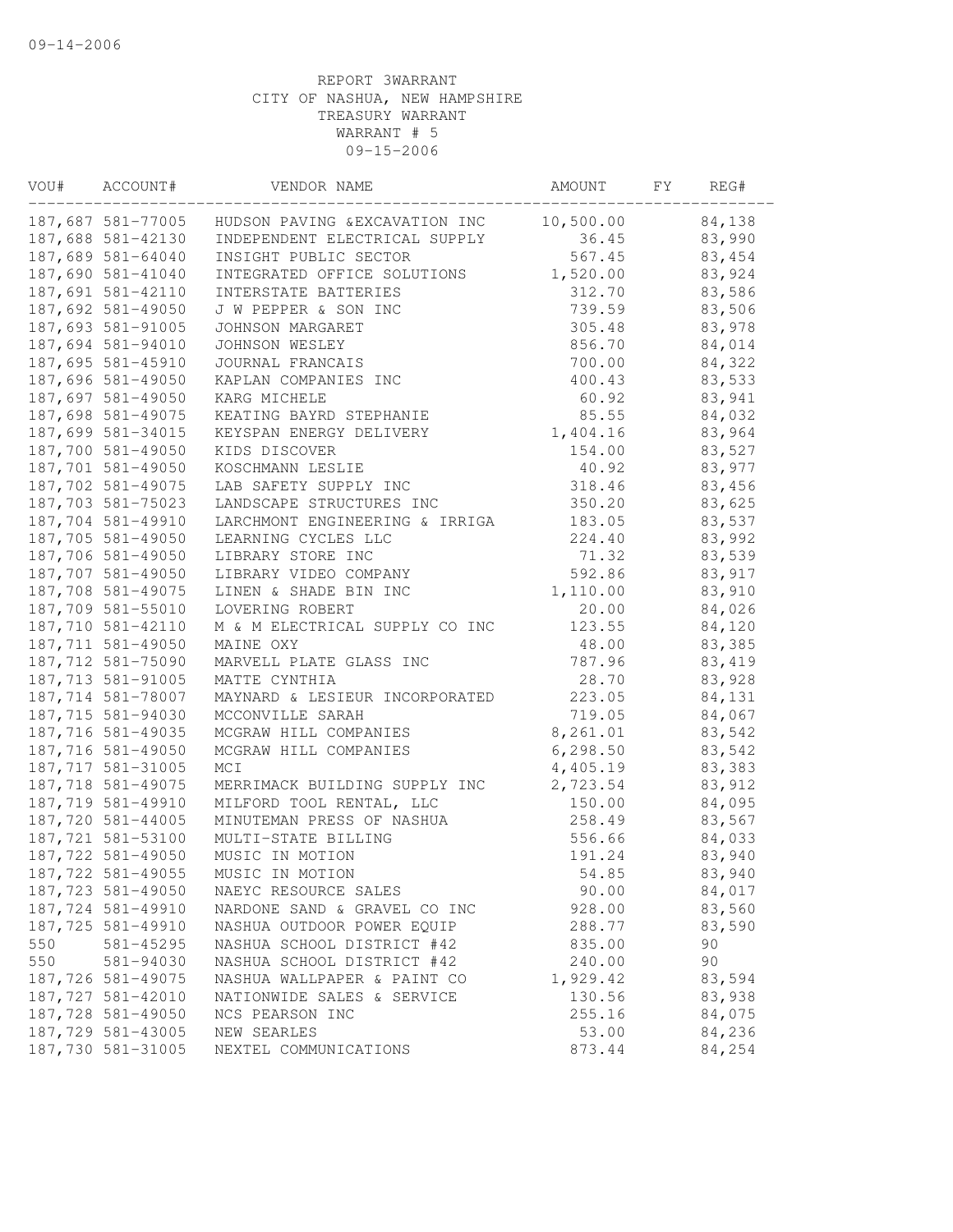| VOU# | ACCOUNT#          | VENDOR NAME                    | AMOUNT    | FΥ | REG#   |  |
|------|-------------------|--------------------------------|-----------|----|--------|--|
|      | 187,731 581-94030 | NHASEA                         | 1,275.00  |    | 84,019 |  |
|      | 187,732 581-94030 | NHSAA                          | 1,200.00  |    | 84,013 |  |
|      | 187,733 581-49050 | O'CONNOR MARIANNE              | 117.16    |    | 83,991 |  |
|      | 187,734 581-74092 | OFFICE ENVIRONMENTS OF NEW ENG | 1,478.40  |    | 83,887 |  |
|      | 187,735 581-49050 | ORIENTAL TRADING CO INC        | 82.80     |    | 83,949 |  |
|      | 187,736 581-91005 | OUELLETTE MARTHA               | 11.76     |    | 84,000 |  |
|      | 187,737 581-49050 | PASCO                          | 713.00    |    | 83,954 |  |
|      | 187,738 581-84030 | PAUL CENTER (THE)              | 2,862.72  |    | 84,118 |  |
|      | 187,739 581-74092 | PC & MACEXCHANGE               | 1,928.95  |    | 84,021 |  |
|      | 187,740 581-49035 | PEARSON EDUCATION              | 2,065.32  |    | 84,006 |  |
|      | 187,741 581-33005 | PENNICHUCK WATER WORKS INC     | 3,574.96  |    | 84,257 |  |
|      | 187,742 581-49035 | PERFECTION LEARNING CORP       | 727.03    |    | 84,146 |  |
|      | 187,743 581-49050 | PETTY CASH                     | 197.57    |    | 84,238 |  |
|      | 187,744 581-41015 | PETTY CASH                     | 43.13     |    | 84,239 |  |
|      | 187,744 581-43005 | PETTY CASH                     | 27.40     |    | 84,239 |  |
|      | 187,744 581-49050 | PETTY CASH                     | 122.26    |    | 84,239 |  |
|      | 187,745 581-49050 | PETTY CASH                     | 41.03     |    | 84,240 |  |
|      | 187,746 581-41015 | PETTY CASH                     | 7.84      |    | 84,241 |  |
|      | 187,746 581-43005 | PETTY CASH                     | 60.48     |    | 84,241 |  |
|      | 187,747 581-43005 | PETTY CASH                     | 85.81     |    | 84,242 |  |
|      | 187,748 581-47010 | PETTY CASH                     | 11.65     |    | 84,245 |  |
|      | 187,748 581-55020 | PETTY CASH                     | 72.50     |    | 84,245 |  |
|      | 187,748 581-98030 | PETTY CASH                     | 115.00    |    | 84,245 |  |
|      | 187,749 581-49050 | PITSCO INC                     | 1,319.92  |    | 83,394 |  |
|      | 187,750 581-41015 | PLACE PATRICIA                 | 17.41     |    | 83,932 |  |
|      | 187,750 581-49050 | PLACE PATRICIA                 | 66.50     |    | 83,932 |  |
|      | 187,750 581-49075 | PLACE PATRICIA                 | 10.14     |    | 83,932 |  |
|      | 187,750 581-55020 | PLACE PATRICIA                 | 44.00     |    | 83,932 |  |
|      | 187,750 581-98030 | PLACE PATRICIA                 | 180.00    |    | 83,932 |  |
|      | 187,751 581-49050 | PLANK ROAD PUBLISHING INC      | 252.03    |    | 83,443 |  |
|      | 187,752 581-53100 | POLAND SPRING WATER            | 20.00     |    | 84,320 |  |
|      | 187,753 581-49050 | PORTER'S CAMERA STORE          | 141.80    |    | 83,973 |  |
|      | 187,754 581-45910 | PSYCHOLOGY TODAY               | 54.00     |    | 83,543 |  |
|      | 187,755 581-49050 | PUBLIC BROADCASTING SERVICE    | 149.88    |    | 83,427 |  |
|      | 187,756 581-32005 | PUBLIC SERVICE OF NH           | 41,382.47 |    | 83,624 |  |
|      | 187,757 581-43005 | PURCHASE POWER                 | 138.05    |    | 84,083 |  |
|      | 187,758 581-75023 | R FRASER COMPANY INC           | 10,465.00 |    | 83,532 |  |
|      | 187,759 581-42110 | RALPH PILL ELECTRIC SUPPLY COM | 251.62    |    | 84,126 |  |
|      | 187,760 581-41045 | RASMUSSEN VERONICA             | 6.86      |    | 84,010 |  |
|      | 187,760 581-43005 | RASMUSSEN VERONICA             | 17.55     |    | 84,010 |  |
|      | 187,760 581-49050 | RASMUSSEN VERONICA             | 69.34     |    | 84,010 |  |
|      | 187,761 581-49050 | REALLY GOOD STUFF INC          | 417.66    |    | 83,931 |  |
|      | 187,762 581-49050 | REINHARDT KIRK                 | 119.84    |    | 84,089 |  |
|      | 187,763 581-53100 | REM-C FIRE PROTECTION SYSTEMS  | 9,087.00  |    | 83,970 |  |
|      | 187,764 581-49035 | REMEDIA PUBLICATIONS INC       | 122.99    |    | 84,151 |  |
|      | 187,765 581-42110 | REXEL CLS                      | 2,352.73  |    | 84,081 |  |
|      | 187,766 581-91005 | REYNOLDS MARGARET              | 142.73    |    | 83,935 |  |
|      | 187,767 581-75023 | RMG ENTERPRISE                 | 524.25    |    | 83,985 |  |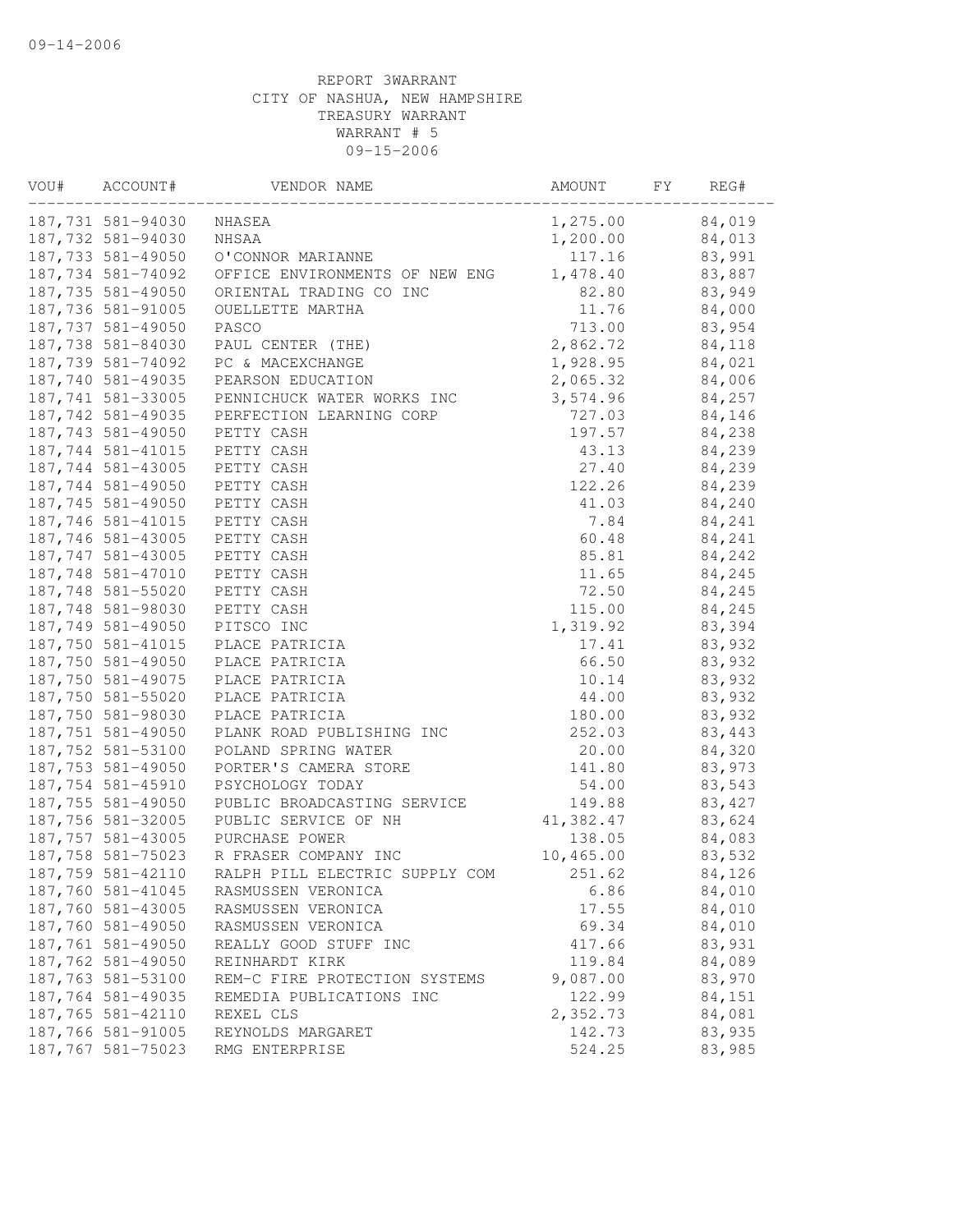| VOU# | ACCOUNT#          | VENDOR NAME                    | AMOUNT    | FΥ | REG#    |  |
|------|-------------------|--------------------------------|-----------|----|---------|--|
|      | 187,768 581-91005 | RYAN DAVID                     | 172.22    |    | 84,088  |  |
|      | 187,769 581-49035 | SADDLEBACK EDUCATIONAL INC     | 105.56    |    | 83, 413 |  |
|      | 187,770 581-49050 | SANE                           | 711.55    |    | 83,961  |  |
|      | 187,771 581-78007 | SANEL AUTO PARTS CO            | 352.30    |    | 83,579  |  |
|      | 187,772 581-49050 | SARGENT-WELCH                  | 741.94    |    | 83,461  |  |
|      | 187,773 581-49050 | SAX ARTS & CRAFTS              | 857.33    |    | 83,919  |  |
|      | 187,774 581-49030 | SCHOLASTIC LIBRARY PUBLISHING  | 389.00    |    | 83,988  |  |
|      | 187,775 581-47010 | SCHOOL HEALTH CORP             | 1,177.48  |    | 83,424  |  |
|      | 187,776 581-41015 | SCHOOL SPECIALTY               | 65.15     |    | 83,944  |  |
|      | 187,776 581-49030 | SCHOOL SPECIALTY               | 200.78    |    | 83,944  |  |
|      | 187,776 581-49050 | SCHOOL SPECIALTY               | 7,523.24  |    | 83,944  |  |
|      | 187,776 581-49050 | SCHOOL SPECIALTY               | 10,340.99 |    | 83,945  |  |
|      | 187,777 581-94010 | SEGURA ARMANDO                 | 1,580.00  |    | 84,065  |  |
|      | 187,778 581-74092 | SHARPENING BARN LLC (THE)      | 501.30    |    | 83,965  |  |
|      | 187,779 581-75180 | SKYLINE ROOFING INC            | 600.00    |    | 83,969  |  |
|      | 187,780 581-49035 | SOCIAL STUDIES SCHOOL SERVICE  | 135.20    |    | 83,520  |  |
|      | 187,780 581-49050 | SOCIAL STUDIES SCHOOL SERVICE  | 184.82    |    | 83,520  |  |
|      | 187,781 581-49050 | SPORTIME                       | 543.41    |    | 83,950  |  |
|      | 187,782 581-41015 | STAPLES BUSINESS ADVANTAGE     | 1,188.93  |    | 83,850  |  |
|      | 187,782 581-49050 | STAPLES BUSINESS ADVANTAGE     | 3,381.02  |    | 83,850  |  |
|      | 187,782 581-49075 | STAPLES BUSINESS ADVANTAGE     | 58.25     |    | 83,850  |  |
|      | 187,782 581-49110 | STAPLES BUSINESS ADVANTAGE     | 1,140.84  |    | 83,850  |  |
|      | 187,782 581-63085 | STAPLES BUSINESS ADVANTAGE     | 146.99    |    | 83,850  |  |
|      | 187,783 581-53100 | STATE OF NH - CRIMINAL RECORDS | 661.50    |    | 84,243  |  |
|      | 187,784 581-91005 | SWINDELL LORNE                 | 234.33    |    | 83,966  |  |
|      | 187,785 581-49050 | TALBOTT HELAYNE                | 99.00     |    | 84,020  |  |
|      | 187,785 581-94010 | TALBOTT HELAYNE                | 2,020.80  |    | 84,020  |  |
|      | 187,786 581-49050 | TEACHER'S DISCOVERY            | 61.79     |    | 83,956  |  |
|      | 187,787 581-49050 | THOMSON LEARNING               | 84.81     |    | 83,960  |  |
|      | 187,788 581-91005 | TOBBE GALE                     | 16.82     |    | 83,930  |  |
|      | 187,789 581-78007 | TOWERS MOTOR PARTS CORP        | 29.30     |    | 83,611  |  |
|      | 187,790 581-78007 | TOWERS MOTOR PARTS CORP        | 173.17    |    | 83,871  |  |
|      | 187,791 581-49075 | TWIN STATE//VOICE.DATA.VIDEO.I | 149.66    |    | 83,981  |  |
|      | 187,791 581-53100 | TWIN STATE//VOICE.DATA.VIDEO.I | 491.25    |    | 83,981  |  |
|      | 187,792 581-43005 | U S POSTAL SERVICES            | 100.00    |    | 84,244  |  |
|      | 187,793 581-53100 | UNICOM                         | 187.50    |    | 83,989  |  |
|      | 187,793 581-64040 | UNICOM                         | 1,315.00  |    | 83,989  |  |
|      | 187,794 581-95010 | UNION LEADER CORPORATION       | 93.60     |    | 83,380  |  |
|      | 187,795 581-43005 | UNITED PARCEL SERVICE          | 14.75     |    | 83,911  |  |
|      | 187,796 581-42120 | UNITED SUPPLY COMPANY INC      | 2,902.54  |    | 84,140  |  |
|      | 187,797 581-83102 | UNUM LIFE INSURANCE            | 1,879.15  |    | 84,235  |  |
|      | 187,798 581-31005 | VERIZON                        | 28.64     |    | 84,315  |  |
|      | 187,799 581-64040 | VERSO TECHNOLOGIES INC         | 7,137.00  |    | 84,024  |  |
|      | 187,800 581-53100 | VIALANGUAGE                    | 277.15    |    | 84,008  |  |
|      | 187,801 581-83004 | VISION SERVICE PLAN - NH       | 1,654.06  |    | 84,237  |  |
|      | 187,802 581-42130 | W W GRAINGER INC               | 358.95    |    | 83,502  |  |
|      | 187,803 581-49050 | WALMART COMMUNITY              | 88.69     |    | 83,905  |  |
|      | 187,803 581-49075 | WALMART COMMUNITY              | 267.38    |    | 83,905  |  |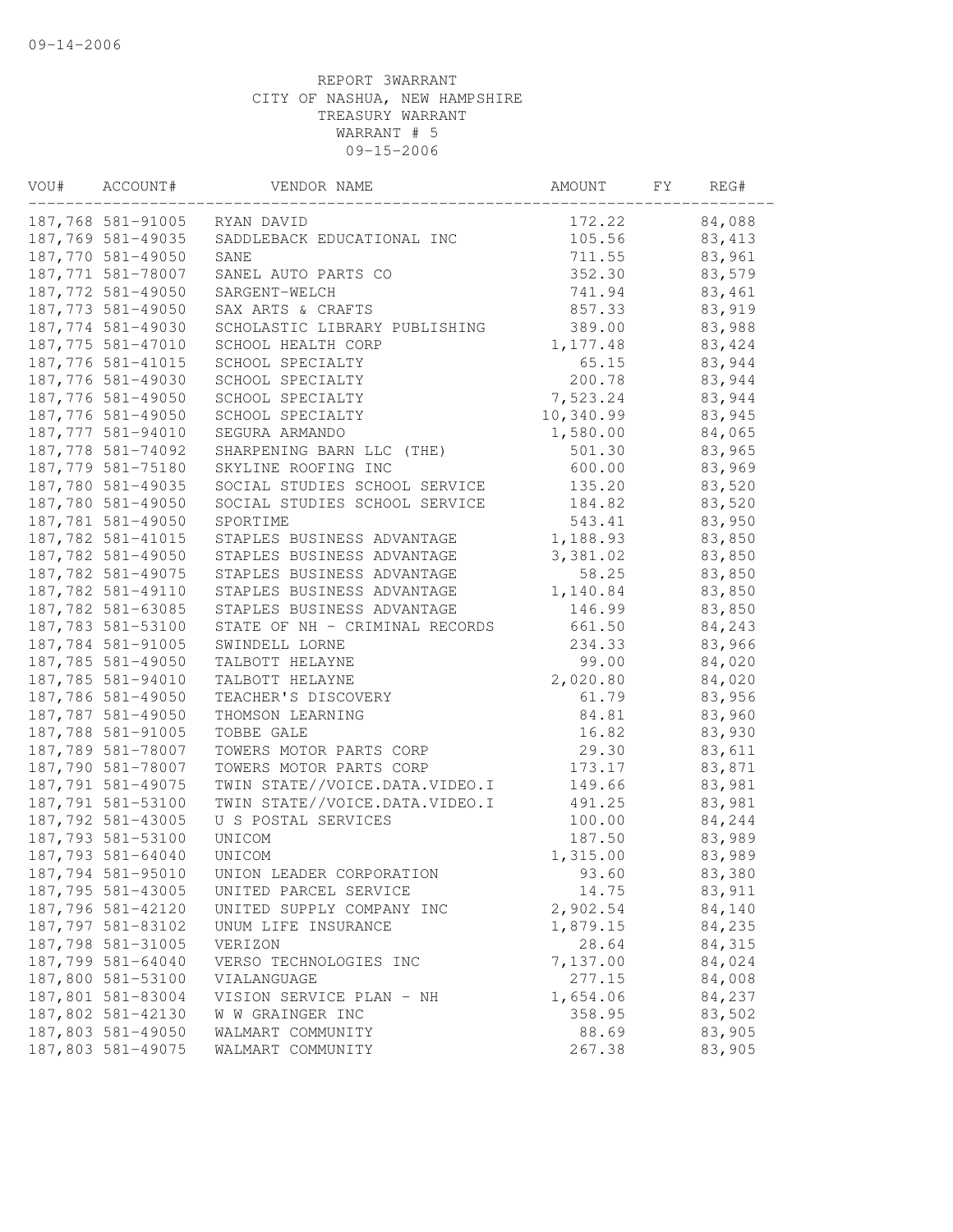| VOU#  | ACCOUNT#          | VENDOR NAME                    | AMOUNT    | FY | REG#        |
|-------|-------------------|--------------------------------|-----------|----|-------------|
|       | 187,803 581-98030 | WALMART COMMUNITY              | 75.24     |    | 83,905      |
|       | 187,804 581-91005 | WALTERS WAYLAND                | 18.00     |    | 83,994      |
|       | 187,805 581-49050 | WELSH PRODUCTS INC             | 333.55    |    | 84,156      |
|       | 187,806 581-49050 | WIESER EDUCATIONAL             | 500.50    |    | 83,955      |
|       | 187,807 581-49035 | WILLIAM H SADLIER INC          | 1,603.80  |    | 83,485      |
|       | 187,808 581-49050 | WILLIAM V. MACGILL & COMPANY   | 371.65    |    | 83,525      |
|       | 187,809 581-47010 | WINGATES PHARMACY INC          | 112.00    |    | 83,838      |
|       | 187,810 581-75180 | WINSLOW GEORGE                 | 1,625.00  |    | 84,084      |
|       | 187,811 581-49050 | ZEFF PHOTO SUPPLY              | 817.74    |    | 83,974      |
|       | 187,812 581-64040 | ZONES                          | 23,037.15 |    | 83,948      |
| TOTAL | 581               | SCHOOL DEPARTMENT              |           |    | 284, 473.02 |
| 551   | 590-23531         | ALEC'S SHOE STORE INC          | 426.75    |    | 83,555      |
| 551   | 590-23531         | ALEC'S SHOE STORE INC          | 476.70    |    | 83,556      |
| 552   | 590-23531         | BEN'S UNIFORMS                 | 8,812.00  |    | 84,148      |
| 552   | 590-23531         | BEN'S UNIFORMS                 | 3,576.00  |    | 84,149      |
| 553   | 590-23553         | TELEGRAPH PUBLISHING COMPANY   | 86.75     |    | 84,139      |
| 554   | 590-23553         | UNION LEADER CORPORATION       | 257.76    |    | 84,258      |
| 555   | 590-24513         | GENERAL CODE                   | 3,802.40  |    | 83,698      |
|       |                   | PATRIOT PROPERTIES INC         |           |    | 83,521      |
| 556   | 590-24519         |                                | 800.00    |    |             |
| 557   | 590-24522         | CDW GOVERNMENT INC             | 1,800.00  |    | 83,939      |
| 558   | 590-24522         | HEWLETT PACKARD COMPANY        | 3,113.00  |    | 83,503      |
| 559   | 590-24524         | CDW GOVERNMENT INC             | 2,200.00  |    | 83,939      |
| 560   | 590-24531         | INTERSTATE ARMS CORP           | 908.00    |    | 83,451      |
| 561   | 590-24531         | RILEY'S SPORT SHOP INC         | 840.00    |    | 83,401      |
| 562   | 590-24532         | LIFEGUARD SYSTEMS INC          | 1,030.00  |    | 83,829      |
| 563   | 590-24532         | THE TRAILER PLACE OF NEW ENGLA | 1,259.00  |    | 83,737      |
| 564   | 590-24553         | G H PHILBRICK SONS INC         | 4,100.00  |    | 83,614      |
| 565   | 590-24576         | SPRINT                         | 305.14    |    | 84,266      |
| 565   | 590-24577         | SPRINT                         | 153.03    |    | 84,266      |
|       | 187,813 590-24581 | BENJAMIN'S DRY CLEANING        | 756.00    |    | 83,495      |
|       | 187,814 590-24581 | BOB'S FLOOR SVC OF NH INC      | 10,559.84 |    | 83,868      |
|       | 187,815 590-24581 | CAPP INC                       | 209.40    |    | 83,907      |
|       | 187,816 590-24581 | <b>CED</b>                     | 160.00    |    | 83,464      |
|       | 187,817 590-24581 | CENTRAL PAPER PRODUCTS CO      | 568.20    |    | 84,143      |
|       | 187,818 590-24581 | CENTURY CONSULTANTS            | 15,795.00 |    | 83,952      |
|       | 187,819 590-24581 | CONTROL TECHNOLOGIES INC       | 116.35    |    | 83,908      |
|       | 187,820 590-24581 | CONWAY OFFICE PRODUCTS LLC     | 6, 287.36 |    | 83,530      |
|       | 187,821 590-24581 | FASTENAL CO                    | 25.55     |    | 83,436      |
|       | 187,822 590-24581 | MCGRAW HILL COMPANIES          | 6,888.61  |    | 83,542      |
|       | 187,823 590-24581 | NASHUA OUTDOOR POWER EQUIP     | 522.68    |    | 83,590      |
|       | 187,824 590-24581 | PEARSON EDUCATION              | 7,617.79  |    | 84,002      |
|       | 187,825 590-24581 | STAPLES BUSINESS ADVANTAGE     | 1,143.23  |    | 83,850      |
|       | 187,826 590-24581 | W E AUBUCHON CO INC            | 942.88    |    | 84,323      |
|       | 187,827 590-24581 | WALKER ANITA                   | 1,004.50  |    | 83,915      |
|       | 187,828 590-24581 | WATERTOWN PLUMBING & HEATING S | 308.77    |    | 84,004      |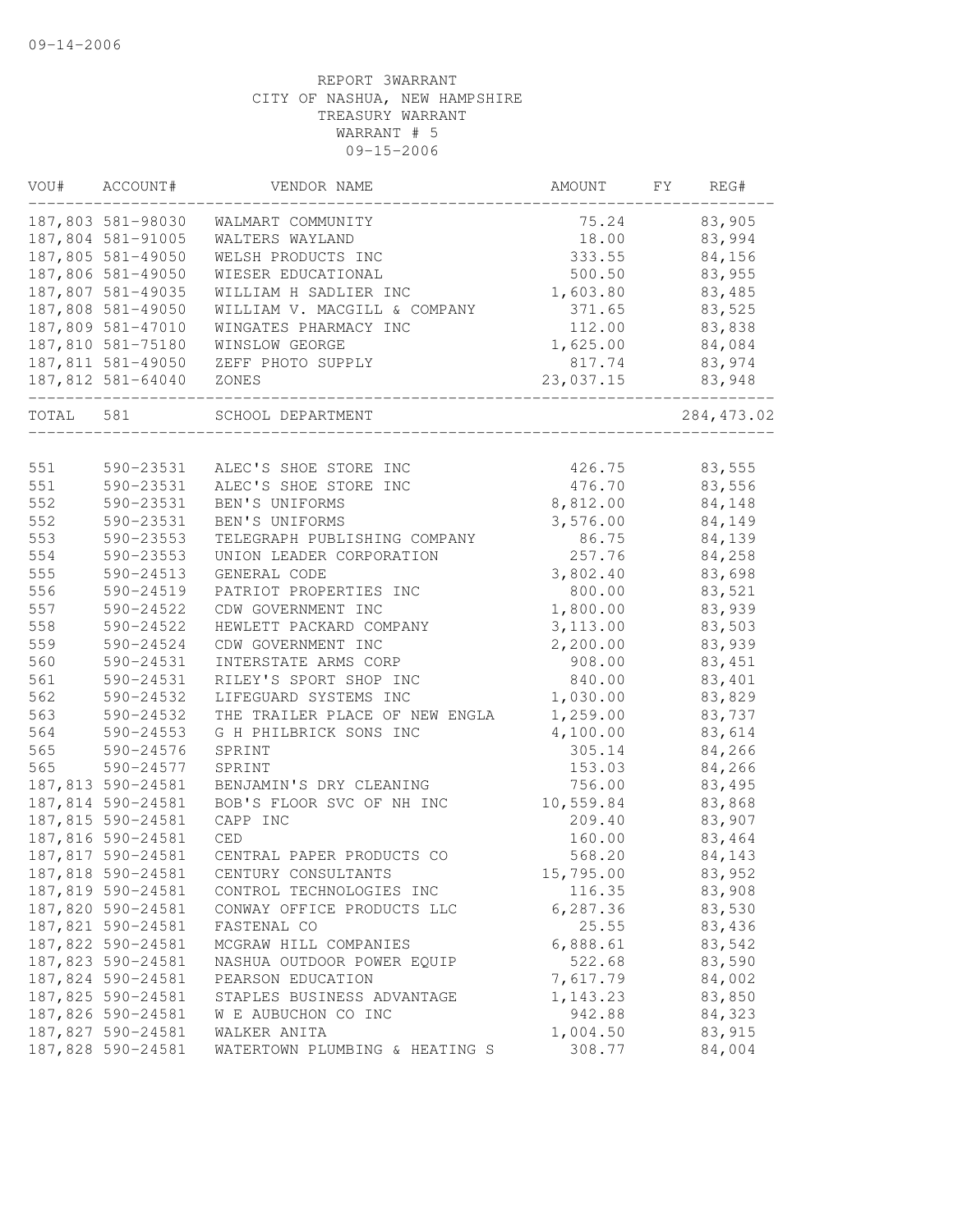|     | VOU# ACCOUNT# | VENDOR NAME                    | AMOUNT | FY | REG#      |
|-----|---------------|--------------------------------|--------|----|-----------|
|     | TOTAL 590     | P/Y OBLIGATIONS                |        |    | 86,852.69 |
| 566 | 595-22015     | ALBINA RENE                    | 2.77   |    | 83,794    |
| 567 | 595-22015     | ALICE TAMULEVICH REV TRUST     | 77.56  |    | 83,631    |
| 568 | 595-22015     | ALLANACH THOMAS & MARYA        | 85.87  |    | 83,661    |
| 569 | 595-22015     | ALLEN MICHAEL & ANN            | 36.01  |    | 83,703    |
| 570 | 595-22015     | AMICO JOSEPH & JILL            | 88.64  |    | 83,641    |
| 571 | 595-22015     | ANTON JOSEPH & PAULINE         | 30.47  |    | 83,763    |
| 572 | 595-22015     | ARIEL JOHN & DAWN              | 5.54   |    | 83,723    |
| 573 | 595-22015     | BABBITT ROBERT & REBECCA       | 85.87  |    | 83,652    |
| 574 | 595-22015     | BEAUDRY HENRY JR               | 16.62  |    | 83,683    |
| 575 | 595-22015     | BEAULIEU WILLIAM & MARY        | 11.82  |    | 83,666    |
| 576 | 595-22015     | BEIJER WILLY & NORA            | 16.62  |    | 83,647    |
| 577 | 595-22015     | BIGA FAMILY REV TRUST          | 8.31   |    | 83,813    |
| 578 | 595-22015     | BIRCH ERIC                     | 102.49 |    | 83,764    |
| 579 | 595-22015     | <b>BOUCHER JOEL</b>            | 22.16  |    | 83,749    |
| 580 | 595-22015     | BOULEY PATRICIA                | 38.78  |    | 83,699    |
| 581 | 595-22015     | BRODY DAVID & REINA            | 43.84  |    | 83,645    |
| 582 | 595-22015     | BRUEN RICHARD & FLORENCE       | 11.08  |    | 83,757    |
| 583 | 595-22015     | BULRISS SCOTT & LESLIE         | 24.93  |    | 83,814    |
| 584 | 595-22015     | BURK JOSEPH                    | 10.80  |    | 83,804    |
| 585 | 595-22015     | BUSCEMI STEPHEN                | 22.16  |    | 83,726    |
| 586 | 595-22015     | C&A SIMARD JOINT REV TRUST     | 8.31   |    | 83,781    |
| 587 | 595-22015     | CAI QIAN & HONG                | 5.54   |    | 83,808    |
| 588 | 595-22015     | CAI TING & GU CUI              | 22.16  |    | 83,679    |
| 589 | 595-22015     | CAPRIO MARY                    | 91.41  |    | 83,669    |
| 590 | 595-22015     | CARMONA BRIAN & KAREN          | 44.32  |    | 83,687    |
| 591 | 595-22015     | CASE EDWARD & CASE YVONNE KELL | 27.70  |    | 83,701    |
| 592 | 595-22015     | CASSA THOMAS & MARY            | 99.72  |    | 83,795    |
| 593 | 595-22015     | CHARLES & JANE ALLEN LIV TRUST | 77.56  |    | 83,761    |
| 594 | 595-22015     | CHAVIANO EDUARDO & MATOS SILVI | 36.01  |    | 83,690    |
| 595 | 595-22015     | CHOATE STANLEY & MARSHA        | 38.78  |    | 83,677    |
| 596 | 595-22015     | CHRISTELER JEAN-CLAUDE & HILDA | 85.87  |    | 83,780    |
| 597 | 595-22015     | CLARK THOMAS                   | 58.17  |    | 83,742    |
| 598 | 595-22015     | CONSTANCE GAUTHIER REV TRUST   | 22.16  |    | 83,660    |
| 599 | 595-22015     | COOPER CHERYL                  | 74.79  |    | 83,667    |
| 600 | 595-22015     | COTTER JOHN & CATHERINE        | 69.25  |    | 83,646    |
| 601 | 595-22015     | COWART VALERIE EDITH           | 44.32  |    | 83,691    |
| 602 | 595-22015     | CRAWFORD SEAN & MELISSA        | 11.08  |    | 83,663    |
| 603 | 595-22015     | CRONIN MICHAEL                 | 16.62  |    | 83,748    |
| 604 | 595-22015     | CUDHEA CARL & JUDITH           | 74.79  |    | 83,657    |
| 605 | 595-22015     | DARBHAMULLA RAMAYYA & ARUNA CH | 22.68  |    | 83,724    |
| 606 | 595-22015     | DAVIS MICHAEL & EILEEN         | 52.63  |    | 83,782    |
| 607 | 595-22015     | DOYLE PAMELA J                 | 10.20  |    | 83,732    |
| 608 | 595-22015     | DUDEVOIR CARL & KATHLEEN       | 47.09  |    | 83,684    |
| 609 | 595-22015     | DVT LLC & VILBAR PROP LLC & WH | 22.16  |    | 83,779    |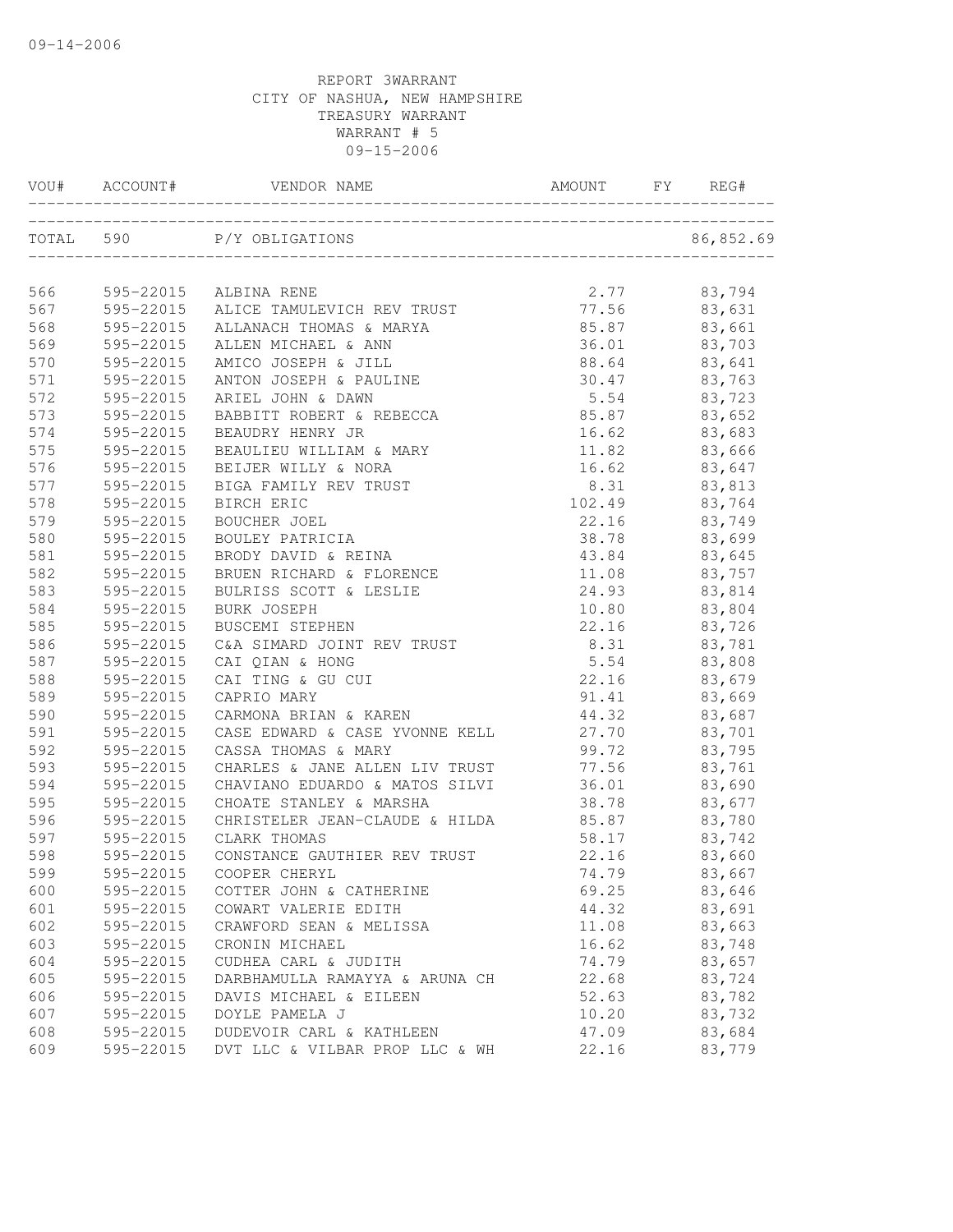| VOU# | ACCOUNT#  | VENDOR NAME                                   | AMOUNT | FY | REG#   |  |
|------|-----------|-----------------------------------------------|--------|----|--------|--|
| 610  |           | 595-22015 EDLUND SCOTT & SALVATORE ANNA 85.87 |        |    | 83,658 |  |
| 611  |           | 595-22015 EMERSON STEVEN                      | 19.39  |    | 83,722 |  |
| 612  |           | 595-22015 ESTRIN LUCILLE & BARBARA ZLOTN      | 5.54   |    | 83,783 |  |
| 613  | 595-22015 | FAIRBROTHER JANICE                            | 11.08  |    | 83,769 |  |
| 614  | 595-22015 | FALLON JAMES & HONG                           | 77.56  |    | 83,640 |  |
| 615  | 595-22015 | FAMULARO JOSEPH & KATHLEEN                    | 24.93  |    | 83,772 |  |
| 616  |           | 595-22015 FERGUSON JOHN & LEATRICE            | 63.71  |    | 83,791 |  |
| 617  |           | 595-22015 FITZGIBBON STEPHEN & DONNA          | 102.49 |    | 83,768 |  |
| 618  |           | 595-22015 FITZPATRICK RICHARD & KAREN         | 27.70  |    | 83,635 |  |
| 619  |           | 595-22015 FRANK HOWARD & EILEEN               | 2.77   |    | 83,751 |  |
| 620  | 595-22015 | FRITZ FREDERICK & HELEN                       | 66.48  |    | 83,649 |  |
| 621  | 595-22015 | GABRON FRANCES                                | 19.39  |    | 83,711 |  |
| 622  | 595-22015 | GARCEAU GREGORY                               | 91.41  |    | 83,803 |  |
| 623  | 595-22015 | GAUDETTE DANA & CYNTHIA                       | 27.20  |    | 83,797 |  |
| 624  | 595-22015 | GAUTHIER CONSTANCE REV TRUST                  | 16.62  |    | 83,807 |  |
| 625  | 595-22015 | <b>GEARIN TRACEY</b>                          | 30.47  |    | 83,805 |  |
| 626  | 595-22015 | GERALD PRUNIER TRUSTEE                        | 124.65 |    | 83,767 |  |
| 627  |           | 595-22015 GERALDINE & RALPH NATALE TRSTS      | 24.93  |    | 83,758 |  |
| 628  |           | 595-22015 GILES LAWRENCE & CHRIST             | 47.88  |    | 83,786 |  |
| 629  |           | 595-22015 GORELICK DONALD & CAROL             | 41.55  |    | 83,676 |  |
| 630  | 595-22015 | GOYETTE RICHARD & NANCY                       | 46.58  |    | 83,709 |  |
| 631  | 595-22015 | GREGG MICHAEL                                 | 16.62  |    | 83,743 |  |
| 632  | 595-22015 | GRIFFITHS COLLEEN &                           | 16.62  |    | 83,735 |  |
| 633  | 595-22015 | GWENCAR HOLDING LIMITED                       | 66.48  |    | 83,655 |  |
| 634  | 595-22015 | HILL RICHARD & NARCISA                        | 24.93  |    | 83,739 |  |
| 635  | 595-22015 | HYLAND LOUISE SARA ANN                        | 36.01  |    | 83,770 |  |
| 636  | 595-22015 | IPPOLITO ROSEMARY                             | 8.22   |    | 83,787 |  |
| 637  | 595-22015 | JAHNLE CARL & SHEILA                          | 8.31   |    | 83,810 |  |
| 638  | 595-22015 | JONES COURT INC                               | 13.85  |    | 83,740 |  |
| 639  | 595-22015 | KABAT JOSEPH & SHEILA                         | 30.47  |    | 83,656 |  |
| 640  | 595-22015 | KELLY MICHAEL & LILLIAN                       | 66.48  |    | 83,750 |  |
| 641  | 595-22015 | KELLY THOMAS & LYNDA                          | 85.87  |    | 83,678 |  |
| 642  | 595-22015 | KING WILLIAM & DALE                           | 41.55  |    | 83,630 |  |
| 643  | 595-22015 | KLOMP TROY                                    | 44.32  |    | 83,693 |  |
| 644  | 595-22015 | KNOWLTON WILLIAM & DECLET OLGA                | 36.01  |    | 83,675 |  |
| 645  |           | 595-22015 LANDSTEINER PHILIP & ALLISA EN      | 16.62  |    | 83,704 |  |
| 646  | 595-22015 | LEICHETER LEE & DARA                          | 41.55  |    | 83,731 |  |
| 647  | 595-22015 | LEVESQUE ELAINE                               | 52.63  |    | 83,682 |  |
| 648  | 595-22015 | LI ZHENG & CHIU YEN CHEN                      | 54.40  |    | 83,771 |  |
| 649  | 595-22015 | LINDNER WILBERT & FAY                         | 52.63  |    | 83,730 |  |
| 650  | 595-22015 | LOGAN COLLEEN                                 | 69.25  |    | 83,638 |  |
| 651  | 595-22015 | LONG THOMAS & ZOFIA                           | 41.55  |    | 83,673 |  |
| 652  | 595-22015 | LOTHROP CHARLES & DIANE                       | 13.85  |    | 83,662 |  |
| 653  | 595-22015 | M&L REALTY TRUST/LINDA STAFFOR                | 63.71  |    | 83,664 |  |
| 654  | 595-22015 | MACKENZIE BERNICE & COLIN                     | 5.54   |    | 83,775 |  |
| 655  | 595-22015 | MAHJOBI FARZAD                                | 96.95  |    | 83,685 |  |
| 656  | 595-22015 | MARCEL OUELETTE REV TRUST                     | 33.24  |    | 83,674 |  |
| 657  | 595-22015 | MARKEWICH BERNICE                             | 41.55  |    | 83,778 |  |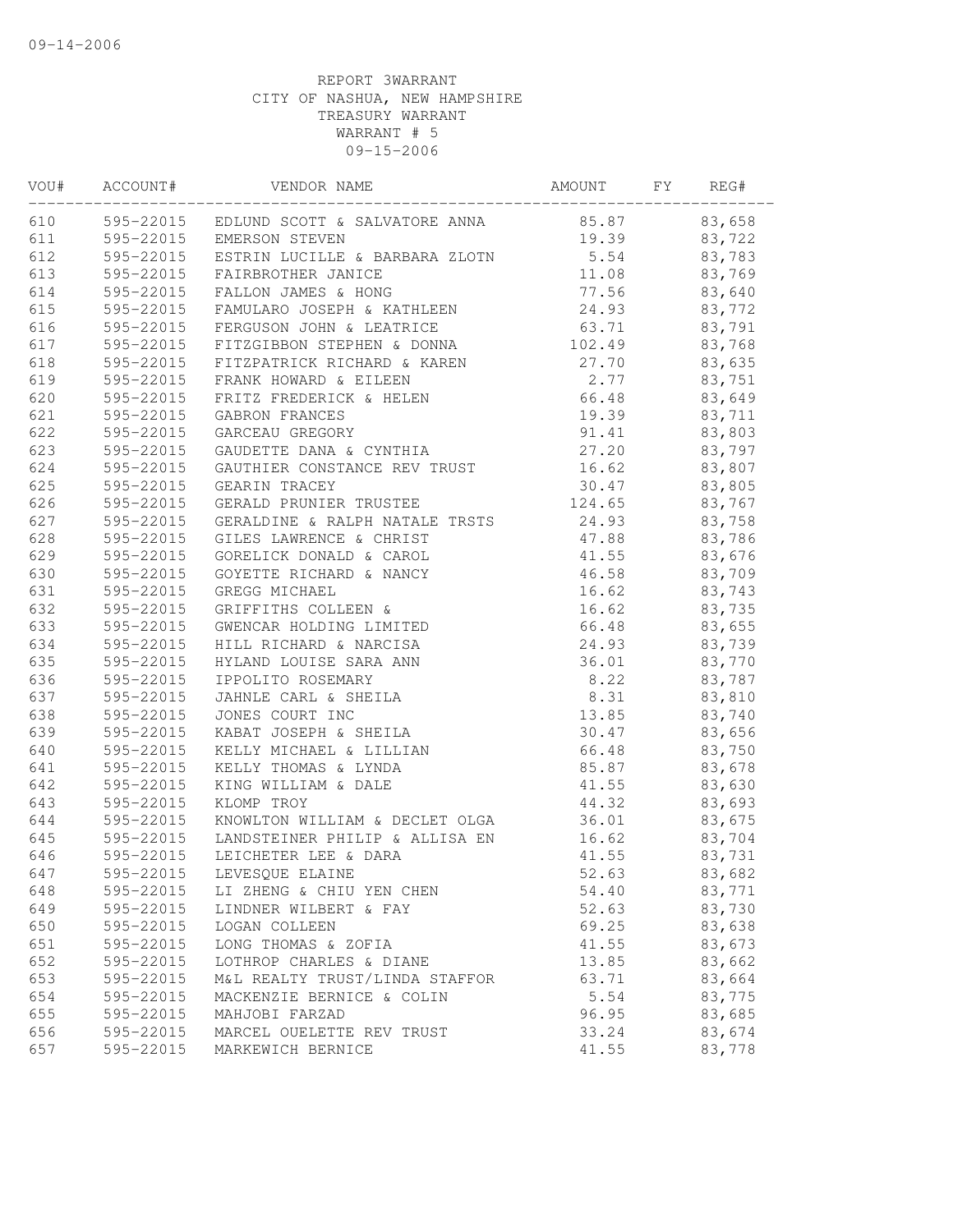| VOU# | ACCOUNT#  | VENDOR NAME                     | AMOUNT | FY | REG#   |  |
|------|-----------|---------------------------------|--------|----|--------|--|
| 658  |           | 595-22015 MARQUIS LEO & THERESA | 44.32  |    | 83,752 |  |
| 659  |           | 595-22015 MARTIN PAULINE        | 19.39  |    | 83,707 |  |
| 660  | 595-22015 | MARTINAGE SCOTT & KATHI         | 55.40  |    | 83,785 |  |
| 661  | 595-22015 | MATYLEWSKI JOSEPH & SUZANNE     | 11.08  |    | 83,654 |  |
| 662  | 595-22015 | MCALPINE DAVID & CAROLINE       | 22.16  |    | 83,716 |  |
| 663  | 595-22015 | MCCARTHY ROBERT & NOREEN        | 13.85  |    | 83,800 |  |
| 664  | 595-22015 | MUSE SHEILA                     | 11.08  |    | 83,659 |  |
| 665  | 595-22015 | MUTHUSAMY PAZHANIAPAN &         | 11.08  |    | 83,727 |  |
| 666  | 595-22015 | NICOLETTA STEPHEN & ELIZABETH   | 36.54  |    | 83,738 |  |
| 667  | 595-22015 | NIELSEN KENNETH & HEIDI         | 5.54   |    | 83,812 |  |
| 668  | 595-22015 | O'CONNOR MICHAEL J & KATHLEEN   | 49.86  |    | 83,802 |  |
| 669  | 595-22015 | OUELLETTE MAURICE & DORRAINE    | 69.25  |    | 83,765 |  |
| 670  | 595-22015 | PATEL TAPAN & RENITA            | 16.62  |    | 83,728 |  |
| 671  | 595-22015 | PATTANAM SATHYAMURTHY & CHITHR  | 113.57 |    | 83,790 |  |
| 672  | 595-22015 | PATTRI RAMESH & SEIDIA          | 24.93  |    | 83,776 |  |
| 673  | 595-22015 | PELLETIER DONALD JR & TRACY ST  | 8.31   |    | 83,806 |  |
| 674  | 595-22015 | PISKORSKI WALTER                | 96.95  |    | 83,799 |  |
| 675  | 595-22015 | PRIETO JAMES                    | 52.63  |    | 83,689 |  |
| 676  | 595-22015 | QUINLAN SINEAD                  | 16.62  |    | 83,809 |  |
| 677  | 595-22015 | RACHUR NARASIMHA                | 36.01  |    | 83,705 |  |
| 678  | 595-22015 | REGAN MARCIA                    | 63.71  |    | 83,746 |  |
| 679  | 595-22015 | ROSS MARGARET                   | 5.54   |    | 83,747 |  |
| 680  | 595-22015 | RUONALA CYNTHIA                 | 22.16  |    | 83,773 |  |
| 681  | 595-22015 | SALVI SANTOSH & SHWETA          | 22.16  |    | 83,671 |  |
| 682  | 595-22015 | SCAER STEPHEN & BETHANY         | 8.31   |    | 83,793 |  |
| 683  | 595-22015 | SCULOS JASON & MCINTYRE CHRIST  | 58.17  |    | 83,668 |  |
| 684  | 595-22015 | SHARON BROCHU TRUSTEE           | 49.86  |    | 83,700 |  |
| 685  | 595-22015 | SHEPPARD MICHELLE               | 13.85  |    | 83,650 |  |
| 686  | 595-22015 | SMITH SUSAN BETH                | 5.54   |    | 83,653 |  |
| 687  | 595-22015 | STICCA ROSEMARY                 | 52.63  |    | 83,714 |  |
| 688  | 595-22015 | TADI SRINIVASA & GAYATRI        | 27.70  |    | 83,681 |  |
| 689  | 595-22015 | THANTU NAPOLEON & JOAN FORD     | 77.56  |    | 83,688 |  |
| 690  | 595-22015 | THIBODEAU PAUL & MERITA         | 30.47  |    | 83,777 |  |
| 691  | 595-22015 | THIERET SCOTT & LYNN            | 25.20  |    | 83,634 |  |
| 692  | 595-22015 | THOMPSON BILLIE JO              | 109.60 |    | 83,637 |  |
| 693  | 595-22015 | TREMBLAY JEANNINE               | 96.95  |    | 83,801 |  |
| 694  | 595-22015 | TURCOTTE CYNTHIA                | 5.54   |    | 83,651 |  |
| 695  | 595-22015 | VICE ROBERT & DOROTHY           | 49.86  |    | 83,644 |  |
| 696  | 595-22015 | VINOVICH NATHANIAL              | 39.71  |    | 83,789 |  |
| 697  | 595-22015 | W&B NELSON REV TRUST            | 5.54   |    | 83,796 |  |
| 698  | 595-22015 | WALKER GEORGE & LYNN            | 60.94  |    | 83,697 |  |
| 699  | 595-22015 | WANG LIQING                     | 22.16  |    | 83,720 |  |
| 700  | 595-22015 | WILLIAMS RICHARD & MARIE DURHA  | 63.71  |    | 83,754 |  |
| 701  | 595-22015 | WORCESTER CRAIG & BARBARA       | 38.78  |    | 83,798 |  |
| 702  | 595-22015 | YETMAN ROBERT                   | 27.70  |    | 83,718 |  |
| 703  | 595-22015 | YU ZHONGYAO & HUIDI XIAO        | 96.96  |    | 83,792 |  |
| 704  | 595-22015 | YUNDT MILDRED B                 | 11.08  |    | 83,695 |  |
| 705  | 595-22015 | ZINER ARLINE                    | 5.54   |    | 83,755 |  |
|      |           |                                 |        |    |        |  |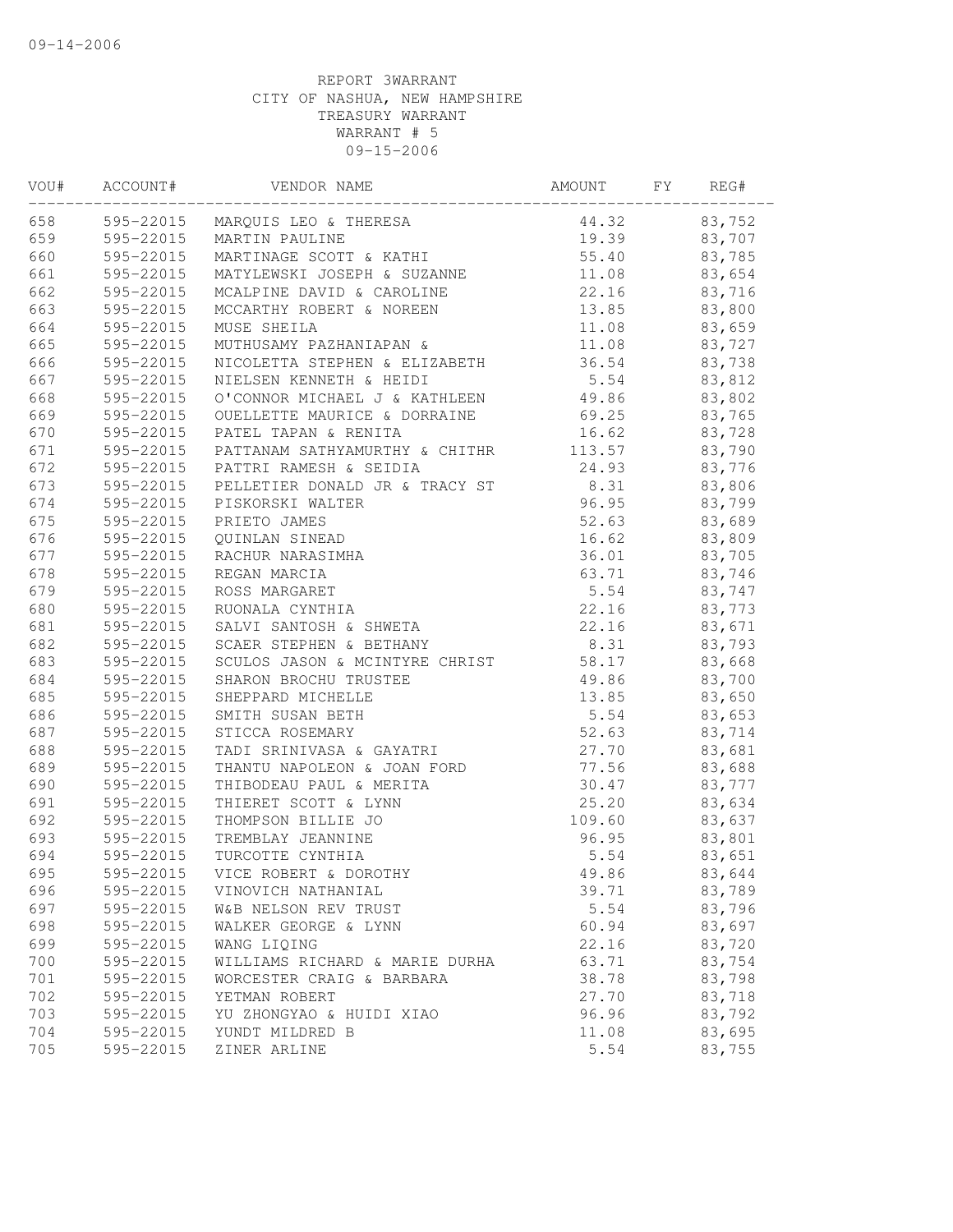| VOU# | ACCOUNT#  | VENDOR NAME                    | AMOUNT    | FY | REG#   |  |
|------|-----------|--------------------------------|-----------|----|--------|--|
| 706  |           | 595-22020 38 LOWELL STREET INC | 1,787.04  |    | 83,760 |  |
| 707  | 595-22020 | ALBINA RENE                    | 65.28     |    | 83,794 |  |
| 708  | 595-22020 | ALICE TAMULEVICH REV TRUST     | 1,700.54  |    | 83,631 |  |
| 709  | 595-22020 | ALLANACH THOMAS & MARYA        | 1,871.90  |    | 83,661 |  |
| 710  | 595-22020 | ALLEN MICHAEL & ANN            | 812.74    |    | 83,703 |  |
| 711  | 595-22020 | AMICO JOSEPH & JILL            | 1,946.98  |    | 83,641 |  |
| 712  | 595-22020 | ANTON JOSEPH & PAULINE         | 677.28    |    | 83,763 |  |
| 713  | 595-22020 | ARIEL JOHN & DAWN              | 151.78    |    | 83,723 |  |
| 714  | 595-22020 | BABBITT ROBERT & REBECCA       | 1,891.49  |    | 83,652 |  |
| 715  | 595-22020 | BANKOWSKI RICHARD & LYNN       | 2,740.13  |    | 83,642 |  |
| 716  | 595-22020 | BC-AD PROPERTIES LLC           | 1,411.68  |    | 83,639 |  |
| 717  | 595-22020 | BEAUDRY HENRY JR               | 365.57    |    | 83,683 |  |
| 718  | 595-22020 | BEAULIEU WILLIAM & MARY        | 344.35    |    | 83,666 |  |
| 719  | 595-22020 | BEIJER WILLY & NORA            | 352.51    |    | 83,647 |  |
| 720  | 595-22020 | BETTENCOURT DAVID & GREGORY CU | 2,681.38  |    | 83,759 |  |
| 721  | 595-22020 | BIGA FAMILY REV TRUST          | 156.67    |    | 83,813 |  |
| 722  | 595-22020 | BIRCH ERIC                     | 2,232.58  |    | 83,764 |  |
| 723  | 595-22020 | BOUCHER JOEL                   | 487.97    |    | 83,749 |  |
| 724  | 595-22020 | BOULEY PATRICIA                | 864.96    |    | 83,699 |  |
| 725  | 595-22020 | BRODY DAVID & REINA            | 998.78    |    | 83,645 |  |
| 726  | 595-22020 | BRONZE CRAFT CORP              | 10,622.69 |    | 83,648 |  |
| 727  | 595-22020 | BRUEN RICHARD & FLORENCE       | 246.43    |    | 83,757 |  |
| 728  | 595-22020 | BULRISS SCOTT & LESLIE         | 541.82    |    | 83,814 |  |
| 729  | 595-22020 | BURK JOSEPH                    | 321.50    |    | 83,804 |  |
| 730  | 595-22020 | BUSCEMI STEPHEN                | 514.08    |    | 83,726 |  |
| 731  | 595-22020 | C&A SIMARD JOINT REV TRUST     | 155.04    |    | 83,781 |  |
| 732  | 595-22020 | CAI QIAN & HONG                | 151.78    |    | 83,808 |  |
| 733  | 595-22020 | CAI TING & GU CUI              | 510.82    |    | 83,679 |  |
| 734  | 595-22020 | CAPRIO MARY                    | 2,028.58  |    | 83,669 |  |
| 735  | 595-22020 | CARMONA BRIAN & KAREN          | 977.57    |    | 83,687 |  |
| 736  | 595-22020 | CASE EDWARD & CASE YVONNE KELL | 594.05    |    | 83,701 |  |
| 737  | 595-22020 | CASSA THOMAS & MARY            | 2,175.46  |    | 83,795 |  |
| 738  | 595-22020 | CAYMAN REALTY LLC              | 1,219.10  |    | 83,636 |  |
| 739  | 595-22020 | CHARLES & JANE ALLEN LIV TRUST | 1,689.12  |    | 83,761 |  |
| 740  | 595-22020 | CHAVIANO EDUARDO & MATOS SILVI | 801.31    |    | 83,690 |  |
| 741  | 595-22020 | CHOATE STANLEY & MARSHA        | 219.02    |    | 83,677 |  |
| 742  | 595-22020 | CHRISTELER JEAN-CLAUDE & HILDA | 1,863.74  |    | 83,780 |  |
| 743  | 595-22020 | CLARK THOMAS                   | 1,303.97  |    | 83,742 |  |
| 744  | 595-22020 | CONSTANCE GAUTHIER REV TRUST   | 517.34    |    | 83,660 |  |
| 745  | 595-22020 | COOPER CHERYL                  | 1,666.27  |    | 83,667 |  |
| 746  | 595-22020 | COTTER JOHN & CATHERINE        | 1,498.18  |    | 83,646 |  |
| 747  | 595-22020 | COWART VALERIE EDITH           | 967.78    |    | 83,691 |  |
| 748  | 595-22020 | CRAWFORD SEAN & MELISSA        | 226.85    |    | 83,663 |  |
| 749  | 595-22020 | CRONIN MICHAEL                 | 376.99    |    | 83,748 |  |
| 750  | 595-22020 | CUDHEA CARL & JUDITH           | 1,640.16  |    | 83,657 |  |
| 751  | 595-22020 | DAKIN TERRY                    | 533.66    |    | 83,629 |  |
| 752  | 595-22020 | DARBHAMULLA RAMAYYA & ARUNA CH | 558.14    |    | 83,724 |  |
| 753  | 595-22020 | DAVIS MICHAEL & EILEEN         | 1,166.88  |    | 83,782 |  |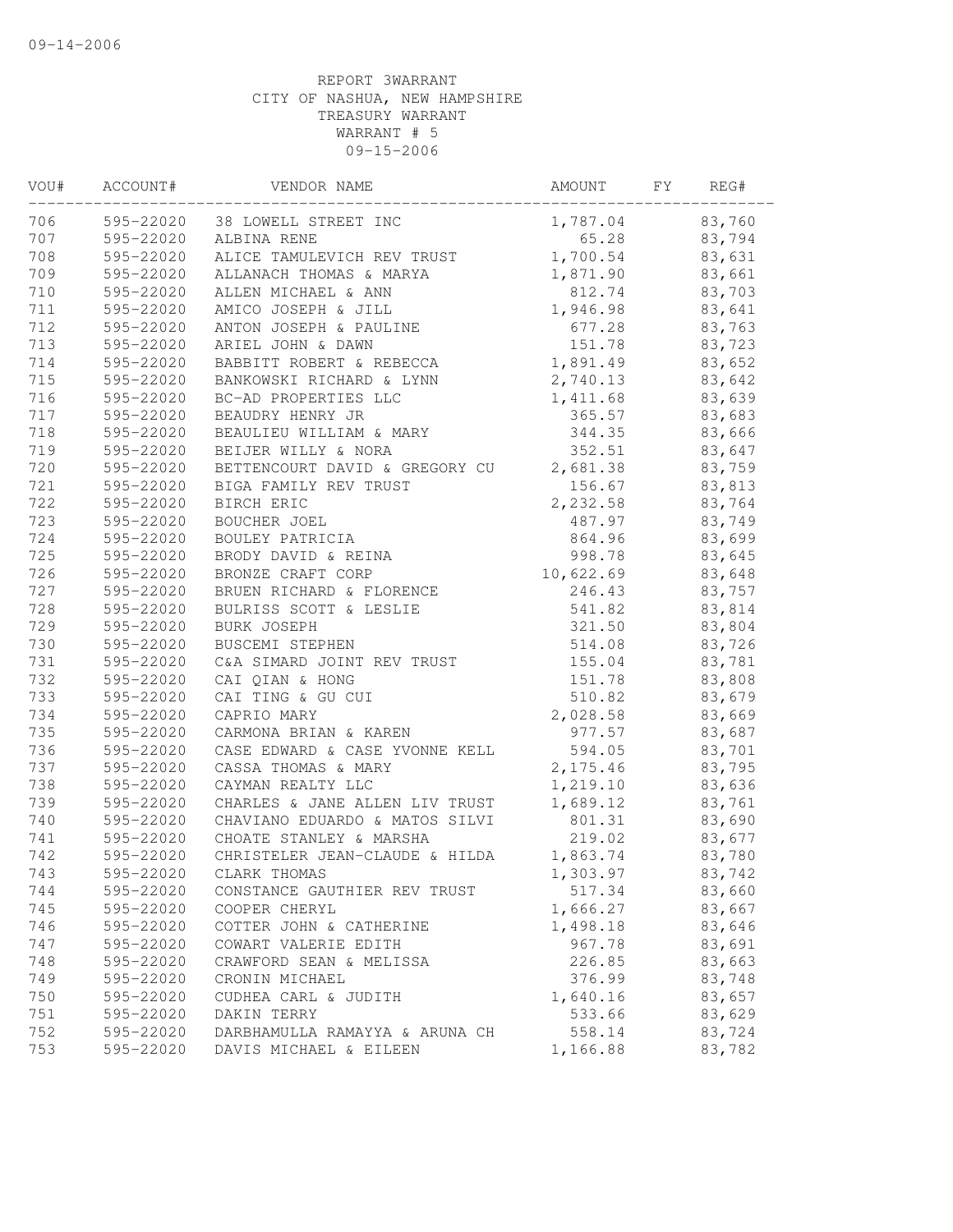| VOU# | ACCOUNT#  | VENDOR NAME                    | AMOUNT     | FΥ | REG#   |  |
|------|-----------|--------------------------------|------------|----|--------|--|
| 754  | 595-22020 | DOYLE PAMELA J                 | 324.88     |    | 83,732 |  |
| 755  | 595-22020 | DUDEVOIR CARL & KATHLEEN       | 1,052.64   |    | 83,684 |  |
| 756  | 595-22020 | DVT LLC & VILBAR PROP LLC & WH | 11, 193.98 |    | 83,779 |  |
| 757  | 595-22020 | EDLUND SCOTT & SALVATORE ANNA  | 1,875.17   |    | 83,658 |  |
| 758  | 595-22020 | EMERSON STEVEN                 | 412.90     |    | 83,722 |  |
| 759  | 595-22020 | ESTRIN LUCILLE & BARBARA ZLOTN | 102.82     |    | 83,783 |  |
| 760  | 595-22020 | FAIRBROTHER JANICE             | 264.38     |    | 83,769 |  |
| 761  | 595-22020 | FALLON JAMES & HONG            | 1,687.49   |    | 83,640 |  |
| 762  | 595-22020 | FAMULARO JOSEPH & KATHLEEN     | 567.94     |    | 83,772 |  |
| 763  | 595-22020 | FERGUSON JOHN & LEATRICE       | 1,401.89   |    | 83,791 |  |
| 764  | 595-22020 | FITZGIBBON STEPHEN & DONNA     | 2,232.58   |    | 83,768 |  |
| 765  | 595-22020 | FITZPATRICK RICHARD & KAREN    | 592.42     |    | 83,635 |  |
| 766  | 595-22020 | FRANK HOWARD & EILEEN          | 66.91      |    | 83,751 |  |
| 767  | 595-22020 | FRITZ FREDERICK & HELEN        | 1,442.69   |    | 83,649 |  |
| 768  | 595-22020 | GABRON FRANCES                 | 401.47     |    | 83,711 |  |
| 769  | 595-22020 | GARCEAU GREGORY                | 2,015.52   |    | 83,803 |  |
| 770  | 595-22020 | GAUDETTE DANA & CYNTHIA        | 638.11     |    | 83,797 |  |
| 771  | 595-22020 | GAUTHIER CONSTANCE             | 789.89     |    | 83,680 |  |
| 772  | 595-22020 | GAUTHIER CONSTANCE REV TRUST   | 363.94     |    | 83,807 |  |
| 773  | 595-22020 | GAUTHIER GLENN & CONSTANCE     | 1,733.18   |    | 83,686 |  |
| 774  | 595-22020 | GAUTHIER GLENN & CONSTANCE     | 1,188.10   |    | 83,734 |  |
| 775  | 595-22020 | GAUTHIER GLENN & CONSTANCE     | 1,158.72   |    | 83,744 |  |
| 776  | 595-22020 | GEARIN TRACEY                  | 662.59     |    | 83,805 |  |
| 777  | 595-22020 | GERALD PRUNIER TRUSTEE         | 2,738.50   |    | 83,767 |  |
| 778  | 595-22020 | GERALDINE & RALPH NATALE TRSTS | 561.41     |    | 83,758 |  |
| 779  | 595-22020 | GILES LAWRENCE & CHRIST        | 1,184.83   |    | 83,786 |  |
| 780  | 595-22020 | GORELICK DONALD & CAROL        | 909.02     |    | 83,676 |  |
| 781  | 595-22020 | GOYETTE RICHARD & NANCY        | 1,036.32   |    | 83,709 |  |
| 782  | 595-22020 | GREGG MICHAEL                  | 380.26     |    | 83,743 |  |
| 783  | 595-22020 | GRIFFITHS COLLEEN &            | 376.99     |    | 83,735 |  |
| 784  | 595-22020 | GWENCAR HOLDING LIMITED        | 1,442.69   |    | 83,655 |  |
| 785  | 595-22020 | HARVEY INDUSTRIES              | 7,709.57   |    | 83,774 |  |
| 786  | 595-22020 | HENRY DAVID & PHYLLIS          | 4.90       |    | 83,766 |  |
| 787  | 595-22020 | HILL RICHARD & NARCISA         | 561.41     |    | 83,739 |  |
| 788  | 595-22020 | HYLAND LOUISE SARA ANN         | 802.94     |    | 83,770 |  |
| 789  | 595-22020 | IPPOLITO ROSEMARY              | 207.26     |    | 83,787 |  |
| 790  | 595-22020 | JAHNLE CARL & SHEILA           | 156.67     |    | 83,810 |  |
| 791  | 595-22020 | JONES COURT INC                | 274.18     |    | 83,740 |  |
| 792  | 595-22020 | KABAT JOSEPH & SHEILA          | 651.27     |    | 83,656 |  |
| 793  | 595-22020 | KATZ SAM                       | 1,263.17   |    | 83,692 |  |
| 794  | 595-22020 | KELLY MICHAEL & LILLIAN        | 1,483.49   |    | 83,750 |  |
| 795  | 595-22020 | KELLY THOMAS & LYNDA           | 1,865.38   |    | 83,678 |  |
| 796  | 595-22020 | KING WILLIAM & DALE            | 922.08     |    | 83,630 |  |
| 797  | 595-22020 | KLOMP TROY                     | 977.57     |    | 83,693 |  |
| 798  | 595-22020 | KNOWLTON WILLIAM & DECLET OLGA | 760.51     |    | 83,675 |  |
| 799  | 595-22020 | LANDSTEINER PHILIP & ALLISA EN | 355.78     |    | 83,704 |  |
| 800  | 595-22020 | LEICHETER LEE & DARA           | 909.02     |    | 83,731 |  |
| 801  | 595-22020 | LEVESQUE ELAINE                | 1,170.14   |    | 83,682 |  |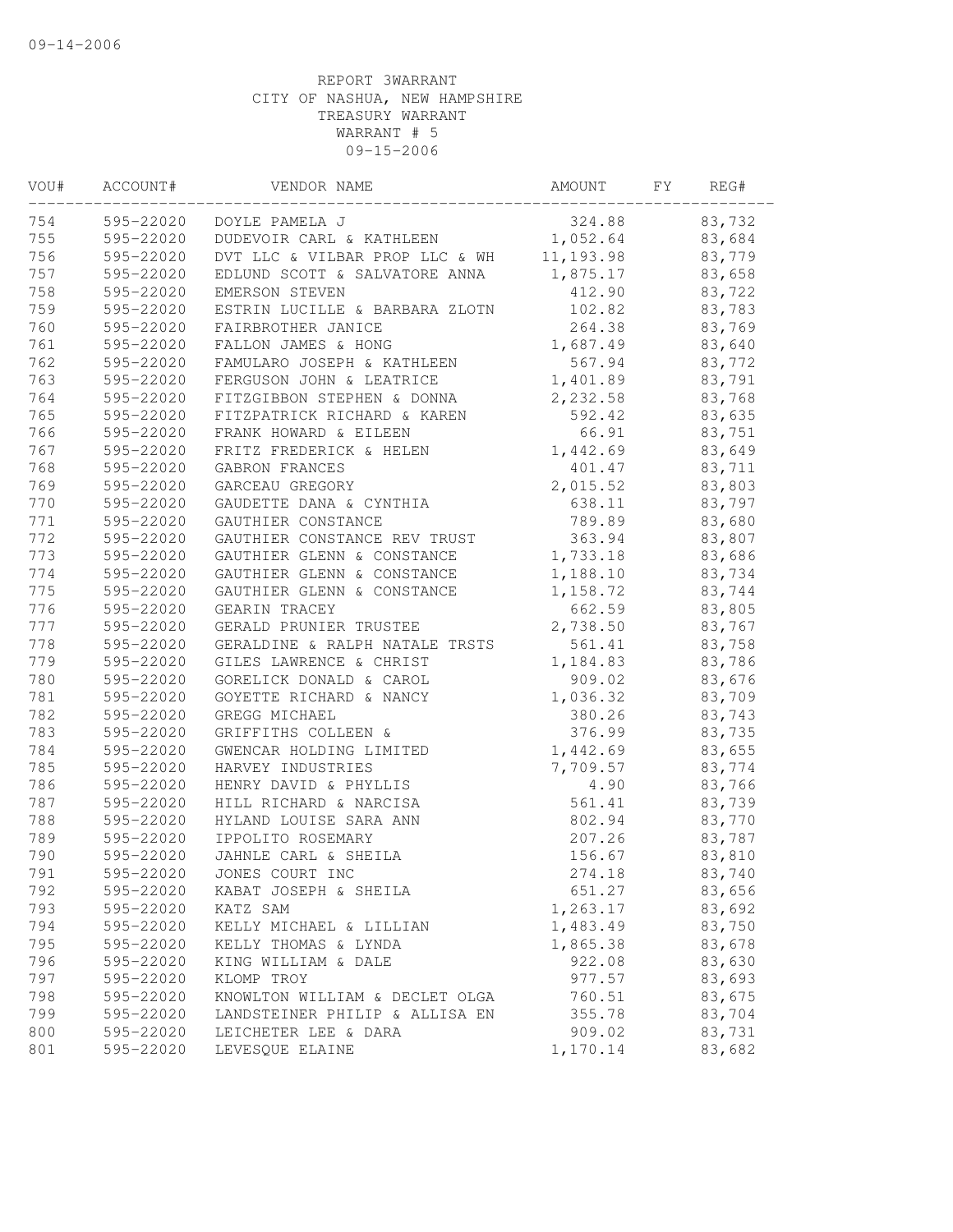| VOU# | ACCOUNT#  | VENDOR NAME                        | AMOUNT   | FY | REG#   |  |
|------|-----------|------------------------------------|----------|----|--------|--|
| 802  |           | 595-22020 LI ZHENG & CHIU YEN CHEN | 1,246.85 |    | 83,771 |  |
| 803  | 595-22020 | LINDNER WILBERT & FAY              | 1,147.30 |    | 83,730 |  |
| 804  | 595-22020 | LOGAN COLLEEN                      | 1,504.70 |    | 83,638 |  |
| 805  | 595-22020 | LONG THOMAS & ZOFIA                | 902.50   |    | 83,673 |  |
| 806  | 595-22020 | LOTHROP CHARLES & DIANE            | 280.70   |    | 83,662 |  |
| 807  | 595-22020 | M&L REALTY TRUST/LINDA STAFFOR     | 1,387.20 |    | 83,664 |  |
| 808  | 595-22020 | MACKENZIE BERNICE & COLIN          | 104.45   |    | 83,775 |  |
| 809  | 595-22020 | MAHJOBI FARZAD                     | 2,137.92 |    | 83,685 |  |
| 810  | 595-22020 | MARCEL OUELETTE REV TRUST          | 705.02   |    | 83,674 |  |
| 811  | 595-22020 | MARKEWICH BERNICE                  | 899.23   |    | 83,778 |  |
| 812  | 595-22020 | MARQUIS LEO & THERESA              | 990.62   |    | 83,752 |  |
| 813  | 595-22020 | MARTIN PAULINE                     | 403.10   |    | 83,707 |  |
| 814  | 595-22020 | MARTINAGE SCOTT & KATHI            | 1,191.36 |    | 83,785 |  |
| 815  | 595-22020 | MATYLEWSKI JOSEPH & SUZANNE        | 213.79   |    | 83,654 |  |
| 816  | 595-22020 | MCALPINE DAVID & CAROLINE          | 465.12   |    | 83,716 |  |
| 817  | 595-22020 | MCCARTHY ROBERT & NOREEN           | 318.24   |    | 83,800 |  |
| 818  | 595-22020 | MUSE SHEILA                        | 231.74   |    | 83,659 |  |
| 819  | 595-22020 | MUTHUSAMY PAZHANIAPAN &            | 213.79   |    | 83,727 |  |
| 820  | 595-22020 | NICOLETTA STEPHEN & ELIZABETH      | 1,083.65 |    | 83,738 |  |
| 821  | 595-22020 | NIELSEN KENNETH & HEIDI            | 1,292.54 |    | 83,762 |  |
| 822  | 595-22020 | NIELSEN KENNETH & HEIDI            | 151.78   |    | 83,812 |  |
| 823  | 595-22020 | O'CONNOR MICHAEL J & KATHLEEN      | 1,065.70 |    | 83,802 |  |
| 824  | 595-22020 | O'NEIL DANIEL & JOSEPHINE          | 922.08   |    | 83,756 |  |
| 825  | 595-22020 | OTD REALTY LLC                     | 1,152.19 |    | 83,633 |  |
| 826  | 595-22020 | OUELLETTE MAURICE & DORRAINE       | 1,517.76 |    | 83,765 |  |
| 827  | 595-22020 | PATEL TAPAN & RENITA               | 337.82   |    | 83,728 |  |
| 828  | 595-22020 | PATTANAM SATHYAMURTHY & CHITHR     | 2,500.22 |    | 83,790 |  |
| 829  | 595-22020 | PATTRI RAMESH & SEIDIA             | 561.41   |    | 83,776 |  |
| 830  | 595-22020 | PELLETIER DONALD JR & TRACY ST     | 205.63   |    | 83,806 |  |
| 831  | 595-22020 | PISKORSKI WALTER                   | 2,149.34 |    | 83,799 |  |
| 832  | 595-22020 | PRIETO JAMES                       | 1,183.20 |    | 83,689 |  |
| 833  | 595-22020 | QUINLAN SINEAD                     | 359.04   |    | 83,809 |  |
| 834  | 595-22020 | RACHUR NARASIMHA                   | 786.62   |    | 83,705 |  |
| 835  | 595-22020 | REGAN MARCIA                       | 1,380.67 |    | 83,746 |  |
| 836  | 595-22020 | ROSS MARGARET                      | 148.51   |    | 83,747 |  |
| 837  | 595-22020 | RUONALA CYNTHIA                    | 502.66   |    | 83,773 |  |
| 838  | 595-22020 | SALVI SANTOSH & SHWETA             | 458.59   |    | 83,671 |  |
| 839  |           | 595-22020 SCAER STEPHEN & BETHANY  | 208.90   |    | 83,793 |  |
| 840  | 595-22020 | SCHAEPE MAURA & CEAN LAMPER        | 1,465.54 |    | 83,696 |  |
| 841  | 595-22020 | SCULOS JASON & MCINTYRE CHRIST     | 1,272.96 |    | 83,668 |  |
| 842  | 595-22020 | SHARON BROCHU TRUSTEE              | 1,072.22 |    | 83,700 |  |
| 843  | 595-22020 | SHEPPARD MICHELLE                  | 285.60   |    | 83,650 |  |
| 844  | 595-22020 | SMITH SUSAN BETH                   | 107.71   |    | 83,653 |  |
| 845  | 595-22020 | STICCA ROSEMARY                    | 1,166.88 |    | 83,714 |  |
| 846  | 595-22020 | TADI SRINIVASA & GAYATRI           | 582.62   |    | 83,681 |  |
| 847  | 595-22020 | THANTU NAPOLEON & JOAN FORD        | 1,720.13 |    | 83,688 |  |
| 848  | 595-22020 | THIBODEAU PAUL & MERITA            | 678.91   |    | 83,777 |  |
| 849  | 595-22020 | THIERET SCOTT & LYNN               | 636.48   |    | 83,634 |  |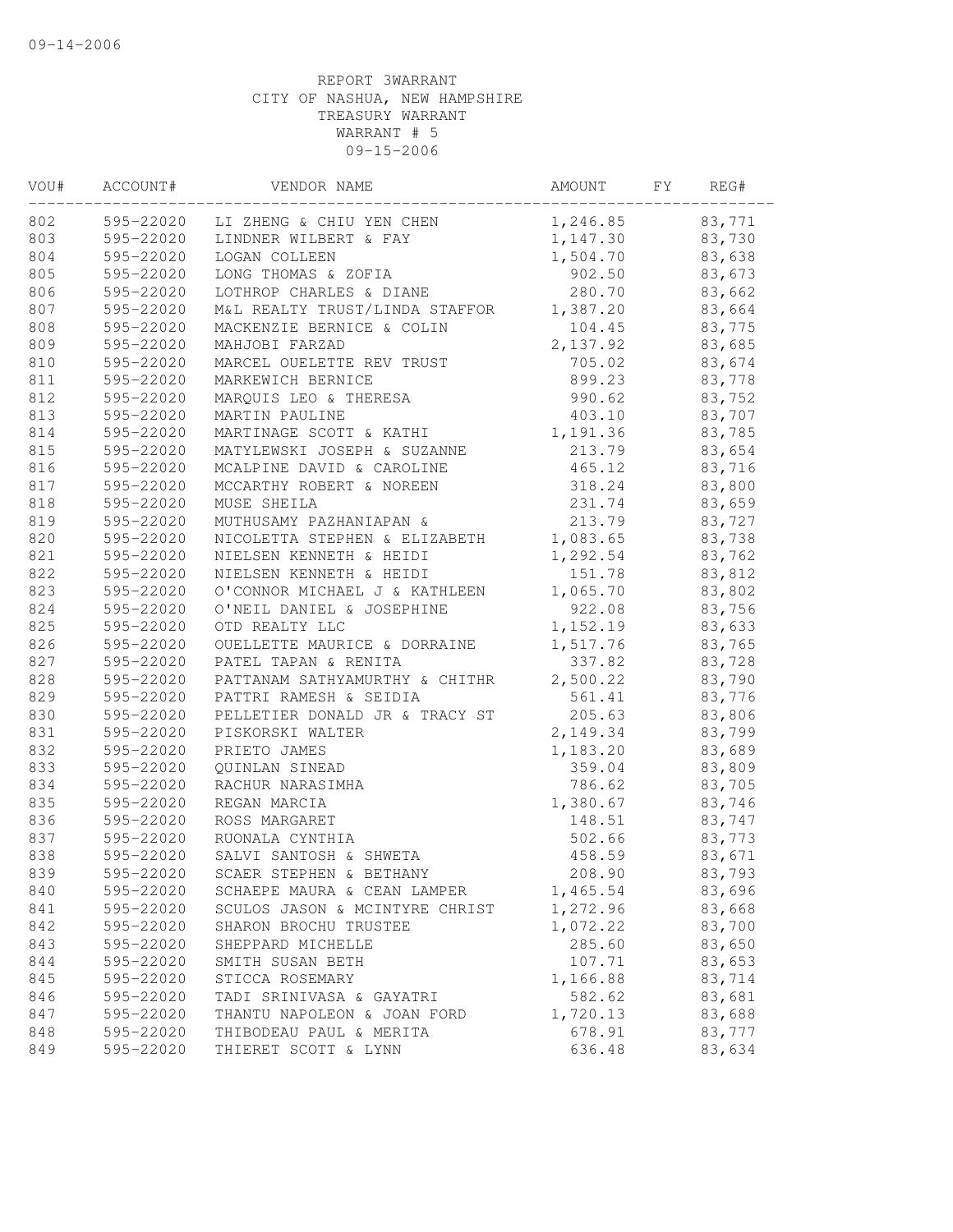| VOU#  | ACCOUNT#  | VENDOR NAME                    | AMOUNT   | FY | REG#       |
|-------|-----------|--------------------------------|----------|----|------------|
| 850   | 595-22020 | THOMPSON BILLIE JO             | 2,444.74 |    | 83,637     |
| 851   | 595-22020 | THUNSTROM ROBERT               | 1,716.86 |    | 83,643     |
| 852   | 595-22020 | TLD PROPERTIES LLC             | 478.18   |    | 83,753     |
| 853   | 595-22020 | TREMBLAY JEANNINE              | 2,119.97 |    | 83,801     |
| 854   | 595-22020 | TURCOTTE CYNTHIA               | 128.93   |    | 83,651     |
| 855   | 595-22020 | VICE ROBERT & DOROTHY          | 1,098.34 |    | 83,644     |
| 856   | 595-22020 | VINOVICH NATHANIAL             | 1,126.08 |    | 83,789     |
| 857   | 595-22020 | W&B NELSON REV TRUST           | 110.98   |    | 83,796     |
| 858   | 595-22020 | WALKER GEORGE & LYNN           | 1,318.66 |    | 83,697     |
| 859   | 595-22020 | WANG LIOING                    | 487.97   |    | 83,720     |
| 860   | 595-22020 | WILLIAMS RICHARD & MARIE DURHA | 1,387.20 |    | 83,754     |
| 861   | 595-22020 | WORCESTER CRAIG & BARBARA      | 866.59   |    | 83,798     |
| 862   | 595-22020 | YETMAN ROBERT                  | 594.05   |    | 83,718     |
| 863   | 595-22020 | YU ZHONGYAO & HUIDI XIAO       | 2,890.27 |    | 83,792     |
| 864   | 595-22020 | YUNDT MILDRED B                | 244.80   |    | 83,695     |
| 865   | 595-22020 | ZINER ARLINE                   | 117.50   |    | 83,755     |
| TOTAL | 595       | OVERLAY                        |          |    | 183,592.81 |
|       |           |                                |          |    |            |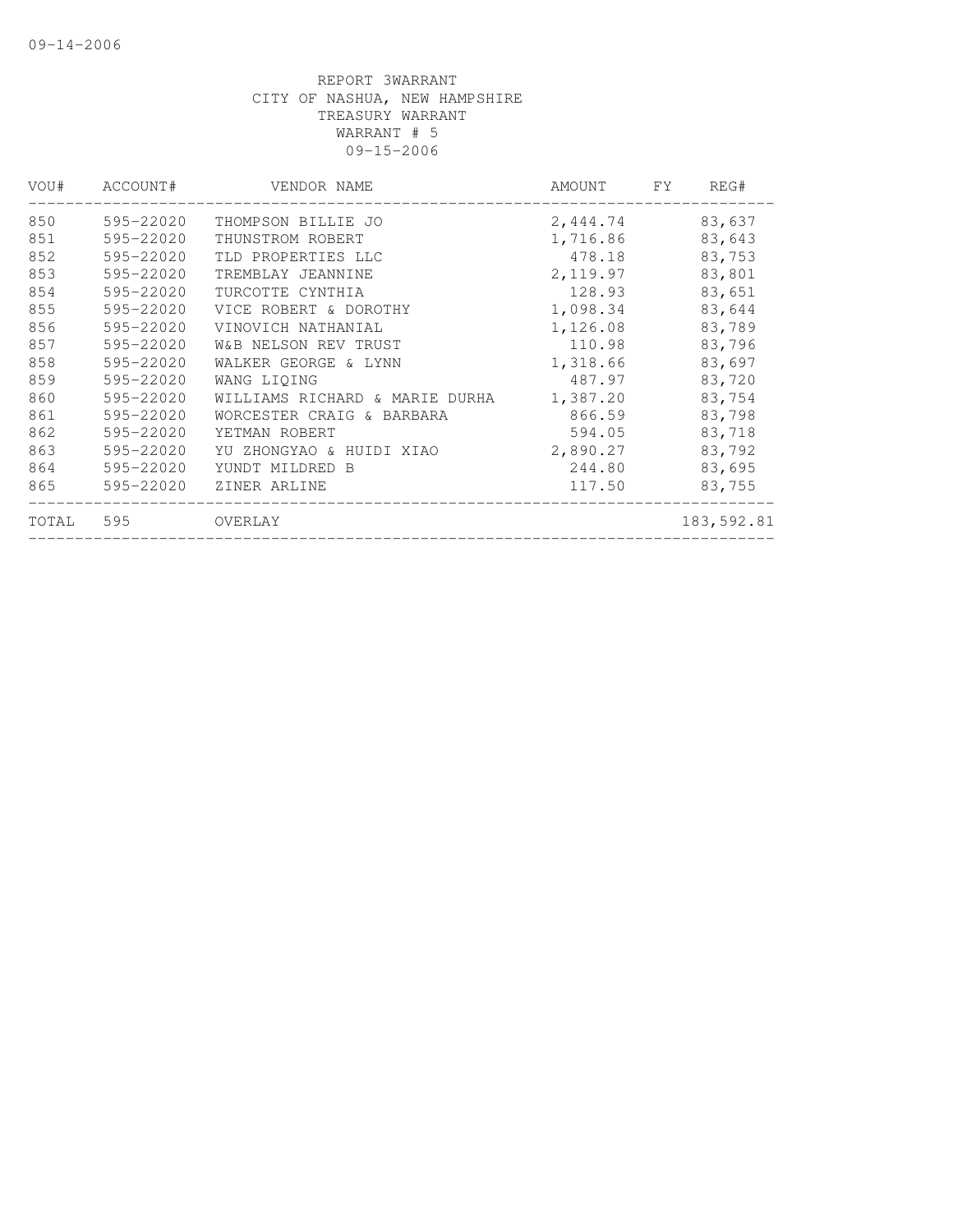| VOU#                             | ACCOUNT#                 | VENDOR NAME                                                    | AMOUNT FY                | REG#             |
|----------------------------------|--------------------------|----------------------------------------------------------------|--------------------------|------------------|
| 866<br>867                       | $653 - 05$<br>$653 - 05$ | HUDSON PAVING & EXCAVATION INC<br>J&B GRANITE & STONEWORKS LTD | 12,872.01<br>4,337.00    | 84,138<br>83,617 |
| TOTAL                            | $653 - 05$               | CAP IMP - STREET DEPT<br>SIDEWALK CONSTR & REPLACEMENT         |                          | 17,209.01        |
| 868                              | $653 - 06$               | BROX INDUSTRIES INC                                            | 1,511.34                 | 83,448           |
| TOTAL                            | 653-06                   | CAP IMP - STREET DEPT<br>STREET PAVING PROGRAM FY05            |                          | 1,511.34         |
| 868<br>869                       | 653-07<br>$653 - 07$     | BROX INDUSTRIES INC<br>BROX INDUSTRIES INC/RETAINAGE           | 238,605.01<br>26, 511.67 | 83,448<br>101    |
| TOTAL                            | 653-07                   | CAP IMP - STREET DEPT<br>STREET PAVING PROGRAM FY06            |                          | 265, 116.68      |
| 187,829 681-09<br>187,830 681-09 |                          | KEACH-NORDSTROM ASSOCS INC<br>TURNER BUILDING SCIENCE LLC      | 3,222.00<br>4,025.00     | 83,998<br>84,117 |
| TOTAL 681-09                     |                          | CAP IMP - SCHOOL<br>DEFERRED MAINT/CAP IMPRVT FY06             |                          | 7,247.00         |
| 187,831 681-10                   |                          | NOBLIN & ASSOCIATES LC                                         | 940.00                   | 83,959           |
| TOTAL                            | $681 - 10$               | CAP IMP - SCHOOL<br>DEFERRED MAINTENANCE FY07                  |                          | 940.00           |
| 870                              | $699 - 07$               | FEDEX                                                          | 23.08                    | 84,256           |
| TOTAL                            | 699-07                   | WATER SUPPLY ACQUISITION                                       |                          | 23.08            |
|                                  |                          |                                                                |                          |                  |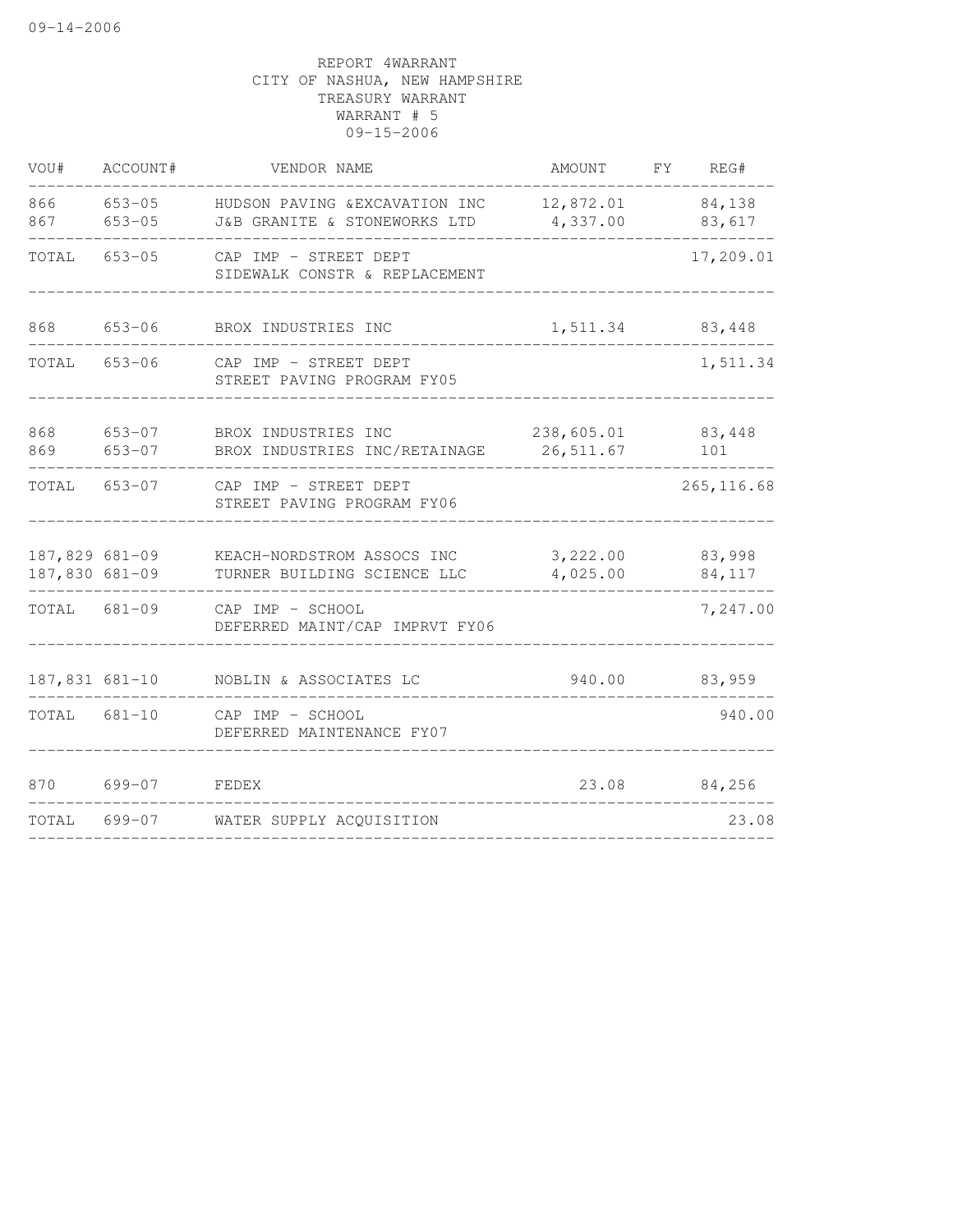| VOU#  | ACCOUNT#      | PROGRAM<br>VENDOR NAME                        | AMOUNT      | FY. | REG#   |
|-------|---------------|-----------------------------------------------|-------------|-----|--------|
| 871   | 731-32005     | 3718 PUBLIC SERVICE OF NH                     | 174.97      |     | 84,306 |
| 872   | 731-33005     | 3718 PENNICHUCK WATER                         | 8.75        |     | 84,272 |
| 873   | 731-45065     | 3718 GATE CITY FENCE COMPANY INC              | 26,545.00   |     | 84,123 |
| 874   | 731-64045     | 3705 ANDREA ELECTRONICS CORP                  | 268.83      |     | 83,702 |
| 875   | 731-64045     | 3705 DELL MARKETING LP                        | 14,636.90   |     | 83,566 |
| 876   | 731-64192     | 3705 GOVCONNECTION INC                        | 113.48      |     | 83,562 |
| 877   | 731-64260     | 3718 CONNECTIVITY INC                         | 459.00      |     | 83,388 |
| TOTAL | 731           | CPF-POLICE DEPARTMENT                         | 42,206.93   |     |        |
|       |               |                                               |             |     |        |
| 878   | 751-32005     | 3718 PUBLIC SERVICE OF NH                     | 554.10      |     | 84,306 |
| 879   | 751-33005     | 3718 PENNICHUCK WATER                         | 27.72       |     | 84,272 |
| 880   | 751-59100     | 3718 NORTHERN NURSERIES INC                   | 3,045.00    |     | 83,958 |
| 881   | $751 - 64260$ | 3718 CONNECTIVITY INC                         | 1,453.50    |     | 83,388 |
| TOTAL | 751           | CPF-PWD & ENGINEERING                         | 5,080.32    |     |        |
|       |               |                                               |             |     |        |
| 882   |               | 752-53095 3709 CROSBY SCHLESSINGER SMALLRIDGE | 7,144.50    |     | 83,534 |
| TOTAL | 752           | CPF-PARKS & RECREATION                        | 7,144.50    |     |        |
| 883   | 771-01310     | 3734 JAY-MOR ENTERPRISES INC                  | 2,445.00    |     | 84,246 |
| 884   | 771-01310     | 3734 JOHNSON'S ELECTRIC INC                   | 537.27      |     | 84,247 |
| 885   | 771-53025     | 3750 VANASSE HANGEN BRUSTLIN INC              | 4, 417.70   |     | 83,390 |
| TOTAL | 771           | CPF - COMM DEVLPMNT DIV                       | 7,399.97    |     |        |
|       |               |                                               |             |     |        |
| 886   | 774-01318     | 3718 CUOCO & CORMIER ENGINEERING AS           | 3,630.00    |     | 83,713 |
| 887   | 774-01318     | 3718 MERIDIAN CONSTRUCTION CORP/RET           | 8,766.00    |     | 82     |
| 888   | 774-32005     | 3718 PUBLIC SERVICE OF NH                     | 729.08      |     | 84,306 |
| 889   | 774-33005     | 3718 PENNICHUCK WATER                         | 36.48       |     | 84,272 |
| 890   | 774-53030     | 3718 CMA ENGINEERS INC                        | 11,068.36   |     | 83,409 |
| 891   | $774 - 64260$ | 3718 CONNECTIVITY INC                         | 1,912.50    |     | 83,388 |
| TOTAL | 774           | CPF-URBAN PROGRAMS                            | 26, 142. 42 |     |        |
|       |               |                                               |             |     |        |
| 892   | 792-01310     | 3798 METHUEN CONSTRUCTION CORP INC            | 168,748.00  |     | 83,584 |
| 893   | 792-01310     | 3792 PARK CONSTRUCTION CORP                   | 6,702.50    |     | 83,862 |
| 894   | $792 - 31$    | 3792 PARK CONSTRUCTION CORP                   | 36,405.52   |     | 100    |
| 894   | $792 - 32$    | 3792 PARK CONSTRUCTION CORP                   | 4,077.42    |     | 100    |
| 895   | 792-53030     | 3798 METCALF & EDDY                           | 22,798.02   |     | 83,541 |
| 896   |               | 792-53030 3791 SEA CONSULTANTS INC            | 30,551.87   |     | 84,300 |
| 897   | 792-53030     | 3791 SEA CONSULTANTS INC                      | 45,570.96   |     | 83,600 |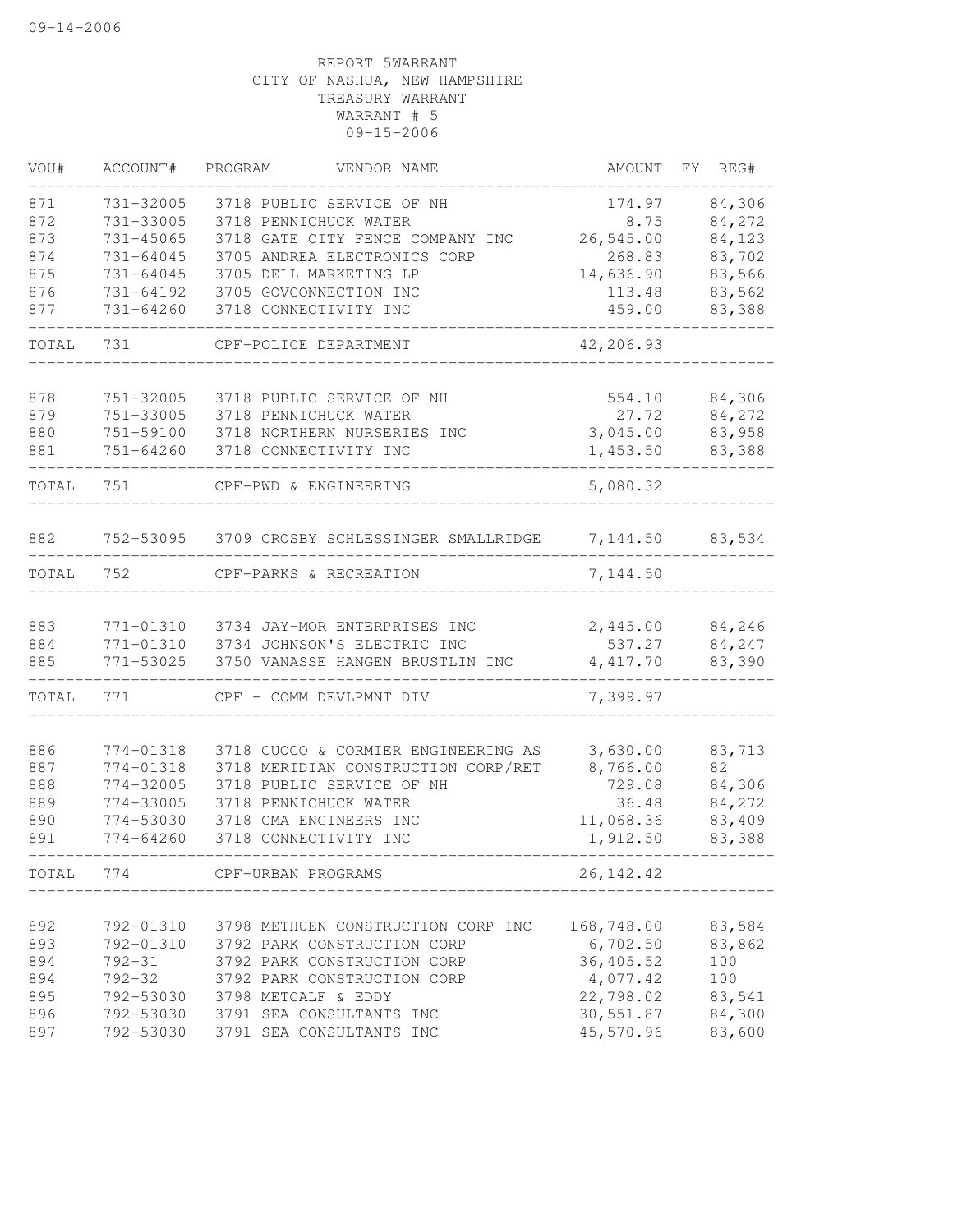| VOU#                                   | ACCOUNT#                                                                   | PROGRAM<br>VENDOR NAME                                                                                                                                                                             | AMOUNT FY                                                                | REG#                                               |
|----------------------------------------|----------------------------------------------------------------------------|----------------------------------------------------------------------------------------------------------------------------------------------------------------------------------------------------|--------------------------------------------------------------------------|----------------------------------------------------|
| 898<br>899<br>900<br>901<br>902<br>903 | 792-53181<br>792-53181<br>792-53183<br>792-53183<br>792-53183<br>792-59232 | 3794 BROX INDUSTRIES INC<br>3794 BROX INDUSTRIES INC/RETAINAGE<br>3795 BROX INDUSTRIES INC<br>3795 BROX INDUSTRIES INC/RETAINAGE<br>3795 TDD EARTH TECHNOLOGIES INC<br>3795 CAPE ANN EOUIPMENT LLC | 14,760.00<br>1,640.00<br>10,800.00<br>1,200.00<br>7,500.00<br>110,592.81 | 83,448<br>101<br>83,448<br>101<br>83,487<br>84,248 |
| TOTAL                                  | 792                                                                        | CPF-WASTEWATER USER FUND                                                                                                                                                                           | 461, 347.10                                                              |                                                    |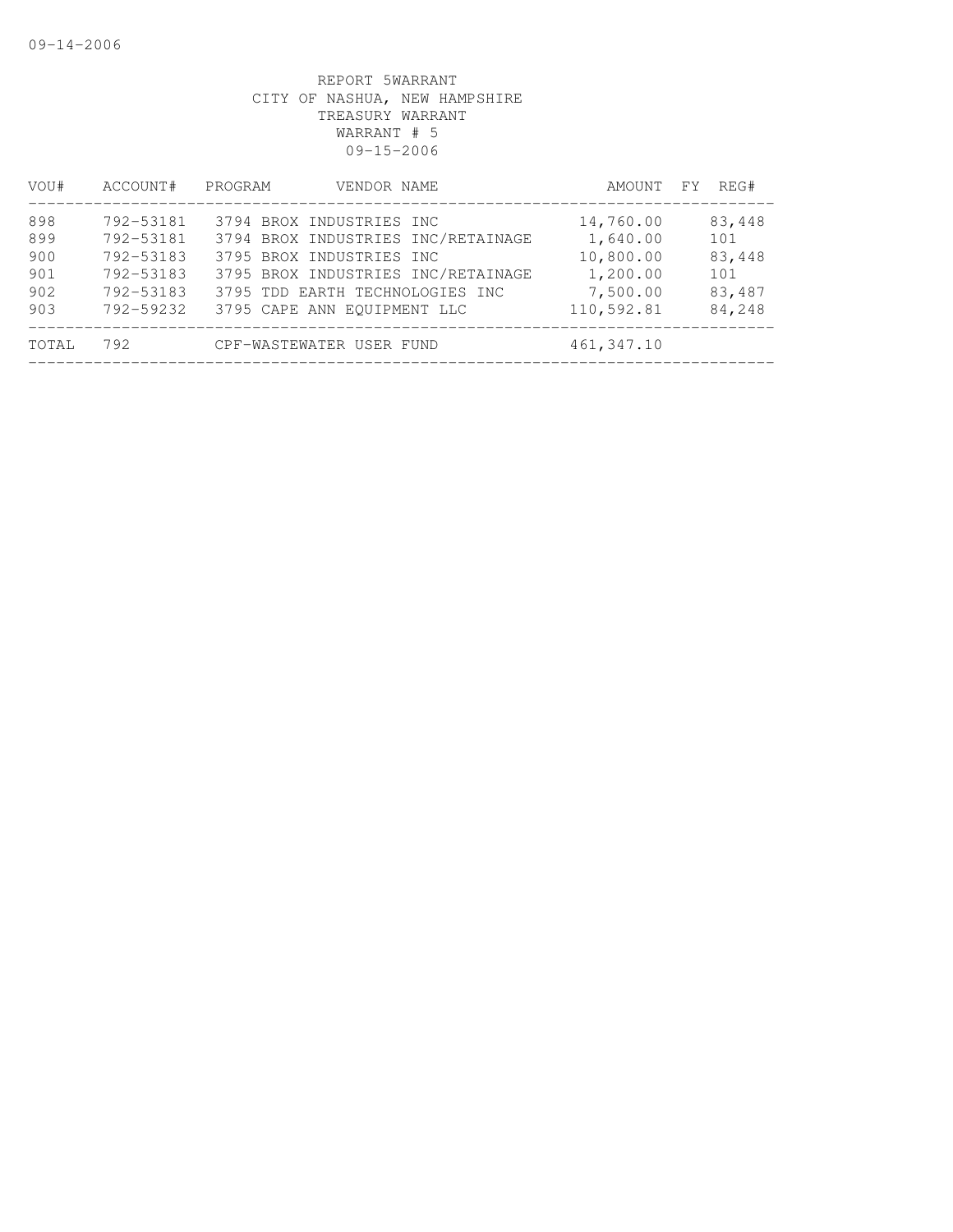| VOU# | ACCOUNT#  | VENDOR NAME                    | AMOUNT    | FΥ | REG#   |  |
|------|-----------|--------------------------------|-----------|----|--------|--|
| 904  | 801-31005 | COMCAST                        | 103.10    |    | 84,265 |  |
| 905  | 801-31050 | NEXTEL COMMUNICATIONS          | 214.45    |    | 84,259 |  |
| 906  | 801-33005 | PENNICHUCK WATER               | 124.13    |    | 84,272 |  |
| 907  | 801-34015 | ENERGYNORTH PROPANE            | 40.00     |    | 84,270 |  |
| 908  | 801-41005 | STAPLES BUSINESS ADVANTAGE     | 125.93    |    | 83,902 |  |
| 908  | 801-41015 | STAPLES BUSINESS ADVANTAGE     | 150.74    |    | 83,902 |  |
| 909  | 801-42000 | LISAY STEVEN E                 | 540.00    |    | 83,564 |  |
| 910  | 801-43005 | FEDEX                          | 113.84    |    | 84,256 |  |
| 911  | 801-49040 | LAB SAFETY SUPPLY INC          | 85.00     |    | 83,784 |  |
| 911  | 801-49040 | LAB SAFETY SUPPLY INC          | 170.00    |    | 83,784 |  |
| 911  | 801-49040 | LAB SAFETY SUPPLY INC          | 28.18     |    | 83,784 |  |
| 912  | 801-49075 | RIS PAPER COMPANY INC          | 362.80    |    | 83,500 |  |
| 913  | 801-53075 | USDA APHIS                     | 4,757.50  |    | 84,273 |  |
| 914  | 801-53130 | EASTERN ANALYTICAL INC         | 4,590.05  |    | 83,578 |  |
| 915  | 801-59100 | AMHERST APPLIANCE REPAIR/STEVE | 805.00    |    | 84,318 |  |
| 916  | 801-59245 | MAINE OXY                      | 120.00    |    | 83,385 |  |
| 917  | 801-59255 | ROUTHIER & SONS INC            | 1,326.60  |    | 83,587 |  |
| 918  | 801-75023 | B & S LOCKSMITHS INC           | 136.00    |    | 83,874 |  |
| 919  | 801-75023 | BELLETETES INC                 | 137.39    |    | 83,572 |  |
| 920  | 801-75023 | GATE CITY FENCE CO INC         | 125.00    |    | 83,536 |  |
| 921  | 801-75023 | J LAWRENCE HALL INC            | 248.40    |    | 84,153 |  |
| 922  | 801-75023 | J P CHEMICAL CO INC            | 105.00    |    | 83,565 |  |
| 923  | 801-75085 | HOME DEPOT CREDIT SERVICES     | 10.92     |    | 84,269 |  |
| 924  | 801-77020 | LEON'S GLASS CO LLC            | 200.00    |    | 83,788 |  |
| 925  | 801-77020 | MCDEVITT TRUCKS INC            | 4, 417.72 |    | 83,898 |  |
| 926  | 801-77020 | MILTON CAT                     | 3,865.19  |    | 83,516 |  |
| 927  | 801-77020 | WILLARDS AUTO RADIATOR SHOP    | 355.00    |    | 84,147 |  |
| 928  | 801-78100 | AUTO ELECTRIC WAREHOUSE INC    | 295.00    |    | 83,382 |  |
| 929  | 801-78100 | BEST FORD                      | 124.85    |    | 83,416 |  |
| 930  | 801-78100 | CHAPPELL TRACTOR SALES INC     | 499.00    |    | 83,450 |  |
| 931  | 801-78100 | CN WOOD CO INC                 | 512.56    |    | 83,896 |  |
| 932  | 801-78100 | <b>DUNN BATTERY</b>            | 537.70    |    | 83,507 |  |
| 932  | 801-78100 | <b>DUNN BATTERY</b>            | 224.85    |    | 83,507 |  |
| 933  | 801-78100 | FREIGHTLINER OF NH INC         | 232.52    |    | 83,883 |  |
| 934  | 801-78100 | M & B MACHINING AND WELDING    | 131.50    |    | 84,129 |  |
| 935  | 801-78100 | MCDEVITT TRUCKS INC            | 53.57     |    | 83,898 |  |
| 935  | 801-78100 | MCDEVITT TRUCKS INC            | 297.52    |    | 83,898 |  |
| 935  | 801-78100 | MCDEVITT TRUCKS INC            | 82.72     |    | 83,898 |  |
| 936  | 801-78100 | MILTON CAT                     | 1,201.69  |    | 83,516 |  |
| 937  | 801-78100 | WINDWARD PETROLEUM             | 907.53    |    | 83,467 |  |
| 938  | 801-83106 | ANTHEM BLUE CROSS BLUE SHIELD  | 9,546.50  |    | 94     |  |
| 939  | 801-83106 | HARVARD PILGRIM HEALTH CARE    | 202.66    |    | 95     |  |
| 940  | 801-83106 | NORTHEAST DELTA                | 633.33    |    | 93     |  |
| 941  | 801-83206 | ANTHEM BLUE CROSS BLUE SHIELD  | 14,904.55 |    | 94     |  |
| 942  | 801-83206 | NORTHEAST DELTA                | 948.10    |    | 93     |  |
| 943  | 801-83306 | ANTHEM BLUE CROSS BLUE SHIELD  | 3,455.62  |    | 94     |  |
| 944  | 801-83306 | NORTHEAST DELTA                | 263.18    |    | 93     |  |
| 945  | 801-83406 | ANTHEM BLUE CROSS BLUE SHIELD  | 5,255.16  |    | 94     |  |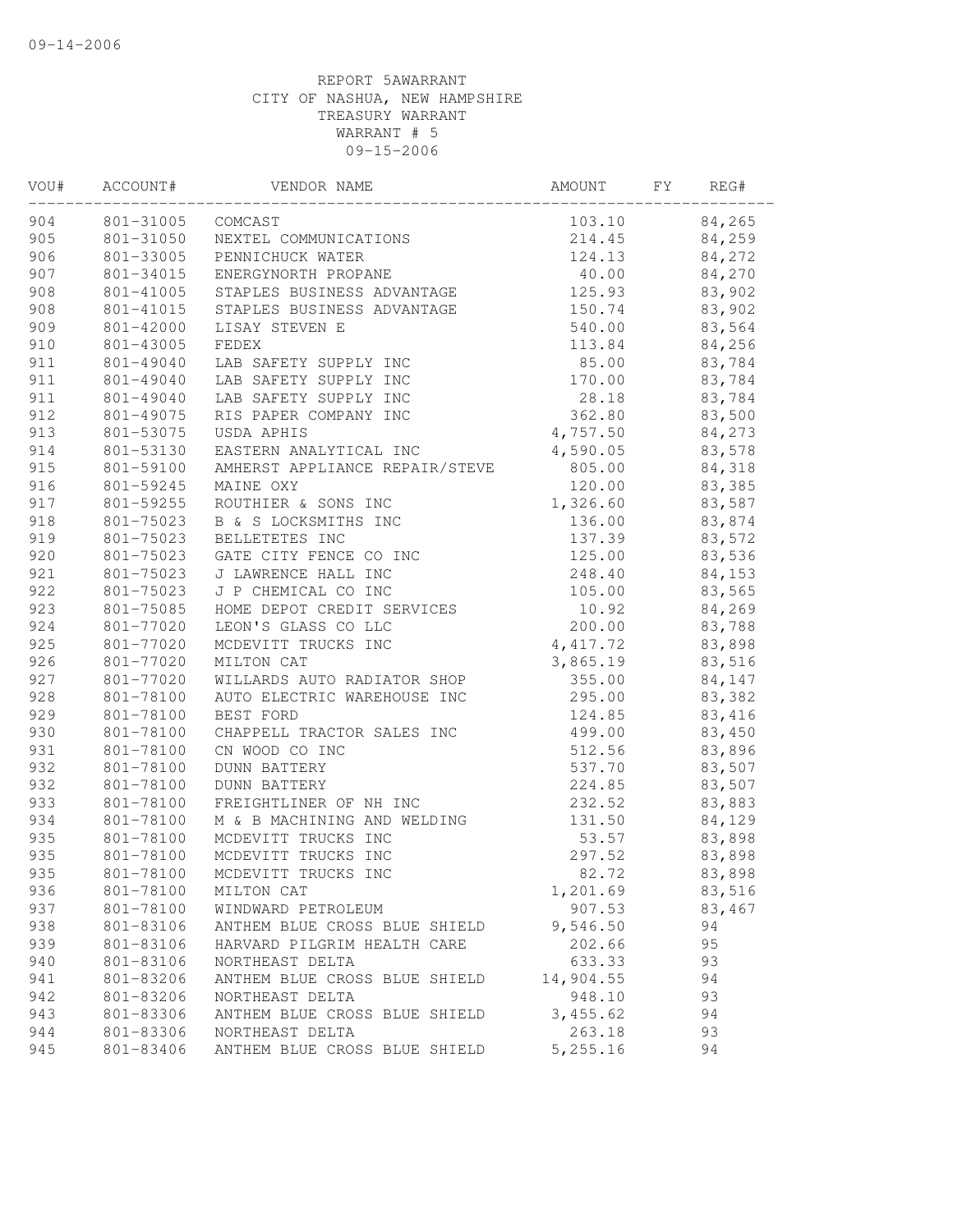| VOU#       | ACCOUNT#         | VENDOR NAME                                              | AMOUNT             | FY | REG#       |
|------------|------------------|----------------------------------------------------------|--------------------|----|------------|
| 946<br>947 | 801-83406        | 801-83406 HARVARD PILGRIM HEALTH CARE<br>NORTHEAST DELTA | 1,000.79<br>365.12 |    | 95<br>93   |
| TOTAL      | 801              | SOLID WASTE DISPOSAL                                     |                    |    | 64, 933.96 |
|            |                  |                                                          |                    |    |            |
| 948        |                  | 802-215-00 BATESVILLE                                    | 283.41             |    | 83,712     |
| 949        | $802 - 215 - 00$ | PATEL SHILPA                                             | 73.22              |    | 83,708     |
| 950        | $802 - 215 - 00$ | SARGENT GEORGE                                           | 28.32              |    | 83,715     |
| 951        | $802 - 215 - 00$ | SWEENEY CLOSING SERVICES LLC                             | 16.10              |    | 83,719     |
| 952        | 802-31005        | NEXTEL COMMUNICATIONS                                    | 118.73             |    | 84,259     |
| 952        | 802-31005        | NEXTEL COMMUNICATIONS                                    | 187.97             |    | 84,259     |
| 953        | 802-31005        | WIRELESS ZONE                                            | 97.00              |    | 84,287     |
| 954        | 802-32005        | PUBLIC SERVICE OF NH                                     | 315.93             |    | 84,306     |
| 955        | 802-33005        | PENNICHUCK WATER                                         | 23.75              |    | 84,272     |
| 956        | 802-41015        | SIMPLEXGRINNELL                                          | 107.00             |    | 83,402     |
| 957        | 802-41015        | STAPLES BUSINESS ADVANTAGE                               | 38.25              |    | 83,902     |
| 958        | 802-41015        | WB MASON COMPANY INC                                     | 866.28             |    | 83,442     |
| 959        | 802-45101        | CIBA SPECIALTY CHEMICALS CO                              | 6,732.00           |    | 83,466     |
| 960        | 802-45103        | BORDEN & REMINGTON CORP                                  | 6,054.86           |    | 83, 412    |
| 961        | 802-45175        | ARCSOURCE INC                                            | 62.00              |    | 83,580     |
| 962        | 802-46045        | LEHIGH SAFETY SHOE LLC                                   | 162.00             |    | 83,546     |
| 963        | 802-46045        | UNIFIRST CORPORATION                                     | 66.93              |    | 83,884     |
| 963        | 802-46045        | UNIFIRST CORPORATION                                     | 665.46             |    | 83,884     |
| 964        | 802-49070        | ENVIRONMENTAL RESOURCE ASSOCIA                           | 160.17             |    | 83,452     |
| 965        | 802-53030        | ENVIROSYSTEMS INC                                        | 50.00              |    | 83,486     |
| 966        | 802-59100        | ANSWERING SERVICES OF NH LLC                             | 77.00              |    | 83,398     |
| 967        | 802-59225        | RESOURCE MANAGEMENT INC                                  | 27,402.95          |    | 83,397     |
| 968        | 802-59230        | BROX INDUSTRIES INC                                      | 197.91             |    | 83,448     |
| 969        | 802-59230        | CORRIVEAU ROUTHIER INC                                   | 594.00             |    | 84,121     |
| 970        | 802-59230        | CRISP CONTRACTING LLC                                    | 1,800.00           |    | 84,249     |
| 971        | 802-59230        | J F MCDERMOTT CORP                                       | 16,050.00          |    | 83,517     |
| 972        | 802-59265        | CITIZENS BANK NH                                         | 279.23             |    | 83,407     |
| 973        | 802-59320        | CN WOOD CO INC                                           | 148.24             |    | 83,896     |
| 974        | 802-59320        | GRAINGER                                                 | 358.02             |    | 83,462     |
| 975        | 802-59320        | HAC-A-TAC AUTO/SONNY FLANDERS                            | 1,500.00           |    | 83,670     |
| 976        | 802-59320        | HOWARD P FAIRFIELD INC                                   | 856.83             |    | 84,066     |
| 977        |                  | 802-59320 LIBERTY INTN'L TRUCKS OF NH LL                 | 26.59              |    | 84,128     |
| 978        | 802-59320        | MINUTEMAN TRUCKS INC                                     | 46.89              |    | 83,903     |
| 979        | 802-59320        | NAPA AUTO PARTS                                          | 384.85             |    | 83,864     |
| 980        | 802-59320        | PINE MOTOR PARTS                                         | 275.90             |    | 84,133     |
| 981        | 802-59320        | TULLEY BUICK PONTIAC                                     | 195.01             |    | 83,835     |
| 982        | 802-64192        | DUKE'S SALES & SERVICE                                   | 2,420.00           |    | 84,152     |
|            |                  |                                                          |                    |    |            |
| 983        | 802-64192        | GRAINGER                                                 | 88.32              |    | 83,462     |
| 984        | 802-64192        | HOME DEPOT CREDIT SERVICES                               | 109.63             |    | 84,269     |
| 984        | 802-64192        | HOME DEPOT CREDIT SERVICES                               | 149.39             |    | 84,269     |
| 985        | 802-64192        | MCMASTER-CARR SUPPLY CO                                  | 1,536.78           |    | 83,561     |
| 985        | 802-64192        | MCMASTER-CARR SUPPLY CO                                  | 1,184.61           |    | 83,561     |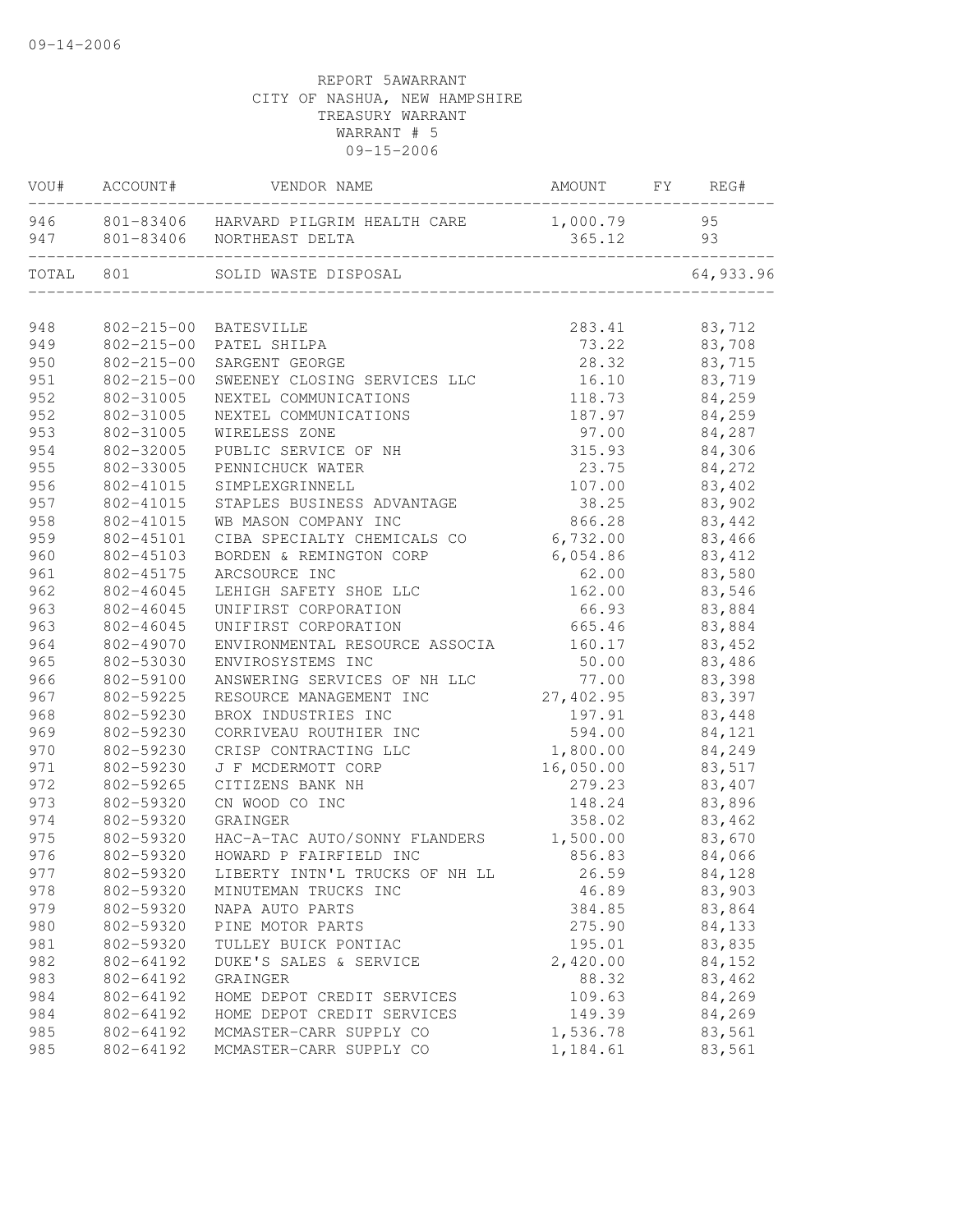| VOU#  | ACCOUNT#  | VENDOR NAME                    | AMOUNT      | FY | REG#        |
|-------|-----------|--------------------------------|-------------|----|-------------|
| 986   | 802-64192 | PINE MOTOR PARTS               | 193.35      |    | 84,133      |
| 986   | 802-64192 | PINE MOTOR PARTS               | 87.36       |    | 84,133      |
| 987   | 802-66025 | GE CAPITAL INC                 | 105.00      |    | 83,895      |
| 988   | 802-77050 | GRAINGER                       | 174.38      |    | 83,462      |
| 989   | 802-77050 | PINE MOTOR PARTS               | 151.85      |    | 84,133      |
| 990   | 802-77065 | GRAINGER                       | 166.50      |    | 83,462      |
| 991   | 802-77067 | M & B MACHINING AND WELDING    | 1,091.00    |    | 84,129      |
| 992   | 802-77068 | NASHUA FARMERS EXCHANGE INC    | 129.00      |    | 84,145      |
| 993   | 802-77069 | FASTENAL CO                    | 17.99       |    | 83,436      |
| 994   | 802-77069 | G V MOORE LUMBER CO INC        | 7.23        |    | 83,628      |
| 995   | 802-77069 | GRAINGER                       | 1,452.15    |    | 83,462      |
| 996   | 802-77069 | HOME DEPOT CREDIT SERVICES     | 528.31      |    | 84,269      |
| 997   | 802-77069 | M & M ELECTRICAL SUPPLY CO INC | 8.16        |    | 84,120      |
| 998   | 802-77069 | MCMASTER-CARR SUPPLY CO        | 276.83      |    | 83,561      |
| 999   | 802-77069 | PINE MOTOR PARTS               | 2.40        |    | 84,133      |
| 1,000 | 802-77069 | SOUTHWORTH-MILTON INC          | 368.88      |    | 83, 417     |
| 1,001 | 802-77069 | UNITED SUPPLY COMPANY INC      | 7.70        |    | 84,140      |
| 1,002 | 802-77072 | APPLIED INDUSTRIAL TECHNOLOGIE | 41.90       |    | 83,475      |
| 1,003 | 802-77072 | GRAINGER                       | 35.54       |    | 83,462      |
| 1,004 | 802-77072 | KRAFT POWER CORP               | 3,154.41    |    | 83,392      |
| 1,005 | 802-77072 | MCMASTER-CARR SUPPLY CO        | 106.23      |    | 83,561      |
| 1,006 | 802-77072 | PINE MOTOR PARTS               | 55.25       |    | 84,133      |
| 1,007 | 802-83006 | ANTHEM BLUE CROSS BLUE SHIELD  | 26,879.27   |    | 94          |
| 1,008 | 802-83006 | HARVARD PILGRIM HEALTH CARE    | 14, 113.59  |    | 95          |
| 1,009 | 802-83006 | NORTHEAST DELTA                | 2,642.88    |    | 93          |
| 1,010 | 802-94005 | GSWRA                          | 100.00      |    | 84,285      |
| 1,011 | 802-94005 | NEWEA                          | 90.00       |    | 84,309      |
| 1,012 | 802-96004 | WATERLINE INDUSTRIES CORP      | 2,232.00    |    | 83,489      |
| 1,012 | 802-96522 | WATERLINE INDUSTRIES CORP      | 115, 177.00 |    | 83,489      |
| TOTAL | 802       | SEWERAGE DISPOSAL SYSTEM       |             |    | 241, 187.69 |
|       |           |                                |             |    |             |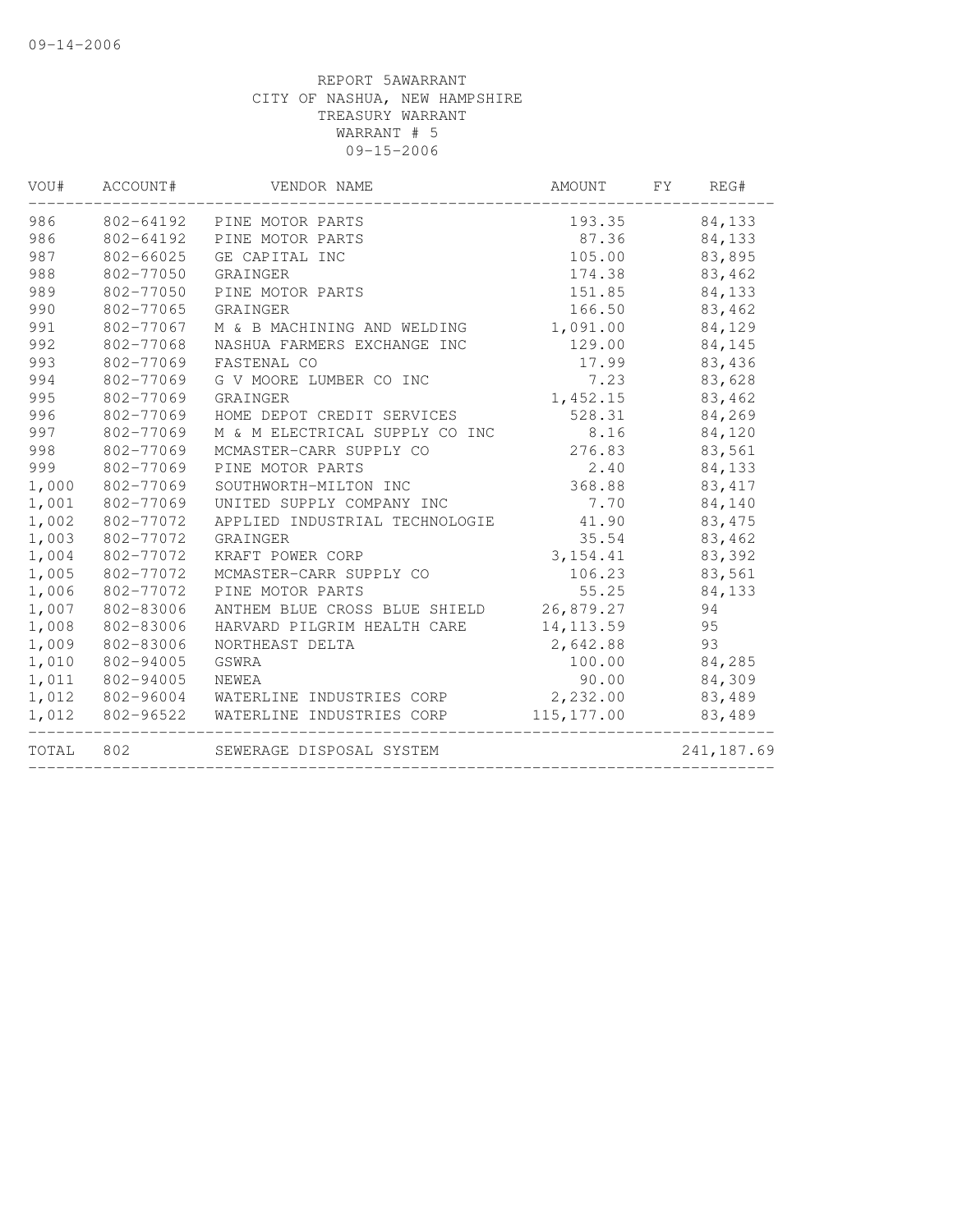|       | VOU# ACCOUNT# VENDOR NAME                                                            | AMOUNT FY REG#                      |            |          |
|-------|--------------------------------------------------------------------------------------|-------------------------------------|------------|----------|
|       | 1,013 931-98029 HEFFERAN TIMOTHY                                                     | 48.57 84,250                        |            |          |
|       | TOTAL 931 POLICE TRUST FUND                                                          |                                     |            | 48.57    |
| 1,014 | 952-05054 HOME DEPOT CREDIT SERVICES 75.77 84,269<br>1,015 952-05058 HANDY HOUSE INC | 59.00                               |            | 84,288   |
|       | TOTAL 952 PARK & RECREATION TRUST FUND                                               | ___________________________________ |            | 134.77   |
|       | 1,016 961-45185 HARDY DORIC INC<br>______________________                            | 1,050.00 83,592                     | ---------- |          |
|       | TOTAL 961 EDGEWOOD CEMETERY TRUST FUND                                               |                                     |            | 1,050.00 |
|       | 1,017 962-75023 JENNINGS EXCAVATION INC/DAVID 3,860.00 83,429                        |                                     |            |          |
|       | TOTAL 962 SUBURBAN CEMETERY TRUST FUND                                               |                                     |            | 3,860.00 |
|       | 1,018 975-05058 STATE OF NH                                                          | 75.00 84,283                        |            |          |
|       | TOTAL 975 LIBRARY TRUST FUND                                                         |                                     |            | 75.00    |
|       |                                                                                      |                                     |            |          |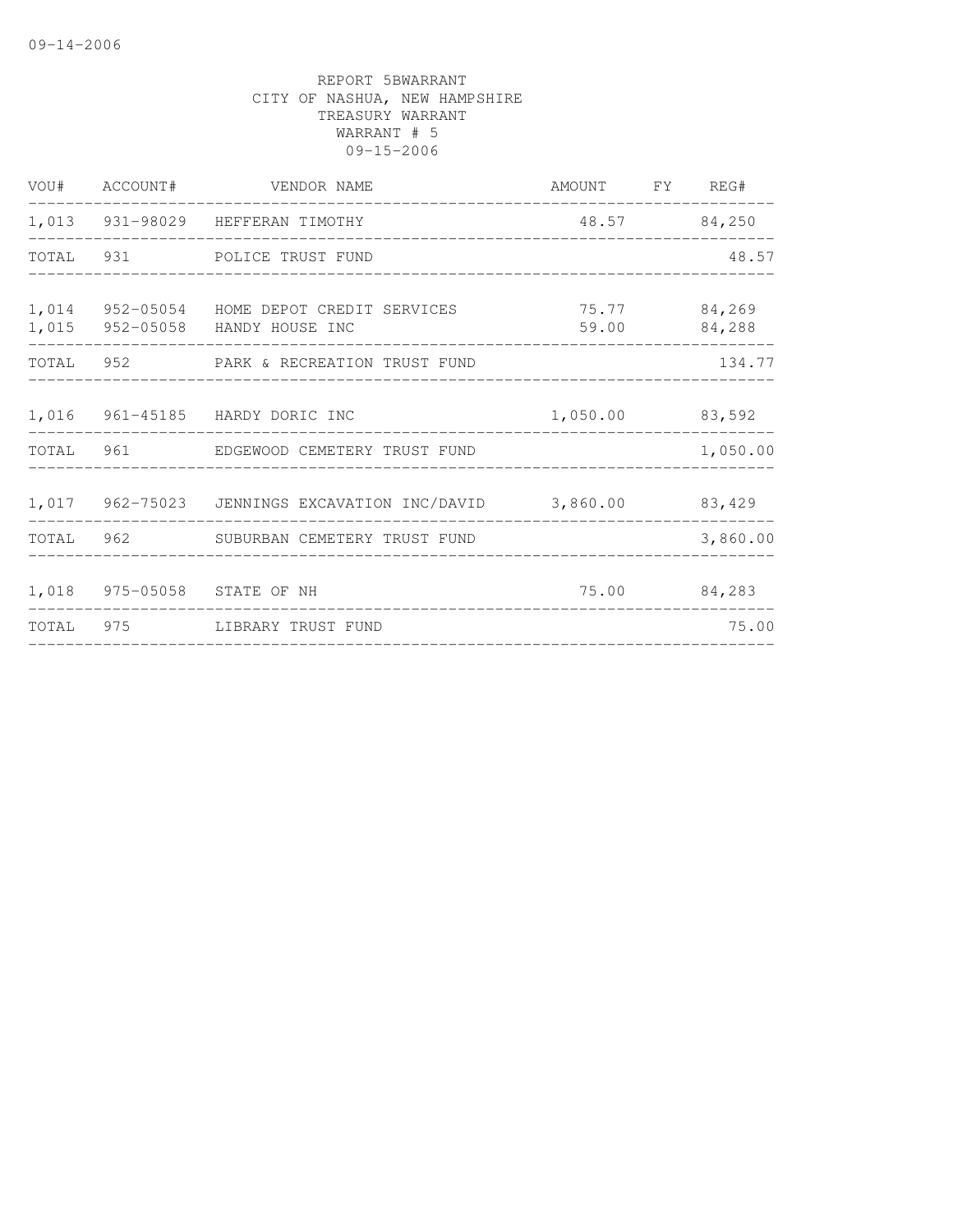|           | ACCOUNT#                 | PAYROLL WEEK ENDING                    | AMOUNT               |          |
|-----------|--------------------------|----------------------------------------|----------------------|----------|
|           | $151 - 41$<br>$151 - 41$ | $02 - SEP - 2006$<br>$09 - SEP - 2006$ | 1,461.64<br>6,036.11 |          |
| TOTAL 151 |                          | A/R POLICE OVERTIME                    |                      | 7,497.75 |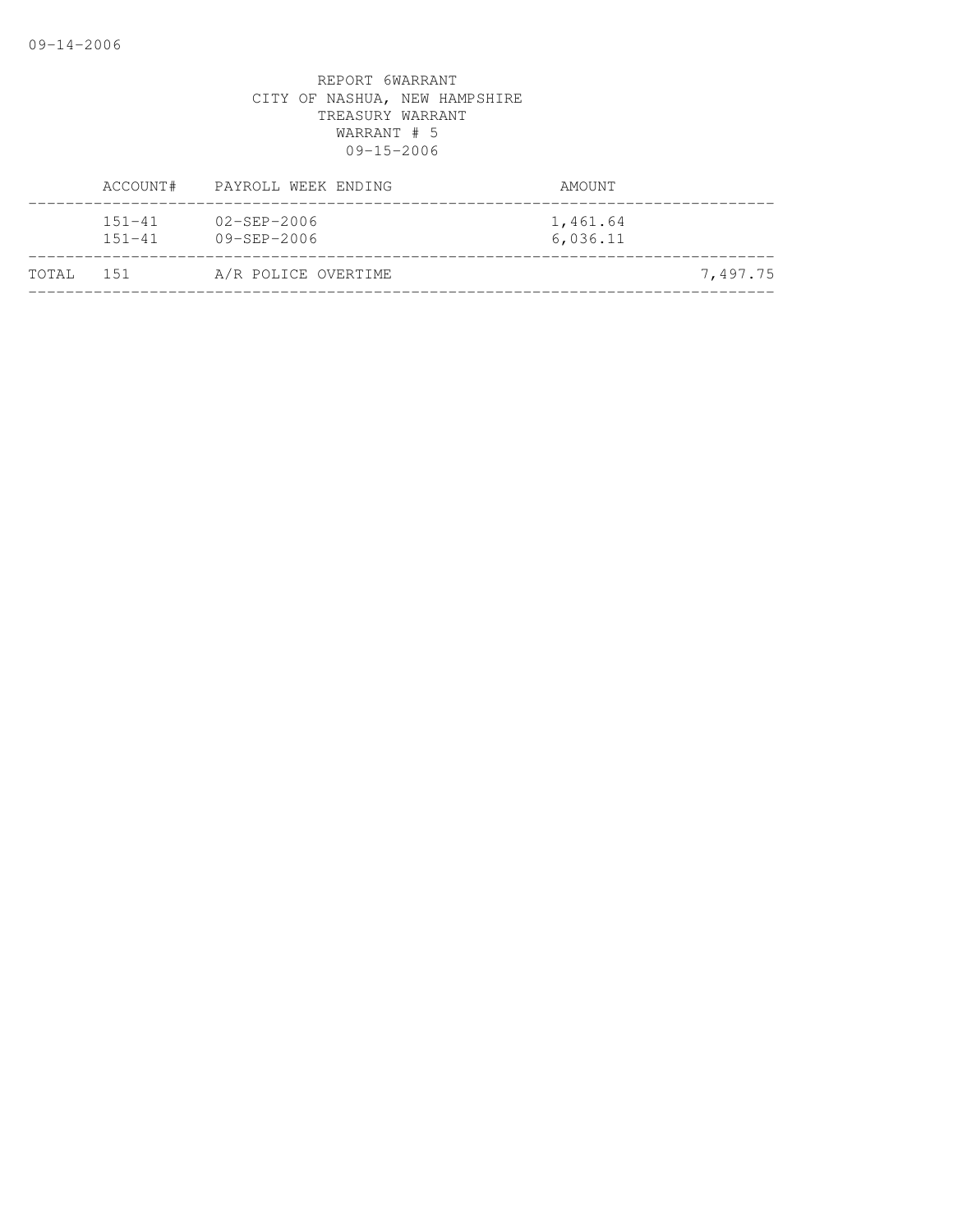|       | ACCOUNT#   | PAYROLL WEEK ENDING                   | AMOUNT                                |           |
|-------|------------|---------------------------------------|---------------------------------------|-----------|
|       | 308-83051  | 02-SEP-2006                           | 1,700.83                              |           |
|       | 308-83051  | 09-SEP-2006                           | 1,480.47                              |           |
|       | 308-83052  | 02-SEP-2006                           | 457.13                                |           |
|       | 308-83052  | 09-SEP-2006                           | 232.43                                |           |
|       | 308-83102  | 02-SEP-2006                           | 1,005.17                              |           |
|       | 308-83102  | 09-SEP-2006                           | 926.77                                |           |
| TOTAL | 308        | SRF - INSURANCE                       | ___________________                   | 5,802.80  |
|       |            |                                       |                                       |           |
|       |            | 3086-11870 09-SEP-2006                | 2,769.23                              |           |
|       | 3086-12006 | 09-SEP-2006                           | 1,812.59                              |           |
|       | 3086-13004 | 09-SEP-2006                           | 237.50                                |           |
|       | 3086-13032 | 02-SEP-2006                           | 223.35                                |           |
|       | 3086-13032 | 09-SEP-2006                           | 201.02                                |           |
|       |            | 3086-13133 09-SEP-2006                | 4,612.50                              |           |
| TOTAL | 308        | JAVITS GRANT PROGRAM                  |                                       | 9,856.19  |
|       |            |                                       |                                       |           |
|       |            | 3097-11162 02-SEP-2006                | 1,092.01                              |           |
|       | 3097-11408 | 3097-11162 09-SEP-2006<br>02-SEP-2006 | 1,092.01<br>721.60                    |           |
|       | 3097-11408 | 09-SEP-2006                           | 721.60                                |           |
|       | 3097-12112 | $02 - SEP - 2006$                     | 2,687.55                              |           |
|       | 3097-12112 | 09-SEP-2006                           | 2,752.67                              |           |
|       | 3097-12830 | $02 - SEP - 2006$                     | 181.61                                |           |
|       | 3097-12830 | 09-SEP-2006                           | 47.45                                 |           |
|       | 3097-19138 | 09-SEP-2006                           | 2,675.24                              |           |
|       | 3097-19139 | 09-SEP-2006                           |                                       |           |
|       | 3097-19140 | 02-SEP-2006                           | 7,850.36<br>9,031.80                  |           |
|       | 3097-19140 | 09-SEP-2006                           | 7,011.76                              |           |
|       | 3097-19540 | 02-SEP-2006                           | 19,959.96                             |           |
|       | 3097-19540 | 09-SEP-2006                           | 16,594.07                             |           |
|       | 3097-19544 | $02 - SEP - 2006$                     | 379.03                                |           |
|       | 3097-19544 | 09-SEP-2006                           | 553.81                                |           |
|       | 3097-19545 | $02 - SEP - 2006$                     | 1,615.98                              |           |
|       | 3097-19545 | 09-SEP-2006                           | 847.57                                |           |
|       | TOTAL 309  | SRF - FOOD SERVICES                   |                                       | 75,816.08 |
|       |            |                                       | . _ _ _ _ _ _ _ _ _ _ _ _ _ _ _ _ _ _ |           |
|       | 312-11165  | $02 - SEP - 2006$                     | 745.98                                |           |
|       | 312-11165  | 09-SEP-2006                           | 745.98                                |           |
|       | 312-11191  | $02 - SEP - 2006$                     | 703.92                                |           |
|       | 312-11191  | $09 - SEP - 2006$                     | 703.92                                |           |
|       | 312-11547  | $02 - SEP - 2006$                     | 1,948.00                              |           |
|       | 312-11547  | 09-SEP-2006                           | 1,948.02                              |           |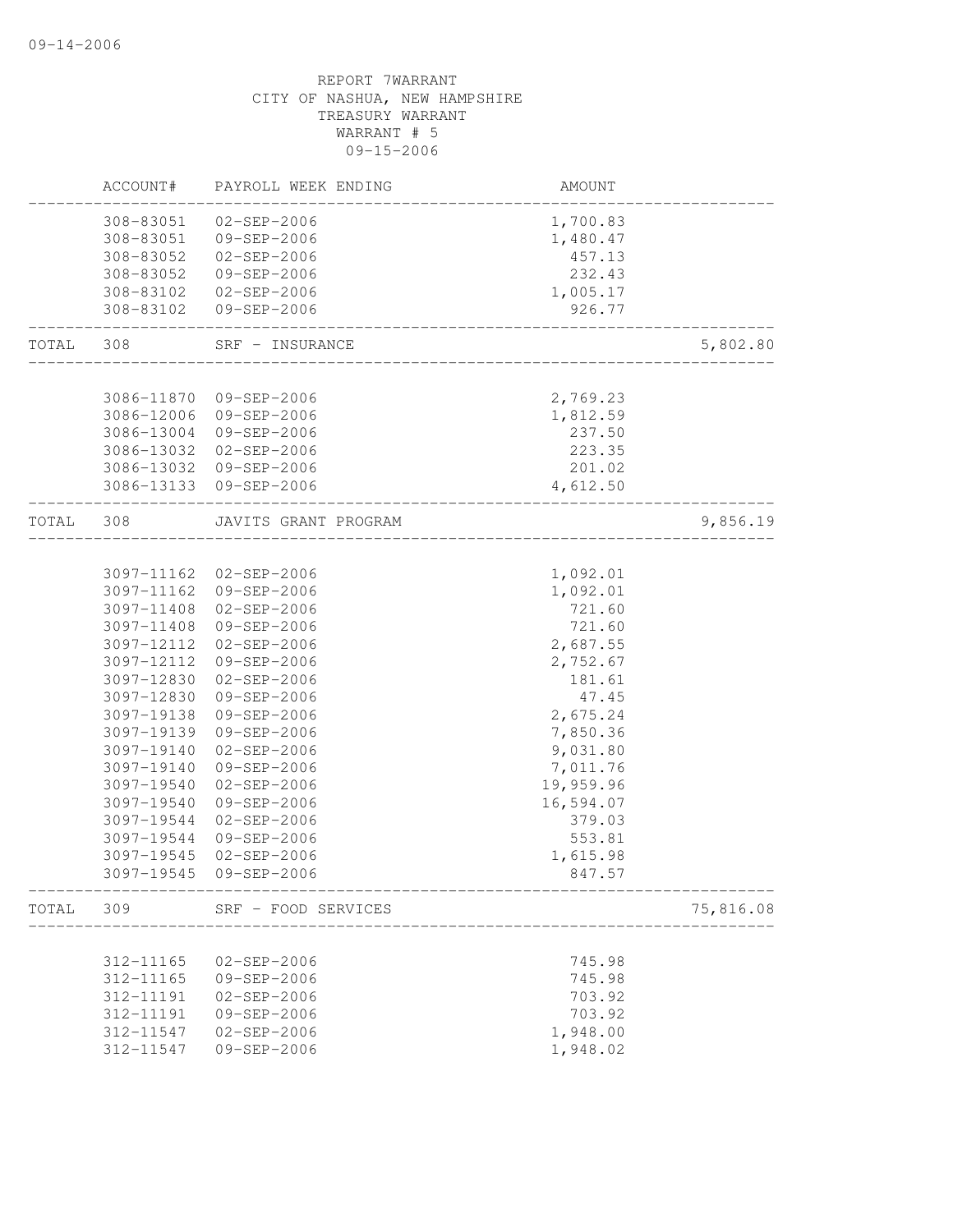|       |           | ACCOUNT# PAYROLL WEEK ENDING       | AMOUNT                        |                                |
|-------|-----------|------------------------------------|-------------------------------|--------------------------------|
|       |           | 312-12010 02-SEP-2006              | 34.41                         |                                |
|       |           | 312-12010 09-SEP-2006              | 86.03                         |                                |
|       |           | 312-12116  02-SEP-2006             | 551.93                        |                                |
|       |           | 312-12116 09-SEP-2006              | 551.93                        |                                |
|       |           | 312-12150 02-SEP-2006              | 100.00                        |                                |
|       |           | 312-12150 09-SEP-2006              | 80.00                         |                                |
|       |           | 312-13004 02-SEP-2006              | 279.08                        |                                |
|       |           | 312-13004 09-SEP-2006              | 828.41<br>___________________ |                                |
|       |           | TOTAL 312 SRF - FINANCIAL SERVICES |                               | 9,307.61                       |
|       |           | 3245-11860 09-SEP-2006             | 1,370.19                      |                                |
|       |           | TOTAL 324 YOUTH SAFE HAVEN-PAL     |                               | ------------------<br>1,370.19 |
|       |           | 3247-13004 09-SEP-2006             | 1,220.00                      |                                |
|       |           | TOTAL 324 ATHLETICS REVENUE FUND   |                               | -----------------<br>1,220.00  |
|       |           |                                    |                               |                                |
|       |           | 331-11245 02-SEP-2006              | 412.42                        |                                |
|       |           | 331-11245 09-SEP-2006              | 515.52                        |                                |
|       |           | 331-11250 02-SEP-2006              | 647.10                        |                                |
|       |           | 331-11250 09-SEP-2006              | 647.10                        |                                |
|       |           | 331-11549 02-SEP-2006              | 676.71                        |                                |
|       |           | 331-11549 09-SEP-2006              | 676.71                        |                                |
|       | 331-11558 | $02 - SEP - 2006$                  | 1,053.23                      |                                |
|       | 331-11558 | 09-SEP-2006                        | 1,053.25                      |                                |
|       | 331-11567 | $02 - SEP - 2006$                  | 1,263.79                      |                                |
|       | 331-11567 | 09-SEP-2006                        | 1,263.79                      |                                |
|       | 331-12115 | 02-SEP-2006                        | 524.61                        |                                |
|       | 331-12115 | 09-SEP-2006                        | 524.61                        |                                |
|       | 331-13038 | $02 - SEP - 2006$                  | 2,717.26                      |                                |
|       | 331-13038 | 09-SEP-2006                        | 2,568.58                      |                                |
|       | 331-13044 | $02 - SEP - 2006$                  | 1,966.98                      |                                |
|       | 331-13044 | 09-SEP-2006                        | 6,458.83                      |                                |
|       | 331-15002 | $09 - SEP - 2006$                  | 663.03                        |                                |
|       | 331-18036 | $02 - SEP - 2006$                  | 7,247.09                      |                                |
|       | 331-18036 | 09-SEP-2006                        | 15, 332.11                    |                                |
| TOTAL | 331       | SRF - POLICE DEPARTMENT            |                               | 46, 212.72                     |
|       | 332-13004 | 09-SEP-2006                        | 467.83                        |                                |
|       | 332-18084 | $02 - SEP - 2006$                  | 712.38                        |                                |
|       |           |                                    |                               |                                |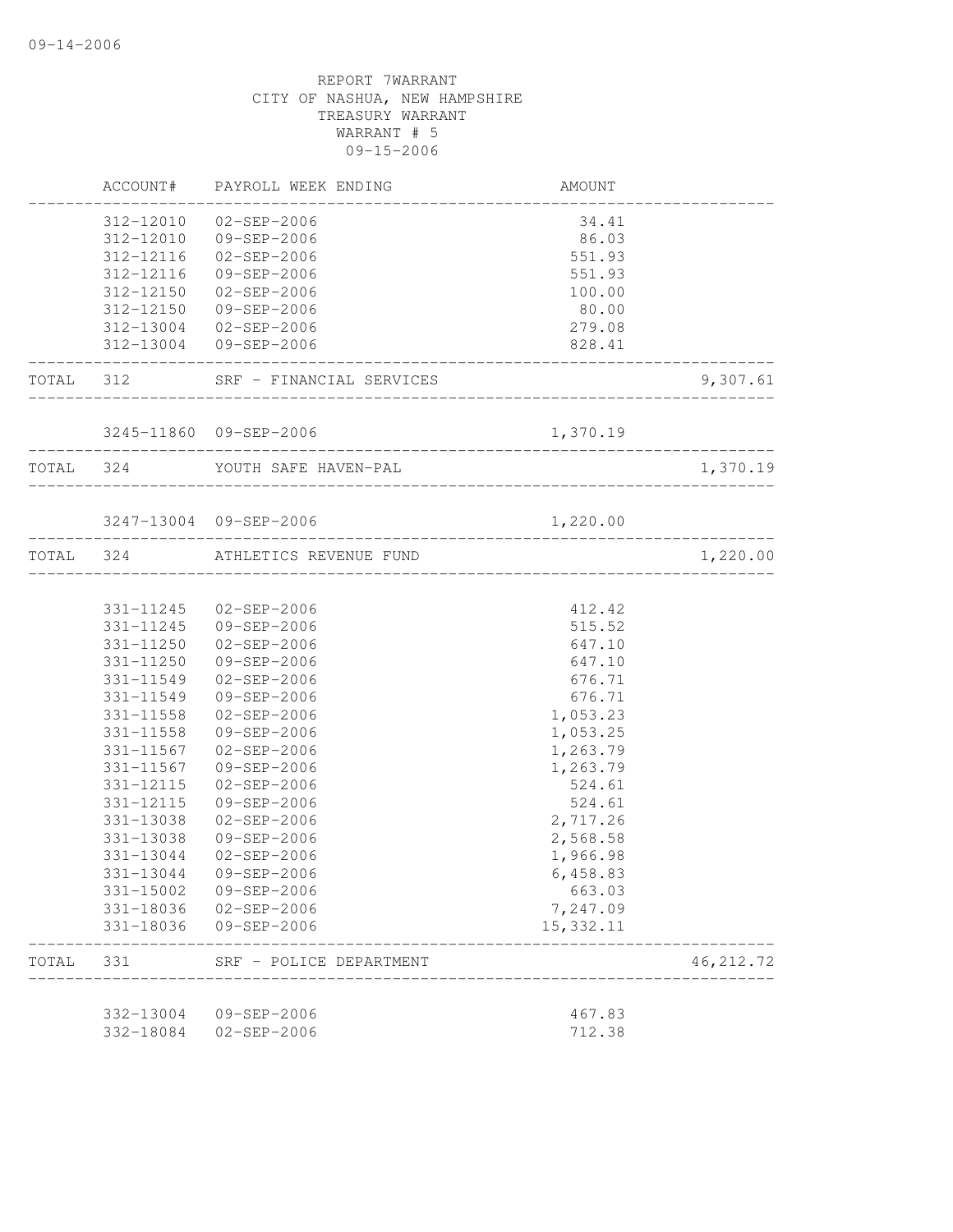|                                                                                                                                | ACCOUNT# PAYROLL WEEK ENDING                                                                                                                                                                                                              | AMOUNT                                                                                                                 |          |
|--------------------------------------------------------------------------------------------------------------------------------|-------------------------------------------------------------------------------------------------------------------------------------------------------------------------------------------------------------------------------------------|------------------------------------------------------------------------------------------------------------------------|----------|
|                                                                                                                                | TOTAL 332 SRF - FIRE DEPARTMENT                                                                                                                                                                                                           |                                                                                                                        | 1,180.21 |
|                                                                                                                                | 3336-19230 09-SEP-2006                                                                                                                                                                                                                    | 25.00                                                                                                                  |          |
|                                                                                                                                | TOTAL 333 TITLE I SCHL IMPRV MT PLEASANT                                                                                                                                                                                                  |                                                                                                                        | 25.00    |
|                                                                                                                                | 3355-12006 09-SEP-2006                                                                                                                                                                                                                    | 333.88                                                                                                                 |          |
|                                                                                                                                | TOTAL 335 TITLE IB READ 1ST MT PLEASANT                                                                                                                                                                                                   | _____________________________                                                                                          | 333.88   |
|                                                                                                                                | 3357-11870 09-SEP-2006<br>3357-12078 09-SEP-2006                                                                                                                                                                                          | 2,510.06                                                                                                               |          |
|                                                                                                                                | 3357-19230 02-SEP-2006<br>3357-19230 09-SEP-2006                                                                                                                                                                                          | 400.00<br>25.00                                                                                                        |          |
|                                                                                                                                | TOTAL 335 TITLE IB READ 1ST MT PLEASANT                                                                                                                                                                                                   |                                                                                                                        | 2,935.06 |
| 341-11235<br>341-11235<br>341-11563<br>341-11563                                                                               | 341-11107 02-SEP-2006<br>341-11107 09-SEP-2006<br>02-SEP-2006<br>09-SEP-2006<br>02-SEP-2006<br>09-SEP-2006<br>341-12037 02-SEP-2006<br>341-12037 09-SEP-2006<br>341-12101  02-SEP-2006<br>341-12101 09-SEP-2006                           | 667.80<br>667.80<br>1,871.29<br>1,871.29<br>904.58<br>904.58<br>100.03<br>100.03<br>371.52<br>371.52                   |          |
|                                                                                                                                | TOTAL 341 SRF - COMMUNITY SERVICES                                                                                                                                                                                                        |                                                                                                                        | 7,830.44 |
| 342-11584<br>342-11584<br>342-12000<br>342-12000<br>342-12040<br>342-12040<br>342-12081<br>342-12081<br>342-12113<br>342-12113 | 342-11515  02-SEP-2006<br>342-11515 09-SEP-2006<br>$02 - SEP - 2006$<br>09-SEP-2006<br>$02 - SEP - 2006$<br>$09 - SEP - 2006$<br>$02 - SEP - 2006$<br>09-SEP-2006<br>$02 - SEP - 2006$<br>09-SEP-2006<br>$02 - SEP - 2006$<br>09-SEP-2006 | 600.00<br>600.00<br>1,733.35<br>1,733.35<br>615.00<br>555.00<br>888.00<br>888.00<br>92.18<br>83.80<br>189.00<br>189.00 |          |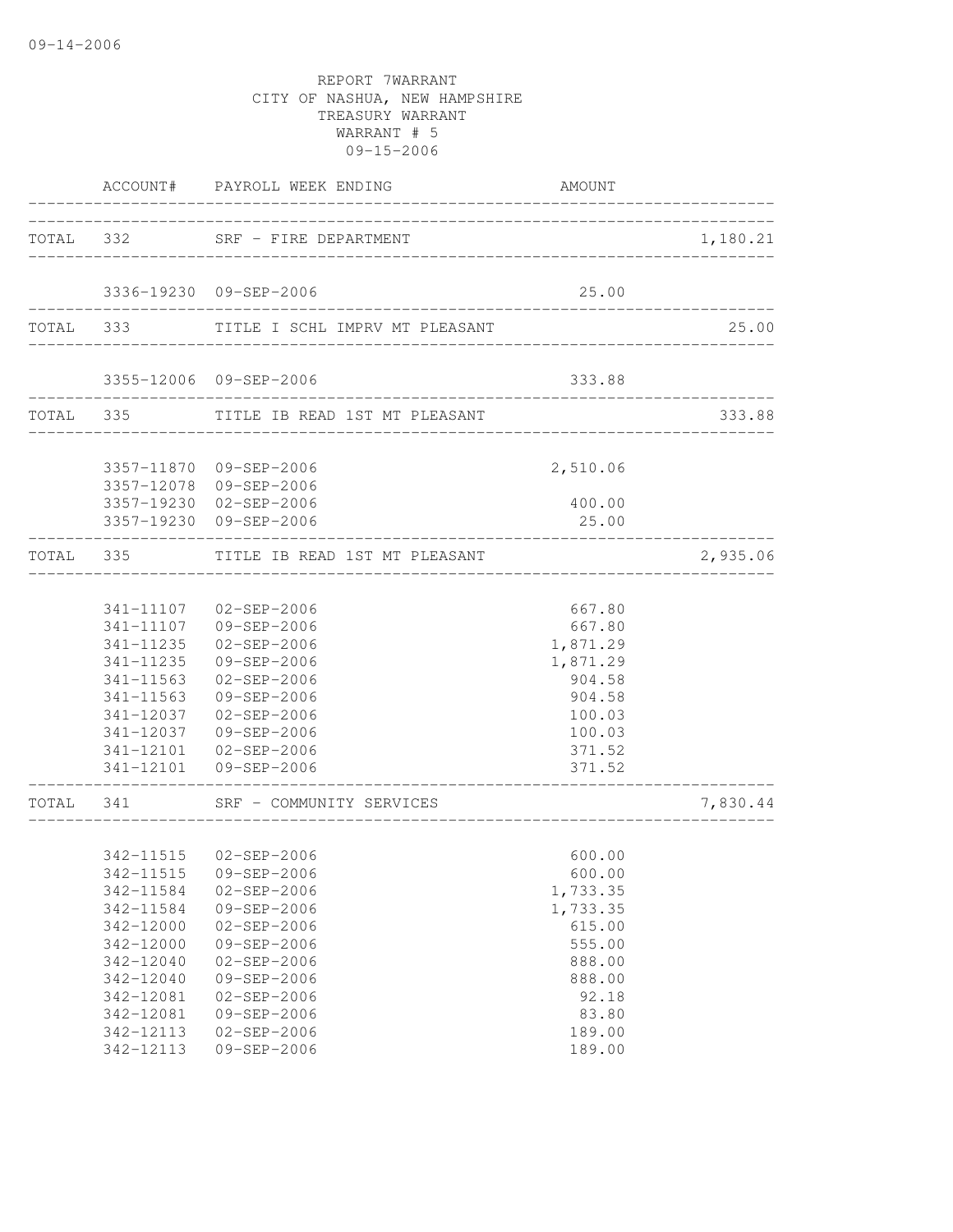|           | ACCOUNT#                                         | PAYROLL WEEK ENDING                                                                                  | AMOUNT                                   |           |
|-----------|--------------------------------------------------|------------------------------------------------------------------------------------------------------|------------------------------------------|-----------|
|           |                                                  | 342-12582  02-SEP-2006<br>342-12582 09-SEP-2006                                                      | 232.25<br>232.25                         |           |
| TOTAL     | 342                                              | SRF - COMMUNITY HEALTH                                                                               |                                          | 8,631.18  |
|           |                                                  | 3447-11162 02-SEP-2006<br>3447-11162 09-SEP-2006<br>3447-11860 09-SEP-2006                           | 547.13<br>547.14<br>5,744.25             |           |
| TOTAL     | 344                                              | TITLE IV SDF 21ST CENTURY                                                                            |                                          | 6,838.52  |
|           |                                                  | 3506-11726 09-SEP-2006<br>3506-13133 09-SEP-2006                                                     | $-4,707.99$<br>3,962.50                  |           |
| TOTAL 350 |                                                  | SUPPLEMENTARY PRGRM FOR CHILDR                                                                       |                                          | $-745.49$ |
|           |                                                  | 3507-11726 09-SEP-2006<br>3507-11805 09-SEP-2006                                                     | 28, 255.45<br>2,361.54                   |           |
| TOTAL     | 350                                              | TITLE 11A TEACHER QUALITY                                                                            |                                          | 30,616.99 |
|           |                                                  | 3516-11802 09-SEP-2006                                                                               | 1,624.23                                 |           |
| TOTAL     | 351                                              | TITLE IID ENHANCE ED THRU TECH                                                                       |                                          | 1,624.23  |
|           | 352-13004<br>352-59050<br>352-59055<br>352-59055 | 09-SEP-2006<br>09-SEP-2006<br>02-SEP-2006<br>09-SEP-2006                                             | 242.88<br>1,725.00<br>563.19<br>629.21   |           |
| TOTAL     | 352                                              | SRF - PARKS AND RECREATION                                                                           |                                          | 3,160.28  |
|           |                                                  | 3557-11870 09-SEP-2006<br>3557-12006 09-SEP-2006<br>3557-12201 09-SEP-2006<br>3557-19230 09-SEP-2006 | 2,510.06<br>1,938.48<br>124.00<br>456.25 |           |
| TOTAL 355 |                                                  | TITLE IB READING 1ST FES                                                                             |                                          | 5,028.79  |
|           |                                                  |                                                                                                      |                                          |           |

3597-11726 09-SEP-2006 2,143.27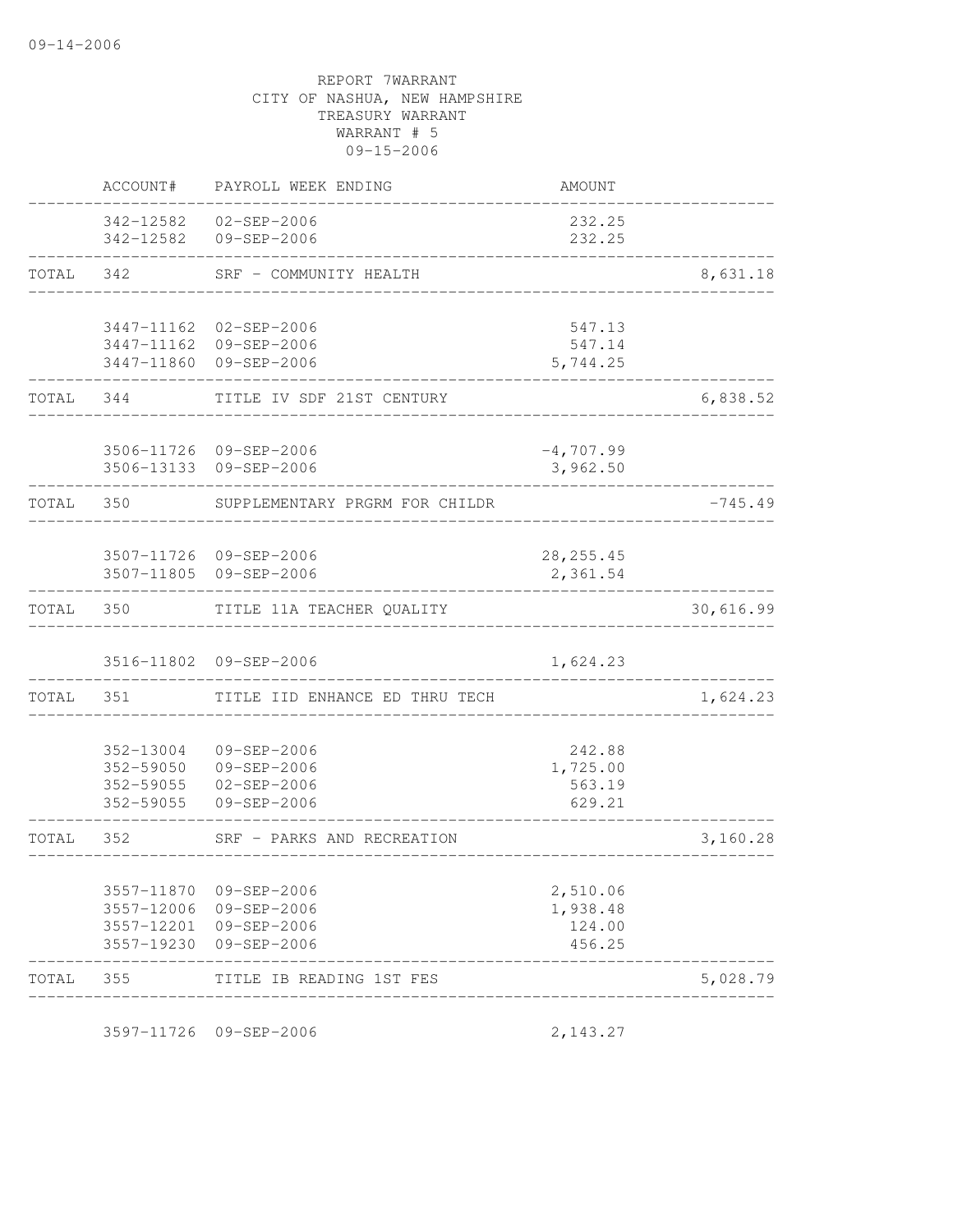|           |               | ACCOUNT# PAYROLL WEEK ENDING          | <b>AMOUNT</b>          |           |
|-----------|---------------|---------------------------------------|------------------------|-----------|
| TOTAL 359 |               |                                       |                        | 2, 143.27 |
|           |               |                                       |                        |           |
|           | 374-01210     | $02 - SEP - 2006$                     | 698.35                 |           |
|           | 374-01210     | 09-SEP-2006                           | 877.92                 |           |
|           | 374-0703P     | 02-SEP-2006                           | 435.90                 |           |
|           | 374-0703P     | 09-SEP-2006                           | 317.96                 |           |
|           | 374-0704P     | $02 - SEP - 2006$                     | 173.44                 |           |
|           | $374 - 0704P$ | 09-SEP-2006                           | 291.38                 |           |
|           | 374-0705P     | 02-SEP-2006                           | 699.74                 |           |
|           | 374-0705P     | 09-SEP-2006                           | 744.85                 |           |
|           | 374-07235     | 02-SEP-2006                           | 804.59                 |           |
|           | 374-07235     | 09-SEP-2006                           | 1,151.26               |           |
|           | 374-0734P     | $02 - SEP - 2006$                     | 1,960.49               |           |
|           | $374 - 0734P$ | 09-SEP-2006                           | 1,461.25               |           |
|           | 374-09003     | 02-SEP-2006                           | 639.47                 |           |
|           |               | 374-09003 09-SEP-2006                 | 567.36                 |           |
| TOTAL 374 |               | SRF - URBAN PROGRAMS                  | ______________________ | 10,823.96 |
|           |               |                                       |                        |           |
|           |               | 3766-12111 02-SEP-2006                | 1,096.00               |           |
|           |               | 3766-12111 09-SEP-2006                | $-1,096.00$            |           |
| TOTAL 376 |               | TITLE I ESEA                          |                        |           |
|           |               |                                       |                        |           |
|           |               | 3767-11726 09-SEP-2006                | 5,327.88               |           |
|           |               | 3767-11802 09-SEP-2006                | 1,778.35               |           |
|           |               | 3767-11870 09-SEP-2006                | 2,465.62               |           |
|           |               | 3767-12111 02-SEP-2006                | 2,528.71               |           |
|           | 3767-12126    | 3767-12111 09-SEP-2006                | 2,396.55<br>482.70     |           |
|           | 3767-12126    | 02-SEP-2006<br>09-SEP-2006            |                        |           |
|           | 3767-12135    | 09-SEP-2006                           | 386.16<br>37.12        |           |
|           | 3767-12198    | 09-SEP-2006                           | 41,547.49              |           |
|           |               | 3767-13137 02-SEP-2006                | 94.50                  |           |
|           |               | 3767-13137 09-SEP-2006                | 52.50                  |           |
|           |               | 3767-19000 02-SEP-2006                | 1,040.22               |           |
|           |               | 3767-19000 09-SEP-2006                | 4,248.78               |           |
| TOTAL 376 |               | TITLE I ESEA<br>_____________________ |                        | 62,386.58 |
|           |               |                                       |                        |           |
|           |               | 3887-11870 09-SEP-2006                | 129.77                 |           |
|           |               | 3887-12126 02-SEP-2006                | 179.70                 |           |
|           |               | 3887-12126 09-SEP-2006                | 179.70                 |           |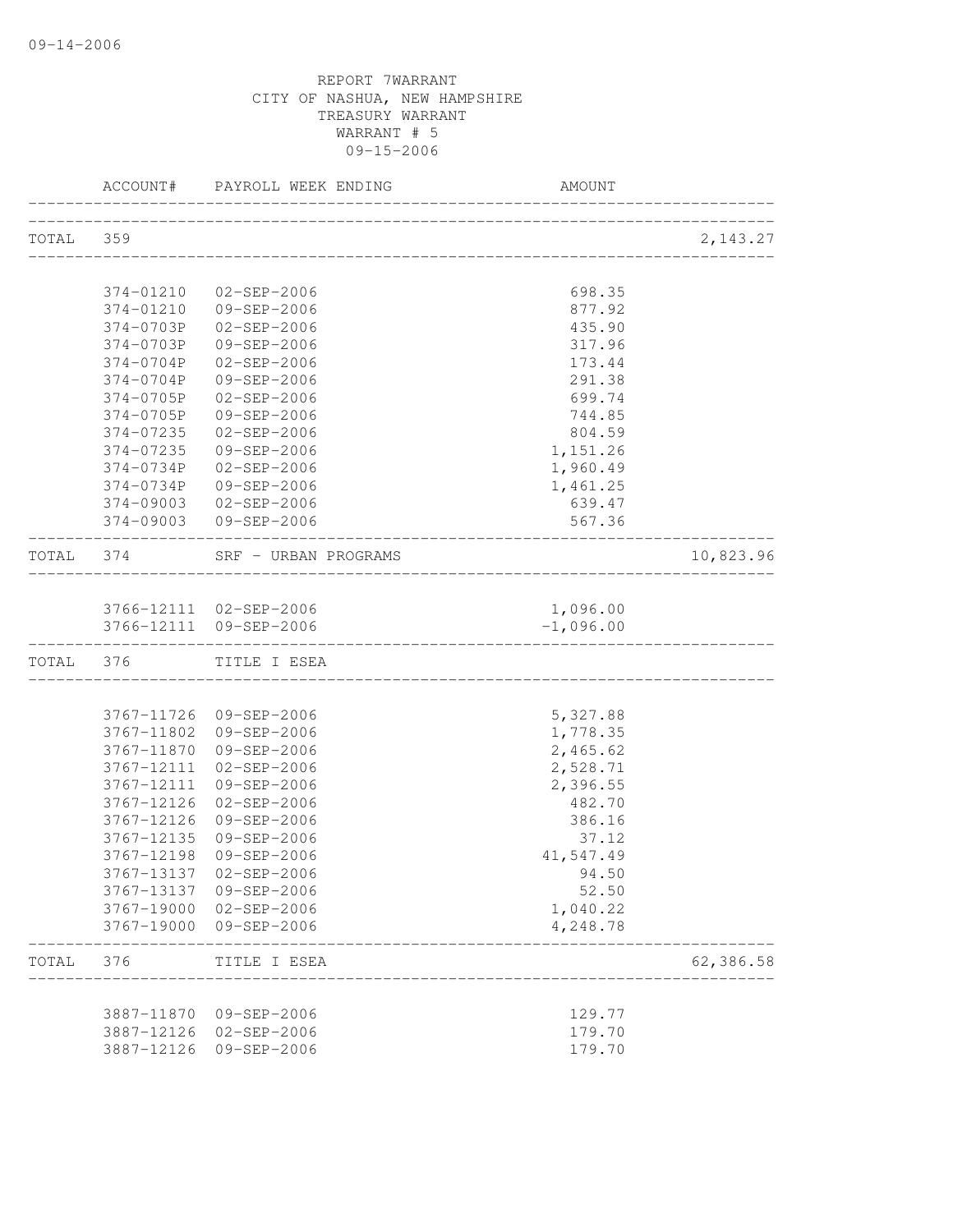|           |                            | ACCOUNT# PAYROLL WEEK ENDING                                                                                                   | <b>AMOUNT</b>                                |             |
|-----------|----------------------------|--------------------------------------------------------------------------------------------------------------------------------|----------------------------------------------|-------------|
|           |                            | TOTAL 388 TITLE V INNOVATIVE PROGRAMS                                                                                          |                                              | 489.17      |
|           |                            | 3907-12198 09-SEP-2006                                                                                                         | 356.45                                       |             |
| TOTAL 390 |                            | VOC ED SECONDARY PERKINS                                                                                                       |                                              | 356.45      |
|           |                            | 3937-19000 09-SEP-2006                                                                                                         | 843.77                                       |             |
|           | TOTAL 393                  | DAY CARE                                                                                                                       | _____________________                        | 843.77      |
|           |                            | 3956-11726 09-SEP-2006                                                                                                         | $-4,092.15$                                  |             |
| TOTAL 395 |                            | IDEA BASIC SPEC ED                                                                                                             |                                              | $-4,092.15$ |
|           |                            | 3957-11726 09-SEP-2006<br>3957-11805 09-SEP-2006<br>3957-12201 09-SEP-2006<br>3957-13137 02-SEP-2006<br>3957-13137 09-SEP-2006 | 75, 473.48<br>1,556.58<br>186.00<br>8,525.40 |             |
| TOTAL     | 395 396                    | IDEA BASIC SPEC ED                                                                                                             |                                              | 85,741.46   |
|           | ------------               | 3966-12111 02-SEP-2006<br>3966-12111 09-SEP-2006                                                                               | 71.96<br>153.04                              |             |
|           |                            | TOTAL 396 IDEA PRESCHOOL SPEC ED                                                                                               |                                              | 225.00      |
|           |                            | 3967-12111 09-SEP-2006                                                                                                         | 939.20                                       |             |
| TOTAL     | 396<br>. - - - - - - - - - | IDEA PRESCHOOL SPEC ED                                                                                                         | _____________________________                | 939.20      |
|           | 3977-12111                 | 3977-12078 09-SEP-2006<br>3977-12111 02-SEP-2006<br>09-SEP-2006                                                                | 250.00<br>4,658.19<br>4,804.79               |             |
| TOTAL     | 397                        | SPECIAL ED LOCAL                                                                                                               |                                              | 9,712.98    |
|           |                            |                                                                                                                                |                                              |             |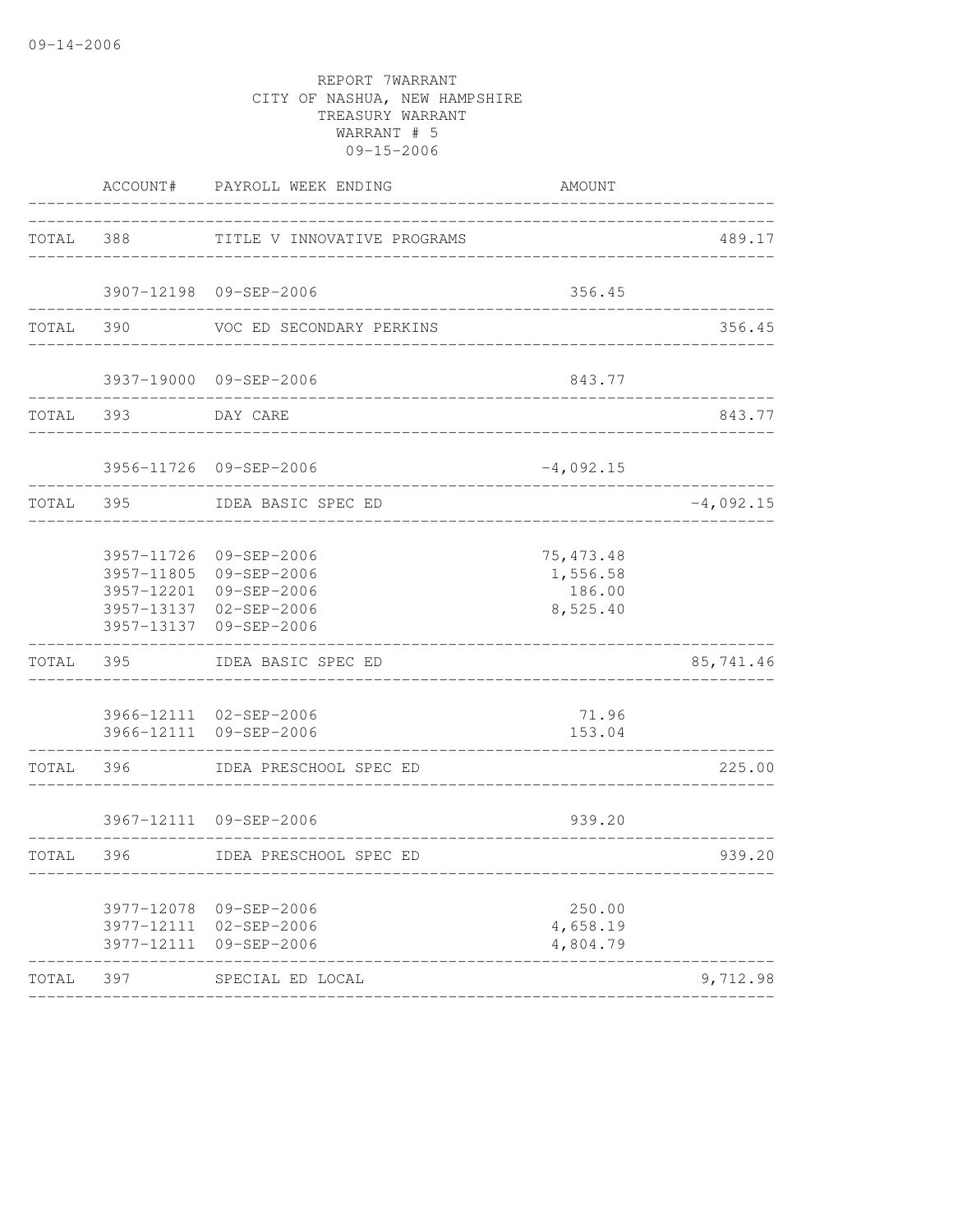|       | ACCOUNT#  | PAYROLL WEEK ENDING     | AMOUNT    |           |
|-------|-----------|-------------------------|-----------|-----------|
|       | 501-11033 | $02 - SEP - 2006$       | 999.84    |           |
|       | 501-11033 | 09-SEP-2006             | 999.84    |           |
|       | 501-11370 | $02 - SEP - 2006$       | 542.87    |           |
|       | 501-11370 | $09 - SEP - 2006$       | 542.87    |           |
|       | 501-11471 | $02 - SEP - 2006$       | 1,808.81  |           |
|       | 501-11471 | 09-SEP-2006             | 1,808.80  |           |
|       | 501-11472 | $02 - SEP - 2006$       | 1,031.91  |           |
|       | 501-11472 | 09-SEP-2006             | 1,031.92  |           |
|       | 501-11611 | $02 - SEP - 2006$       | 471.06    |           |
|       | 501-11611 | 09-SEP-2006             | 471.06    |           |
| TOTAL | 501       | MAYOR'S OFFICE          |           | 9,708.98  |
|       |           |                         |           |           |
|       | 502-11113 | 02-SEP-2006             | 1,404.15  |           |
|       | 502-11113 | 09-SEP-2006             | 1,404.15  |           |
|       | 502-11195 | $02 - SEP - 2006$       | 1,871.30  |           |
|       | 502-11195 | 09-SEP-2006             | 1,871.29  |           |
|       | 502-11219 | $02 - SEP - 2006$       | 1,651.74  |           |
|       | 502-11219 | 09-SEP-2006             | 1,651.75  |           |
|       | 502-11518 | $02 - SEP - 2006$       | 1,496.51  |           |
|       | 502-11518 | 09-SEP-2006             | 1,496.50  |           |
| TOTAL | 502       | LEGAL DEPARTMENT        |           | 12,847.39 |
|       |           |                         |           |           |
|       | 503-11071 | 02-SEP-2006             | 1,097.88  |           |
|       |           | 503-11071  09-SEP-2006  | 1,097.88  |           |
|       | 503-12092 | $02 - SEP - 2006$       | 452.26    |           |
|       | 503-12092 | 09-SEP-2006             | 452.27    |           |
|       | 503-18005 | 09-SEP-2006             | 17,250.00 |           |
| TOTAL | 503       | BOARD OF ALDERMEN       |           | 20,350.29 |
|       |           |                         |           |           |
|       |           | 511-11103 02-SEP-2006   | 844.01    |           |
|       | 511-11103 | 09-SEP-2006             | 844.01    |           |
|       | 511-11234 | $02 - SEP - 2006$       | 1,871.29  |           |
|       |           | 511-11234 09-SEP-2006   | 1,824.51  |           |
| TOTAL | 511       | ADMINISTRATIVE SERVICES |           | 5,383.82  |
|       |           |                         |           |           |
|       | 512-11005 | 02-SEP-2006             | 772.08    |           |
|       | 512-11005 | 09-SEP-2006             | 772.08    |           |
|       | 512-11008 | $02 - SEP - 2006$       | 255.38    |           |
|       | 512-11008 | 09-SEP-2006             | 255.37    |           |
|       | 512-11050 | $02 - SEP - 2006$       | 631.46    |           |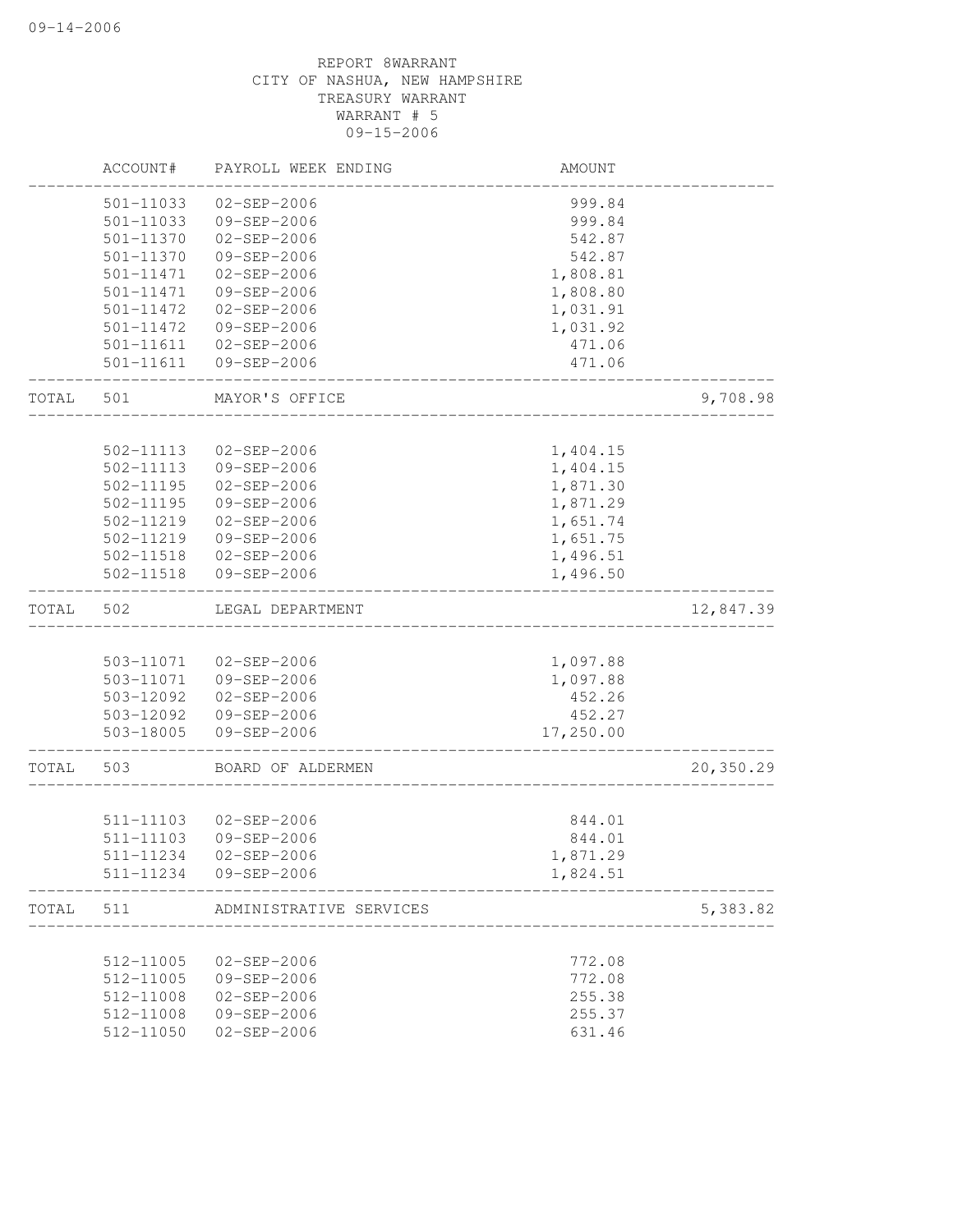|       | ACCOUNT#  | PAYROLL WEEK ENDING    | AMOUNT   |           |
|-------|-----------|------------------------|----------|-----------|
|       | 512-11050 | 09-SEP-2006            | 631.46   |           |
|       | 512-11064 | $02 - SEP - 2006$      | 917.31   |           |
|       | 512-11064 | 09-SEP-2006            | 917.31   |           |
|       | 512-11073 | 02-SEP-2006            | 2,009.56 |           |
|       | 512-11073 | 09-SEP-2006            | 2,009.56 |           |
|       | 512-11165 | 02-SEP-2006            | 909.57   |           |
|       | 512-11165 | 09-SEP-2006            | 909.55   |           |
|       | 512-11173 | 02-SEP-2006            | 1,272.29 |           |
|       | 512-11173 | 09-SEP-2006            | 1,272.29 |           |
|       | 512-11177 | 02-SEP-2006            | 1,816.79 |           |
|       | 512-11177 | 09-SEP-2006            | 1,816.79 |           |
|       | 512-11222 | 02-SEP-2006            | 892.85   |           |
|       | 512-11222 | 09-SEP-2006            | 892.85   |           |
|       | 512-11224 | 02-SEP-2006            | 850.75   |           |
|       | 512-11224 | 09-SEP-2006            | 850.75   |           |
|       | 512-11232 | $02 - SEP - 2006$      | 899.91   |           |
|       | 512-11232 | 09-SEP-2006            | 899.90   |           |
|       | 512-11265 | 02-SEP-2006            | 772.39   |           |
|       | 512-11265 | 09-SEP-2006            | 772.39   |           |
|       | 512-11531 | $02 - SEP - 2006$      | 1,434.83 |           |
|       | 512-11531 | 09-SEP-2006            | 1,434.82 |           |
|       | 512-11581 | 02-SEP-2006            |          |           |
|       | 512-11581 | 09-SEP-2006            | 647.25   |           |
|       | 512-11714 | 02-SEP-2006            | 915.39   |           |
|       | 512-11714 | 09-SEP-2006            | 915.39   |           |
|       | 512-11740 | 02-SEP-2006            | 1,471.26 |           |
|       | 512-11740 |                        |          |           |
|       |           | 09-SEP-2006            | 1,471.26 |           |
|       | 512-12010 | 02-SEP-2006            | 103.23   |           |
|       | 512-12010 | 09-SEP-2006            | 258.07   |           |
|       | 512-12017 | 02-SEP-2006            | 633.10   |           |
|       | 512-12017 | 09-SEP-2006            | 633.10   |           |
|       | 512-12019 | 02-SEP-2006            | 187.39   |           |
|       | 512-12019 | 09-SEP-2006            | 214.16   |           |
|       | 512-12033 | $02 - SEP - 2006$      | 539.29   |           |
|       | 512-12033 | 09-SEP-2006            | 539.28   |           |
|       | 512-12052 | 02-SEP-2006            | 713.18   |           |
|       | 512-12052 | 09-SEP-2006            | 722.19   |           |
|       |           | 512-12150 02-SEP-2006  | 100.00   |           |
|       | 512-12150 | 09-SEP-2006            | 80.00    |           |
|       | 512-12167 | 02-SEP-2006            | 575.62   |           |
|       | 512-12167 | 09-SEP-2006            | 582.02   |           |
|       | 512-13004 | 09-SEP-2006            | 30.99    |           |
| TOTAL | 512       | FINANCIAL SERVICES     |          | 38,202.46 |
|       |           |                        |          |           |
|       |           | 513-11117  02-SEP-2006 | 1,431.98 |           |
|       | 513-11117 | 09-SEP-2006            | 1,431.98 |           |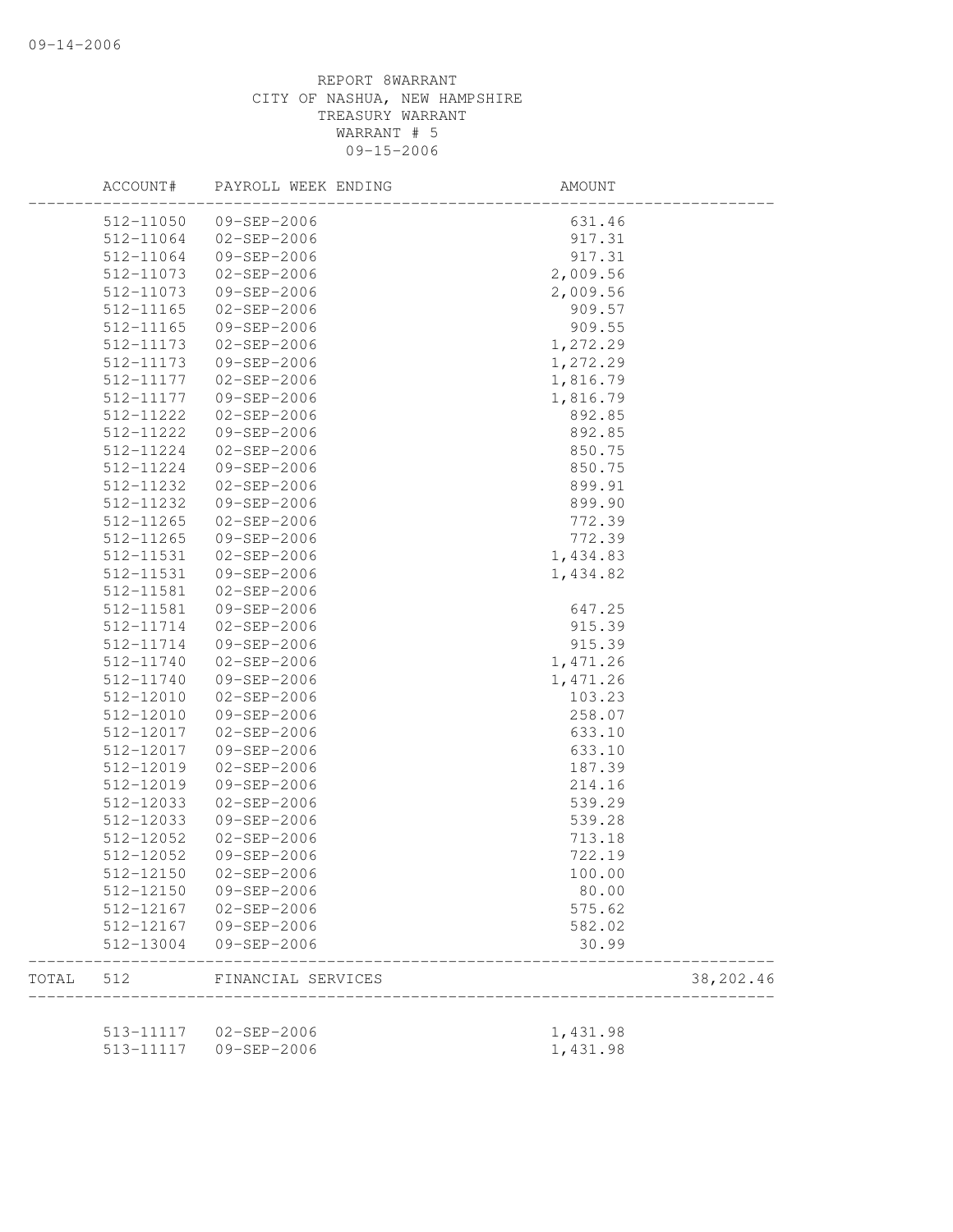|       | ACCOUNT#               | PAYROLL WEEK ENDING                            | AMOUNT               |           |
|-------|------------------------|------------------------------------------------|----------------------|-----------|
|       | 513-11171              | $02 - SEP - 2006$                              | 2,269.24             |           |
|       | 513-11171              | 09-SEP-2006                                    | 1,734.83             |           |
|       | 513-11213              | 02-SEP-2006                                    | 1,103.01             |           |
|       | 513-11213              | 09-SEP-2006                                    | 1,103.00             |           |
|       | 513-11223              | 02-SEP-2006                                    | 757.68               |           |
|       | 513-11223              | 09-SEP-2006                                    | 757.67<br>---------- |           |
| TOTAL |                        | 513 CITY CLERK'S OFFICE<br>___________________ |                      | 10,589.39 |
|       | 515-11031              | $02 - SEP - 2006$                              |                      |           |
|       | 515-11031              | 09-SEP-2006                                    | 970.72               |           |
|       | 515-11350              | 02-SEP-2006                                    | 970.72<br>837.71     |           |
|       | 515-11350              | 09-SEP-2006                                    | 837.71               |           |
|       | 515-11447              | $02 - SEP - 2006$                              | 1,560.86             |           |
|       | 515-11447              | 09-SEP-2006                                    | 1,560.86             |           |
|       | 515-12001              | $02 - SEP - 2006$                              | 614.96               |           |
|       | 515-12001              | 09-SEP-2006                                    | 614.96               |           |
| TOTAL | 515                    | HUMAN RESOURCES                                |                      | 7,968.50  |
|       |                        |                                                |                      |           |
|       | 516-11147              | $02 - SEP - 2006$                              | 612.62               |           |
|       | 516-11148              | 02-SEP-2006                                    | 805.63               |           |
|       | 516-11148              | 09-SEP-2006                                    | 805.64               |           |
|       | 516-11459              | 02-SEP-2006                                    | 1,431.98             |           |
|       | 516-11459              | 09-SEP-2006                                    | 1,431.98             |           |
|       | 516-11573<br>516-11573 | $02 - SEP - 2006$<br>09-SEP-2006               | 799.04<br>799.04     |           |
| TOTAL | 516                    | PURCHASING DEPARTMENT                          |                      | 6,685.93  |
|       |                        |                                                |                      |           |
|       | 517-11198              | $02 - SEP - 2006$                              | 555.62               |           |
|       | 517-11198              | 09-SEP-2006                                    | 555.61               |           |
|       | 517-11201              | $02 - SEP - 2006$                              | 1,095.06             |           |
|       | 517-11201              | 09-SEP-2006                                    | 1,095.06             |           |
|       | 517-11203              | $02 - SEP - 2006$                              |                      |           |
|       | 517-11203              | 09-SEP-2006                                    |                      |           |
|       | 517-11420              | $02 - SEP - 2006$                              | 751.62               |           |
|       | 517-11420              | 09-SEP-2006                                    | 751.62               |           |
|       | 517-12063              | 02-SEP-2006                                    | 255.20               |           |
|       | 517-12063              | 09-SEP-2006                                    | 255.19               |           |
| TOTAL | 517                    | BUILDING MAINT - CITY ADMIN                    |                      | 5, 314.98 |

518-11441 02-SEP-2006 1,390.27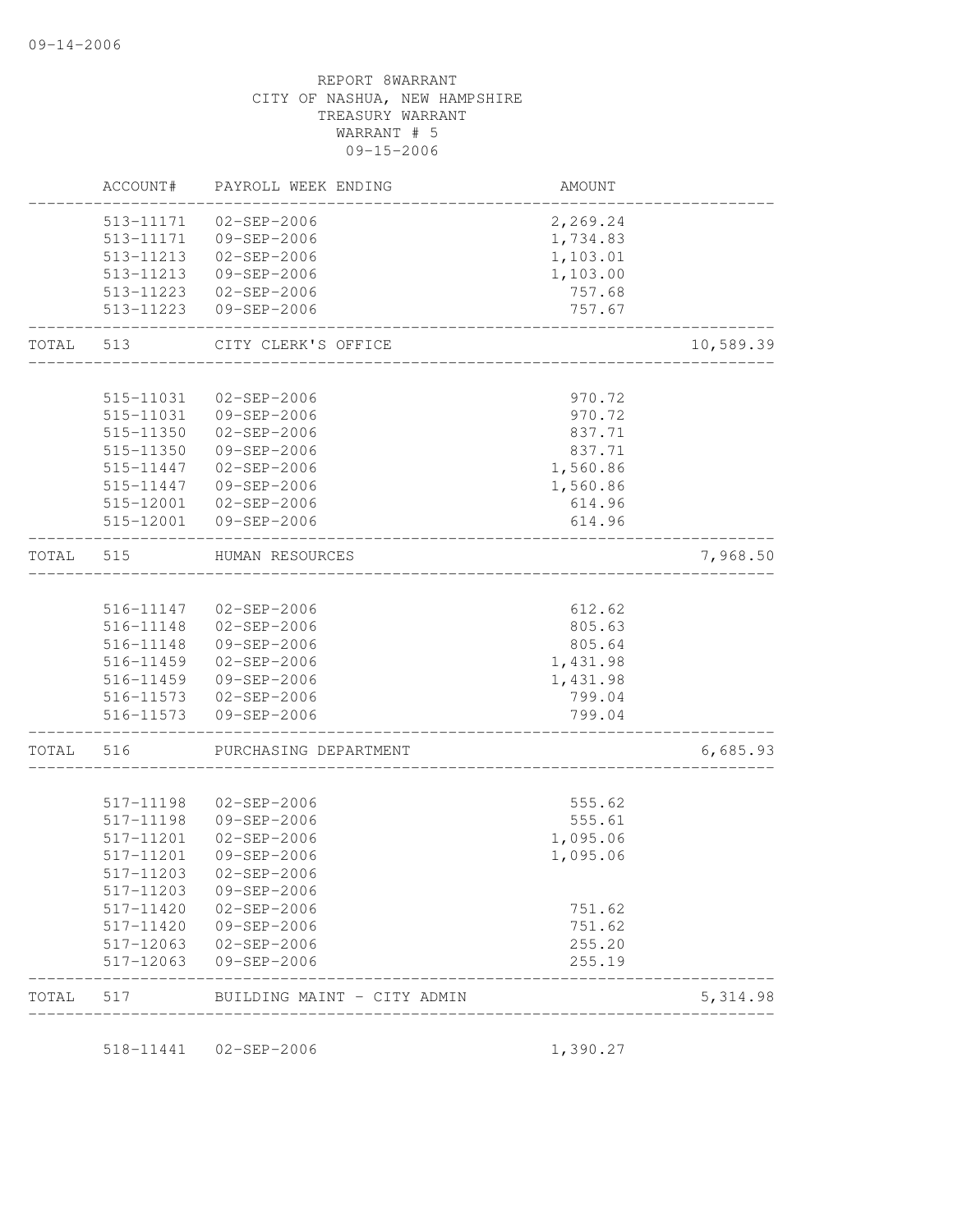|       | ACCOUNT#  | PAYROLL WEEK ENDING        | AMOUNT   |           |
|-------|-----------|----------------------------|----------|-----------|
|       | 518-11441 | 09-SEP-2006                | 1,390.26 |           |
|       | 518-11578 | $02 - SEP - 2006$          | 844.01   |           |
|       | 518-11578 | 09-SEP-2006                | 844.01   |           |
|       | 518-11589 | $02 - SEP - 2006$          | 1,007.23 |           |
|       | 518-11589 | 09-SEP-2006                | 1,007.24 |           |
|       | 518-11590 | $02 - SEP - 2006$          | 749.90   |           |
|       | 518-11590 | 09-SEP-2006                | 749.90   |           |
|       | 518-11608 | 02-SEP-2006                | 1,012.79 |           |
|       | 518-11608 | 09-SEP-2006                | 1,012.79 |           |
| TOTAL | 518       | INSURANCE - ADMINISTRATION |          | 10,008.40 |
|       | 519-11014 | 02-SEP-2006                | 954.40   |           |
|       | 519-11014 | 09-SEP-2006                | 954.40   |           |
|       | 519-11015 | $02 - SEP - 2006$          | 1,103.02 |           |
|       | 519-11015 | 09-SEP-2006                |          |           |
|       | 519-11016 | 02-SEP-2006                | 1,103.01 |           |
|       |           |                            | 830.36   |           |
|       | 519-11016 | 09-SEP-2006                | 830.36   |           |
|       | 519-11017 | $02 - SEP - 2006$          | 698.14   |           |
|       | 519-11017 | 09-SEP-2006                | 698.14   |           |
|       | 519-11115 | 02-SEP-2006                | 1,701.30 |           |
|       | 519-11115 | 09-SEP-2006                | 1,701.30 |           |
|       | 519-11153 | $02 - SEP - 2006$          | 501.48   |           |
|       | 519-11153 | 09-SEP-2006                | 501.49   |           |
|       | 519-11154 | $02 - SEP - 2006$          | 571.55   |           |
|       | 519-11154 | 09-SEP-2006                | 571.56   |           |
|       | 519-11205 | 02-SEP-2006                | 680.08   |           |
|       | 519-11205 | 09-SEP-2006                | 680.08   |           |
| TOTAL | 519       | ASSESSORS                  |          | 14,080.67 |
|       |           |                            |          |           |
|       | 522-11142 | $02 - SEP - 2006$          | 1,104.29 |           |
|       | 522-11142 | 09-SEP-2006                | 1,104.29 |           |
|       | 522-11429 | $02 - SEP - 2006$          | 1,651.74 |           |
|       | 522-11429 | 09-SEP-2006                | 1,651.75 |           |
|       | 522-11488 | $02 - SEP - 2006$          | 1,438.68 |           |
|       | 522-11488 | 09-SEP-2006                | 1,438.68 |           |
|       | 522-11718 | $02 - SEP - 2006$          | 1,240.04 |           |
|       | 522-11718 | 09-SEP-2006                | 1,306.18 |           |
|       | 522-11721 | $02 - SEP - 2006$          | 1,322.71 |           |
|       | 522-11721 | 09-SEP-2006                | 1,322.71 |           |
|       | 522-11724 | $02 - SEP - 2006$          | 1,205.29 |           |
|       | 522-11724 | 09-SEP-2006                | 1,205.29 |           |
|       | 522-11729 | $02 - SEP - 2006$          | 1,948.68 |           |
|       | 522-11729 | 09-SEP-2006                | 1,948.69 |           |
|       | 522-11748 | $02 - SEP - 2006$          | 772.08   |           |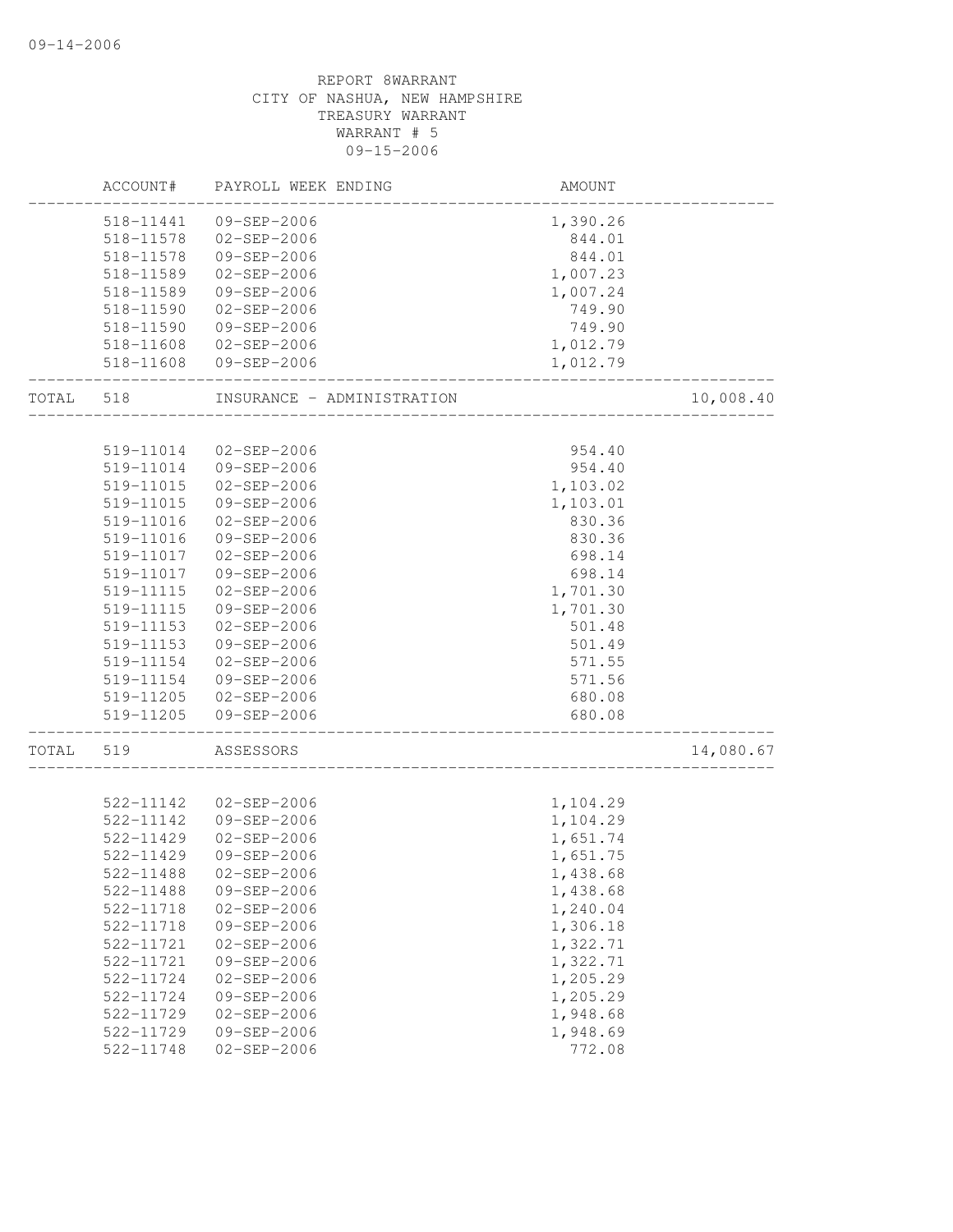|               | ACCOUNT# PAYROLL WEEK ENDING      | <b>AMOUNT</b>                      |           |
|---------------|-----------------------------------|------------------------------------|-----------|
|               | 522-11748 09-SEP-2006             | 772.08                             |           |
|               | 522-12082  02-SEP-2006            | 934.62                             |           |
|               | 522-13004 02-SEP-2006             | 216.99<br>_____________________    |           |
|               | TOTAL 522 INFORMATION TECHNOLOGY  | __________________________________ | 22,584.79 |
|               |                                   |                                    |           |
|               | 523-11332  02-SEP-2006            | 852.60                             |           |
|               | 523-11332 09-SEP-2006             | 852.60                             |           |
| TOTAL 523 GIS | _________________________________ |                                    | 1,705.20  |
|               |                                   |                                    |           |
|               | 531-11065 02-SEP-2006             | 1,003.00                           |           |
| 531-11065     | 09-SEP-2006                       | 1,003.00                           |           |
| 531-11085     | 02-SEP-2006                       | 783.88                             |           |
| 531-11085     | 09-SEP-2006                       | 783.88                             |           |
| 531-11114     | 02-SEP-2006                       | 2,062.65                           |           |
| 531-11114     | 09-SEP-2006                       | 2,062.65                           |           |
| 531-11118     | 02-SEP-2006                       | 870.05                             |           |
| 531-11118     | 09-SEP-2006                       | 870.05                             |           |
| 531-11129     | 02-SEP-2006                       | 1,826.57                           |           |
| 531-11129     | 09-SEP-2006                       | 1,826.57                           |           |
| 531-11201     | 02-SEP-2006                       | 1,231.73                           |           |
| 531-11201     | 09-SEP-2006                       | 1,231.73                           |           |
| 531-11203     | 02-SEP-2006                       | 219.44                             |           |
| 531-11203     | 09-SEP-2006                       | 219.44                             |           |
| 531-11206     | $02 - SEP - 2006$                 | 1,914.13                           |           |
| 531-11206     | 09-SEP-2006                       | 1,914.14                           |           |
| 531-11226     | $02 - SEP - 2006$                 | 740.51                             |           |
| 531-11226     | 09-SEP-2006                       | 740.51                             |           |
| 531-11257     | 02-SEP-2006                       | 668.95                             |           |
| 531-11257     | 09-SEP-2006                       | 668.95                             |           |
| 531-11398     | 02-SEP-2006                       | 792.12                             |           |
| 531-11398     | 09-SEP-2006                       | 792.12                             |           |
| 531-11474     | $02 - SEP - 2006$                 | 677.20                             |           |
| 531-11474     | 09-SEP-2006                       | 677.21                             |           |
|               | 531-11477 02-SEP-2006             | 576.80                             |           |
| 531-11477     | 09-SEP-2006                       | 576.80                             |           |
| 531-11489     | $02 - SEP - 2006$                 | 1,045.06                           |           |
| 531-11489     | 09-SEP-2006                       | 1,045.05                           |           |
| 531-11490     | $02 - SEP - 2006$                 | 844.15                             |           |
| $531 - 11490$ | 09-SEP-2006                       | 844.15                             |           |
| $531 - 11498$ | $02 - SEP - 2006$                 | 769.06                             |           |
| 531-11498     | 09-SEP-2006                       | 769.06                             |           |
| 531-11516     | $02 - SEP - 2006$                 | 786.25                             |           |
| 531-11516     | 09-SEP-2006                       | 786.25                             |           |
| 531-11534     | $02 - SEP - 2006$                 | 1,238.34                           |           |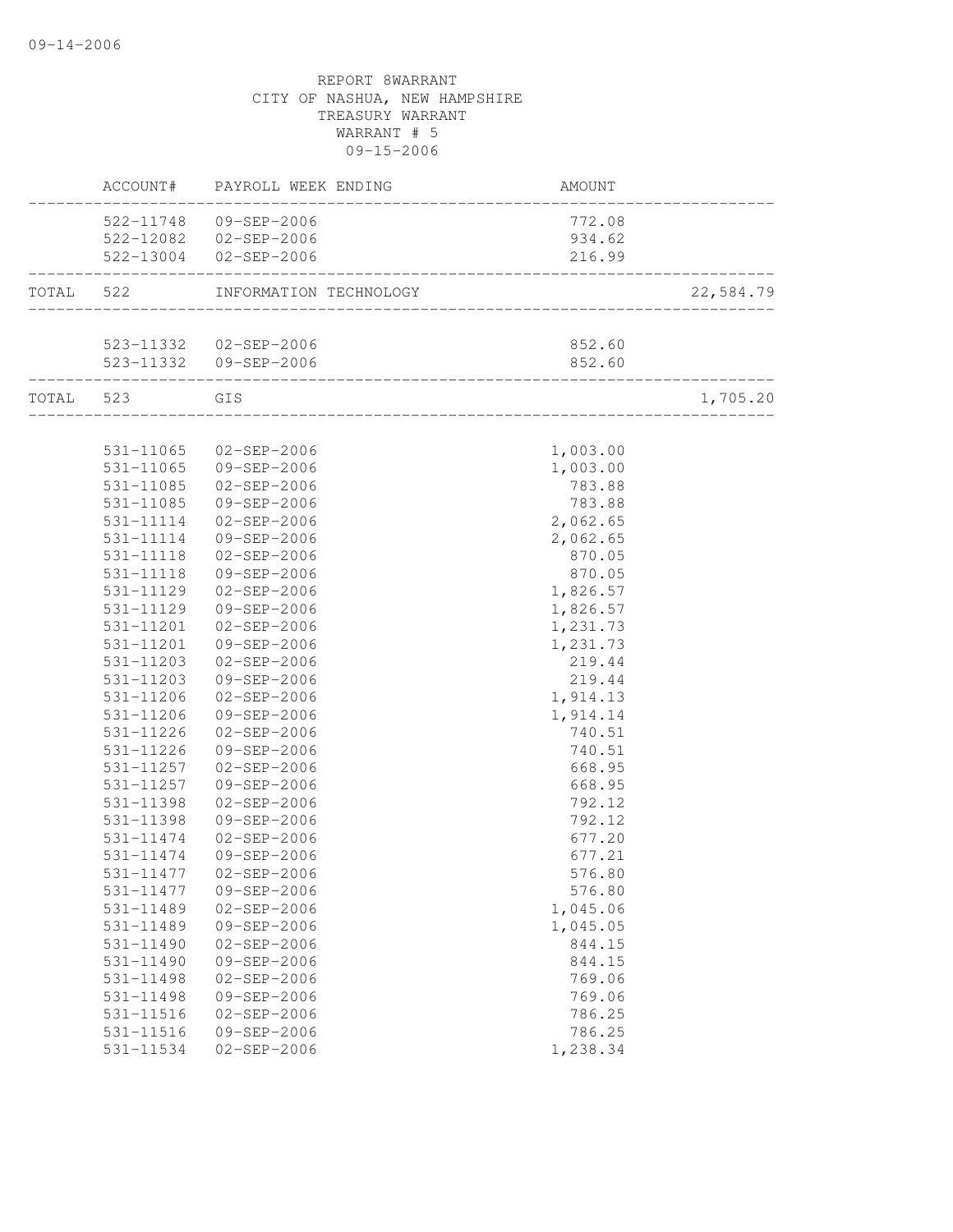| ACCOUNT#      | PAYROLL WEEK ENDING | AMOUNT    |
|---------------|---------------------|-----------|
| 531-11534     | 09-SEP-2006         | 1,238.34  |
| $531 - 11535$ | 02-SEP-2006         | 11,718.41 |
| 531-11535     | 09-SEP-2006         | 11,718.40 |
| 531-11537     | 02-SEP-2006         | 12,316.02 |
| 531-11537     | 09-SEP-2006         | 12,316.04 |
| 531-11538     | 02-SEP-2006         | 783.88    |
| 531-11538     | 09-SEP-2006         | 783.88    |
| 531-11539     | $02 - SEP - 2006$   | 1,313.75  |
| 531-11539     | 09-SEP-2006         | 1,313.75  |
| 531-11544     | 02-SEP-2006         | 1,869.10  |
| 531-11544     | 09-SEP-2006         | 1,869.10  |
| 531-11549     | 02-SEP-2006         | 7,666.06  |
| 531-11549     | 09-SEP-2006         | 7,666.06  |
| 531-11550     | $02 - SEP - 2006$   | 769.29    |
| 531-11550     | 09-SEP-2006         | 769.30    |
| 531-11552     | 02-SEP-2006         | 7,048.40  |
| 531-11552     | 09-SEP-2006         | 7,048.40  |
| 531-11555     | 02-SEP-2006         | 29,715.04 |
| $531 - 11555$ | 09-SEP-2006         | 29,715.04 |
| 531-11558     | 02-SEP-2006         | 63,631.55 |
| 531-11558     | 09-SEP-2006         | 64,684.83 |
| 531-11561     | 02-SEP-2006         | 9,324.27  |
| 531-11561     | 09-SEP-2006         | 9,324.29  |
| 531-11567     | 02-SEP-2006         | 27,803.55 |
| 531-11567     | 09-SEP-2006         | 27,803.55 |
| 531-11569     | 02-SEP-2006         | 1,032.13  |
| 531-11569     | 09-SEP-2006         | 1,032.13  |
| 531-11585     | 02-SEP-2006         | 1,554.70  |
| 531-11585     | 09-SEP-2006         | 1,554.70  |
| 531-11587     | 02-SEP-2006         | 1,717.58  |
| 531-11587     | 09-SEP-2006         | 1,717.60  |
| 531-11618     | $02 - SEP - 2006$   | 2,023.35  |
| 531-11618     | 09-SEP-2006         | 2,023.34  |
| 531-11622     | 02-SEP-2006         | 2,738.70  |
| 531-11622     | 09-SEP-2006         | 2,738.69  |
| 531-11632     | $02 - SEP - 2006$   | 1,170.14  |
| 531-11632     | 09-SEP-2006         | 1,208.30  |
| 531-11633     | $02 - SEP - 2006$   | 2,109.50  |
| 531-11633     | 09-SEP-2006         | 2,109.50  |
| 531-11634     | $02 - SEP - 2006$   | 630.40    |
| 531-11634     | 09-SEP-2006         | 630.40    |
| 531-11635     | $02 - SEP - 2006$   | 803.90    |
| 531-11635     | 09-SEP-2006         | 803.90    |
| 531-11664     | $02 - SEP - 2006$   | 1,003.00  |
| 531-11664     | 09-SEP-2006         | 1,003.00  |
| 531-11665     | $02 - SEP - 2006$   | 719.44    |
| 531-11665     | 09-SEP-2006         | 719.44    |
| 531-11699     | $02 - SEP - 2006$   | 837.71    |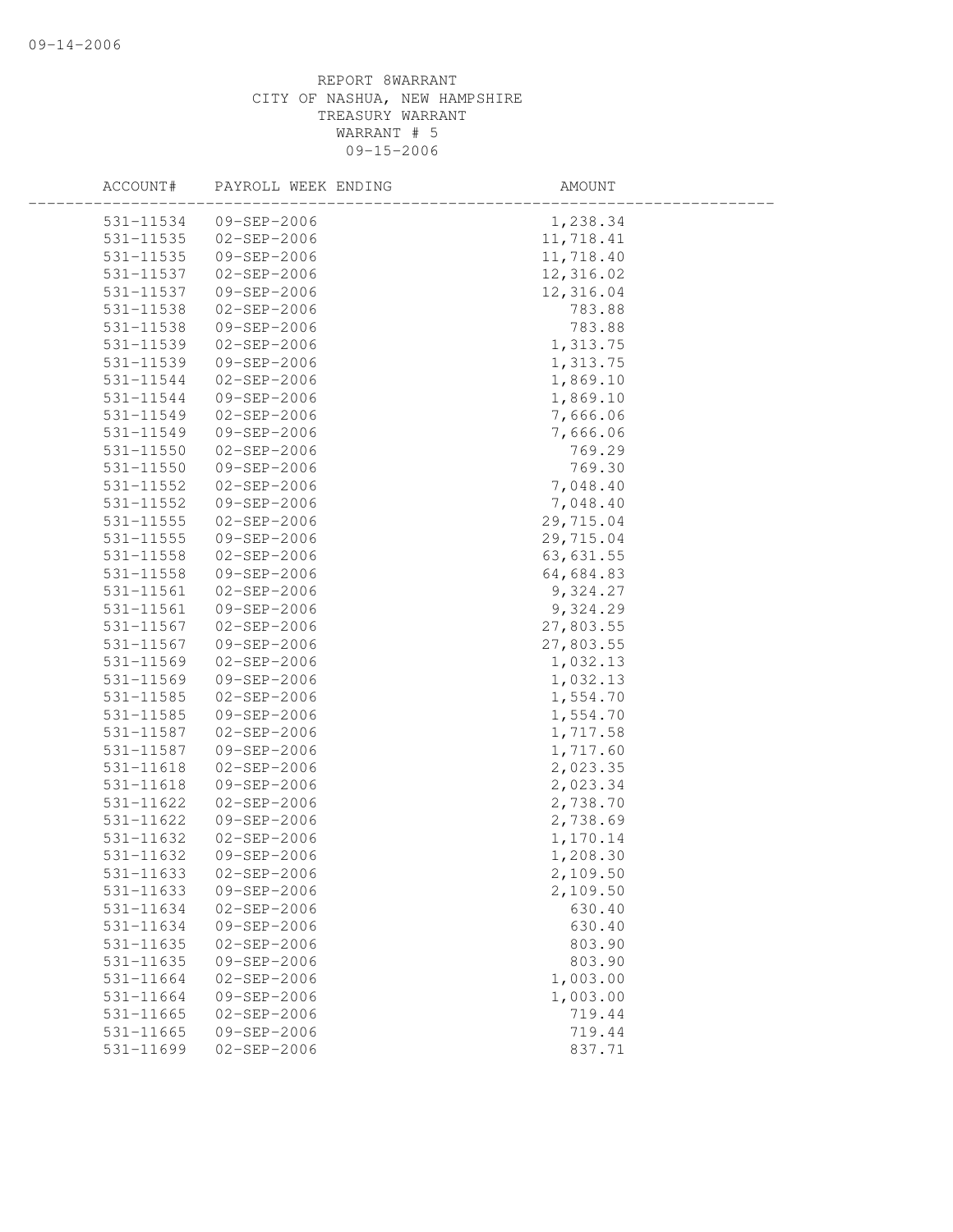|       | ACCOUNT#  | PAYROLL WEEK ENDING | AMOUNT     |            |
|-------|-----------|---------------------|------------|------------|
|       | 531-11699 | 09-SEP-2006         | 837.71     |            |
|       | 531-11719 | $02 - SEP - 2006$   | 795.34     |            |
|       | 531-11719 | 09-SEP-2006         | 795.35     |            |
|       | 531-11722 | 09-SEP-2006         | 437.09     |            |
|       | 531-11732 | 02-SEP-2006         | 1,156.95   |            |
|       | 531-11732 | 09-SEP-2006         | 1,156.95   |            |
|       | 531-11733 | 02-SEP-2006         | 2,075.70   |            |
|       | 531-11733 | 09-SEP-2006         | 2,075.70   |            |
|       | 531-12020 | 02-SEP-2006         | 875.50     |            |
|       | 531-12020 | 09-SEP-2006         | 875.51     |            |
|       | 531-12035 | 02-SEP-2006         | 655.87     |            |
|       | 531-12035 | 09-SEP-2006         | 655.87     |            |
|       | 531-12042 | 02-SEP-2006         | 283.12     |            |
|       | 531-12042 | 09-SEP-2006         | 1,083.96   |            |
|       | 531-12066 | 02-SEP-2006         | 1,101.42   |            |
|       | 531-12066 | 09-SEP-2006         | 1,101.41   |            |
|       | 531-12067 | 02-SEP-2006         | 659.15     |            |
|       | 531-12067 | 09-SEP-2006         | 494.36     |            |
|       | 531-12068 | 02-SEP-2006         | 1,311.74   |            |
|       | 531-12068 | 09-SEP-2006         | 1,311.74   |            |
|       | 531-12071 | 02-SEP-2006         | 229.50     |            |
|       | 531-12071 | 09-SEP-2006         | 229.51     |            |
|       | 531-12119 | 02-SEP-2006         | 990.67     |            |
|       | 531-12119 | 09-SEP-2006         | 990.68     |            |
|       | 531-13004 | 02-SEP-2006         | 2,975.98   |            |
|       | 531-13004 | 09-SEP-2006         | 5,353.46   |            |
|       | 531-13038 | 02-SEP-2006         | 1,018.77   |            |
|       | 531-13038 | 09-SEP-2006         | 724.87     |            |
|       | 531-13040 | 02-SEP-2006         | 2,923.10   |            |
|       | 531-13040 | 09-SEP-2006         | 6,962.29   |            |
|       | 531-13044 | 02-SEP-2006         | 1,447.65   |            |
|       | 531-13044 | 09-SEP-2006         | 1,933.69   |            |
|       | 531-13047 | 02-SEP-2006         | 10,987.08  |            |
|       | 531-13047 | 09-SEP-2006         | 22,829.13  |            |
|       | 531-13048 | $02 - SEP - 2006$   | 2,151.10   |            |
|       | 531-13048 | 09-SEP-2006         | 5,155.05   |            |
|       | 531-15002 | 09-SEP-2006         | 34, 318.82 |            |
|       | 531-17001 | 09-SEP-2006         | 100.00     |            |
|       | 531-17003 | 09-SEP-2006         | 3,900.00   |            |
|       | 531-17004 | 09-SEP-2006         | 3,400.00   |            |
|       | 531-17006 | $02 - SEP - 2006$   | 3,650.00   |            |
| TOTAL | 531       | POLICE DEPARTMENT   |            | 548,965.09 |
|       |           |                     |            |            |
|       | 532-11024 | $02 - SEP - 2006$   | 1,911.10   |            |
|       | 532-11024 | 09-SEP-2006         | 1,911.10   |            |
|       | 532-11040 | $02 - SEP - 2006$   | 1,793.53   |            |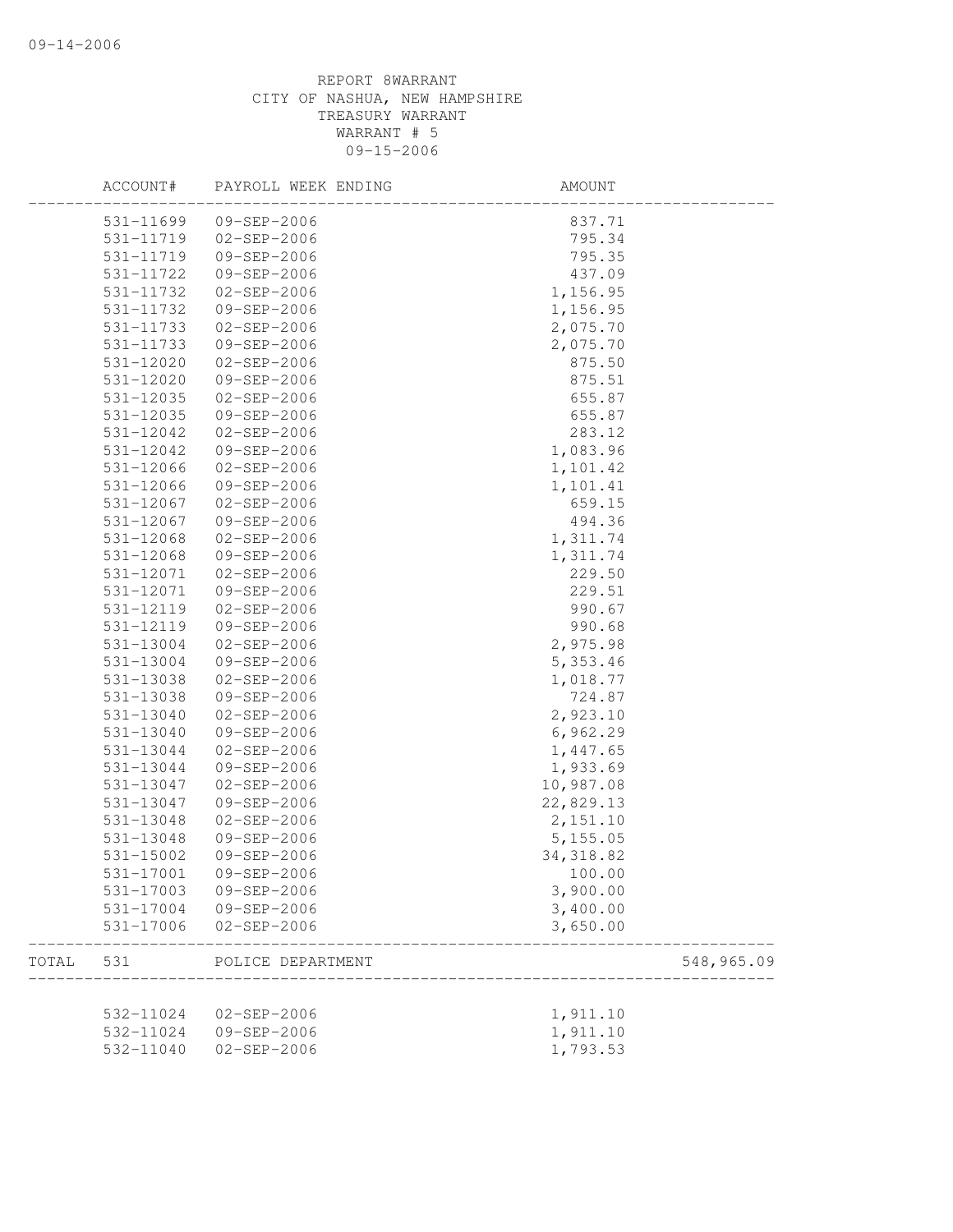| ACCOUNT#  | PAYROLL WEEK ENDING | AMOUNT      |
|-----------|---------------------|-------------|
| 532-11040 | 09-SEP-2006         | 1,793.53    |
| 532-11063 | 02-SEP-2006         | 1,242.12    |
| 532-11063 | 09-SEP-2006         | 1,242.12    |
| 532-11066 | 02-SEP-2006         | 1,205.58    |
| 532-11066 | 09-SEP-2006         | 1,205.56    |
| 532-11069 | 02-SEP-2006         | 1,229.81    |
| 532-11069 | 09-SEP-2006         | 1,229.81    |
| 532-11111 | 02-SEP-2006         | 1,942.62    |
| 532-11111 | 09-SEP-2006         | 1,942.62    |
| 532-11207 | $02 - SEP - 2006$   | 4,479.36    |
| 532-11207 | 09-SEP-2006         | 4,479.36    |
| 532-11281 | 02-SEP-2006         | 854.92      |
| 532-11281 | 09-SEP-2006         | 854.91      |
| 532-11284 | 02-SEP-2006         | 1,555.42    |
| 532-11284 | 09-SEP-2006         | 1,555.42    |
| 532-11285 | 02-SEP-2006         | 7,440.48    |
| 532-11285 | 09-SEP-2006         | 7,440.49    |
| 532-11291 | $02 - SEP - 2006$   | 6,542.26    |
| 532-11291 | 09-SEP-2006         | 6,426.22    |
| 532-11298 | $02 - SEP - 2006$   | 882.67      |
| 532-11298 | 09-SEP-2006         | 986.51      |
| 532-11300 | 02-SEP-2006         | 32, 149. 34 |
| 532-11300 | 09-SEP-2006         | 33, 226.46  |
| 532-11303 | 02-SEP-2006         | 1,090.35    |
| 532-11303 | 09-SEP-2006         | 1,090.35    |
| 532-11305 | $02 - SEP - 2006$   | 4,394.45    |
| 532-11305 | 09-SEP-2006         | 4,394.44    |
| 532-11307 | 02-SEP-2006         | 1,090.35    |
| 532-11307 | 09-SEP-2006         | 1,090.35    |
| 532-11309 | 02-SEP-2006         | 96, 359.21  |
| 532-11309 | 09-SEP-2006         | 96, 359.21  |
| 532-11660 | $02 - SEP - 2006$   | 1,385.40    |
| 532-11660 | 09-SEP-2006         | 1,385.40    |
| 532-11663 | 02-SEP-2006         | 1,344.65    |
| 532-11663 | 09-SEP-2006         | 1,344.65    |
| 532-11666 | $02 - SEP - 2006$   | 1,331.35    |
| 532-11666 | 09-SEP-2006         | 1,331.35    |
| 532-12070 | $02 - SEP - 2006$   | 34,199.96   |
| 532-12070 | 09-SEP-2006         | 28,517.80   |
| 532-13004 | $02 - SEP - 2006$   | 1,441.16    |
| 532-13004 | 09-SEP-2006         | 464.58      |
| 532-13018 | $02 - SEP - 2006$   | 1,880.45    |
| 532-13018 | 09-SEP-2006         | 2,204.27    |
| 532-13024 | $02 - SEP - 2006$   | 652.18      |
| 532-13024 | 09-SEP-2006         | 417.95      |
| 532-13050 | $02 - SEP - 2006$   | 13,787.16   |
| 532-15002 | 09-SEP-2006         | 42,130.19   |
| 532-19231 | $02 - SEP - 2006$   | 1,152.45    |
|           |                     |             |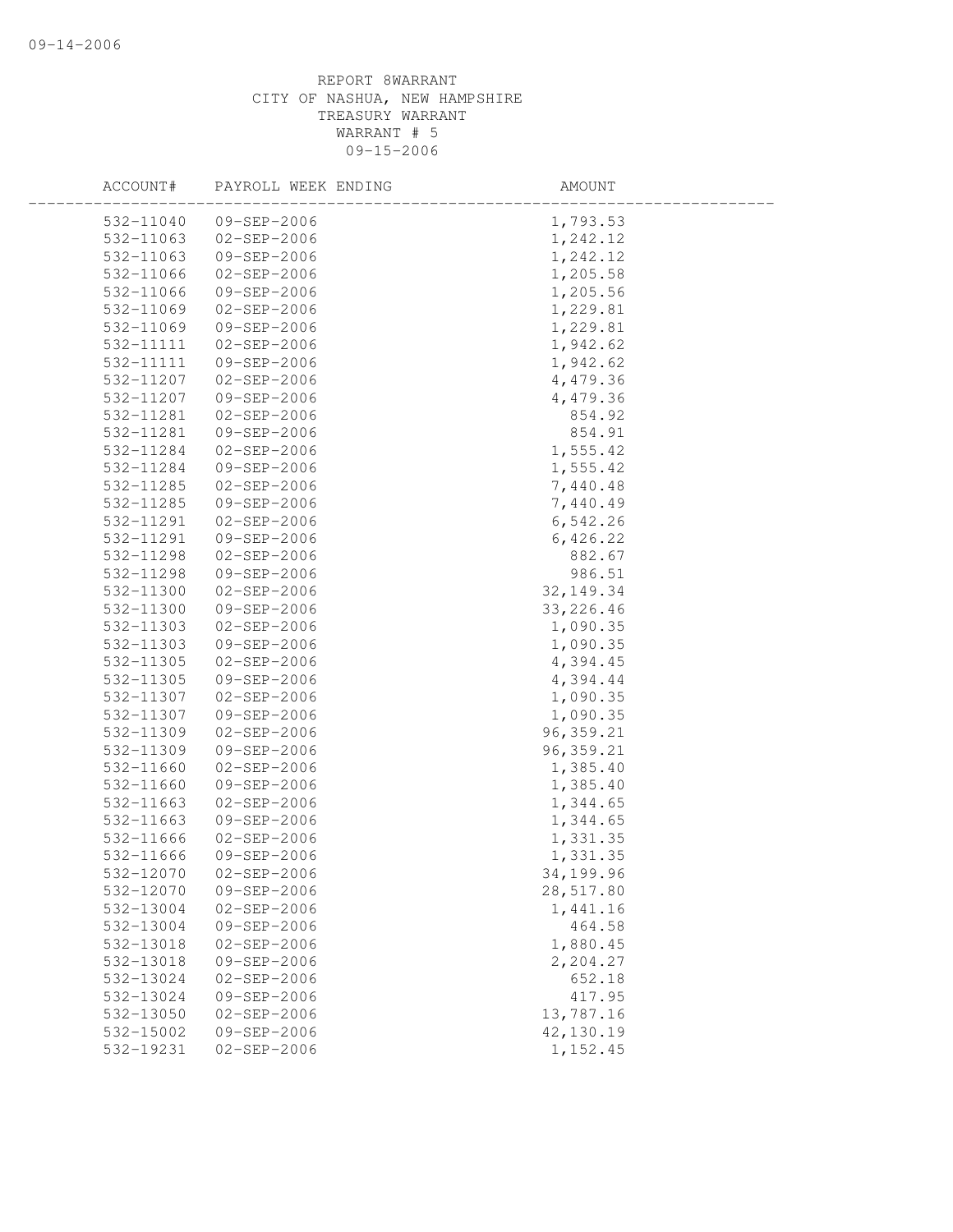|       | ACCOUNT#  | PAYROLL WEEK ENDING                        | AMOUNT   |             |
|-------|-----------|--------------------------------------------|----------|-------------|
|       | 532-19231 | 09-SEP-2006                                | 1,152.45 |             |
|       | 532-19232 | 02-SEP-2006                                | 1,639.25 |             |
|       | 532-19232 | 09-SEP-2006                                | 1,652.62 |             |
|       | 532-19233 | $02 - SEP - 2006$                          | 2,628.51 |             |
|       | 532-19233 | 09-SEP-2006                                | 2,668.63 |             |
|       | 532-19234 | $02 - SEP - 2006$                          | 1,666.28 |             |
|       | 532-19234 | 09-SEP-2006                                | 1,679.65 |             |
| TOTAL | 532       | FIRE DEPARTMENT                            |          | 481, 450.37 |
|       |           | 535-81023 02-SEP-2006                      | 387.82   |             |
|       |           | 535-81023 09-SEP-2006                      | 96.15    |             |
|       |           |                                            |          |             |
| TOTAL | 535       | EMERGENCY MANAGEMENT                       |          | 483.97      |
|       |           | 536-11178 02-SEP-2006                      | 1,272.29 |             |
|       | 536-11178 | 09-SEP-2006                                | 1,272.29 |             |
| TOTAL | 536       | CITYWIDE COMMUNICATIONS                    |          | 2,544.58    |
|       |           |                                            |          |             |
|       | 541-11008 | 09-SEP-2006                                | 629.81   |             |
|       | 541-11048 | $02 - SEP - 2006$                          | 888.34   |             |
|       | 541-11048 | 09-SEP-2006                                | 888.34   |             |
|       | 541-11104 | $02 - SEP - 2006$                          | 914.99   |             |
|       | 541-11104 | 09-SEP-2006                                | 915.00   |             |
|       | 541-11240 | $02 - SEP - 2006$                          | 1,763.87 |             |
|       |           | 541-11240 09-SEP-2006                      | 1,411.09 |             |
|       |           | 541-11346 09-SEP-2006                      | 412.41   |             |
|       |           | 541-12038 02-SEP-2006                      | 412.40   |             |
| TOTAL | 541       |                                            |          | 8,236.25    |
|       |           |                                            |          |             |
|       | 542-11583 | $02 - SEP - 2006$<br>542-11583 09-SEP-2006 | 368.00   |             |
|       |           | $02 - SEP - 2006$                          | 368.00   |             |
|       | 542-11584 |                                            | 1,296.98 |             |
|       | 542-11584 | $09 - SEP - 2006$                          | 1,181.99 |             |
|       | 542-12079 | $02 - SEP - 2006$                          | 710.06   |             |
|       | 542-12079 | 09-SEP-2006                                | 681.67   |             |
|       | 542-12109 | $02 - SEP - 2006$                          | 180.00   |             |
|       | 542-12109 | 09-SEP-2006                                | 154.00   |             |
|       | 542-12582 | $02 - SEP - 2006$                          | 1,019.55 |             |
|       | 542-12582 | 09-SEP-2006                                | 1,019.55 |             |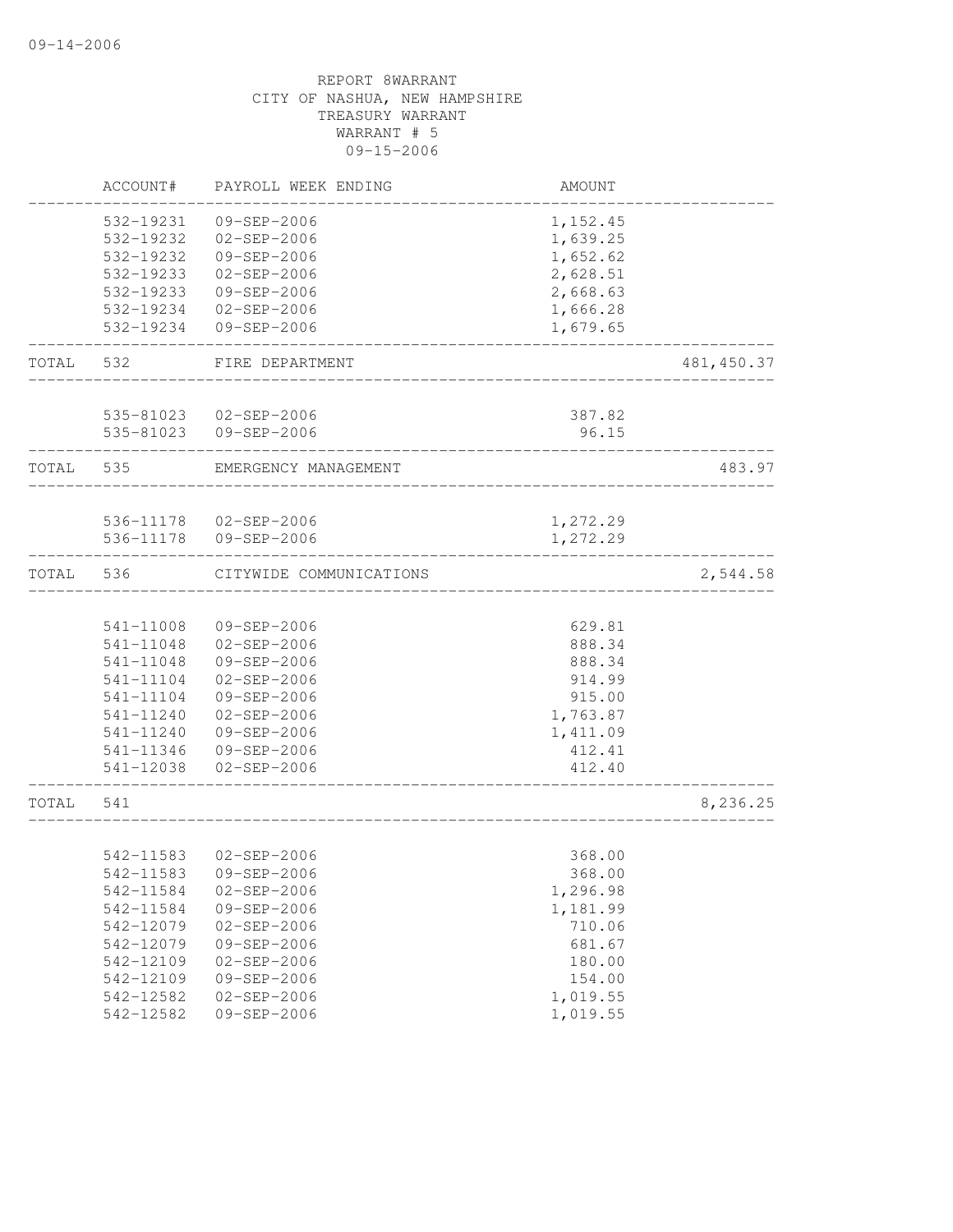|           |                        | ACCOUNT# PAYROLL WEEK ENDING               | AMOUNT                                |            |
|-----------|------------------------|--------------------------------------------|---------------------------------------|------------|
|           |                        | TOTAL 542 COMMUNITY HEALTH                 | ------------------------------------- | 6,979.80   |
|           |                        |                                            |                                       |            |
|           | 543-11380              | $02 - SEP - 2006$                          | 840.29                                |            |
|           |                        | 543-11380 09-SEP-2006                      | 840.29                                |            |
|           | 543-11438              | 02-SEP-2006                                | 1,390.27                              |            |
|           | 543-11438              | 09-SEP-2006                                | 1,390.26                              |            |
|           | 543-11601              | 02-SEP-2006                                | 1,136.10                              |            |
|           | 543-11601              | 09-SEP-2006                                | 1,136.10                              |            |
|           | 543-11602              | 02-SEP-2006                                | 795.56                                |            |
|           | 543-11602              | 09-SEP-2006                                | 795.56                                |            |
|           |                        | 543-11604 02-SEP-2006                      | 749.90                                |            |
|           |                        | 543-11604 09-SEP-2006                      | 749.90                                |            |
|           |                        | 543-11605 02-SEP-2006                      | 856.19                                |            |
|           |                        | 543-11605 09-SEP-2006                      | 856.19<br>______________              |            |
|           |                        | TOTAL 543 ENVIRONMENTAL HEALTH DEPT.       |                                       | 11,536.61  |
|           |                        |                                            |                                       |            |
|           |                        | 544-11008 02-SEP-2006                      | 668.17                                |            |
|           |                        | 544-11008 09-SEP-2006                      | 668.17                                |            |
|           |                        | 544-11099 02-SEP-2006                      | 1,989.89                              |            |
|           | 544-11099              | 09-SEP-2006                                | 1,989.89                              |            |
|           | 544-11112              | 02-SEP-2006                                | 755.51                                |            |
|           | 544-11112              | 09-SEP-2006                                | 755.51                                |            |
|           | 544-11367              | 02-SEP-2006                                | 749.90                                |            |
|           |                        | 544-11367 09-SEP-2006                      | 749.90                                |            |
|           |                        | 544-11777  02-SEP-2006                     | 1,167.25                              |            |
|           |                        | 544-11777  09-SEP-2006                     | 1,167.25                              |            |
|           |                        | 544-12101 02-SEP-2006                      | 242.92                                |            |
|           |                        | 544-12101 09-SEP-2006                      | 242.92<br>------------------          |            |
| TOTAL 544 |                        | WELFARE ADMINISTRATION                     |                                       | 11, 147.28 |
|           |                        | 551-11008 02-SEP-2006                      | 612.62                                |            |
|           |                        |                                            |                                       |            |
|           |                        | 551-11008 09-SEP-2006<br>$02 - SEP - 2006$ | 612.62                                |            |
|           | 551-11028              |                                            | 526.86                                |            |
|           | 551-11028<br>551-11057 | 09-SEP-2006<br>$02 - SEP - 2006$           | 526.86                                |            |
|           |                        |                                            | 783.39                                |            |
|           | 551-11057              | 09-SEP-2006                                | 783.39                                |            |
|           | 551-11094              | $02 - SEP - 2006$                          | 355.62                                |            |
|           | 551-11094              | 09-SEP-2006                                | 355.62                                |            |
|           | 551-11208              | $02 - SEP - 2006$                          | 755.42                                |            |
|           | 551-11208              | 09-SEP-2006                                | 755.43                                |            |
|           | 551-11211<br>551-11211 | $02 - SEP - 2006$<br>09-SEP-2006           | 458.66<br>458.66                      |            |
|           |                        |                                            |                                       |            |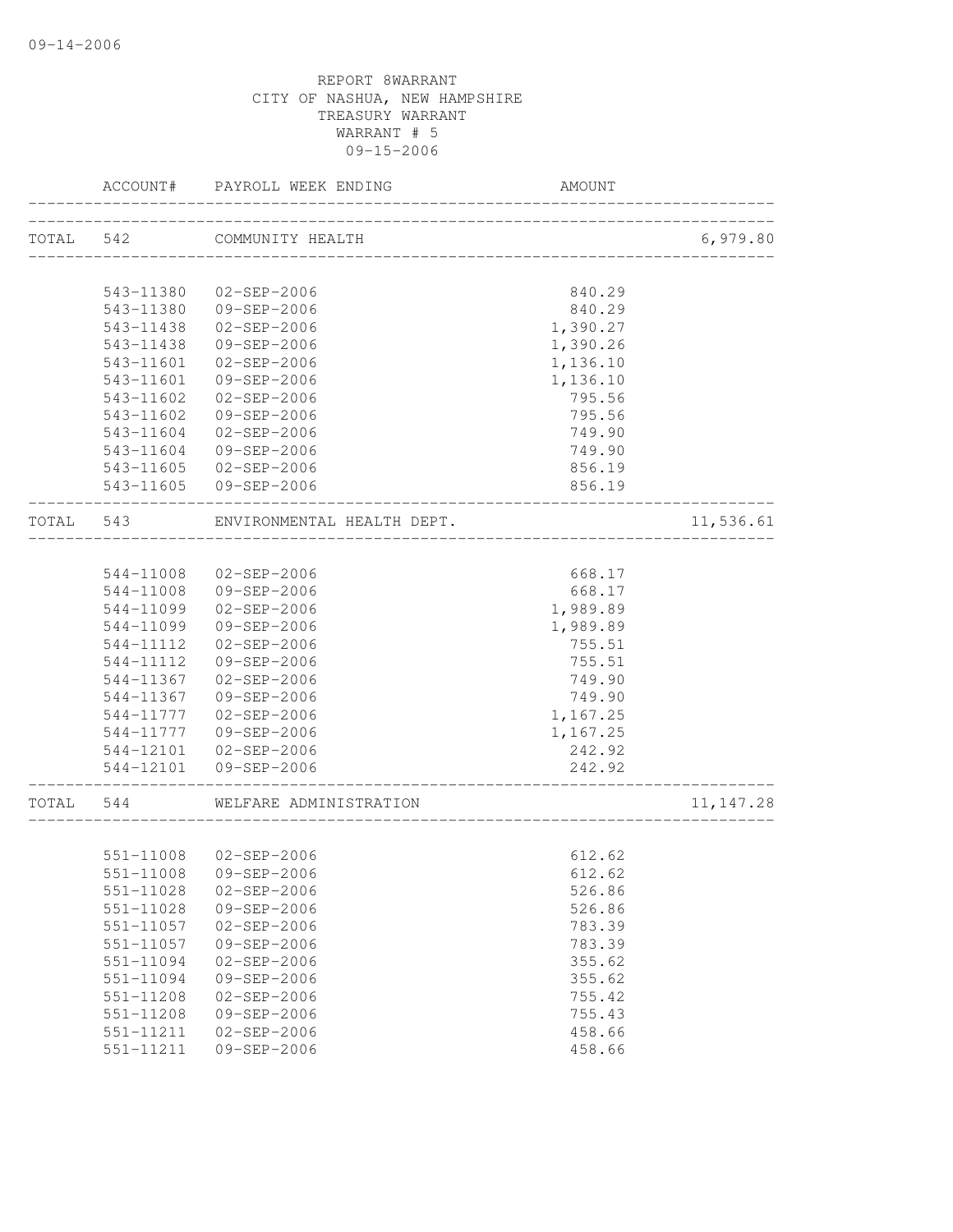|       | ACCOUNT#  | PAYROLL WEEK ENDING            | AMOUNT   |           |
|-------|-----------|--------------------------------|----------|-----------|
|       | 551-11212 | 02-SEP-2006                    | 1,313.75 |           |
|       | 551-11212 | 09-SEP-2006                    | 1,313.76 |           |
|       | 551-11249 | 02-SEP-2006                    | 1,544.27 |           |
|       | 551-11249 | 09-SEP-2006                    | 1,544.27 |           |
|       | 551-11273 | 02-SEP-2006                    | 2,382.01 |           |
|       | 551-11273 | 09-SEP-2006                    | 2,382.02 |           |
|       | 551-11435 | 02-SEP-2006                    | 991.04   |           |
|       | 551-11435 | 09-SEP-2006                    | 991.04   |           |
|       | 551-11638 | 02-SEP-2006                    | 1,064.08 |           |
|       | 551-11638 | 09-SEP-2006                    | 1,064.09 |           |
|       |           | 551-13004 02-SEP-2006          | 27.41    |           |
| TOTAL | 551       | PUBLIC WORKS DIV & ENGINEERING |          | 21,602.89 |
|       |           |                                |          |           |
|       | 552-11051 | 02-SEP-2006                    | 1,275.49 |           |
|       | 552-11051 | 09-SEP-2006                    | 1,275.49 |           |
|       | 552-11052 | 02-SEP-2006                    | 1,136.10 |           |
|       | 552-11052 | 09-SEP-2006                    | 1,136.10 |           |
|       | 552-11077 | 02-SEP-2006                    | 1,170.19 |           |
|       | 552-11077 | 09-SEP-2006                    | 1,170.19 |           |
|       | 552-11087 | 02-SEP-2006                    | 751.54   |           |
|       | 552-11087 | 09-SEP-2006                    | 753.91   |           |
|       | 552-11143 | $02 - SEP - 2006$              | 784.00   |           |
|       | 552-11143 | 09-SEP-2006                    | 784.00   |           |
|       | 552-11324 | 02-SEP-2006                    | 3,604.93 |           |
|       | 552-11324 | 09-SEP-2006                    | 3,604.96 |           |
|       | 552-11339 | $02 - SEP - 2006$              | 2,689.61 |           |
|       | 552-11339 | 09-SEP-2006                    | 2,689.60 |           |
|       | 552-11342 | $02 - SEP - 2006$              | 706.00   |           |
|       | 552-11342 | 09-SEP-2006                    | 706.00   |           |
|       | 552-11343 | $02 - SEP - 2006$              | 2,372.55 |           |
|       | 552-11343 | 09-SEP-2006                    | 2,352.00 |           |
|       | 552-11407 | $02 - SEP - 2006$              | 4,884.00 |           |
|       | 552-11407 | 09-SEP-2006                    | 4,884.00 |           |
|       | 552-11492 | 02-SEP-2006                    | 746.80   |           |
|       | 552-11492 | $09 - SEP - 2006$              | 746.80   |           |
|       | 552-11548 | $02 - SEP - 2006$              | 916.14   |           |
|       | 552-11548 | 09-SEP-2006                    | 916.14   |           |
|       | 552-11580 | $02 - SEP - 2006$              | 772.39   |           |
|       | 552-11580 | 09-SEP-2006                    | 772.39   |           |
|       | 552-11618 | $02 - SEP - 2006$              | 568.25   |           |
|       | 552-11618 | 09-SEP-2006                    | 568.25   |           |
|       | 552-11750 | $02 - SEP - 2006$              | 733.60   |           |
|       | 552-11750 | $09 - SEP - 2006$              | 730.40   |           |
|       | 552-12156 | $02 - SEP - 2006$              | 2,687.50 |           |
|       | 552-12156 | 09-SEP-2006                    | 1,560.00 |           |
|       | 552-12159 | $09 - SEP - 2006$              |          |           |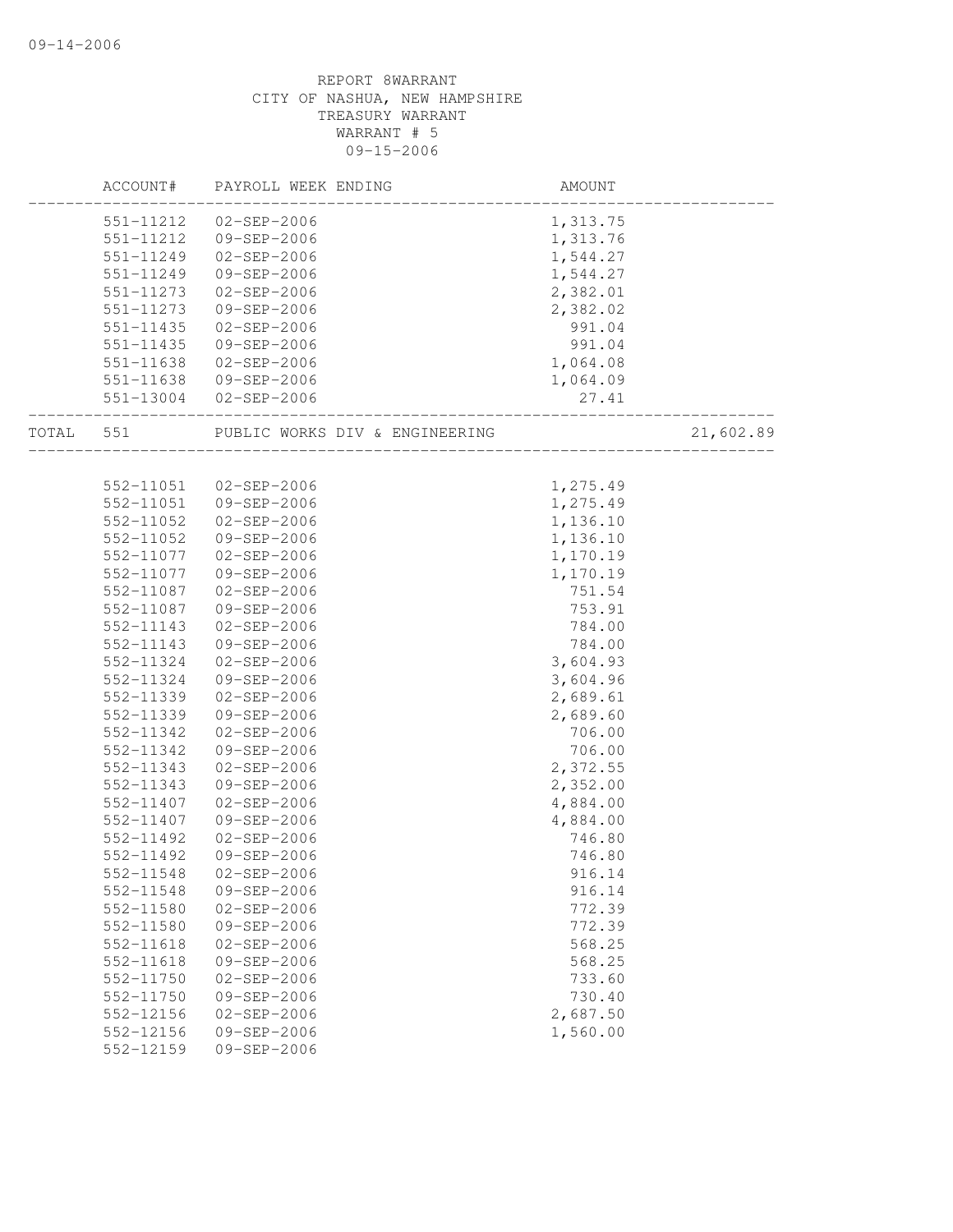|           |                                | AMOUNT    |           |
|-----------|--------------------------------|-----------|-----------|
|           | 552-13004 02-SEP-2006          | 2,467.32  |           |
|           | 552-13004 09-SEP-2006          | 1,662.53  |           |
|           | 552-17001 02-SEP-2006          | 300.00    |           |
|           | TOTAL 552 PARKS AND RECREATION |           | 54,879.17 |
|           |                                |           |           |
|           | 553-11041 02-SEP-2006          | 897.55    |           |
|           | 553-11041 09-SEP-2006          | 897.55    |           |
|           | 553-11078  02-SEP-2006         | 1,353.16  |           |
|           | 553-11078 09-SEP-2006          | 1,353.16  |           |
| 553-11098 | $02 - SEP - 2006$              | 942.01    |           |
| 553-11098 | 09-SEP-2006                    | 937.65    |           |
| 553-11192 | 02-SEP-2006                    | 833.00    |           |
| 553-11192 | 09-SEP-2006                    | 833.00    |           |
| 553-11279 | $02 - SEP - 2006$              | 4,725.85  |           |
| 553-11279 | 09-SEP-2006                    | 4,704.00  |           |
| 553-11327 | $02 - SEP - 2006$              | 3,604.95  |           |
| 553-11327 | 09-SEP-2006                    | 3,604.96  |           |
| 553-11336 | 02-SEP-2006                    | 967.45    |           |
| 553-11336 | 09-SEP-2006                    | 967.45    |           |
| 553-11375 | 02-SEP-2006                    | 2,689.60  |           |
| 553-11375 | 09-SEP-2006                    | 2,223.82  |           |
| 553-11465 | 02-SEP-2006                    | 2,987.20  |           |
| 553-11465 | 09-SEP-2006                    | 2,987.20  |           |
|           | 553-11474 02-SEP-2006          | 4,208.00  |           |
|           | 553-11474 09-SEP-2006          | 4,208.00  |           |
|           | 553-11475 02-SEP-2006          | 1,702.40  |           |
| 553-11475 | 09-SEP-2006                    | 1,701.80  |           |
| 553-11630 | $02 - SEP - 2006$              | 1,435.20  |           |
| 553-11630 | 09-SEP-2006                    | 1,435.20  |           |
| 553-11631 | 02-SEP-2006                    | 724.80    |           |
| 553-11631 | 09-SEP-2006                    | 722.64    |           |
| 553-11648 | $02 - SEP - 2006$              | 732.24    |           |
| 553-11648 | 09-SEP-2006                    | 732.24    |           |
| 553-11678 | 02-SEP-2006                    | 1,515.40  |           |
| 553-11678 | 09-SEP-2006                    | 1,515.40  |           |
|           |                                | 10,842.82 |           |
| 553-11759 | 09-SEP-2006                    | 11,534.01 |           |
| 553-11768 | $02 - SEP - 2006$              | 713.60    |           |
| 553-11768 | 09-SEP-2006                    | 713.60    |           |
| 553-11771 | $02 - SEP - 2006$              | 1,683.20  |           |
| 553-11771 | 09-SEP-2006                    | 1,683.20  |           |
| 553-12128 | $02 - SEP - 2006$              | 246.23    |           |
| 553-12128 | 09-SEP-2006                    | 246.23    |           |
| 553-13004 | $02 - SEP - 2006$              | 1,132.72  |           |
| 553-13004 | 09-SEP-2006                    | 1,513.04  |           |
| 553-17008 | 09-SEP-2006                    | 900.00    |           |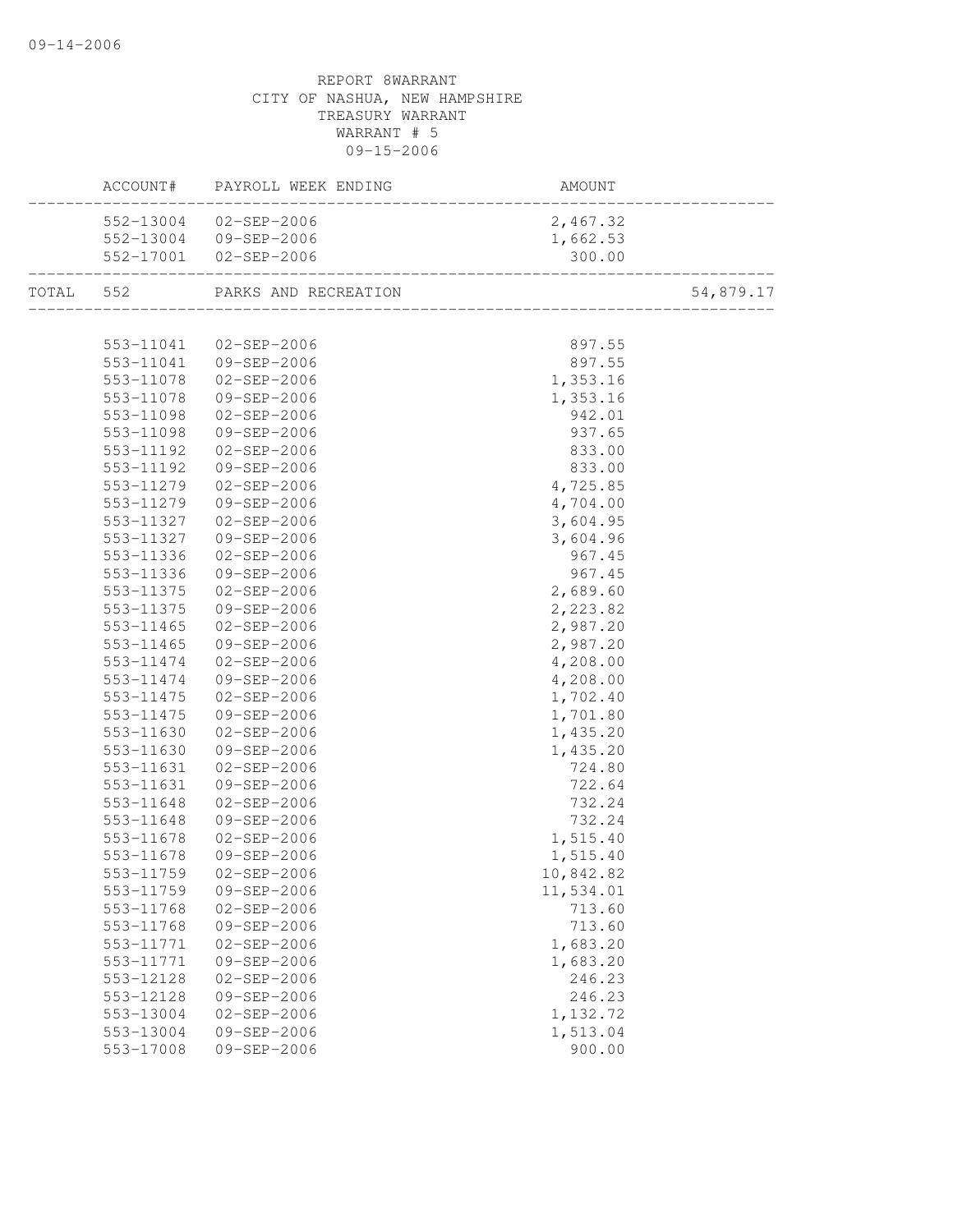|           | ACCOUNT#      | PAYROLL WEEK ENDING         | AMOUNT                  |            |
|-----------|---------------|-----------------------------|-------------------------|------------|
|           |               | TOTAL 553 STREET DEPARTMENT |                         | 89, 351.53 |
|           |               |                             | _______________________ |            |
|           | 555-11024     | 02-SEP-2006                 | 663.48                  |            |
|           | 555-11024     | 09-SEP-2006                 | 663.48                  |            |
|           | 555-11058     | $02 - SEP - 2006$           | 888.73                  |            |
|           | 555-11058     | 09-SEP-2006                 | 888.74                  |            |
|           | 555-11461     | $02 - SEP - 2006$           | 1,349.78                |            |
|           | 555-11461     | 09-SEP-2006                 | 1,349.78                |            |
|           | $555 - 11505$ | $02 - SEP - 2006$           | 1,170.18                |            |
|           | 555-11505     | $09 - SEP - 2006$           | 1,170.19                |            |
|           | 555-11639     | $02 - SEP - 2006$           | 746.80                  |            |
|           | 555-11639     | 09-SEP-2006                 | 746.80                  |            |
|           | 555-11640     | $02 - SEP - 2006$           | 695.61                  |            |
|           | 555-11640     | 09-SEP-2006                 | 686.91                  |            |
|           | 555-11738     | $02 - SEP - 2006$           | 1,760.00                |            |
|           | 555-11738     | $09 - SEP - 2006$           | 880.00                  |            |
|           | 555-11745     | $02 - SEP - 2006$           | 738.80                  |            |
|           | 555-11745     | $09 - SEP - 2006$           | 738.80                  |            |
|           | 555-11746     | $02 - SEP - 2006$           | 999.84                  |            |
|           | 555-11746     | 09-SEP-2006                 | 999.84                  |            |
|           | 555-13004     | $02 - SEP - 2006$           | 31.10                   |            |
|           | 555-13004     | 09-SEP-2006                 | 83.12                   |            |
|           |               | 555-17004 02-SEP-2006       | 700.00                  |            |
|           | 555-17008     | 09-SEP-2006                 | 900.00                  |            |
| TOTAL     | 555           | TRAFFIC DEPARTMENT          |                         | 18,851.98  |
|           |               | 557-11161 02-SEP-2006       | 746.80                  |            |
|           |               | 557-11161 09-SEP-2006       | 746.80                  |            |
|           |               | 557-17004 02-SEP-2006       | 700.00                  |            |
| TOTAL 557 |               | PARKING LOTS                |                         | 2,193.60   |
|           |               |                             |                         |            |
|           |               | 561-11345 02-SEP-2006       | 1,199.60                |            |
|           | 561-11345     | 09-SEP-2006                 | 1,199.60                |            |
|           | $561 - 11651$ | $02 - SEP - 2006$           | 751.62                  |            |
|           | 561-11651     | 09-SEP-2006                 | 751.62                  |            |
|           | $561 - 11658$ | $02 - SEP - 2006$           | 915.39                  |            |
|           | $561 - 11658$ | 09-SEP-2006                 | 915.39                  |            |
|           | $561 - 12153$ | $02 - SEP - 2006$           | 400.00                  |            |
|           | 561-12153     | $09 - SEP - 2006$           | 320.00                  |            |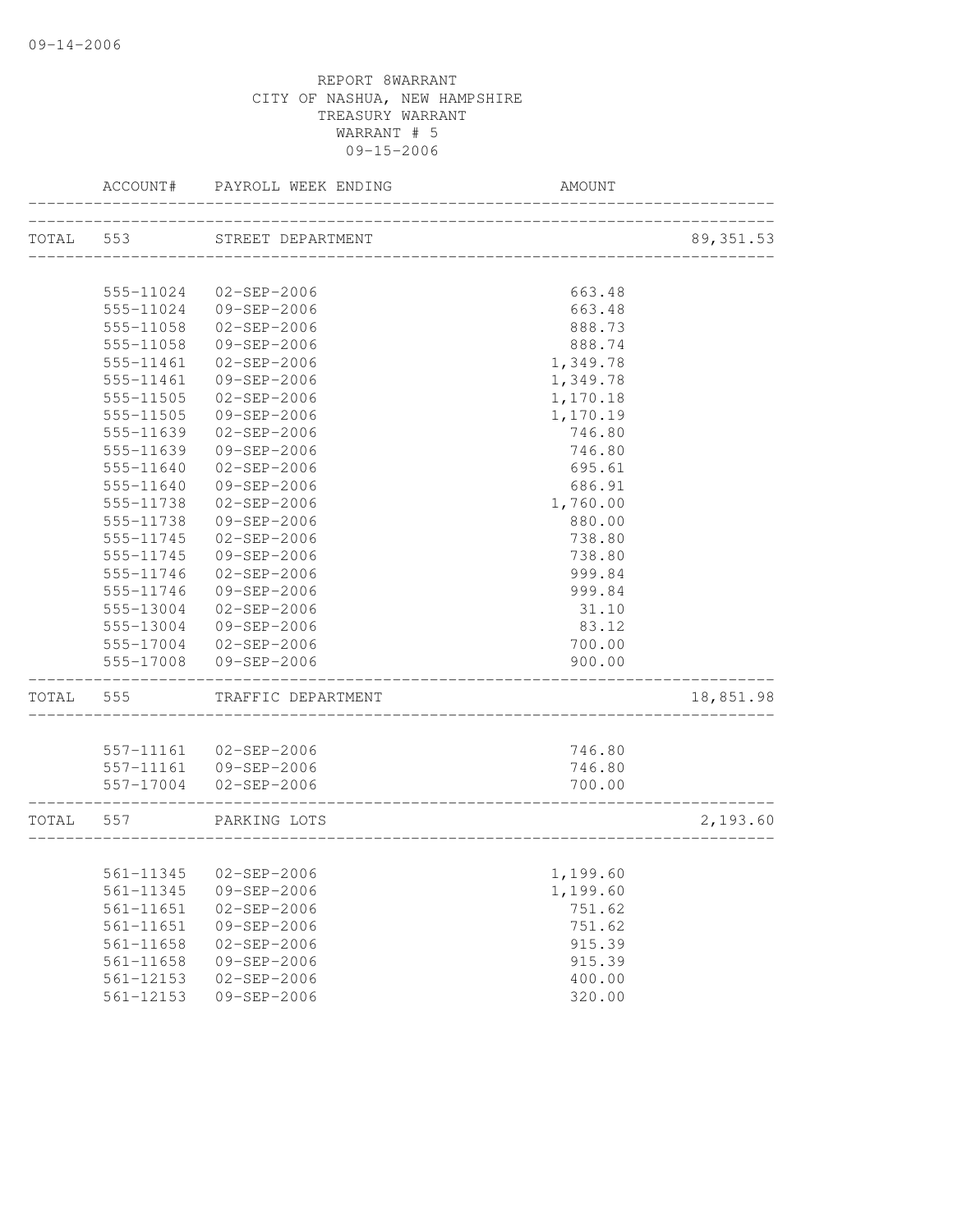|       | ACCOUNT#               | PAYROLL WEEK ENDING                            | AMOUNT                      |           |
|-------|------------------------|------------------------------------------------|-----------------------------|-----------|
|       | TOTAL 561              | EDGEWOOD CEMETERY                              |                             | 6,453.22  |
|       |                        |                                                | ___________________________ |           |
|       | 563-11345              | 02-SEP-2006                                    | 516.72                      |           |
|       |                        | 563-11345 09-SEP-2006                          | 516.72                      |           |
|       | 563-11651              | 02-SEP-2006                                    | 687.84                      |           |
|       | 563-11651              | 09-SEP-2006                                    | 687.84                      |           |
|       | 563-11657              | 02-SEP-2006                                    | 862.84                      |           |
|       |                        | 563-11657 09-SEP-2006                          | 862.85                      |           |
|       |                        | 563-12153 02-SEP-2006                          | 560.00                      |           |
|       |                        | 563-13004 09-SEP-2006                          | 51.59                       |           |
| TOTAL | 563                    | WOODLAWN CEMETERY                              |                             | 4,746.40  |
|       |                        |                                                |                             |           |
|       | 571-11174<br>571-11174 | $02 - SEP - 2006$<br>09-SEP-2006               | 773.33                      |           |
|       |                        |                                                | 773.34                      |           |
|       |                        | 571-11237 02-SEP-2006<br>571-11237 09-SEP-2006 | 1,816.79                    |           |
|       |                        |                                                | 1,816.79                    |           |
| TOTAL | 571                    | COMMUNITY DEVELOPMENT                          |                             | 5,180.25  |
|       |                        |                                                |                             |           |
|       |                        | 572-11024 02-SEP-2006                          | 716.57                      |           |
|       | 572-11215              | 02-SEP-2006                                    | 3,359.48                    |           |
|       | 572-11215              | 09-SEP-2006                                    | 3,359.47                    |           |
|       | 572-11238              | $02 - SEP - 2006$                              | 750.83                      |           |
|       | 572-11238              | 09-SEP-2006                                    | 750.83                      |           |
|       | 572-11450              | 02-SEP-2006                                    | 1,560.86                    |           |
|       | 572-11450              | 09-SEP-2006                                    | 1,560.86                    |           |
|       | 572-11522              | 02-SEP-2006                                    | 742.35                      |           |
|       | 572-11522              | 09-SEP-2006                                    | 742.35                      |           |
|       | 572-11528              | $02 - SEP - 2006$                              | 1,024.96                    |           |
|       | 572-11528<br>572-58005 | 09-SEP-2006                                    | 1,024.96                    |           |
|       | 572-98046              | $02 - SEP - 2006$<br>09-SEP-2006               | 100.00<br>100.00            |           |
| TOTAL | 572                    | PLANNING DEPARTMENT                            |                             | 15,793.52 |
|       |                        |                                                |                             |           |
|       | 573-11444              | $02 - SEP - 2006$                              | 1,373.56                    |           |
|       | 573-11444              | 09-SEP-2006                                    | 1,373.56                    |           |
|       | 573-12029              | $02 - SEP - 2006$                              | 300.64                      |           |
|       | 573-12029              | 09-SEP-2006                                    | 300.64                      |           |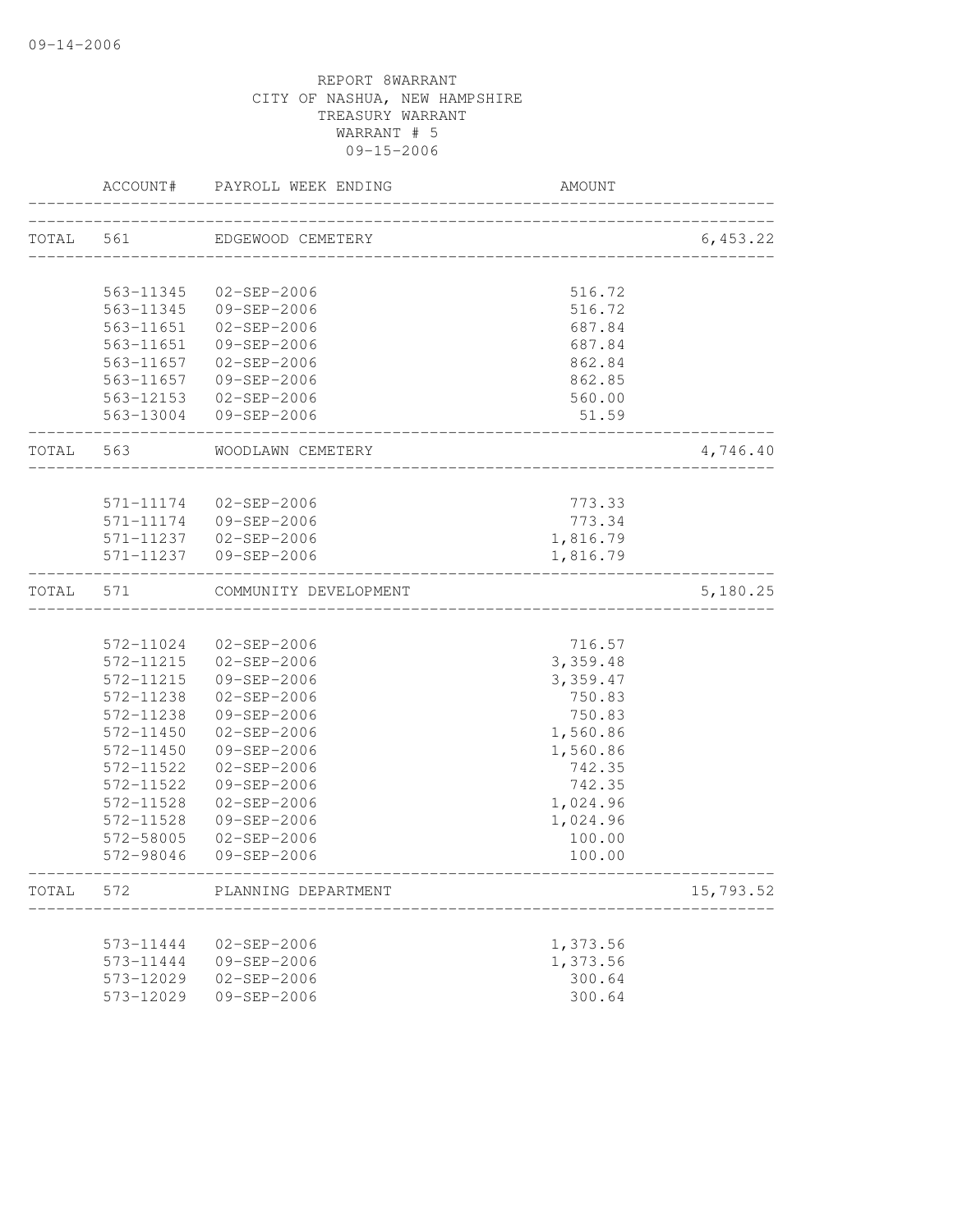|       | ACCOUNT#  | PAYROLL WEEK ENDING            | <b>AMOUNT</b>            |           |
|-------|-----------|--------------------------------|--------------------------|-----------|
|       |           | TOTAL 573 ECONOMIC DEVELOPMENT | ________________________ | 3,348.40  |
|       |           |                                |                          |           |
|       | 575-11032 | $02 - SEP - 2006$              | 643.17                   |           |
|       | 575-11032 | 09-SEP-2006                    | 643.16                   |           |
|       | 575-11042 | $02 - SEP - 2006$              | 1,404.16                 |           |
|       | 575-11042 | 09-SEP-2006                    | 1,404.16                 |           |
|       | 575-11062 | $02 - SEP - 2006$              | 559.14                   |           |
|       | 575-11062 | $09 - SEP - 2006$              | 559.15                   |           |
|       | 575-11189 | $02 - SEP - 2006$              | 981.93                   |           |
|       | 575-11189 | 09-SEP-2006                    | 981.93                   |           |
|       | 575-11246 | $02 - SEP - 2006$              | 1,763.87                 |           |
|       | 575-11246 | 09-SEP-2006                    | 1,763.87                 |           |
|       | 575-11387 | $02 - SEP - 2006$              | 5,320.91                 |           |
|       | 575-11387 | 09-SEP-2006                    | 5,320.91                 |           |
|       | 575-11393 | $02 - SEP - 2006$              | 2,681.80                 |           |
|       | 575-11393 | 09-SEP-2006                    | 2,681.80                 |           |
|       | 575-11400 | $02 - SEP - 2006$              | 7,738.20                 |           |
|       | 575-11400 | $09 - SEP - 2006$              | 6,767.39                 |           |
|       | 575-11401 | $02 - SEP - 2006$              | 3,776.65                 |           |
|       | 575-11401 | 09-SEP-2006                    | 3,794.15                 |           |
|       | 575-11403 | $02 - SEP - 2006$              | 772.39                   |           |
|       | 575-11403 | 09-SEP-2006                    | 772.39                   |           |
|       | 575-11404 | $02 - SEP - 2006$              | 694.68                   |           |
|       | 575-11404 | 09-SEP-2006                    | 694.68                   |           |
|       | 575-11627 | $02 - SEP - 2006$              | 544.61                   |           |
|       | 575-11627 | 09-SEP-2006                    | 544.61                   |           |
|       | 575-12014 | $02 - SEP - 2006$              | 573.16                   |           |
|       | 575-12014 | 09-SEP-2006                    | 728.73                   |           |
|       | 575-12087 | $02 - SEP - 2006$              | 421.07                   |           |
|       | 575-12087 | 09-SEP-2006                    | 421.06                   |           |
|       | 575-12090 | $02 - SEP - 2006$              | 761.84                   |           |
|       | 575-12090 | 09-SEP-2006                    | 761.84                   |           |
|       | 575-12114 | $02 - SEP - 2006$              | 1,155.08                 |           |
|       | 575-12114 | 09-SEP-2006                    | 1,099.05                 |           |
|       | 575-13035 | $02 - SEP - 2006$              | 52.10                    |           |
| TOTAL | 575       | PUBLIC LIBRARIES               |                          | 58,783.64 |
|       | 576-11059 | $02 - SEP - 2006$              | 1,238.34                 |           |
|       | 576-11059 | 09-SEP-2006                    | 1,238.34                 |           |
|       | 576-11138 | $02 - SEP - 2006$              | 907.15                   |           |
|       | 576-11138 | $09 - SEP - 2006$              | 258.66                   |           |
|       | 576-11139 | $02 - SEP - 2006$              | 768.02                   |           |
|       | 576-11139 | 09-SEP-2006                    | 768.02                   |           |
|       | 576-11361 | $02 - SEP - 2006$              | 2,924.80                 |           |
|       |           |                                |                          |           |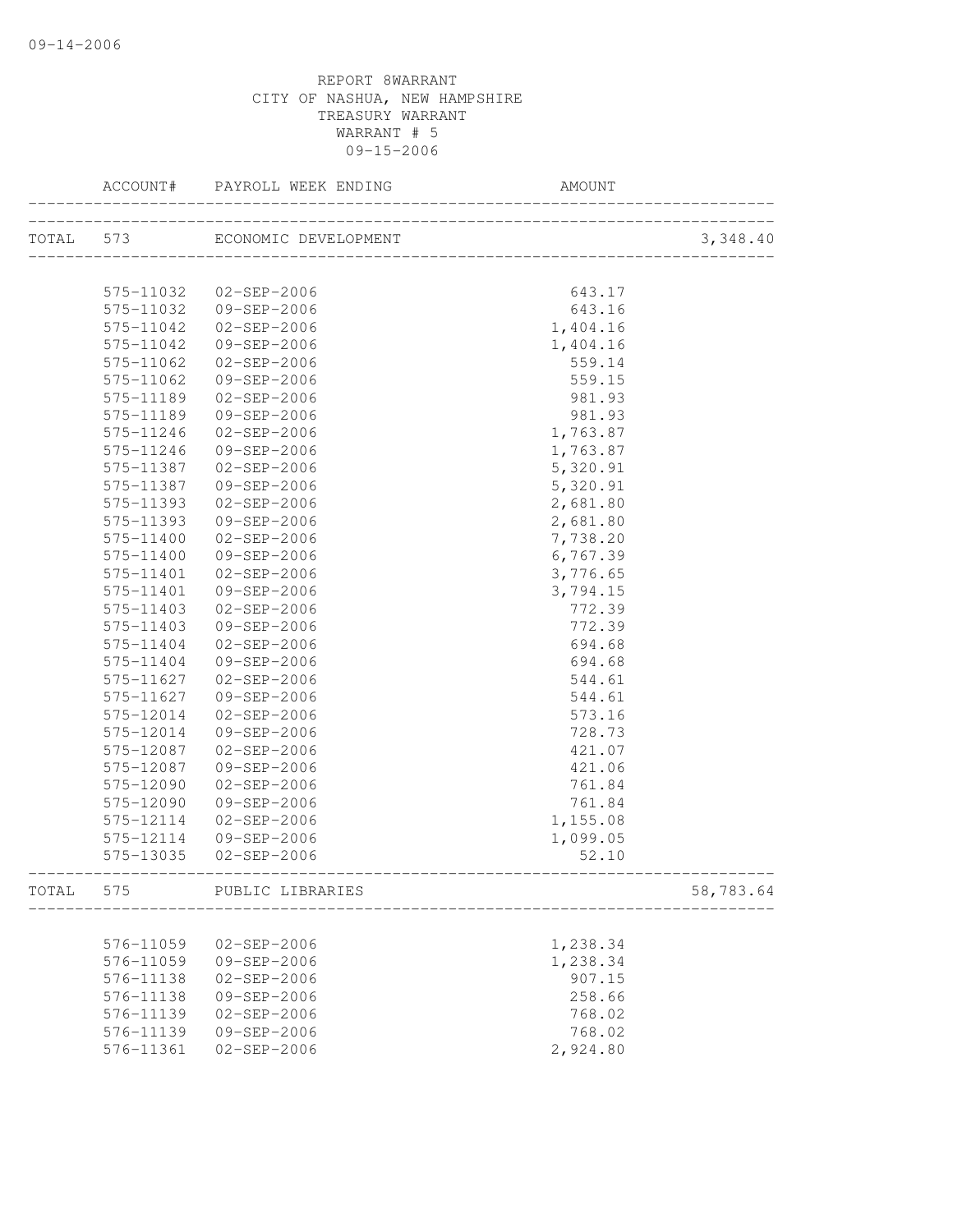|           | ACCOUNT#               | PAYROLL WEEK ENDING              | AMOUNT                                |           |
|-----------|------------------------|----------------------------------|---------------------------------------|-----------|
|           |                        | 576-11361 09-SEP-2006            | 2,924.80                              |           |
|           |                        | 576-11362 02-SEP-2006            | 1,296.30                              |           |
|           | 576-11362              | 09-SEP-2006                      | 1,307.44                              |           |
| TOTAL 576 |                        | BUILDING DEPARTMENT              |                                       | 13,631.87 |
|           |                        |                                  | _____________________________________ |           |
|           | 577-11067              | 02-SEP-2006                      | 1,072.97                              |           |
|           |                        | 577-11067 09-SEP-2006            | 1,072.97                              |           |
|           | 577-11163              | 02-SEP-2006                      | 538.14                                |           |
|           | 577-11163              | 09-SEP-2006                      | 844.14                                |           |
|           | 577-11183              | 02-SEP-2006                      | 937.65                                |           |
|           | 577-11183              | 09-SEP-2006                      | 937.65                                |           |
| TOTAL 577 |                        | CODE ENFORCEMENT                 | _____________________                 | 5,403.52  |
|           |                        |                                  |                                       |           |
|           |                        | 581-11012  09-SEP-2006           | 2,074.20                              |           |
|           | 581-11075              | 09-SEP-2006                      | 3,801.92                              |           |
|           | 581-11081              | 09-SEP-2006                      | 1,905.20                              |           |
|           | $581 - 11162$          | 02-SEP-2006                      | 51, 128.15                            |           |
|           | 581-11162              | 09-SEP-2006                      | 49,783.34                             |           |
|           | 581-11204              | $02 - SEP - 2006$                | 11,629.60                             |           |
|           | 581-11204              | 09-SEP-2006                      | 11,022.00                             |           |
|           | 581-11348              | 09-SEP-2006                      | 73,018.86                             |           |
|           | 581-11366              | 02-SEP-2006                      | 49,232.46                             |           |
|           | 581-11366              | 09-SEP-2006                      | 47,749.33                             |           |
|           | 581-11396              | 09-SEP-2006                      | 34,830.87                             |           |
|           | 581-11408              | 02-SEP-2006                      | 14,946.56                             |           |
|           | 581-11408              | 09-SEP-2006                      | 14,985.74                             |           |
|           | 581-11486              | 09-SEP-2006                      | 33,667.64                             |           |
|           | 581-11570              | 09-SEP-2006                      | 54,972.50                             |           |
|           | 581-11571              | 09-SEP-2006                      | 3,315.90                              |           |
|           | 581-11572              | 09-SEP-2006                      | 45, 954.09                            |           |
|           | 581-11579              | 09-SEP-2006                      | 33, 424.07                            |           |
|           | 581-11628              | 02-SEP-2006                      | 1,215.20                              |           |
|           | 581-11628              | 09-SEP-2006                      | 1,215.20                              |           |
|           | 581-11675              | 09-SEP-2006                      | 4,807.69                              |           |
|           | 581-11709              | 09-SEP-2006                      | 8,251.23                              |           |
|           | 581-11711              | 09-SEP-2006                      | 2,461.54                              |           |
|           | 581-11726              | 09-SEP-2006                      | 1,452,034.11<br>24,164.09             |           |
|           | 581-11800              | 09-SEP-2006                      | 14, 417.90                            |           |
|           | 581-11801<br>581-11802 | 09-SEP-2006<br>$09 - SEP - 2006$ |                                       |           |
|           | 581-11803              | $02 - SEP - 2006$                | 11,775.28<br>497.28                   |           |
|           |                        |                                  |                                       |           |
|           | 581-11803<br>581-11804 | 09-SEP-2006<br>09-SEP-2006       | 11, 441.37<br>7,331.81                |           |
|           | 581-11805              | $02 - SEP - 2006$                | $-1, 311.54$                          |           |
|           |                        |                                  |                                       |           |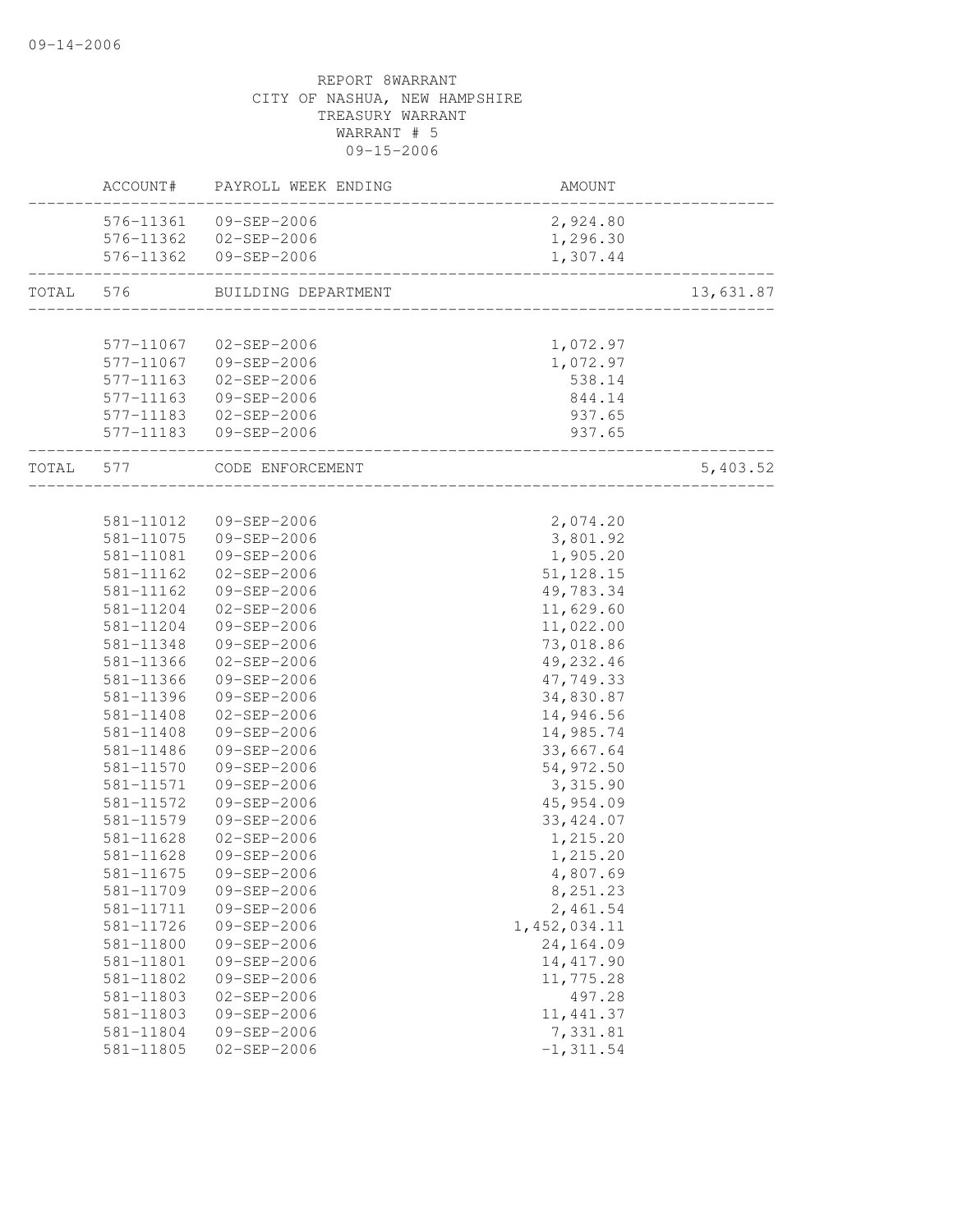| ACCOUNT#   | PAYROLL WEEK ENDING | AMOUNT      |  |
|------------|---------------------|-------------|--|
| 581-11805  | 09-SEP-2006         | 30,653.38   |  |
| 581-11812  | 09-SEP-2006         | 2,086.42    |  |
| 581-11830  | 09-SEP-2006         | 1,515.11    |  |
| 581-11850  | $02 - SEP - 2006$   | 2,447.60    |  |
| 581-11850  | 09-SEP-2006         | 2,505.60    |  |
| 581-11860  | 09-SEP-2006         | 7,067.31    |  |
| 581-12006  | 09-SEP-2006         | 2,000.00    |  |
| 581-12021  | 09-SEP-2006         | 2,487.47    |  |
| 581-12060  | 02-SEP-2006         | 1,949.41    |  |
| 581-12060  | 09-SEP-2006         | 2,361.04    |  |
| 581-12078  | $02 - SEP - 2006$   | 300.00      |  |
| 581-12078  | 09-SEP-2006         | 699.16      |  |
| 581-12081  | 09-SEP-2006         | 643.55      |  |
| 581-12087  | 02-SEP-2006         | 1,092.24    |  |
| 581-12087  | 09-SEP-2006         | 1,118.88    |  |
| 581-12111  | 02-SEP-2006         | 87, 357.40  |  |
| 581-12111  | 09-SEP-2006         | 87, 143. 44 |  |
| 581-12112  | $02 - SEP - 2006$   | 4,980.43    |  |
| 581-12112  | 09-SEP-2006         | 5,933.61    |  |
| 581-12126  | $02 - SEP - 2006$   | 4,231.95    |  |
| 581-12126  | 09-SEP-2006         | 3, 272.73   |  |
| 581-12135  | 02-SEP-2006         | 918.72      |  |
| 581-12135  | 09-SEP-2006         | 2,289.19    |  |
| 581-12136  | 02-SEP-2006         | 158.38      |  |
| 581-12136  | 09-SEP-2006         | 430.51      |  |
| 581-12138  | 09-SEP-2006         | 89.85       |  |
| 581-12141  | $02 - SEP - 2006$   | 200.00      |  |
| 581-12153  | 02-SEP-2006         | 968.00      |  |
| 581-12153  | 09-SEP-2006         | 627.00      |  |
| 581-12181  | 09-SEP-2006         | 1,483.85    |  |
| 581-121810 | 09-SEP-2006         | $-1,483.85$ |  |
| 581-12198  | 09-SEP-2006         | 14,957.18   |  |
| 581-12201  | $02 - SEP - 2006$   | 3,509.82    |  |
| 581-12201  | 09-SEP-2006         | 5,000.24    |  |
| 581-13004  | $02 - SEP - 2006$   | 380.00      |  |
| 581-13004  | 09-SEP-2006         | 13, 191.37  |  |
| 581-13021  | $02 - SEP - 2006$   | 1,035.54    |  |
| 581-13021  | 09-SEP-2006         | 86.44       |  |
| 581-13032  | $02 - SEP - 2006$   | 942.01      |  |
| 581-13032  | 09-SEP-2006         | 415.25      |  |
| 581-13120  | $02 - SEP - 2006$   | 2,202.04    |  |
| 581-13120  | 09-SEP-2006         | 1,343.83    |  |
| 581-13133  | 09-SEP-2006         | 1,925.00    |  |
| 581-13137  | $02 - SEP - 2006$   | 511.36      |  |
| 581-13137  | 09-SEP-2006         | 1,228.41    |  |
| 581-19000  | 09-SEP-2006         | 10,704.71   |  |
| 581-19210  | $02 - SEP - 2006$   | 1,762.60    |  |
| 581-19210  | 09-SEP-2006         | 13, 118.71  |  |
|            |                     |             |  |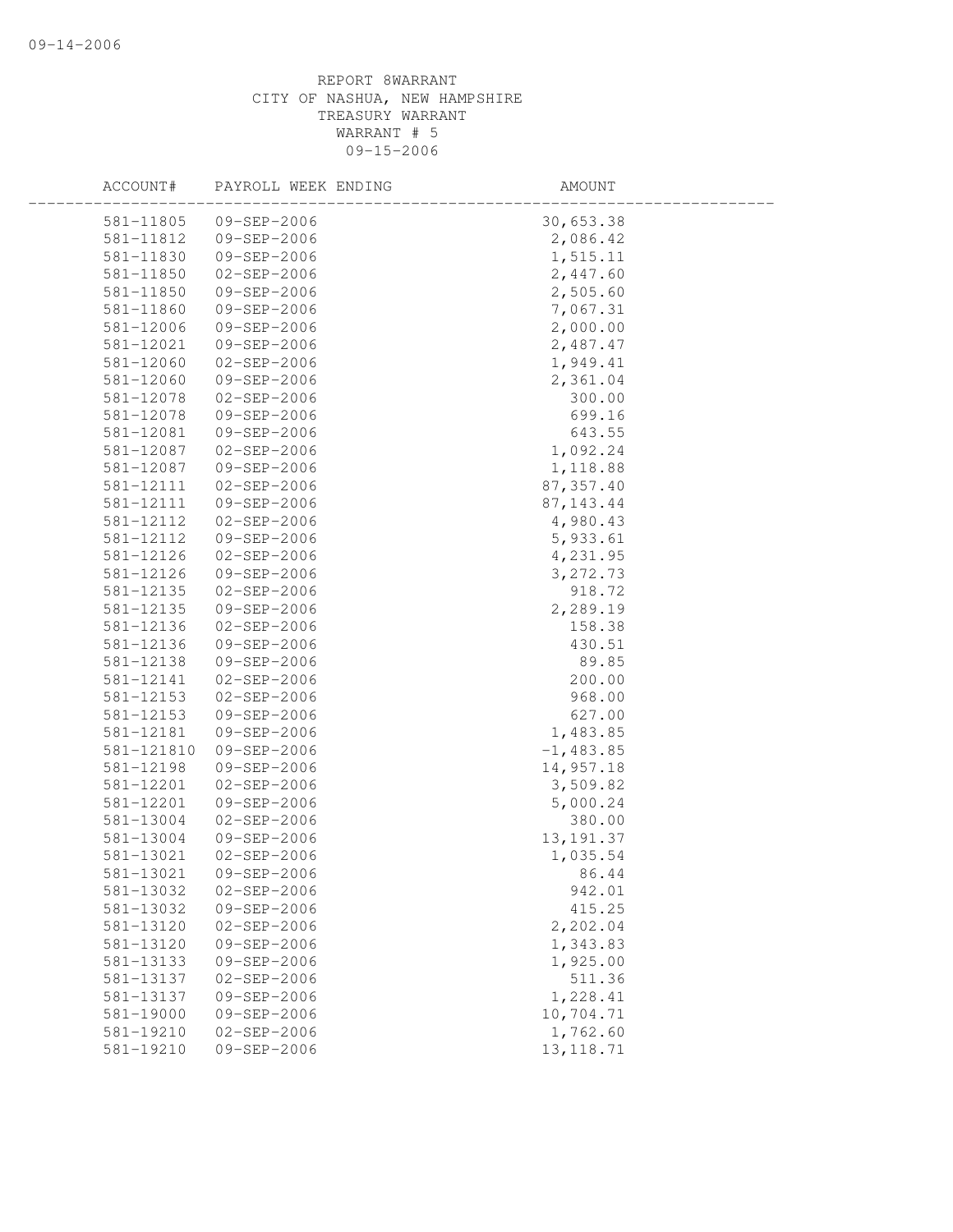|       | ACCOUNT#      | PAYROLL WEEK ENDING    | AMOUNT   |                |
|-------|---------------|------------------------|----------|----------------|
|       | 581-19220     | $09 - SEP - 2006$      | 186.00   |                |
|       | 581-19230     | $02 - SEP - 2006$      | 4,176.80 |                |
|       | $581 - 19230$ | $09 - SEP - 2006$      | 1,361.44 |                |
|       | $581 - 19240$ | 09-SEP-2006            | 60.90    |                |
| TOTAL | 581           | SCHOOL DEPARTMENT      |          | 2, 411, 371.62 |
|       |               |                        |          |                |
|       |               | 5817-19230 02-SEP-2006 | 43.48    |                |
|       |               | 5817-19230 09-SEP-2006 | $-43.48$ |                |
| TOTAL | 581           |                        |          |                |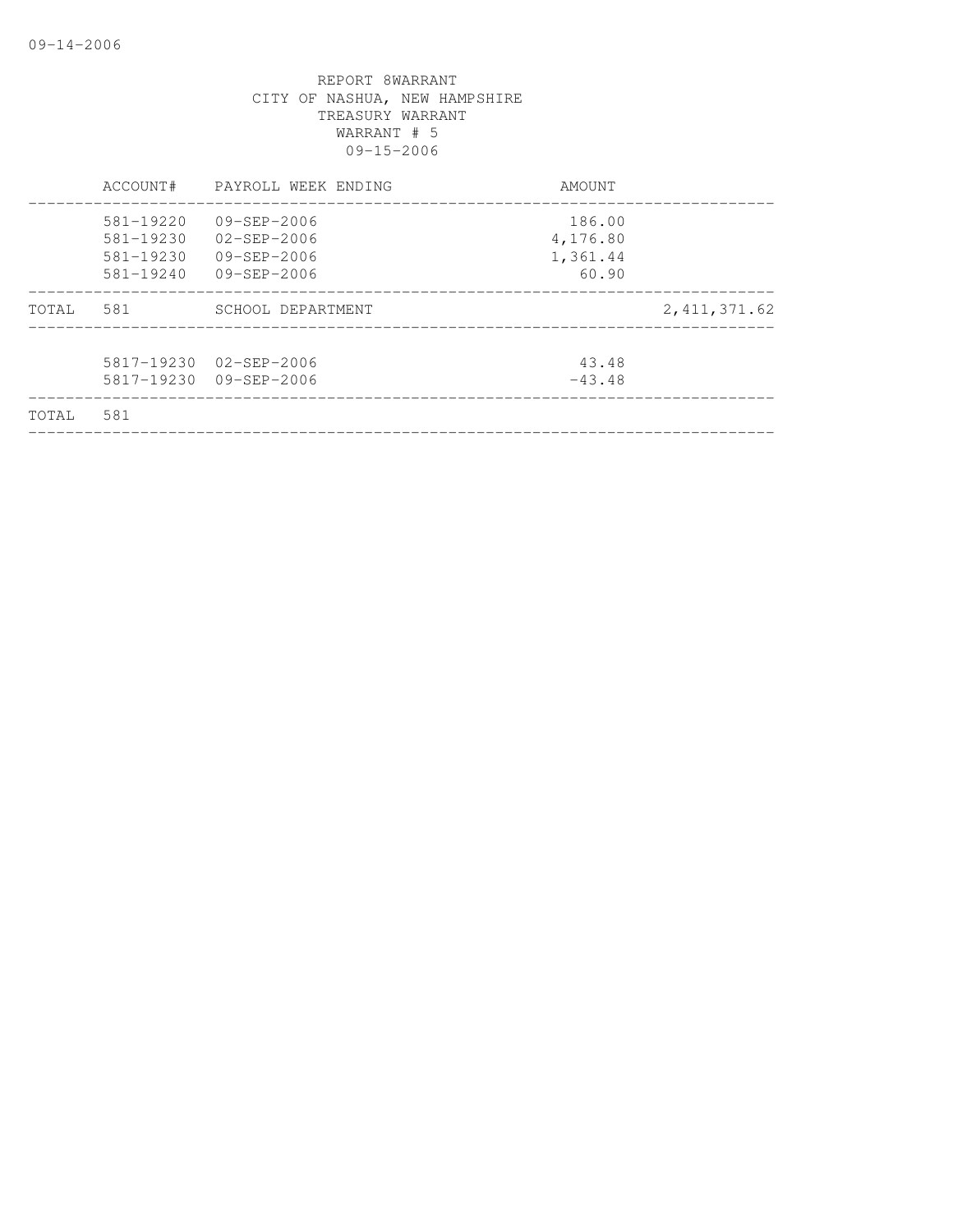|            | ACCOUNT# PAYROLL WEEK ENDING | AMOUNT |
|------------|------------------------------|--------|
|            | 774-12125 09-SEP-2006        | 988.75 |
| тотат. 774 | CPF-URBAN PROGRAMS           | 988.75 |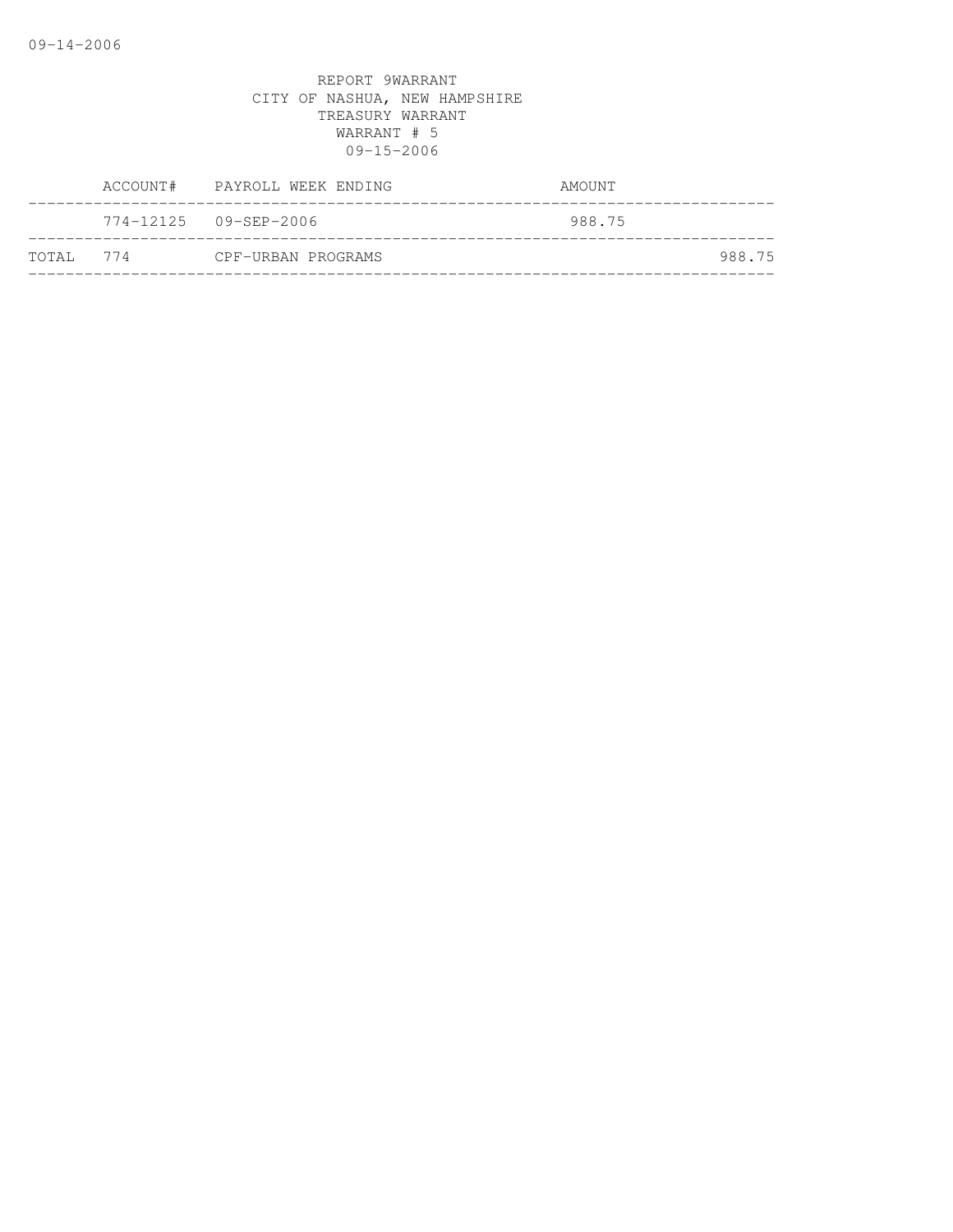| ACCOUNT#  | PAYROLL WEEK ENDING   | AMOUNT   |  |
|-----------|-----------------------|----------|--|
|           | 801-11008 02-SEP-2006 | 509.14   |  |
| 801-11008 | 09-SEP-2006           | 483.68   |  |
| 801-11101 | 02-SEP-2006           | 1,732.80 |  |
| 801-11101 | 09-SEP-2006           | 1,732.80 |  |
| 801-11193 | 02-SEP-2006           | 871.65   |  |
| 801-11193 | 09-SEP-2006           | 871.65   |  |
| 801-11208 | 02-SEP-2006           | 62.21    |  |
| 801-11208 | 09-SEP-2006           | 62.21    |  |
| 801-11211 | $02 - SEP - 2006$     | 65.52    |  |
| 801-11211 | 09-SEP-2006           | 65.52    |  |
| 801-11222 | $02 - SEP - 2006$     | 191.32   |  |
| 801-11222 | 09-SEP-2006           | 191.32   |  |
| 801-11249 | 02-SEP-2006           | 127.18   |  |
| 801-11249 | 09-SEP-2006           | 127.18   |  |
| 801-11271 | 02-SEP-2006           | 942.44   |  |
| 801-11271 | 09-SEP-2006           | 942.45   |  |
| 801-11276 | $02 - SEP - 2006$     | 2,344.00 |  |
| 801-11276 | 09-SEP-2006           | 2,344.00 |  |
| 801-11321 | 02-SEP-2006           | 1,033.09 |  |
| 801-11321 | 09-SEP-2006           | 1,033.09 |  |
| 801-11334 | 02-SEP-2006           | 901.23   |  |
| 801-11334 | 09-SEP-2006           | 901.24   |  |
| 801-11383 | 02-SEP-2006           | 954.40   |  |
| 801-11383 | $09 - SEP - 2006$     | 954.40   |  |
| 801-11435 | 02-SEP-2006           | 82.59    |  |
| 801-11435 | 09-SEP-2006           | 82.59    |  |
| 801-11595 | 02-SEP-2006           | 5,978.00 |  |
| 801-11595 | 02-SEP-2006           | 3,710.00 |  |
| 801-11595 | 09-SEP-2006           | 6,118.00 |  |
| 801-11595 | 09-SEP-2006           | 3,413.20 |  |
| 801-11596 | 02-SEP-2006           | 3,210.93 |  |
| 801-11596 | 09-SEP-2006           | 3,223.39 |  |
| 801-11598 | $02 - SEP - 2006$     | 776.80   |  |
| 801-11598 | 09-SEP-2006           | 776.80   |  |
| 801-11606 | 02-SEP-2006           | 566.51   |  |
| 801-11606 | 09-SEP-2006           | 629.46   |  |
| 801-11647 | $02 - SEP - 2006$     | 1,515.40 |  |
| 801-11647 | $09 - SEP - 2006$     | 1,515.40 |  |
| 801-11765 | $02 - SEP - 2006$     | 713.60   |  |
| 801-11765 | 09-SEP-2006           | 713.60   |  |
| 801-12085 | $02 - SEP - 2006$     | 400.00   |  |
| 801-12085 | 09-SEP-2006           | 320.00   |  |
| 801-12594 | $02 - SEP - 2006$     | 4,868.50 |  |
| 801-12594 | $09 - SEP - 2006$     | 3,500.25 |  |
| 801-13004 | $02 - SEP - 2006$     | 2,682.98 |  |
| 801-13004 | $02 - SEP - 2006$     | 1,310.50 |  |
| 801-13004 | $02 - SEP - 2006$     | 187.82   |  |
| 801-13004 | 09-SEP-2006           | 3,914.10 |  |
|           |                       |          |  |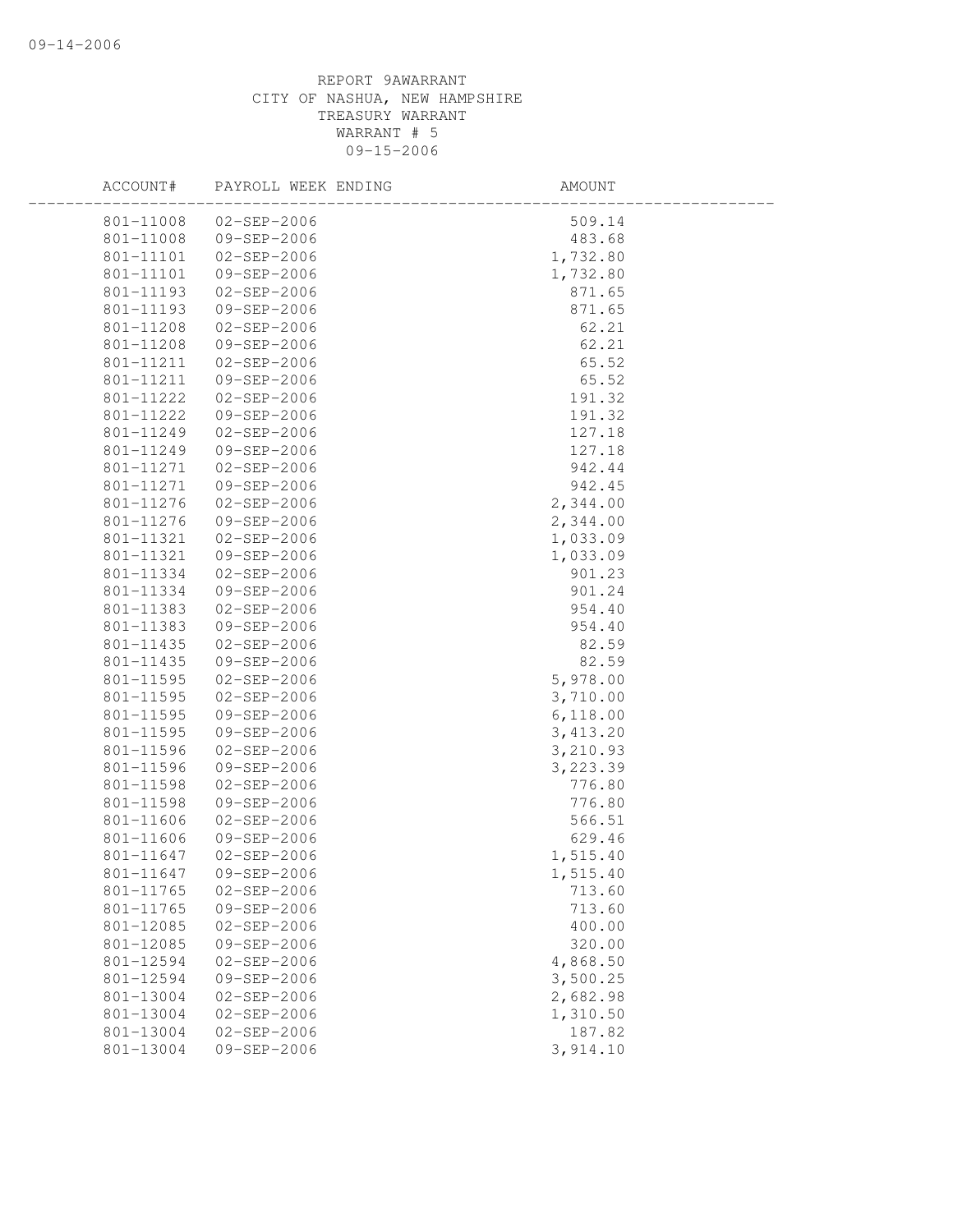|       | ACCOUNT#  | PAYROLL WEEK ENDING  | AMOUNT                          |           |
|-------|-----------|----------------------|---------------------------------|-----------|
|       | 801-13004 | 09-SEP-2006          | 5,094.18                        |           |
|       | 801-13004 | 09-SEP-2006          | 1,314.74                        |           |
|       | 801-17004 | 02-SEP-2006          | 700.00                          |           |
|       | 801-17004 | 02-SEP-2006          | 700.00                          |           |
|       | 801-59236 | 02-SEP-2006          | 350.34                          |           |
|       | 801-59236 | 09-SEP-2006          | 350.34                          |           |
|       | 801-59237 | 02-SEP-2006          | 337.45                          |           |
|       | 801-59237 | 09-SEP-2006          | 337.45                          |           |
|       | 801-59240 | 02-SEP-2006          | 131.05                          |           |
|       | 801-59240 | 09-SEP-2006          | 131.05<br>_____________________ |           |
| TOTAL | 801       | SOLID WASTE DISPOSAL |                                 | 79,101.54 |
|       |           |                      |                                 |           |
|       | 802-11028 | 02-SEP-2006          | 358.26                          |           |
|       | 802-11028 | 02-SEP-2006          | 168.60                          |           |
|       | 802-11028 | 09-SEP-2006          | 358.26                          |           |
|       | 802-11028 | 09-SEP-2006          | 168.59                          |           |
|       | 802-11064 | 02-SEP-2006          | 131.05                          |           |
|       | 802-11064 | $02 - SEP - 2006$    | 131.05                          |           |
|       | 802-11064 | 09-SEP-2006          | 131.05                          |           |
|       | 802-11064 | 09-SEP-2006          | 131.05                          |           |
|       | 802-11091 | 02-SEP-2006          | 999.84                          |           |
|       | 802-11091 | 09-SEP-2006          | 999.84                          |           |
|       | 802-11092 | 09-SEP-2006          | 735.20                          |           |
|       | 802-11094 | 02-SEP-2006          | 266.72                          |           |
|       | 802-11094 | 02-SEP-2006          | 266.72                          |           |
|       | 802-11094 | 09-SEP-2006          | 266.71                          |           |
|       | 802-11094 | 09-SEP-2006          | 266.72                          |           |
|       | 802-11095 | 02-SEP-2006          | 816.65                          |           |
|       | 802-11095 | 09-SEP-2006          | 816.65                          |           |
|       | 802-11102 | 02-SEP-2006          | 789.31                          |           |
|       | 802-11102 | 09-SEP-2006          | 789.31                          |           |
|       | 802-11105 | $02 - SEP - 2006$    | 879.37                          |           |
|       | 802-11105 | 09-SEP-2006          | 879.36                          |           |
|       | 802-11156 | 02-SEP-2006          | 893.57                          |           |
|       | 802-11156 | 09-SEP-2006          | 849.65                          |           |
|       | 802-11157 | $02 - SEP - 2006$    | 1,568.00                        |           |
|       | 802-11157 | 09-SEP-2006          | 3, 147.52                       |           |
|       | 802-11158 | $02 - SEP - 2006$    | 1,599.04                        |           |
|       | 802-11158 | $09 - SEP - 2006$    | 1,651.64                        |           |
|       | 802-11208 | $02 - SEP - 2006$    | 35.55                           |           |
|       | 802-11208 | $02 - SEP - 2006$    | 35.55                           |           |
|       | 802-11208 | 09-SEP-2006          | 35.55                           |           |
|       | 802-11208 | 09-SEP-2006          | 35.55                           |           |
|       | 802-11211 | $02 - SEP - 2006$    | 393.14                          |           |
|       | 802-11211 | $02 - SEP - 2006$    | 393.14                          |           |
|       | 802-11211 | $09 - SEP - 2006$    | 393.14                          |           |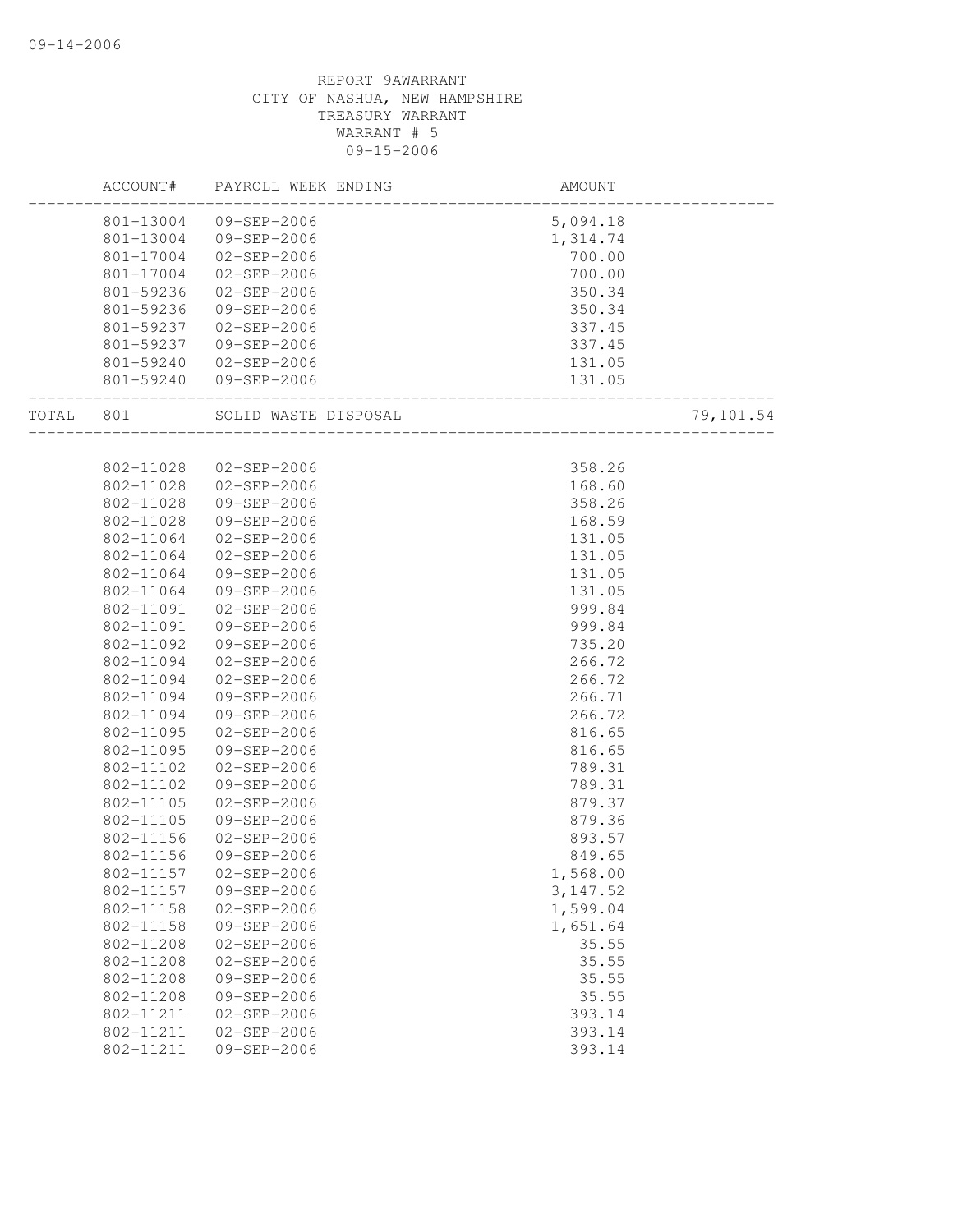## REPORT 9AWARRANT CITY OF NASHUA, NEW HAMPSHIRE TREASURY WARRANT WARRANT # 5 09-15-2006

| 802-11211  09-SEP-2006<br>393.14           |  |
|--------------------------------------------|--|
| 802-11222<br>02-SEP-2006<br>191.32         |  |
| 191.32<br>802-11222<br>09-SEP-2006         |  |
| 72.67<br>802-11249<br>$02 - SEP - 2006$    |  |
| 72.67<br>802-11249<br>02-SEP-2006          |  |
| 802-11249<br>72.67<br>09-SEP-2006          |  |
| 802-11249<br>72.67<br>09-SEP-2006          |  |
| 1,760.00<br>802-11260<br>02-SEP-2006       |  |
| 802-11260<br>09-SEP-2006<br>1,760.00       |  |
| 802-11270<br>02-SEP-2006<br>944.44         |  |
| 802-11270<br>09-SEP-2006<br>944.45         |  |
| 802-11330<br>02-SEP-2006<br>967.45         |  |
| 802-11330<br>09-SEP-2006<br>967.45         |  |
| 802-11333<br>02-SEP-2006<br>948.48         |  |
| 802-11333<br>09-SEP-2006<br>948.48         |  |
| 412.94<br>802-11435<br>02-SEP-2006         |  |
| 165.18<br>802-11435<br>02-SEP-2006         |  |
| 802-11435<br>09-SEP-2006<br>412.94         |  |
| 09-SEP-2006<br>$802 - 11435$<br>165.18     |  |
| 802-11480<br>02-SEP-2006<br>3,429.52       |  |
| 802-11480<br>09-SEP-2006<br>3,250.68       |  |
| 802-11507<br>02-SEP-2006<br>738.80         |  |
| 749.30<br>802-11507<br>09-SEP-2006         |  |
| 802-11513<br>5,946.40<br>02-SEP-2006       |  |
| 5,939.63<br>802-11513<br>09-SEP-2006       |  |
| 802-11514<br>02-SEP-2006<br>1,764.80       |  |
| 802-11514<br>09-SEP-2006<br>1,764.80       |  |
| 802-11681<br>$02 - SEP - 2006$<br>285.68   |  |
| 802-11681<br>02-SEP-2006<br>1,142.73       |  |
| 285.68<br>802-11681<br>09-SEP-2006         |  |
| 802-11681<br>09-SEP-2006<br>1,142.73       |  |
| 802-11693<br>02-SEP-2006<br>1,046.17       |  |
| 802-11693<br>09-SEP-2006<br>1,046.17       |  |
| 802-11763<br>$02 - SEP - 2006$<br>159.11   |  |
| 802-11763<br>$02 - SEP - 2006$<br>636.46   |  |
| 802-11763<br>09-SEP-2006<br>159.11         |  |
| 802-11763<br>09-SEP-2006<br>636.45         |  |
| 802-11764<br>$02 - SEP - 2006$<br>1,070.88 |  |
| 802-11764<br>09-SEP-2006<br>1,070.89       |  |
| 802-13004<br>$02 - SEP - 2006$<br>552.70   |  |
| 802-13004<br>$02 - SEP - 2006$<br>1,600.15 |  |
| 713.37<br>802-13004<br>09-SEP-2006         |  |
| 2,752.93<br>802-13004<br>09-SEP-2006       |  |
| 802-17010<br>09-SEP-2006<br>1,100.00       |  |
| 802-59236<br>$02 - SEP - 2006$<br>350.33   |  |
| 350.33<br>802-59236<br>09-SEP-2006         |  |
| 802-59237<br>$02 - SEP - 2006$<br>920.41   |  |
| 802-59237<br>09-SEP-2006<br>920.41         |  |